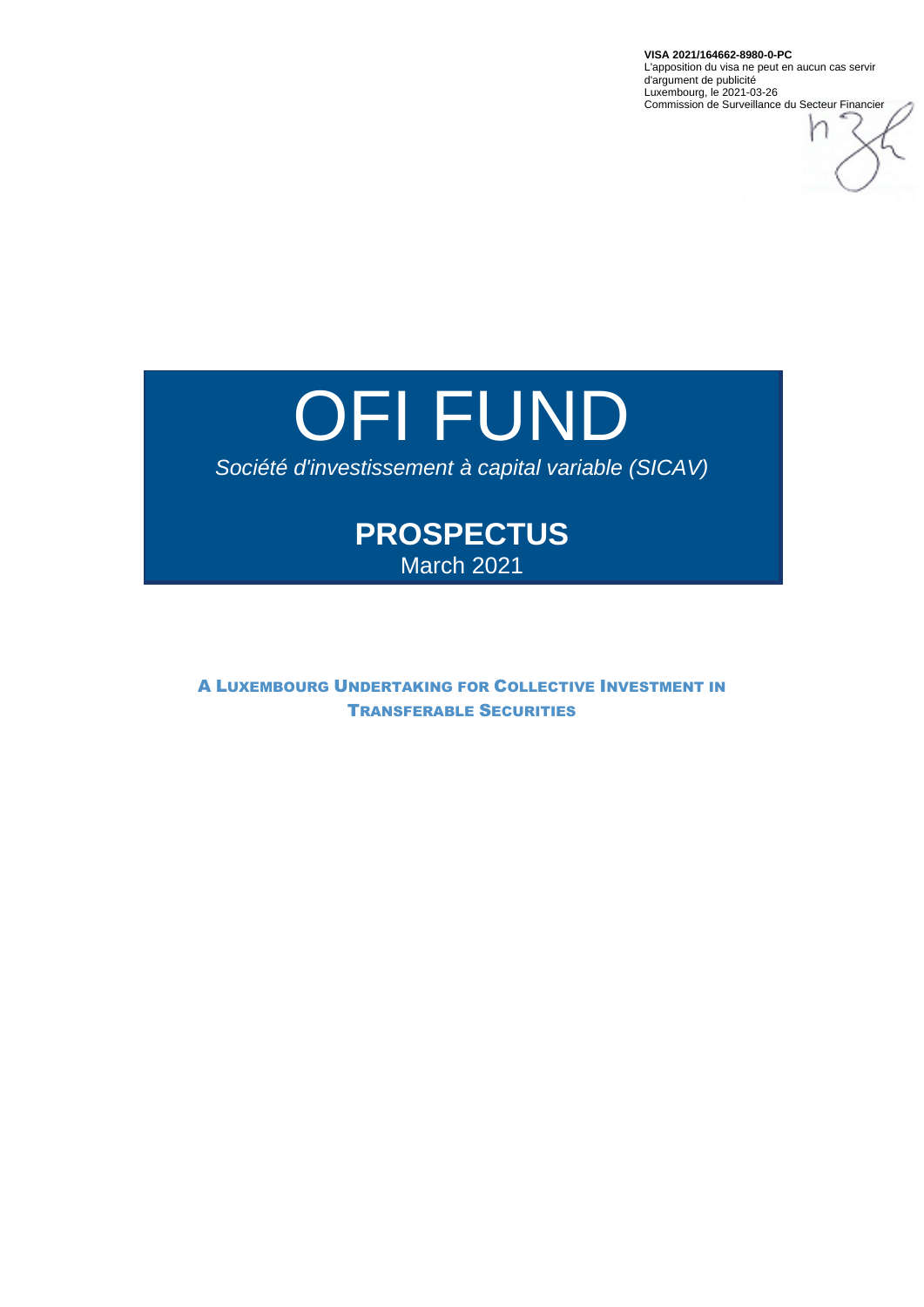# PROSPECTUS – MARCH 2021 OFI FUND

# **CONTENTS**

| 1.                | <b>Important Information</b>                              | 3  |  |  |  |  |  |  |  |  |
|-------------------|-----------------------------------------------------------|----|--|--|--|--|--|--|--|--|
| 2.                | <b>The Board of Directors</b>                             |    |  |  |  |  |  |  |  |  |
| 3.                | <b>Management and Administration</b>                      |    |  |  |  |  |  |  |  |  |
| 4.                | Glossary                                                  |    |  |  |  |  |  |  |  |  |
| 5.                | <b>Introduction</b>                                       |    |  |  |  |  |  |  |  |  |
| 6.                | The Management Company<br>7                               |    |  |  |  |  |  |  |  |  |
| 7.                | <b>Principal Distributor</b>                              | 8  |  |  |  |  |  |  |  |  |
| 8.                | <b>The Investment Advisors</b>                            | 9  |  |  |  |  |  |  |  |  |
| 9.                | <b>The Investment Managers</b>                            | 10 |  |  |  |  |  |  |  |  |
| 10 <sub>1</sub>   | The Administration, Registrar and Transfer Agent          | 10 |  |  |  |  |  |  |  |  |
| 11.               | The Depositary and Principal Paying Agent                 | 11 |  |  |  |  |  |  |  |  |
| 12.               | <b>Investment Objectives</b>                              | 12 |  |  |  |  |  |  |  |  |
| 13.               | <b>Summary of the Sub-Funds</b>                           | 14 |  |  |  |  |  |  |  |  |
| 14.               | <b>Risk Factors</b>                                       | 21 |  |  |  |  |  |  |  |  |
| 15.               | <b>Shares</b>                                             |    |  |  |  |  |  |  |  |  |
| 16.               | How to Subscribe for, Convert, Transfer and Redeem Shares |    |  |  |  |  |  |  |  |  |
| 17.               | <b>Price Information</b>                                  |    |  |  |  |  |  |  |  |  |
| 18.               | <b>Dividends</b>                                          |    |  |  |  |  |  |  |  |  |
| 19.               | <b>Taxation</b>                                           | 42 |  |  |  |  |  |  |  |  |
| <b>Appendix 1</b> | <b>Investment Guidelines and Restrictions</b><br>L.       | 45 |  |  |  |  |  |  |  |  |
|                   | Ш.<br><b>Investment Techniques and Instruments</b>        | 49 |  |  |  |  |  |  |  |  |
|                   | Ш.<br><b>Risk Management Process</b>                      | 53 |  |  |  |  |  |  |  |  |
|                   | IV.<br>Pooling                                            | 53 |  |  |  |  |  |  |  |  |
|                   | V.<br>Net Asset Value per Share Calculation               | 54 |  |  |  |  |  |  |  |  |
| <b>Appendix 2</b> | <b>General Information</b><br>А.                          | 57 |  |  |  |  |  |  |  |  |
|                   | Documents available for inspection<br>В.                  | 59 |  |  |  |  |  |  |  |  |
|                   | C.<br>Meetings of, and Reports to Shareholders            | 60 |  |  |  |  |  |  |  |  |
|                   | <b>Charges and Expenses</b><br>D.                         | 60 |  |  |  |  |  |  |  |  |
|                   | Е.<br><b>Total Expense Ratio</b>                          | 61 |  |  |  |  |  |  |  |  |
|                   | F.<br><b>Benchmarks Regulation</b>                        | 61 |  |  |  |  |  |  |  |  |
|                   | "Article 8" Disclosure Annex<br>G.                        | 61 |  |  |  |  |  |  |  |  |
|                   | Η.<br>"Article 9" Disclosure Annex                        | 63 |  |  |  |  |  |  |  |  |
|                   | "Article 6" Disclosure Annex<br>I.                        | 67 |  |  |  |  |  |  |  |  |
| <b>Appendix 3</b> | <b>Investment Managers</b>                                | 69 |  |  |  |  |  |  |  |  |
| <b>Appendix 4</b> | <b>Application Form</b>                                   | 70 |  |  |  |  |  |  |  |  |
|                   |                                                           |    |  |  |  |  |  |  |  |  |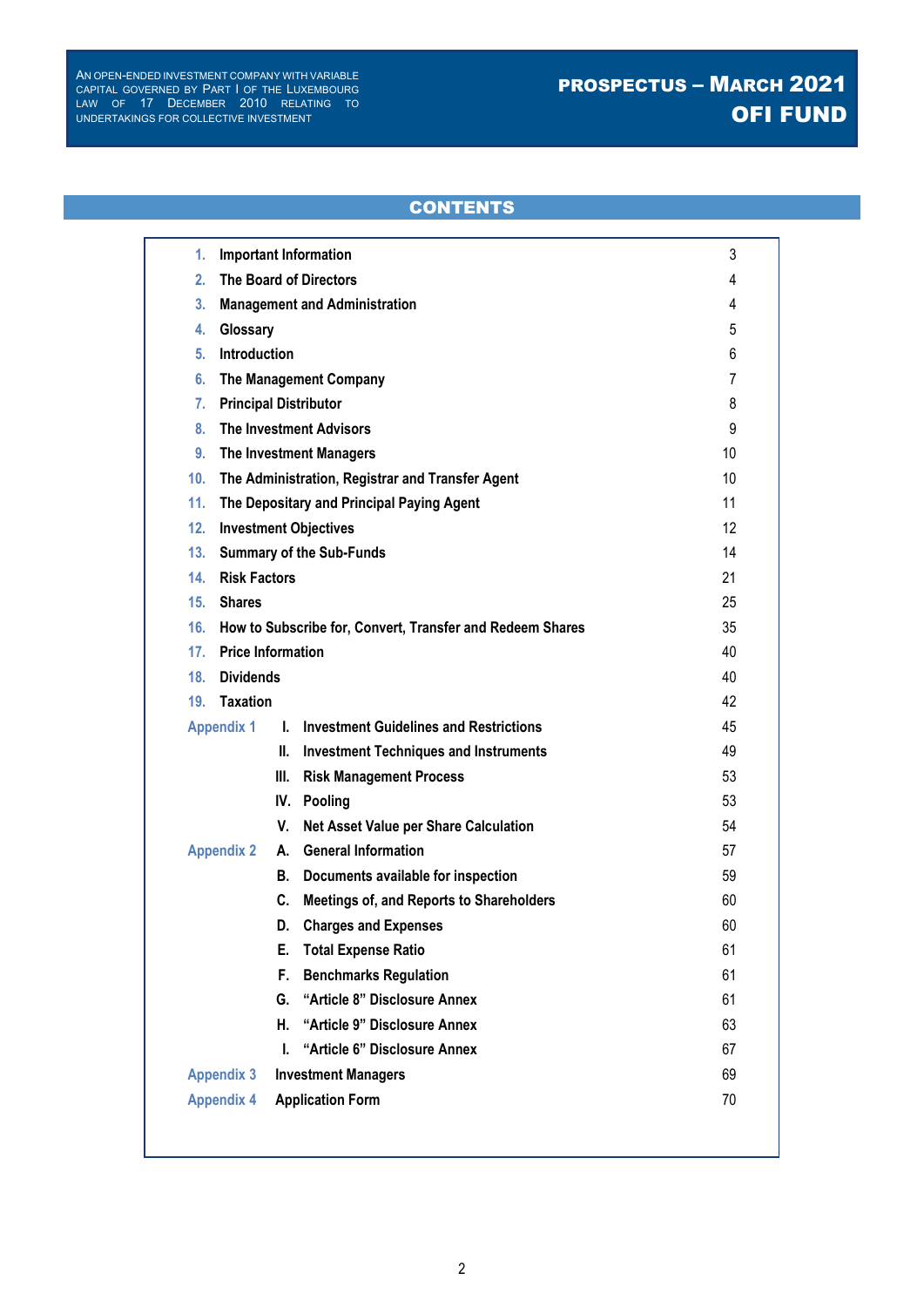# PROSPECTUS – MARCH 2021 OFI FUND

### 1. IMPORTANT INFORMATION

The Directors have taken all reasonable care to ensure that the information contained in this Prospectus is, to the best of their knowledge and belief, in accordance with the facts and does not omit anything material to such information.

**OFI FUND**, an open-ended investment company with variable capital (*société d'investissement à capital variable*), is governed by Part I of the Luxembourg law of 17 December 2010 relating to undertakings for collective investment as amended and qualifies as a UCITS within the meaning of Article 1 (2) of the Directive. Registration of the Company in any jurisdiction does not require any authority to approve or disapprove the adequacy or accuracy of this Prospectus or the securities and portfolios held by the Company.

Subscriptions for Shares of the Company are accepted on the basis of this Prospectus and the most recent audited annual report of the Company and the most recent semi-annual report of the Company (if more recent than such annual report). Subscriptions for Shares are subject to acceptance by the Company.

A KIID for each available Class of Shares of each Sub-Fund of the Company shall be made available to investors free of charge prior to their subscription for Shares. Prospective investors must consult the KIID for the relevant Class of Shares and Sub-Fund in which they intend to invest.

No dealer, salesperson or any other person is authorized to give any information or make any representations other than those contained in this Prospectus and the other documents referred to herein in connection with the offer made hereby, and, if given or made, such information or representations must not be relied upon as having been authorized by the Company or its representatives.

Prospective purchasers of Shares should inform themselves as to the legal requirements, exchange control regulations and applicable taxes in the countries of their citizenship, residence or domicile, and should consult with their own financial adviser, stockbroker, solicitor or accountant as to any questions concerning the contents of this Prospectus.

This Prospectus may be translated into other languages. In the event that there is any inconsistency or ambiguity in relation to the meaning of any word or phrase in any translation, the English text shall prevail except to the extent (but only to the extent) required by the law of any jurisdiction where the Shares are sold, that in an action based upon disclosure in a Prospectus in a language other than English, the language of the Prospectus on which such action is based shall prevail and all disputes as to the terms thereof shall be governed by and construed in accordance with Luxembourg law.

The Company has not been registered under the United States Investment Company Act of 1940, as amended, or any similar or analogous regulatory scheme enacted by any other jurisdiction except as described herein.

In addition, the Shares have not been registered under the United States Securities Act of 1933, as amended, or under any similar or analogous provision of law enacted by any other jurisdiction except as described herein.

The Shares may not be and will not be offered for sale, sold, transferred or delivered in the United States of America, its territories or possessions or to any "US Person" (as defined hereafter), except in a transaction which does not violate the securities laws of the United States of America.

This Prospectus may not be delivered in the United States of America, its territories or possessions to any prospective investor.

FATCA provisions impose a reporting to the US Internal Revenue Service ("**IRS**") of certain FATCA US Persons' direct and indirect ownership of non-US accounts and non-US entities. Failure to provide the requested information will lead to a 30% withholding tax applying to certain U. source income (including dividends and interest) and gross proceeds from the sale or other disposal of property that can produce US source interest or dividends.

On 28 March 2014, Luxembourg signed an intergovernmental agreement (the "**IGA**") with the United States which was implemented by the amended Luxembourg law dated 24 July 2015 (the "**FATCA Law**") in order to facilitate compliance of entities like the Company, with FATCA and avoid the above-described US withholding tax. Under the IGA, some Luxembourg entities like the Company may have to provide the Luxembourg tax authorities with information on the identity, the investments and the income received by their investors and their controlling persons. The Luxembourg tax authorities will then automatically pass the information on to the IRS.

Under the IGA, the Company will be required to obtain information on the shareholders and if applicable, inter alia, disclose the name, address and taxpayer identification number of certain FATCA US Persons that own, directly or indirectly, shares of the Company, as well as information on the balance or value of the investment.

**THIS PROSPECTUS DOES NOT CONSTITUTE AN OFFER OR SOLICITATION BY ANY PERSON IN ANY JURISDICTION IN WHICH SUCH OFFER OR SOLICITATION IS NOT LAWFUL OR IN WHICH THE PERSON MAKING SUCH OFFER OR SOLICITATION IS NOT QUALIFIED TO DO SO. THIS PROSPECTUS DOES NOT CONSTITUTE AN OFFER OR SOLICITATION TO ANY PERSON TO WHOM IT IS UNLAWFUL TO MAKE SUCH OFFER OR SOLICITATION.**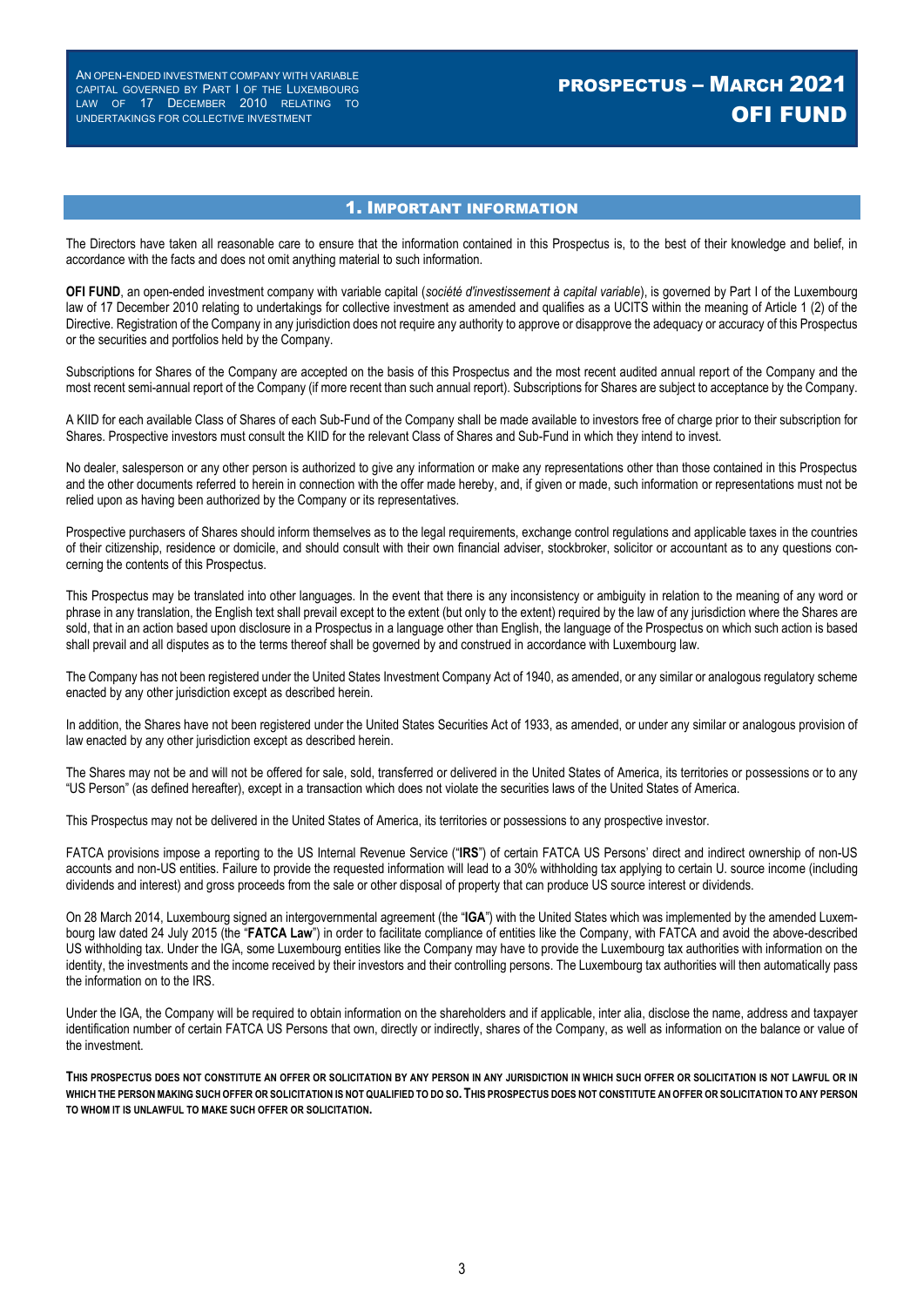# PROSPECTUS – MARCH 2021 OFI FUND

|                                                                                                                                                                                                                                                                                                                                                |                                                                                                                                                                  | <b>2. THE BOARD OF DIRECTORS</b>                                             |                                                                                                          |
|------------------------------------------------------------------------------------------------------------------------------------------------------------------------------------------------------------------------------------------------------------------------------------------------------------------------------------------------|------------------------------------------------------------------------------------------------------------------------------------------------------------------|------------------------------------------------------------------------------|----------------------------------------------------------------------------------------------------------|
| • Jean-Pierre GRIMAUD - Chairman<br>Directeur Général - OFI Asset Management<br>• Jean-Marie MERCADAL - Director<br>Directeur Général Délégué - OFI Asset Management<br>• Franck DUSSOGE - Director<br>Directeur Général Délégué - OFI Asset Management<br>• Paul Le BIHAN - Director<br>Directeur Général - UMR<br>• Karine Delpas - Director | Responsable de la politique financière - MACIF MUTAVIE FINANCE                                                                                                   |                                                                              |                                                                                                          |
|                                                                                                                                                                                                                                                                                                                                                |                                                                                                                                                                  | <b>3. MANAGEMENT AND ADMINISTRATION</b>                                      |                                                                                                          |
| • Registered Office:<br>• Management Company:                                                                                                                                                                                                                                                                                                  | 28-32, Place de la Gare<br>L-1616 Luxembourg<br>OFI LUX                                                                                                          | • Authorised Auditors of<br>the Management Company: PricewaterhouseCoopers,  | Société coopérative<br>2, rue Gerhard Mercator - BP 1443                                                 |
|                                                                                                                                                                                                                                                                                                                                                | 10-12 boulevard F.D. Roosevelt<br>L-2450 Luxembourg                                                                                                              |                                                                              | L-1014 Luxembourg                                                                                        |
| • Board of Directors of the<br><b>Management Company:</b>                                                                                                                                                                                                                                                                                      | Christophe LEPITRE - Chairman<br>Directeur Général Adjoint                                                                                                       | • Investment Advisors:                                                       | OFI Asset Management<br>20-22, rue Vernier<br>F-75017 Paris                                              |
|                                                                                                                                                                                                                                                                                                                                                | OFI Asset Management<br>Jean-Marie MERCADAL - Director<br>Directeur Général Délégué                                                                              | • Depositary and Principal<br><b>Paying Agent:</b>                           | Société Générale Bank & Trust<br>11, Avenue Emile Reuter<br>L-2420 Luxembourg                            |
|                                                                                                                                                                                                                                                                                                                                                | OFI Asset Management<br>Vincent RIBUOT - Director<br>Directeur Général<br><b>OFI Investment Solutions</b><br>Jean-Pierre GRIMAUD - Director<br>Directeur Général | • Administration,<br><b>Domiciliation and Registrar</b><br>& Transfer Agent: | Société Générale Bank & Trust<br>(operational center)<br>28-32, Place de la Gare<br>L-1616 Luxembourg    |
|                                                                                                                                                                                                                                                                                                                                                | OFI Asset Management<br>Arnaud HIRSCH - Director<br><b>Conducting Officer</b>                                                                                    | • Principal Distributor:                                                     | OFI Asset Management<br>20-22, rue Vernier<br><b>F-75017 Paris</b>                                       |
|                                                                                                                                                                                                                                                                                                                                                | OFI LUX<br>Tristan DESCLOS DE LA FONCHAIS -<br>Directeur Général Adjoint Finances et<br>Patrimoine                                                               | • Authorised Auditors:                                                       | PricewaterhouseCoopers,<br>Société coopérative<br>2, rue Gerhard Mercator - BP 1443<br>L-1014 Luxembourg |
|                                                                                                                                                                                                                                                                                                                                                | <b>MATMUT</b><br>Charles VAQUIER -<br>Independent Director                                                                                                       | • Legal Advisors:                                                            | Arendt & Medernach S.A.<br>41A, avenue J.F. Kennedy<br>L-2082 Luxembourg                                 |
|                                                                                                                                                                                                                                                                                                                                                | Thierry VALLET - Director<br>Directeur des investissements<br><b>Groupe MACIF</b>                                                                                |                                                                              |                                                                                                          |
|                                                                                                                                                                                                                                                                                                                                                | Christophe FRESPUECH - Director<br>Directeur du développement<br>OFI Asset Management                                                                            |                                                                              |                                                                                                          |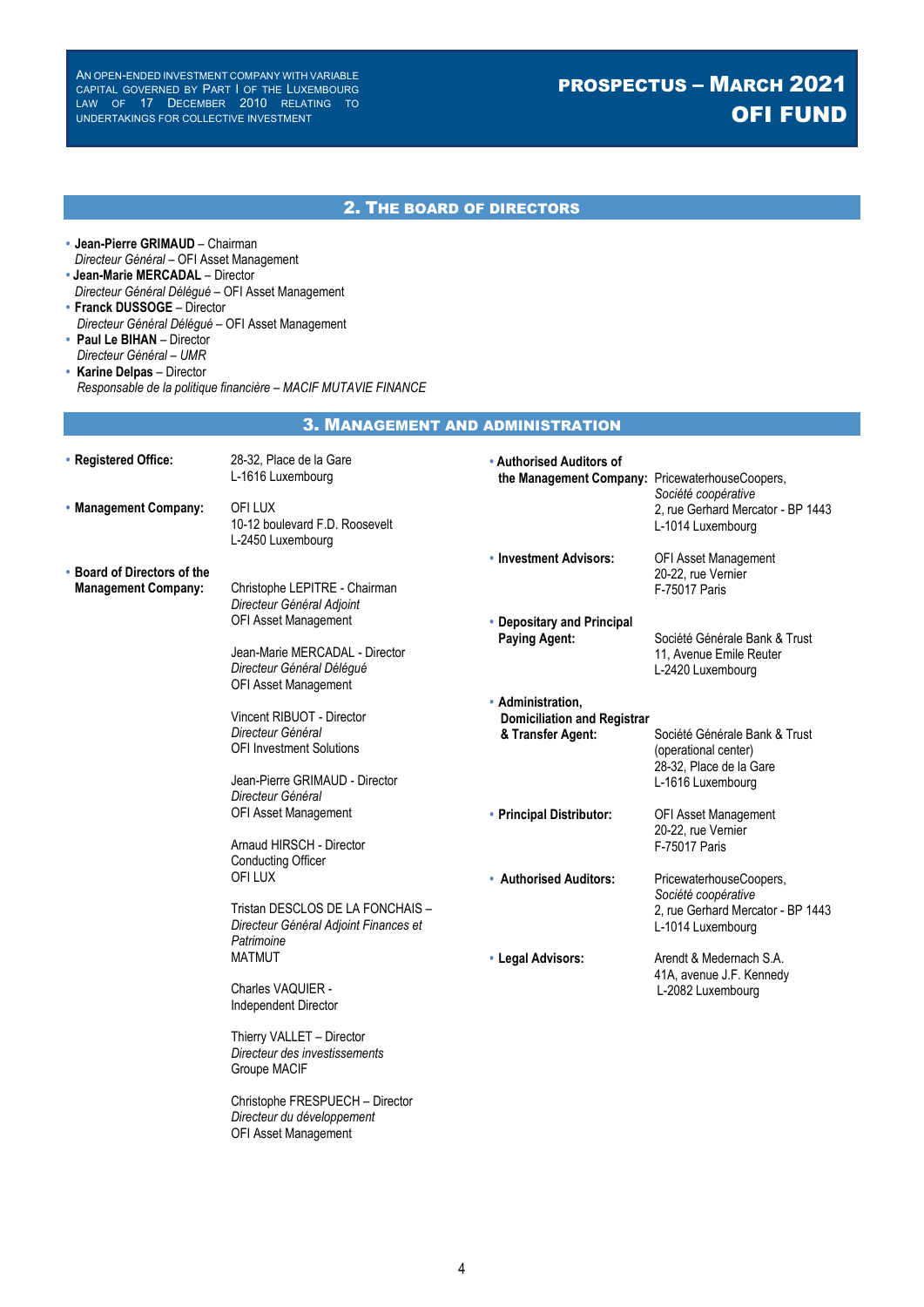# PROSPECTUS – MARCH 2021 OFI FUND

### 4. GLOSSARY

**"2010 Law"** means the Luxembourg law of 17 December 2010 on undertakings for collective investment as amended from time to time.

**"Business Day"** means a bank business day in Luxembourg, unless otherwise stated.

**"Class of Shares"** means a class of Shares within each Sub-Fund which may differ from other classes of Shares within the same or another Sub-Fund in respect of the type of investor, its distribution policy or such other features as the Directors may determine.

**"Company"** means OFI FUND.

**"CSSF Circular 11/512"** means the CSSF Circular 11/512 of 30 May 2011 determining the (i) presentation of the main regulatory changes in risk management following the publication of CSSF Regulation 10-4 and ESMA clarifications, (ii) further clarifications from the CSSF on risk management rules and (iii) the definition of the content and format of the risk management process to be communicated to the CSSF.

**"Dealing Day"** means any Valuation Day on which subscription, redemption or conversion requests are accepted by the Company.

**"Directive"** means Directive 2009/65/EC of the European Parliament and of the Council of 13 July 2009 on the coordination of laws, regulations and administrative provisions relating to undertakings for collective investment in transferable securities (UCITS) as amended by Directive 2014/91/EU of 23 July 2014 as regards depositary functions, remuneration policies and sanctions ("**UCITS V Directive**").

**"Directors"** means the board of directors of the Company.

**"Eligible Investment Universe"** means all the European securities of companies of all market capitalization and rated by the Investment Manager on the basis of the investment criteria listed in the investment policy of the relevant Sub-Fund. Such Eligible Investment Universe shall be reviewed by the Investment Manager on a quarterly basis.

**"EU"** means the European Union.

**"FATCA"** means the Foreign Account Tax Compliance provisions of the US Hiring Incentives to Restore Employment Act enacted in March 2010.

**"Group of Companies"** means companies belonging to the same body of undertakings and which must draw up consolidated accounts in accordance with Council Directive 83/349/EEC of 13 June 1983 on consolidated accounts or according to recognized international accounting rules.

**"Institutional Investor"** means institutional investors, as defined by guidelines or recommendations issued by the Luxembourg supervisory authority from time to time and referred to in Article 174 of the 2010 Law.

**"KIIDs"** means key investor information documents, as defined in the 2010 Law.

**"Member State"** means a member state of the EU.

**"MiFID II Rules"** means Directive 2014/65/EU of the European Parliament and of the Council of 15 May 2014 on markets in financial instruments and amending Directive 2002/92/EC and Directive 2011/61/EU (the "**MiFID II Directive**"), and Regulation (EU) No 600/2014 of the European Parliament and of the Council of 15 May 2014 on markets in financial instruments and amending Regulation (EU) No 648/2012.

**"Money Market Instruments"** means instruments normally dealt in on the money market which are liquid, and have a value which can be accurately determined at any time.

**"Net Asset Value per Share"** of each class of Shares shall be determined as of any Valuation Day by dividing the net assets of the Company attributable to each class of Shares, being the value of the portion of the assets less the portion of liabilities attributable to such class, on any such Valuation Day, by the number of Shares in the relevant class then outstanding.

**"Newly Industrialised Countries" ("NIC")** means countries whose economies have not yet reached a developed country's status but have, in a macroeconomic sense, outpaced their developing counterparts, namely, South Africa, China, Hong Kong, India, Indonesia, Malaysia, Philippines, Thailand, Mexico, Brazil and Turkey.

**"Non-eligible Investors"** means, in respect of class I Shares investors who are not Institutional Investors, and in respect of all Shares, US Persons.

**"OECD"** means the Organisation for Economic Co-operation and Development.

**"Other Regulated Market"** means a market which is regulated, operates regulatory and is recognized and open to the public, namely a market (i) that meets the following cumulative criteria: liquidity; multilateral order matching (general matching of bid and ask prices in order to establish a single price); transparency (the circulation of complete information in order to give clients the possibility of tracking trades, thereby ensuring that their orders are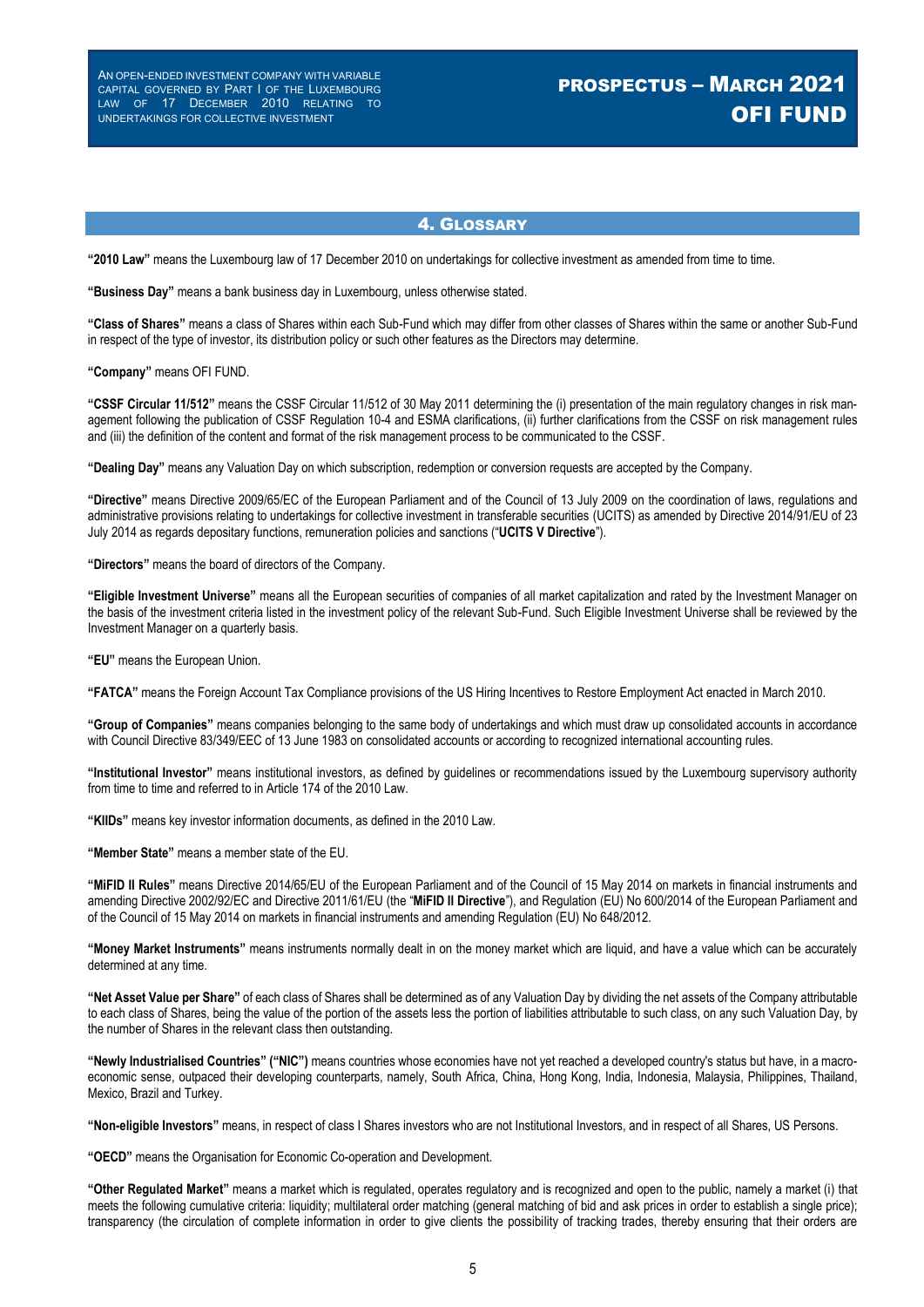# PROSPECTUS – MARCH 2021 OFI FUND

executed on current conditions); (ii) on which the securities are dealt in at a certain fixed frequency; (iii) which is recognized by a state or by a public authority which has been delegated by that state or by another entity which is recognized by that state or by that public authority such as a professional association and (iv) on which the securities dealt are accessible to the public.

**"Other State"** means any State of Europe which is not a Member State, and any State of America, Africa, Asia, Australia and Oceania.

#### **"Reference Currency of the Company"** means the EURO.

**"Regulatory Authority" or "CSSF"** means the Luxembourg authority or its successor in charge of the supervision of the undertakings for collective investment in the Grand Duchy of Luxembourg.

**"Regulated Market"** means a regulated market according to the MiFID II Directive. A list of regulated markets according to the MiFID II Directive is regularly updated and published by the European Securities and Markets Authority.

**"Regulation"** means the Commission Delegated Regulation (EU) 2016/438 of 17 December 2015 supplementing the Directive with regard to obligations of depositaries.

**"Safe-keeping Delegate"** means any entity appointed by the Depositary, to whom Safe-keeping Services (as defined in the Depositary Agreement) have been delegated in accordance with article 34bis of the 2010 Law and articles 13 to 17 of the Regulation.

**"Shares"** means the shares of any class of the Company issued and outstanding from time to time.

**"Sub-Fund"** means a specific portfolio of assets which is invested in accordance with a particular investment objective.

"**Sustainability Risk**" means an environmental, social or governance event or condition that, if it occurs, could cause an actual or a potential material negative impact on the value of the investments made by a Sub-Fund.

#### **"Transferable Securities"** means:

- **•** equities and other securities equivalent to equities;
- **•** bonds and other debt instruments;
- **•** any other negotiable securities which carry the right to acquire any such transferable securities by subscription or exchanges, with the exclusion of techniques and instruments.

**"UCITS"** means an undertaking for collective investment in transferable securities within the meaning of the Directive.

**"US Person"** means (i) any natural person resident in the United States of America, its territories and/or possessions and/or the District of Columbia (hereinafter called the "United States"); or (ii) any corporation or partnership organized or incorporated under the laws of the United States or, if formed by one or more US Persons principally for the purpose of investing in the Company, any corporation or partnership organized or incorporated under the laws of any other jurisdiction; or (iii) any agency or branch of a foreign entity located in the United States; or (iv) any estate of which any executor or administrator is a US Person; or (v) any trust of which any trustee is a US Person; or (vi) any discretionary account or similar account (other than an estate or trust) held by a dealer or other fiduciary for the benefit or account of a US Person; or (vii) any non-discretionary account or similar account (other than an estate or trust) held by a dealer or other fiduciary for the benefit or account of a US Person; or (viii) any discretionary account or similar account (other than an estate or trust) held by a dealer or other fiduciary organised, incorporated or (if an individual) resident in the United States; or (ix) any employee plan sponsored by an entity described in clause (ii) or (iii) or including as a beneficiary any person described in clause (i); or (x) any other person whose ownership or purchase of the Company's securities would involve the Company in a public offering within the meaning of Section 7(d) of the United States Investment Company Act of 1940, as amended, the rules and regulations thereunder and/or the relevant pronouncement of the United States Securities and Exchange Commission or informal written advice by its staff; and (xi) any US person that would fall within the ambit of the FATCA provisions ("**FATCA US Person**").

**"Valuation Day"** means any Business Day except days on which any market on which a substantial portion of the relevant Sub-Fund's investments is traded is closed or days when normal dealings on any market are suspended. For further details please refer to Chapter 16 "How to Subscribe for, Convert, Transfer and Redeem Shares".

#### 5. INTRODUCTION

#### **STRUCTURE**

The Company is a multi-compartment investment company incorporated under the laws of the Grand Duchy of Luxembourg in the form of a *société anonyme*, organised as a *société d'investissement à capital variable* (SICAV) and qualifying as a UCITS fund under Part I of the 2010 Law. As a multicompartment company (that is, an "umbrella fund"), the Company provides shareholders with access to a range of separate Sub-Funds. The Sub-Funds invest in a diversified range of Transferable Securities throughout the major markets of the world and/or other financial assets permitted by law and managed in accordance with their specific investment objectives as further set out in Chapter 12 "Investment Objectives". Shareholders are able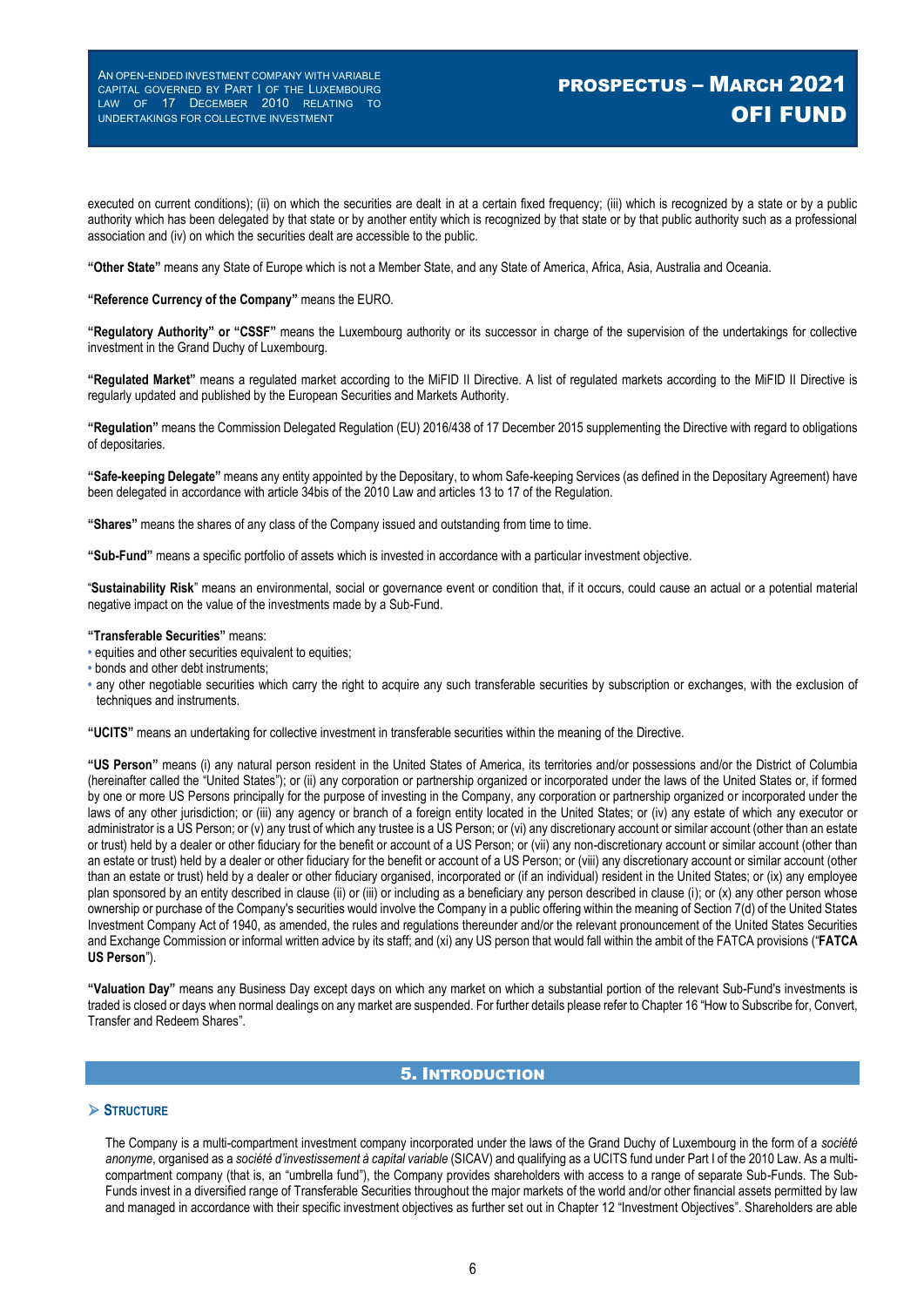to switch between Sub-Funds to re-align their investment portfolio to take into account changing market conditions, subject to the provisions of Chapter 16 "How to Subscribe for, Convert, Transfer and Redeem Shares" hereafter.

The Company shall be considered as one single entity. With regard to third parties, in particular towards the Company's creditors, each Sub-Fund shall be exclusively responsible for all liabilities attributable to it.

OFI LUX has been appointed as the Management Company to the Company.

#### **FORM AND OWNERSHIP OF SHARES**

Class R, R EUR H, RF EUR, RF EUR H, I, I EUR H, I CHF H, I-XL, G-I, G-R, F and OFI ACTIONS ECONOMIE POSITIVE Shares are issued in registered form only and ownership of Shares will be reflected on the share register of the Company. Confirmation of registration of Shares will be sent to each shareholder.

Where the Principal Distributor or any Sub-Distributor, acting as nominee, subscribes in its name and on behalf of an investor, such an investor shall be entitled at any time to claim direct title to the Shares.

#### **SHARE PRICE CALCULATION**

The purchase price for all classes of Shares in each Sub-Fund shall be equal to the Net Asset Value per Share of such classes on the applicable Valuation Day, plus a sales charge, if applicable, as set out in Chapter 15 "Shares". The redemption prices for all classes of Shares in each Sub-Fund shall be equal to the Net Asset Value per Share of such classes on the applicable Valuation Day, less a redemption charge, if applicable, as set out in Chapter 15 "Shares". Purchase and redemption prices are calculated on each Valuation Day.

#### **PURCHASE OF SHARES**

The Management Company has appointed OFI Asset Management to act as Principal Distributor. The Principal Distributor may undertake to negotiate various distribution contracts with other companies, intermediaries and other appropriate institutions (the "Sub-Distributors").

Applications for Shares in any Sub-Fund which are made through a Sub-Distributor must be sent by the Sub-Distributor to the Registrar & Transfer Agent. The application procedure is set out in Chapter 16 "How to Subscribe For, Convert, Transfer and Redeem Shares", hereafter.

#### **SETTLEMENT**

Settlement for any application must be made as set out in Chapter 16 "How to Subscribe For, Convert, Transfer and Redeem Shares", hereafter.

#### **CURRENCY OF PURCHASE**

Payment can be made in the currency of the selected class of Shares of a Sub-Fund or in any other currency which can be readily exchanged for the currency of the selected class of Shares of a Sub-Fund. The necessary foreign exchange transaction will be arranged on behalf of the investor and at the expense of the investor by the Registrar & Transfer Agent or the Principal Distributor.

### 6. THE MANAGEMENT COMPANY

The Company has appointed OFI LUX to serve as its designated management company (the "Management Company") in accordance with the 2010 Law pursuant to a management company services agreement executed with effect as of 14 December 2016 (the "Management Company Services Agreement").

Under this agreement, the Management Company provides (i) investment management services, (iii) advice services, (iii) administrative agency, corporate and domiciliary agency, and registrar and transfer agency services and (iv) marketing, principal distribution and sales services to the Company, subject to the overall supervision and control of the board of directors of the Management Company.

OFI LUX has been incorporated on 26 April 2006 as a public limited company (*société anonyme*) for an unlimited period of time under the laws of the Grand-Duchy of Luxembourg. Its articles have been published in the *Mémorial* on 13 July 2006. Its share capital amounts to EUR 200,000.- and has been fully paid-up. It is registered on the official list of Luxembourg management companies governed by Chapter 15 of the 2010 Law.

OFI LUX has also been appointed to act as Management Company for the SICAV OFI Invest as well as for the SICAV Single Select Platform.

The Management Company is in charge of the day-to-day operations of the Company.

In fulfilling its responsibilities set forth by the 2010 Law and the Management Company Services Agreement, it is permitted to delegate all or a part of its functions and duties to third parties, provided that it retains responsibility and oversight over such delegates. The appointment of third parties is subject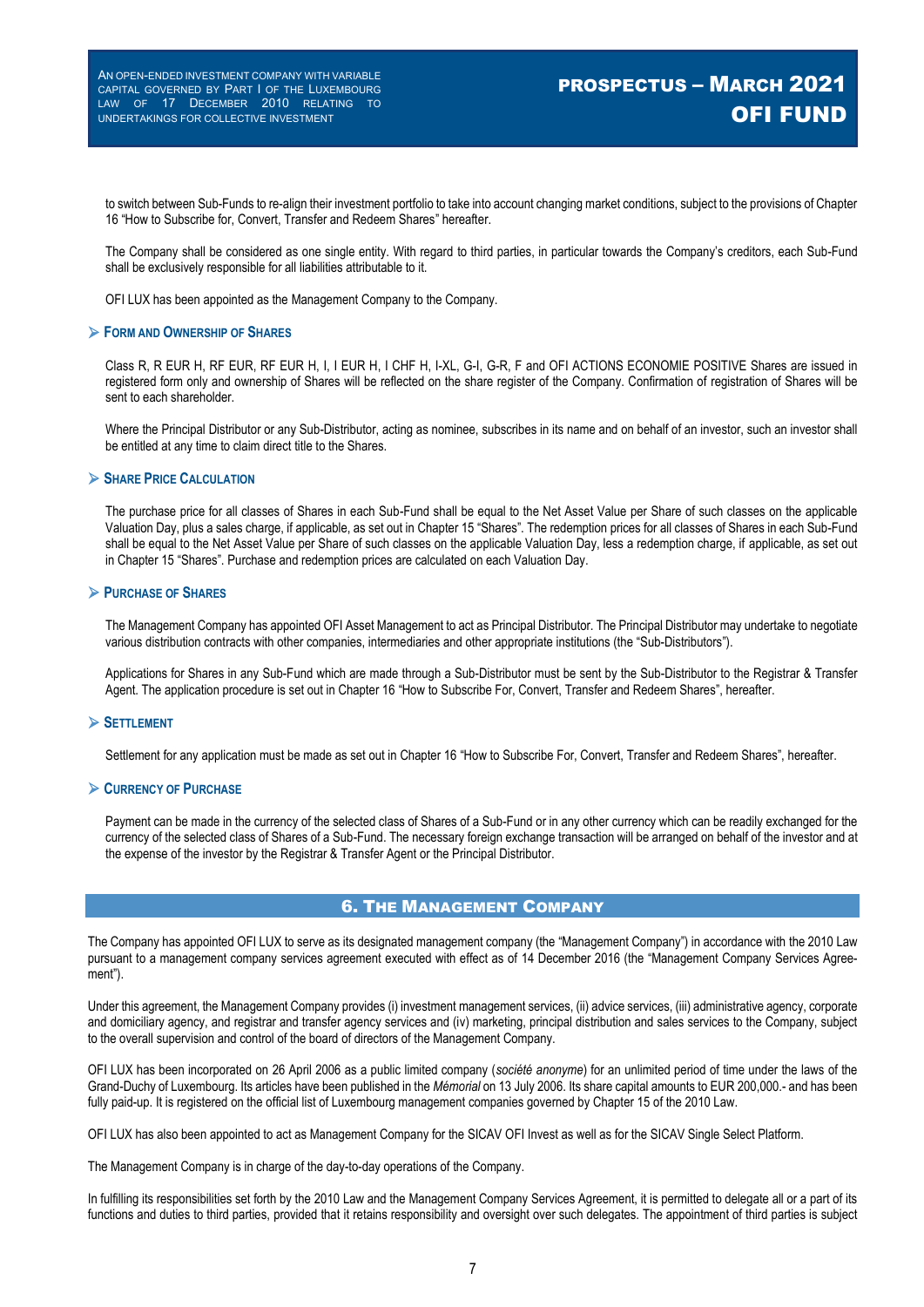to the approval of the Company and the Regulatory Authority. The Management Company's liability shall not be affected by the fact that it has delegated its functions and duties to third parties.

The Management Company has delegated the following functions to third parties: investment management, advice, central administration, marketing and distribution.

The Management Company shall at all times act in the best interests of the shareholders and according to the provisions set forth by the 2010 Law, the Prospectus and the Articles.

The Management Company Services Agreement provides for a term of unlimited duration and may be terminated by either party upon three months' prior written notice. For its services, the Company will pay monthly compensation to the Management Company at the annual rates set forth in the section "Charges and Expenses".

Subject to the overall responsibility of the board of directors, the Management Company will provide or procure for each Sub-Fund investment management services pursuant to the Management Company Services Agreement. Pursuant to such agreement, the Management Company has agreed to provide or procure for the Company the management services necessary for its operations.

In order to implement the investment policies of each Sub-Fund, the Management Company has delegated the management of the assets of each Sub-Fund to the Investment Manager pursuant to an Investment Management Agreement.

The Management Company shall perform monitoring functions over the Sub-Funds' assets entrusted to the Investment Manager, including the compliance by the Company with the overall investment policy and investment restrictions, provided however that the Directors shall also be in charge of ensuring compliance with the overall investment policy and investment restrictions.

For the purpose of diversifying investment styles, the Management Company intends to or has appointed several investment managers (individually an "Investment Manager" and collectively the "Investment Managers") to provide investment management services in relation to each Sub-Fund's assets.

Among others, the Management Company shall have the responsibility of the selection of the Investment Managers, based on their proven expertise and/or strategies in a specific field of asset management, the allocation of assets for investment amongst them and shall perform monitoring functions over the Sub-Funds' assets entrusted to these Investment Managers, including the compliance by the Company with the overall investment policy and investment restrictions, provided however that the board of directors of the Management Company shall also be in charge of ensuring compliance with the overall investment policy and investment restrictions.

The Management Company has requested to be assisted to monitor compliance by the Investment Managers with the overall investment guidelines and restrictions by Société Générale Bank & Trust Luxembourg, which has accepted to perform such monitoring duties on the terms agreed in the Administration, Registrar and Transfer Agent Agreement between the Management Company and Société Générale Bank & Trust Luxembourg, and as may be further agreed between the parties.

#### Remuneration Policy:

As a wholly owned subsidiary of OFI Asset Management, the Management Company applies the remuneration policy of OFI Group. Further to the provisions of the Directive 2014/91 Directive (the "UCITS V") Directive, the Group updated its remuneration policy in order to enhance a sound and effective risk management, to discourage an excessive risk-taking which is incoherent with the risk profiles of the Group and to reduce as much as possible any conflict of the interest between the Group entities and the investors. The Group's remuneration policy is in line with the business strategy, objectives, values and interests of the Management Company, the UCITS that it manages and of the investors of this UCITS and includes measures to avoid conflicts of interest. It identifies at first place its applicability framework: this includes all categories of staff whose activities impact the risk profile of the Group. More precisely, the remuneration policy covers risk takers at the level of the Group: asset managers, CIO, Directors of the executive committee, employees responsible for the control functions, and any employees receiving total remuneration that takes them into the same remuneration bracket as any of the aforementioned categories. The Group's remuneration policy establishes an appropriate balance between the fixed and the variable components of the global remuneration and is based on a number of qualitative and quantitative criteria, applied differently for risk takers, senior management and control functions. The assessment of performance is set in a multi-year framework appropriate to the holding period recommended to the investors of the UCITS funds managed by the Management Company in order to ensure that the assessment process is based on longer-term performance of the Company and its investment risks and that the actual payment of performance-based components of remuneration is spread over the same period. The Group's remuneration policy has been established by the Group's strategic committee which is composed by representatives of the Group's shareholders. It is in charge of the definition and the implementation of the remuneration policy. The details of the up-to-date Remuneration Policy, including but not limited to, a description of how remuneration and benefits are calculated, will be available at (http://www.ofilux.lu/index\_uk.php) and a paper copy will be made available free of charge upon request from the registered office of the Management Company.

### 7. PRINCIPAL DISTRIBUTOR

Under an Amended and Restated Principal Distribution Agreement executed with effect as of 14 December 2016, OFI Asset Management has been appointed to act as principal distributor of the Shares of each class in each Sub-Fund (the "Principal Distributor").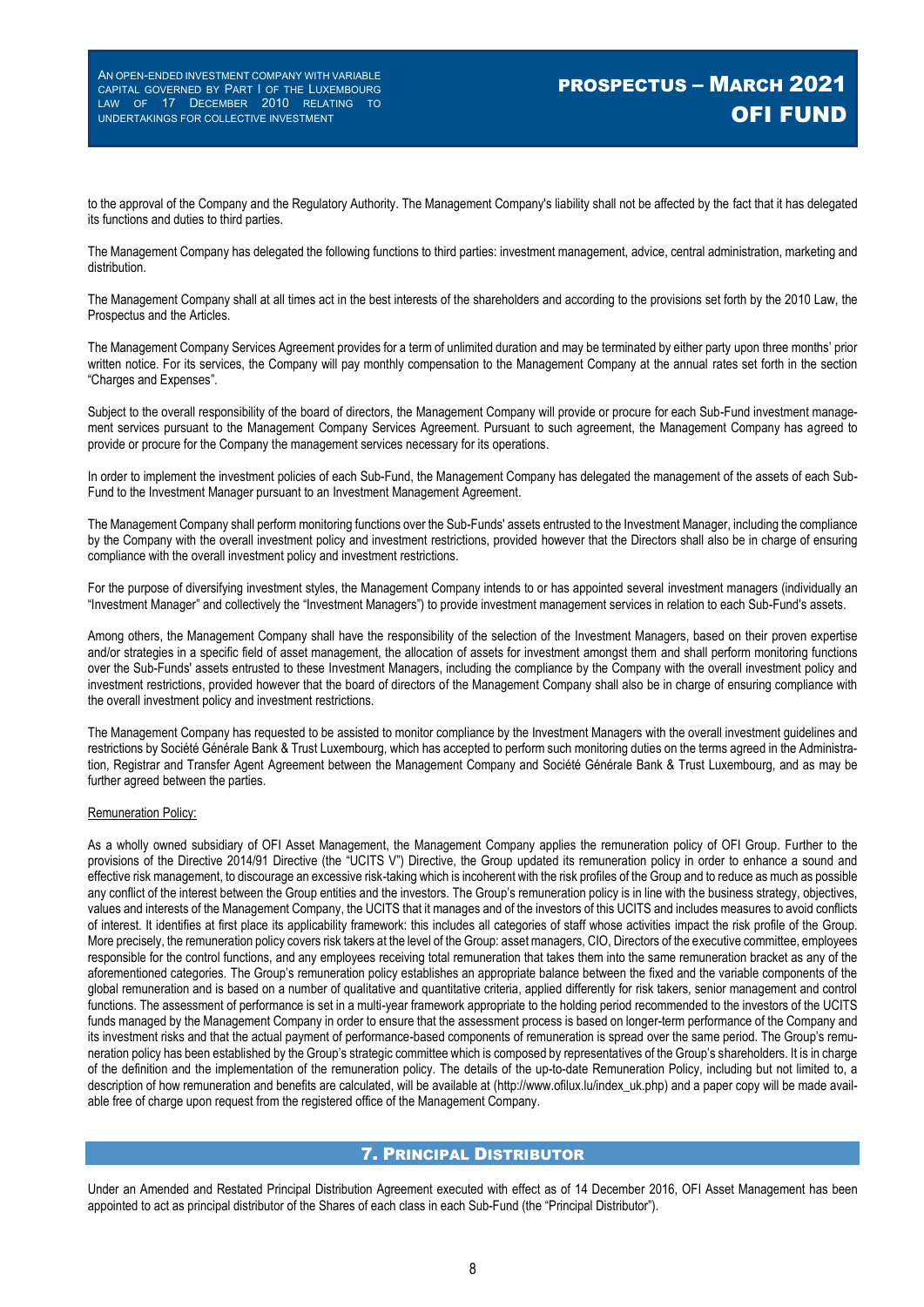OFI Asset Management having its registered office at 20-22, rue Vernier, 75017 Paris, France. OFI Asset Management provides investment services to institutional, corporate or third party investors. With more than Euro 66 billion assets under management, OFI Asset Management offers a full range of investment solutions: traditional and alternative investments, multimanagement, fund manager selection, absolute return, credit, discretionary managed accounts. OFI Asset Management benefits from the support of its solid shareholders base composed by the main French Mutual Insurance Companies.

The Principal Distributor may delegate at its own costs such functions as it deems appropriate under the Amended and Restated Principal Distribution Agreement to any other Sub-Distributor permitted to be a Sub-Distributor of the Shares by the competent authority in the jurisdiction of the Sub-Distributor.

The Company, the Management Company and the Principal Distributor will at all times comply with any obligations imposed by any applicable laws, rules and regulations with respect to money laundering prevention and, in particular, with the law dated 12 November 2004 on the combat against money laundering and terrorist financing, the Grand-Ducal decree dated 1 February 2010, CSSF Regulation No 12-02 dated 14 December 2012 and CSSF Circular 13/556 on money laundering, as they may be amended or revised from time to time.

The Principal Distributor will comply with the requirements of the MiFID II Rules.

The Principal Distributor and the Sub-Distributors may be involved in the collection of subscription, conversion and redemption orders on behalf of the Company and any of the Sub-Funds and may, in that case, subject to local law in countries where Shares are offered and with the agreement of the respective Shareholders, provide a nominee service to investors purchasing Shares through them. The Principal Distributor and the Sub-Distributors may only provide such a nominee service to investors if they are (i) professionals of the financial sector subject to supervision and are resident in (a) a member state of the European Economic Area or (b) of the EU or (c) have adopted money laundering rules equivalent to those imposed by Luxembourg law in order to prevent the use of financial system for the purpose of money laundering or (ii) professionals of the financial sector being a branch or qualifying subsidiary of an eligible intermediary referred to under (i), provided that such eligible intermediary is, pursuant to its national legislation or by virtue of a statutory or professional obligation pursuant to a group policy, obliged to impose the same identification duties on its branches and subsidiaries situated abroad. Investors shall have the possibility, upon request, to invest directly in the Company without using a nominee service. Investors may elect to make use of such nominee service pursuant to which the nominee will hold the Shares in its name for and on behalf of the investors, who shall be entitled at any time to claim direct title to the Shares, and who, in order to empower the nominee to vote at any general meeting of shareholders, shall provide the nominee with specific or general voting instructions to that effect.

The Principal Distributor has the right to transfer Shares held by it for its own account in satisfaction of applications by Shareholders for subscription of Shares and to purchase Shares for its own account in satisfaction of redemption requests received by the Principal Distributor from Shareholders. In such cases, it may not price subscriptions and repurchase orders addressed to it on less favourable terms than those that would be applied to such orders had they been directly processed by the Company or the Registrar & Transfer Agent and it must regularly notify to the Registrar & Transfer Agent the orders executed by them where such orders relate to registered securities, in order to ensure (i) that the data relating to investors are updated in the register of shareholders and (ii) that the confirmations of investment may be forwarded to the new investors.

The Amended and Restated Principal Distribution Agreement may be terminated by either party at any time, without penalty, on giving 30 days' prior written notice thereof delivered or dispatched by registered mail by the one to the other party.

#### 8. THE INVESTMENT ADVISORS

Under an Amended and Restated Advice Agreement executed with effect as of 14 December 2016 OFI Asset Management has undertaken to provide investment management advice services to the Management Company.

The Investment Advisor may, subject to the approval and responsibility of the board of directors of the Management Company, sub-delegate its powers.

The Investment Advisor provides the board of directors of the Management Company with advice, reports and recommendations in connection with the management of the assets of the Sub-Funds and shall advise the board of directors of the Management Company as to the selection of the securities and other assets constituting the portfolios of these Sub-Funds.

OFI Asset Management, having its registered office at 20-22, rue Vernier, 75017 Paris, has been incorporated in France on 17 February 1992. As of 31 December 2015, its capital amounted to EUR 42,000,000.-. Its licensed code is GP 92-12.

In consideration for its services, the Management Company shall, out of its fee, pay a service fee to OFI Asset Management, which is payable monthly in arrears and calculated as a percentage figure of the average net assets of the Sub-Funds managed, as determined from time to time in the Advice Agreement. If any fees are paid to OFI Asset Management out of the net assets of any Sub-Fund, such fees shall be deducted from the Management Company's service fee and may not in the aggregate exceed the Maximum Management Charge in relation to the relevant Class of Shares set out in Chapter 15 "Shares" hereinafter.

The Amended and Restated Advice Agreement may be terminated by either the Management Company or OFI Asset Management, upon 30 days' prior written notice to the other party, given by registered mail with acknowledgement of receipt.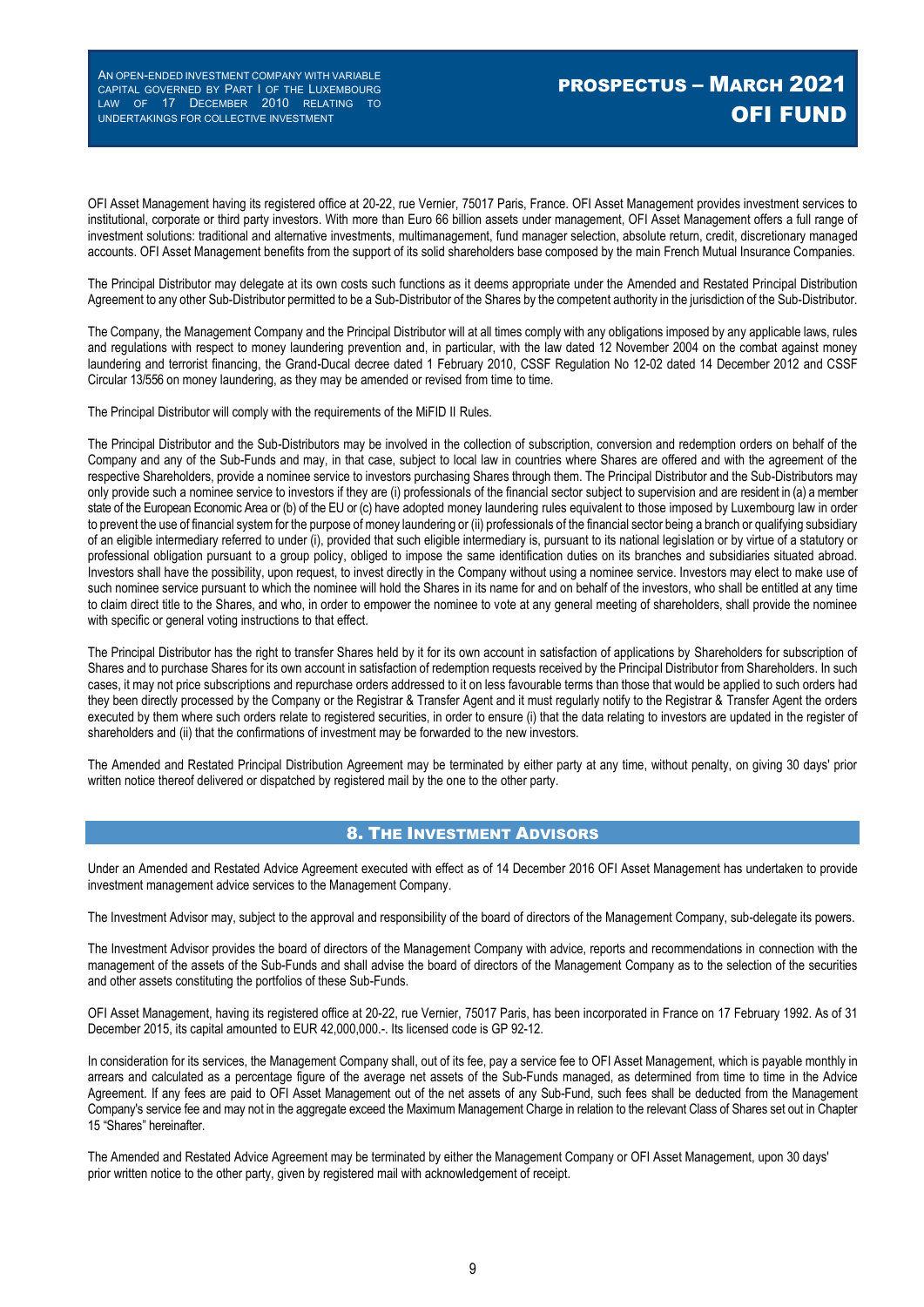# PROSPECTUS – MARCH 2021 OFI FUND

### 9. THE INVESTMENT MANAGERS

The Management Company has entered into Investment Management Agreements with each of the Investment Managers listed in Appendix 3. At present OFI Asset Management has been appointed as sole Investment Manager in relation to the Sub-Funds.

The Investment Management Agreements were signed for an unlimited duration unless and until terminated by either party upon prior 30 days' notice to the other parties, given by registered mail with acknowledgement of receipt. An Investment Manager may, from time to time, be replaced by another Investment Manager, in which case the denomination of the Sub-Fund will be changed and Appendix 3 updated. This Prospectus will be updated prior to any appointment of a new Investment Manager.

Each of the Investment Managers has been selected by the Management Company upon its proven expertise and/or strategies in a specific field of professional asset management.

Each of the Investment Managers shall apply to the relevant Sub-Fund's assets under its management such investment policy, limitations, financial techniques and instruments as specified in this Prospectus or such further restrictions as instructed by an authorised officer from the Management Company, from time to time. The overall investment guidelines and restrictions set forth in Appendix 1 of this Prospectus take precedence over any other guidelines and restrictions agreed from time to time to the extent such other guidelines and restrictions are conflicting with the investment guidelines and restrictions set forth in the Prospectus.

The management of the assets of the Company is effected under the control and the responsibility of the Management Company.

While the Investment Managers are at all times subject to the direction of the Management Company, the various Investment Management Agreements provide that the Investment Managers are responsible for the management of the assets allocated to them by the Management Company. The responsibility for making decisions to buy, sell or hold a particular asset rests with the Investment Manager concerned. The Investment Managers, in providing portfolio management for the Company, will consider analysis from various sources, make the necessary investment decisions and place transactions accordingly.

Each Investment Manager is entitled to receive from the Management Company, in relation to the management of the assets of each Sub-Fund allocated to it, a fee payable monthly in arrears, calculated as a percentage figure of the average daily net assets of the relevant Sub-Fund(s) under its management, as specified from time to time in the relevant Investment Management Agreement. If any fees are paid to the Investment Managers out of the net assets of any Sub-Fund, such fees shall be deducted from the Management Company's service fee and may not in the aggregate exceed the Maximum Management Charge in relation to the relevant Class of Shares set out in Chapter 15 "Shares" hereinafter. The Investment Managers may effect transactions or arrange for the effecting of transactions through brokers with whom they have "soft commission" arrangements. The benefits provided under such arrangements will assist the Investment Managers in the provision of investment services to the Company. Specifically, the Investment Managers may agree that a broker shall be paid a commission in excess of the amount another broker would have charged for effecting such transaction as long as the broker agrees to provide "best execution" to the Company and, in the good faith judgment of the Investment Managers the amount of the commissions is reasonable in relation to the value of the brokerage and other services provided or paid for by such broker. Such services, which may take the form of research services, quotation services, news wire services, portfolio and trade analysis software systems, special execution and clearance capabilities, may, in addition to being used for the Company, also be used by the Investment Managers in connection with transactions in which the Company will not participate.

The soft commission arrangements are subject to the following conditions: (i) the Investment Manager will act at all times in the best interest of the Company when entering into soft commission arrangements; (ii) the services provided will

be in direct relationship to the activities of the Investment Manager; (iii) brokerage commissions on portfolio transactions for the Company will be directed by the Investment Manager to broker-dealers that are entities and not to individuals; (iv) the Investment Manager will provide reports to the Directors with respect to soft commission arrangements including the nature of the services it receives; and (v) the existence of soft commission arrangements shall be disclosed in the annual report.

#### 10. THE ADMINISTRATION, REGISTRAR AND TRANSFER AGENT

The Management Company has undertaken under the Management Company Services Agreement to provide the Company with certain administration services, including calculation of the Net Asset Value, assisting in the preparation and filing of financial reports, domiciliation services and registrar and transfer agency services.

The Management Company has delegated certain administration services to Société Générale Bank & Trust Luxembourg (the "Administration, Registrar and Transfer Agent") pursuant to an Administration, Registrar and Transfer Agent Agreement executed with effect as of 14 December 2016 entered into between the Management Company and the Administration, Registrar and Transfer Agent.

In consideration for its services, the Administration, Registrar and Transfer Agent shall be paid a fee as determined from time to time in the Administration, Registrar and Transfer Agent Agreement. The Administration, Registrar and Transfer Agent Agreement may be terminated by either the Management Company or the Administration, Registrar and Transfer Agent upon three months' prior written notice.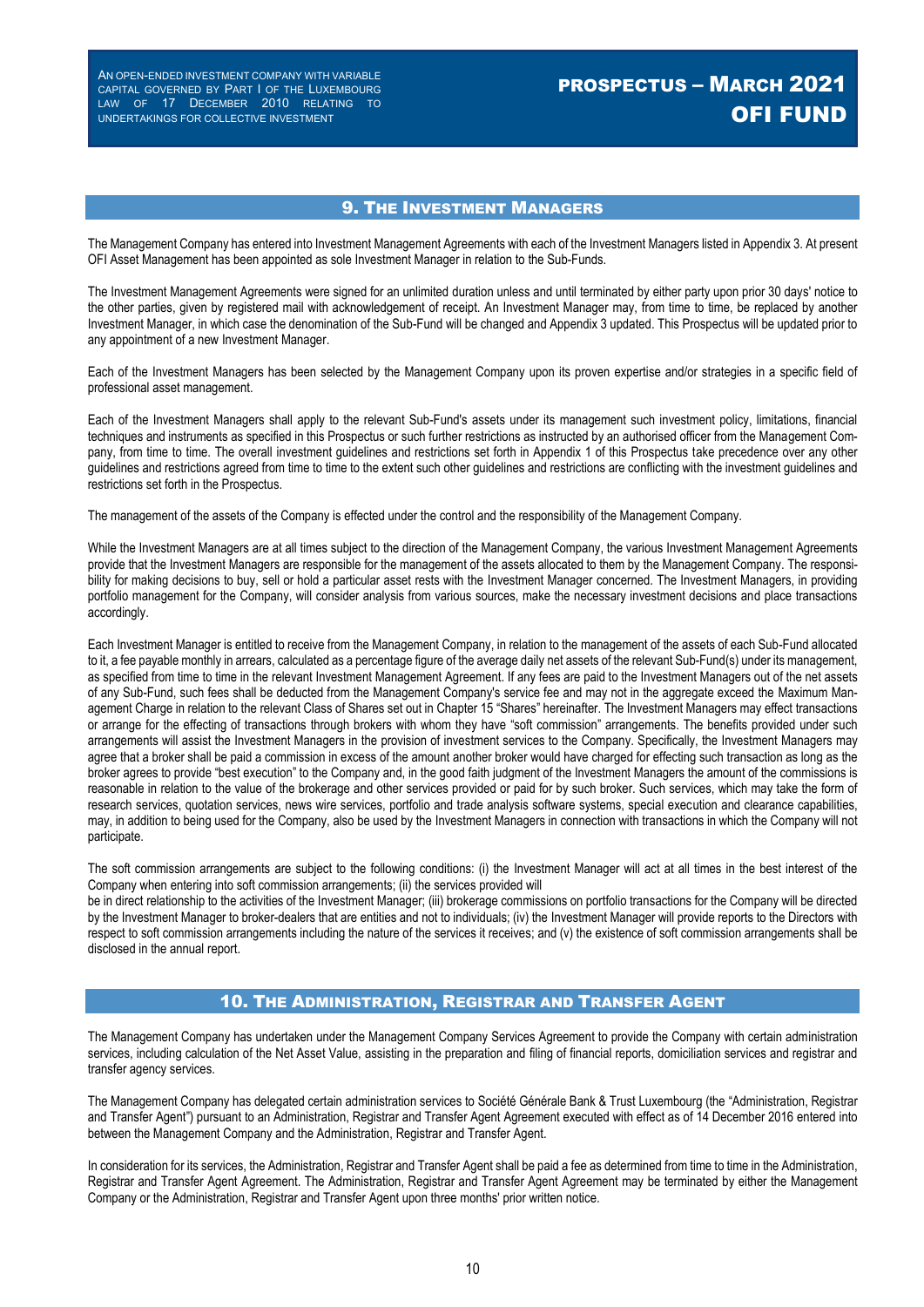# PROSPECTUS – MARCH 2021 OFI FUND

### 11. THE DEPOSITARY AND PRINCIPAL PAYING AGENT

Société Générale Bank & Trust Luxembourg has been appointed as the Company's depositary and paying agent (the "Depositary").

The Depositary will assume its functions and duties in accordance with articles 33 to 37 of the 2010 Law and the Regulation. The relationship between the Company and the Depositary is subject to the terms of a depositary and paying agent agreement entered into for an unlimited period of time (the Depositary Agreement). Each party to the Depositary Agreement may terminate it upon a ninety (90) calendar days' prior written notice.

In accordance with the 2010 Law, and pursuant to the Depositary Agreement, the Depositary carries out, inter alia, the safe-keeping of the assets of the Company as well as the monitoring of the cash flows and the monitoring and oversight of certain tasks of the Company.

The Depositary may delegate Safe-keeping Services (as defined in the Depositary Agreement) to Safe-keeping Delegates under the conditions stipulated in the Depositary Agreement and in accordance with article 34bis of the 2010 Law and articles 13 to 17 of the Regulation. A list of the Safe-keeping Delegates is available on https://www.securities-services.societegenerale.com/uploads/tx\_bisgnews/Global\_list\_of\_sub\_custodians\_for\_SGSS\_2018-15\_01.pdf.

The Depositary is also authorized to delegate any other services under the Depositary Agreement other than Oversight Services and Cash Monitoring Services (as defined in the Depositary Agreement).

The Depositary is liable to the Company for the loss of Held In Custody Assets (as defined in the Depositary Agreement and in accordance with article 18 of the Regulation) by the Depositary or the Safe-keeping Delegate. In such case, the Depositary shall be liable to return a Held In Custody Assets of an identical type or the corresponding amount to the Company without undue delay, unless the Depositary can prove that the loss arose as a result of an external event beyond its reasonable control, the consequences of which would have been unavoidable despite all reasonable efforts to the contrary. In performing any of its other duties under the Depositary Agreement, the Depositary shall act with all due skill, care and diligence that a leading professional custodian for hire engaged in like activities would observe. The Depositary is liable to the Company for any other losses (other than loss of Held In Custody Assets described above) as a result of negligence, bad faith, fraud, or intentional failure on the part of the Depositary (and each of its directors, officers, servants or employees).

The liability of the Depositary as to Safe-keeping Services shall not be affected by any delegation as referred to in article 34bis of the 2010 Law or excluded or limited by agreement.

In case of termination of the Depositary Agreement, a new depositary shall be appointed. Until it is replaced, the resigning or, as the case may be, removed depositary shall take all necessary steps for the safeguard of the interests of the Shareholders.

The Depositary is a wholly-owned subsidiary of Société Générale, a Paris-based credit institution. The Depositary is a Luxembourg public limited company registered with the Luxembourg trade and companies register under number B 6061 and whose registered office is situated at 11, avenue Emile Reuter, L-2420 Luxembourg. Its operational center is located 28-32, place de la Gare, L-1616 Luxembourg. It is a credit institution in the meaning of the law of 5 April 1993 relating to the financial sector, as amended.

The Depositary is not responsible for any investment decisions of the Company or of one of its agents or the effect of such decisions on the performance of a relevant Sub-Fund.

In addition, Société Générale Bank & Trust Luxembourg will act as the Company's principal paying agent. In that capacity, Société Générale Bank & Trust Luxembourg will have as its principal function the operation of procedures in connection with the payment of distributions and, as the case may be, redemption proceeds on the Shares of the Company.

Up-to-date information regarding the above information will be made available to investors on request.

In all circumstances the Depositary shall, in carrying out its functions of depositary, act honestly, fairly, professionally and independently and solely in the interest of the Company and its Shareholders in accordance with article 37 of the 2010 Law.

In this respect, the Depositary has in place a policy for the prevention, detection and management of conflicts of interest resulting from the concentration of activities in Société Générale's group or from the delegation of functions to other Société Générale entities or to an entity linked to the Management Company.

In this respect, Société Générale Bank & Trust Luxembourg in its capacity, in one hand, as depositary and paying agent and, on the other hand, as administrative, registrar and transfer agent of the Company (i) has established, implemented and maintains operational an effective conflicts of interest policy; (ii) has established a functional, hierarchical and contractual separation between the performance of its depositary functions and the performance of other tasks and (iii) proceeds with the identification as well as the management and adequate disclosure of potential conflicts of interest in the manner described in the preceding paragraph.

The Depositary is not allowed to carry out activities with regard to the Company that may create conflicts of interest between the Company, the Shareholders and the Depositary itself, unless the Depositary has properly identified any such potential conflicts of interest, has functionally and hierarchically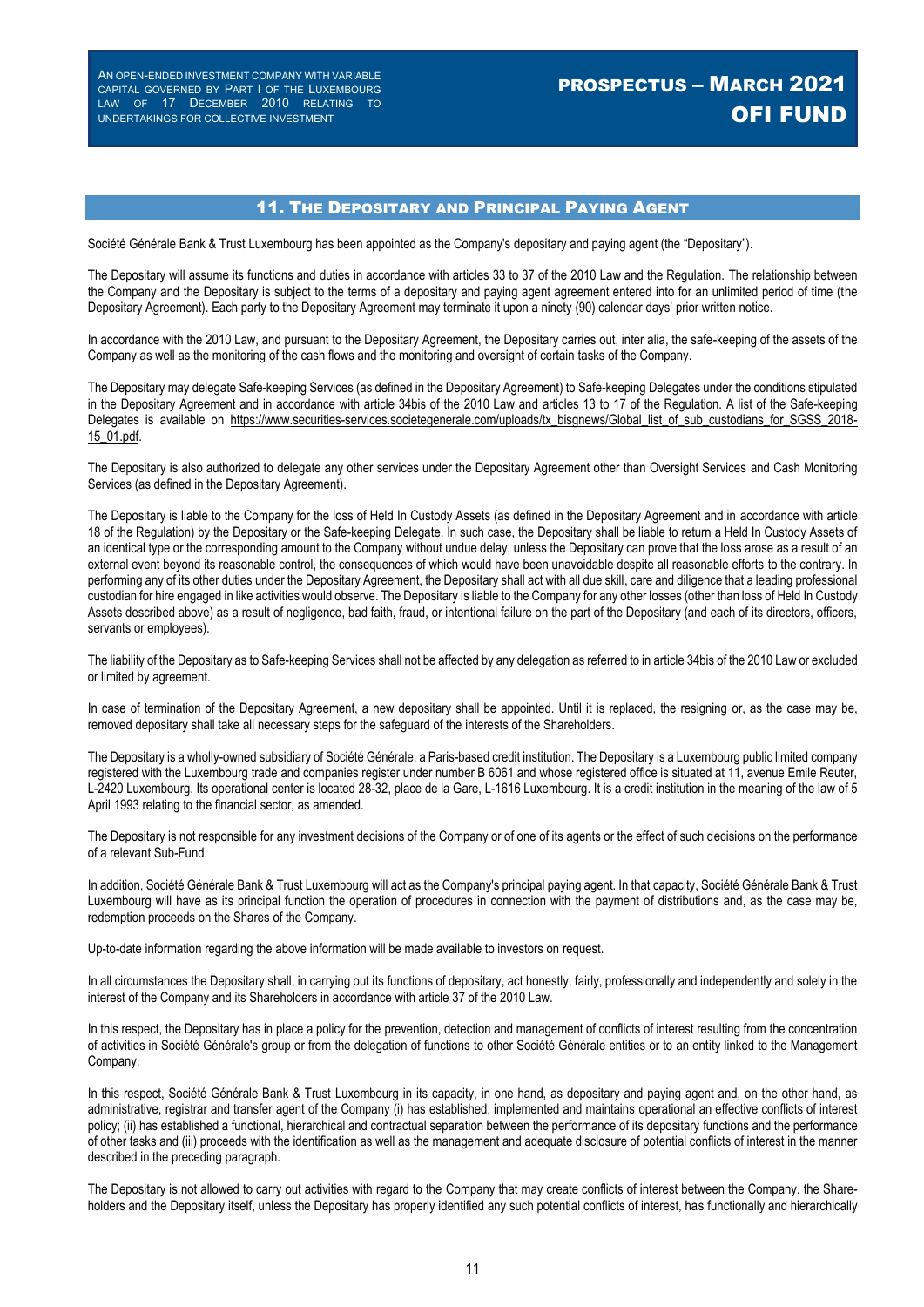# PROSPECTUS – MARCH 2021 OFI FUND

separated the performance of its depositaries tasks from its other potentially conflicting tasks, and the potential conflicts of interest are properly identified, managed, monitored and disclosed to the Shareholders.

In that respect, the Depositary has in place a policy for the prevention, detection and management of conflicts of interest resulting from the concentration of activities in Société Générale's group or from the delegation of safekeeping functions to other Société Générale entities or to an entity linked to the Management Company.

This conflict of interest management policy intends to:

- Identify and analyse potential conflict of interest situations
- Record, manage and track conflict of interest situations by:

(i) Implementing permanent measures to manage conflicts of interest including the separation of tasks, the separation of reporting and functional lines, the tracking of insider lists and dedicated IT environments;

(ii) Implementing, on a case-by-case basis:

(a) Appropriate preventive measures including the creation of an ad hoc tracking list and new Chinese Walls, and by verifying that transactions are processed appropriately and/or by informing the clients in question;

(b) Or, by refusing to manage activities which may create potential conflicts of interest.

Thus, the Depositary in its capacity, in one hand, as depositary and paying agent and, on the other hand, as administrative, registrar and transfer agent of the Company has established a functional, hierarchical and contractual separation between the performance of its depositary functions and the performance of those tasks outsourced by the Company.

Regarding the delegation of the Depositary's safekeeping duties to a company linked to other Société Générale entities or to an entity linked to the Management Company, the policy implemented by the Depositary consists of a system which prevents conflicts of interest and enables the Depositary to exercise its activities in a way that ensures that the Depositary always acts in the best interests of the Company. The prevention measures consist, specifically, of ensuring the confidentiality of the information exchanged, the physical separation of the main activities which may create potential conflicts of interest, the identification and classification of remuneration and monetary and non-monetary benefits, and the implementation of systems and policies for gifts and events.

### 12. INVESTMENT OBJECTIVES

#### **GENERAL INVESTMENT CONSIDERATIONS**

The Company aims to provide a choice of Sub-Funds investing in a range of Transferable Securities and such other financial assets permitted by law. The objective of the Sub-Funds is to achieve a long-term total return by investing principally in a broad range of equities, equity-linked securities and bonds according to the investment policy of each Sub-Fund as set out in Chapter 13 "Summary of the Sub-Funds" hereinafter.

The Directors may, at their discretion, alter investment objectives provided that any material change in the investment objectives is notified to shareholders at least one month prior to effecting such a change in order to enable shareholders to request redemption or conversion of their Shares, free of charge, during such period. In addition, this Prospectus shall be updated accordingly.

For hedging purposes, the Company may seek to protect the asset value of the different Sub-Funds through hedging strategies consistent with the Sub-Funds' investment objectives by utilising techniques and instruments, in particular currency options, forward contracts and futures contracts, within the limits provided in the Appendix 1, section II "Investment Techniques and Instruments". In addition, each Sub-Fund may hold on an ancillary basis liquid assets.

For the purposes of efficient portfolio management of the assets of the Sub-Funds and investment purposes, the Sub-Funds may use financial derivative instruments as further set out in the investment policy of the relevant Sub-Fund such as derivatives on equities, derivatives on interest rates, derivatives on currencies, derivatives on indices and contracts for differences.

Even under unusual circumstances, they should not result in a violation of the investment objectives or in a change of the investment characteristics of a Sub-Fund. The board of directors shall decide whether a Sub-Fund may either make use of (i) the commitment approach, (ii) an absolute or (iii) a relative value-at-risk approach in relation to the limitation of its global exposure. The exposure may further be increased by transitory borrowings not exceeding 10% of the assets of a Sub-Fund.

The method used for the determination of the level of leverage of all the Sub-Funds is the commitment approach except for OFI FUND - Euro Breakeven Inflation whose level of leverage is calculated according to Value-at-Risk (VaR) approach.

The Sub-Funds must comply with the limits and restrictions set forth under Appendix 1, section I "Investment Guidelines and Restrictions".

#### **PORTFOLIO RISK MANAGEMENT**

In order to protect its present and future assets and liabilities against currency fluctuation, the Sub-Fund may enter into transactions the object of which is the purchase or sale of forward foreign exchange contracts, the purchase or sale of currency call or put options, the forward purchase or sale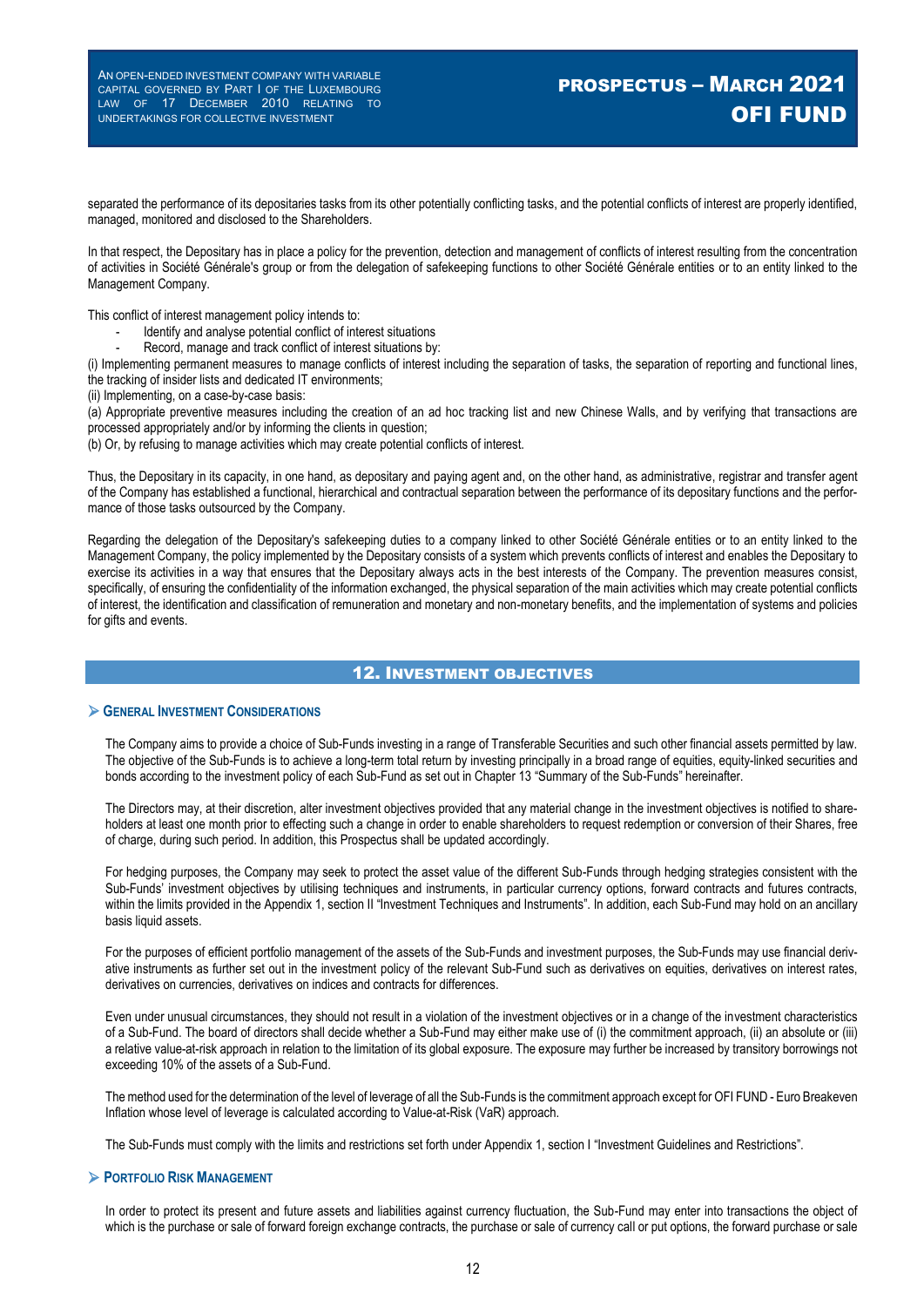# PROSPECTUS – MARCH 2021 OFI FUND

of currencies or the exchange of currencies on a mutual agreement basis provided that these transactions be made either on exchanges or over-thecounter with first class financial institutions specialising in these types of transactions and being participants of the over-the-counter markets.

**Shareholders should understand that all investments involve risk and there can be no guarantee against loss resulting from an investment in any Sub-Fund(s), nor can there be any assurance that the Sub-Fund(s) investment objectives will be attained. The Management Company does not guarantee the performance or any future return of the Company or any of its Sub-Funds.**

### **PROFILE OF THE TYPICAL INVESTOR**

**OFI FUND – RS Global Convertible Bond, OFI FUND – Euro Breakeven Inflation, OFI FUND – RS Act4 Social Impact, OFI FUND – RS Act4 Positive Economy and OFI FUND – RS Actions Européennes**

The Sub-Funds are suitable for investors considering an investment in assets of both a conservative and risky nature. Although potential losses of the Sub-Funds are expected to be moderate, the investor should however be able to accept temporary losses, in particular due to the target geographical area. In particular, OFI FUND – Euro Breakeven Inflation is suitable for investors having an investment horizon of 3 years.

Class R Shares are offered to retail investors.

Class R EUR H Shares are hedged shares denominated in Euro offered to retail investors.

Class RF EUR Shares are reserved for investors subscribing via distributors or intermediaries:

- that are subject to national legislation prohibiting all retrocessions to distributors,
- that provide an independent advisory service as defined by the European MiFID II Rules,
- that provide an individual portfolio management service under a discretionary portfolio management agreement,
- in OFI FUND Euro Breakeven Inflation and OFI FUND RS Act4 Positive Economy.

Class RF EUR H Shares are hedged shares reserved for investors subscribing via distributors or intermediaries:

- that are subject to national legislation prohibiting all retrocessions to distributors,
- that provide an independent advisory service as defined by the European MiFID II Rules,
- that provide an individual portfolio management service under a discretionary portfolio management agreement,

in OFI FUND – RS Global Convertible Bond.

Class I Shares are offered to institutional investors.

Class I EUR H Shares are hedged shares denominated in Euro offered to institutional investors.

Class I CHF H Shares are hedged shares denominated in Swiss Franc offered to institutional investors.

Class I-XL Shares are offered to institutional investors who invest at least EUR 10,000,000.- in the relevant Sub-Funds and at least EUR 50,000,000.- in the Sub-Fund OFI FUND – RS Actions Européennes.

Class F Shares were offered for sale until 31 December 2015 to investors in the Sub-Funds OFI FUND – RS Act4 Social Impact (at that time: Euro Small Cap), OFI FUND – RS Act4 Positive Economy (at that time: SSP – OFI Euro Smaller Companies and SSP – OFI European Smaller Companies) who invested at least EUR 10,000,000.- and are currently not offered for new subscriptions. Holders of Class F Shares will be however allowed to subscribe to Class F Shares only when such subscription follows a redemption that has taken place the same business day and only for the same number of shares.

Class G-I Shares are available to institutional investors, investing with the assistance of the Company's authorised distributors in the Federal Republic of Germany and Austria.

Class G-R Shares are available to retail investors, investing with the assistance of the Company's authorised distributors in the Federal Republic of Germany and Austria.

Class OFI ACTIONS ECONOMIE POSITIVE Shares are reserved to the distribution channels of MACIF/MUTAVIE.

Shareholders should consult the Chapters 15 and 16 of this Prospectus in order to be informed which shares classes are available in each Sub-Fund.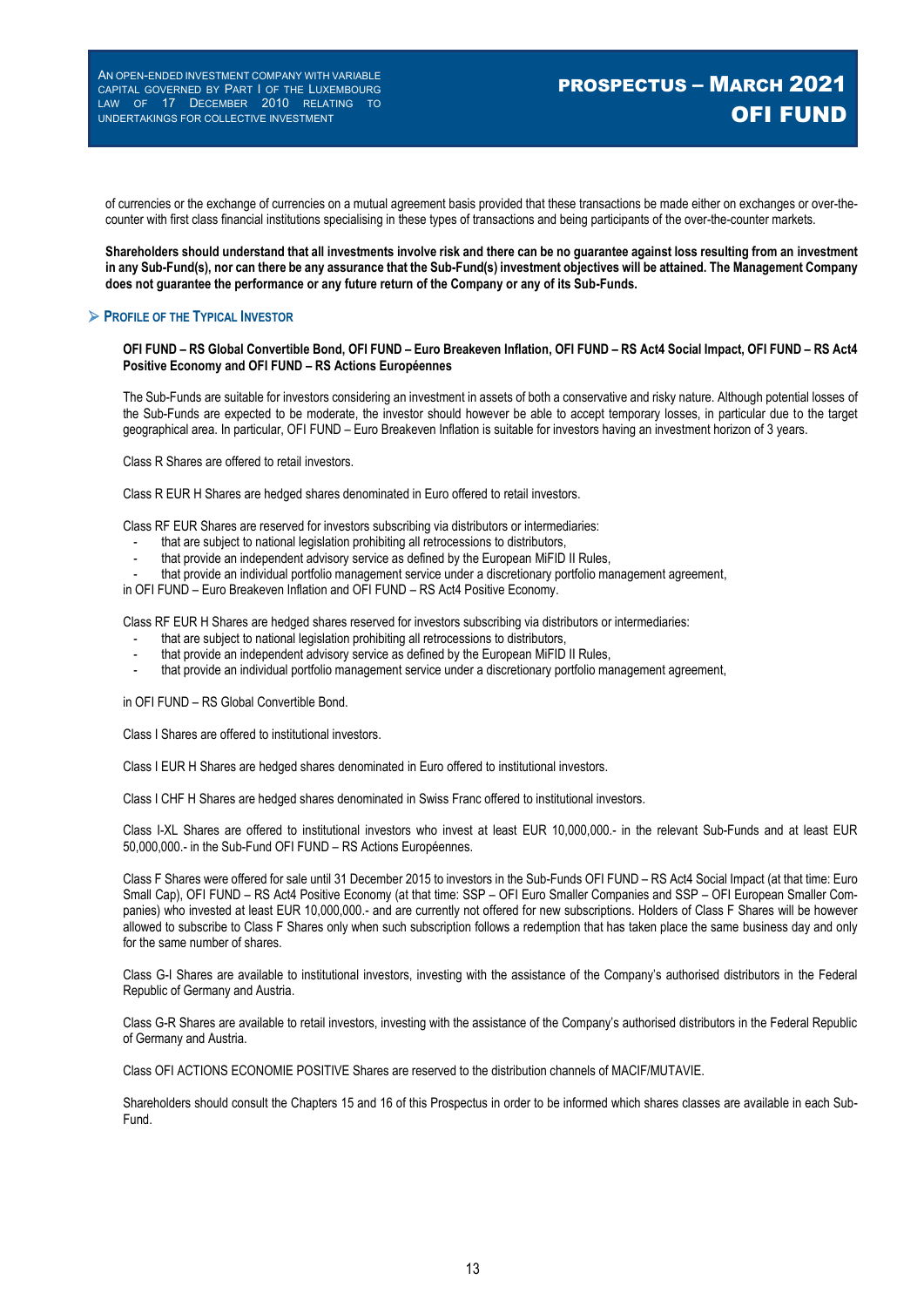# PROSPECTUS – MARCH 2021 OFI FUND

### 13. SUMMARY OF THE SUB-FUNDS

#### **OFI FUND – RS GLOBAL CONVERTIBLE BOND**

The objective of this Sub-Fund is to outperform its reference benchmark the Refinitiv Convertible Bond Global Focus Index by investing mainly in convertible bonds and synthetic convertible bonds listed or dealt in on Regulated Markets or Other Regulated Markets in the world.

In order to achieve its investment objective, this Sub-Fund will base its investments on fundamental financial and extra-financial research in the selection of individual securities for long term positions.

The consideration of material ESG issues is incorporated into the investment analysis and decision-making processes in order to better assess investment opportunities and manage risk with a view toward generating sustainable, long-term returns. ESG refers to environmental, social and governance factors relevant to an investment which may have a financial impact on that investment and affect the performance of a portfolio (to varying degrees across companies, sectors, regions, asset classes and over time). Examples of ESG factors include: carbon emissions, water scarcity, waste management, biodiversity, labour management, gender diversity, health & safety, product safety, data privacy & security, executive remuneration, board independence, shareholder rights, and bribery and corruption.

The Investment Manager shall not include the following companies in the investment universe, companies:

- directly or indirectly owning thermal coal mines or developing new coal-based power generation capacity; and
- that seriously or repeatedly violate one or more of the ten principles of the United Nations Global Compact, corresponding to "very high" level controversies.

As part of the securities selection process, the Investment Manager shall exclude from the Eligible Investment Universe of the Sub-Fund the 20% of securities which do not have the best sustainable and social responsible investments ratings compared to the other securities which have been selected, and shall monitor this 20% ratio on a daily basis.

At least 90% of the portfolio holdings will undergo a sustainability analysis following ESG criterion. The ratings are calculated by the Investment Manager using third party data as a base. The equity securities selection process is available on the following website: https://www.ofi-am.fr/en/isr.

The Sub-Fund's assets may be invested on an ancillary basis in common stocks of companies, including common stocks resulting from the conversion of convertible bonds, depending on market conditions. The Sub-Fund may also hold cash or cash equivalents up to 30% of its assets.

It is expected that, in relation to securities mentioned above, the Sub-Fund will, on an ancillary basis, invest in new issues for which application for listing on a stock exchange or Other Regulated Market will be sought and achieved within one year of the issue, in accordance with the requirements set out in Appendix 1, Section I "Investment Guidelines and Restrictions", A) (4).

The Sub-Fund will be actively managed and the Investment Manager has the discretion to buy and sell investments on behalf of the Sub-Fund within the limits of the investment objective and policy.

The Sub-Fund will use the Benchmark index Refinitiv Convertible Bond Global Focus as a reference benchmark. The reference benchmark will be used as an indicator to measure past performance of the Sub-Fund and in the calculation of outperformance fees.

It is expected that convertible bonds within the Sub-Fund may be components of the reference benchmark, however to determine the portfolio composition the Investment Manager has full discretion in relation to the individual or sectorial weightings of the convertible bonds that are components of the reference benchmark. The Investment Manager will also use its full discretion to invest in companies or sectors not included in the Benchmark in order to take advantage of specific investment opportunities.

The investment strategy implies that the portfolio holdings may deviate from the reference benchmark. This deviation may be significant and is likely to be a key element explaining the extent to which the Sub-Fund can outperform the Refinitiv Convertible Bond Global Focus (ticker Bloomberg UCBIFX14 Index).

The Sub-Fund will not invest in contingent convertible securities ("CoCos"), ABS/MBS, distressed securities and securities in default.

The Sub-Fund will invest in financial derivative instruments for investment purposes and efficient portfolio management in accordance with the requirements set out in Appendix 1, Section I "Investment Guidelines and Restrictions", A) (7).

The Sub-Fund will in particular use futures on indices and interest rate, futures, options and swap agreements (which may be listed or over-the-counter) and may also enter into currency forward contracts. The counterparties to OTC financial derivative instruments will be selected among financial institutions from OECD member states (for the most part/predominantly EU, the United Kingdom and Switzerland), incorporated with the main legal form of each jurisdiction (SA in France, GmbH in Germany and Switzerland, Plc or Ltd in the United Kingdom, etc.) subject to prudential supervision (such as credit institutions or investment firms) and specialised in the relevant type of transaction, being of good reputation and having a minimum rating of "BBB –". The identity of the counterparties will be disclosed in the Annual Report. The counterparties will have no discretion over the composition or management of the portfolio of the Sub-Fund or the underlying assets of the financial derivative instruments.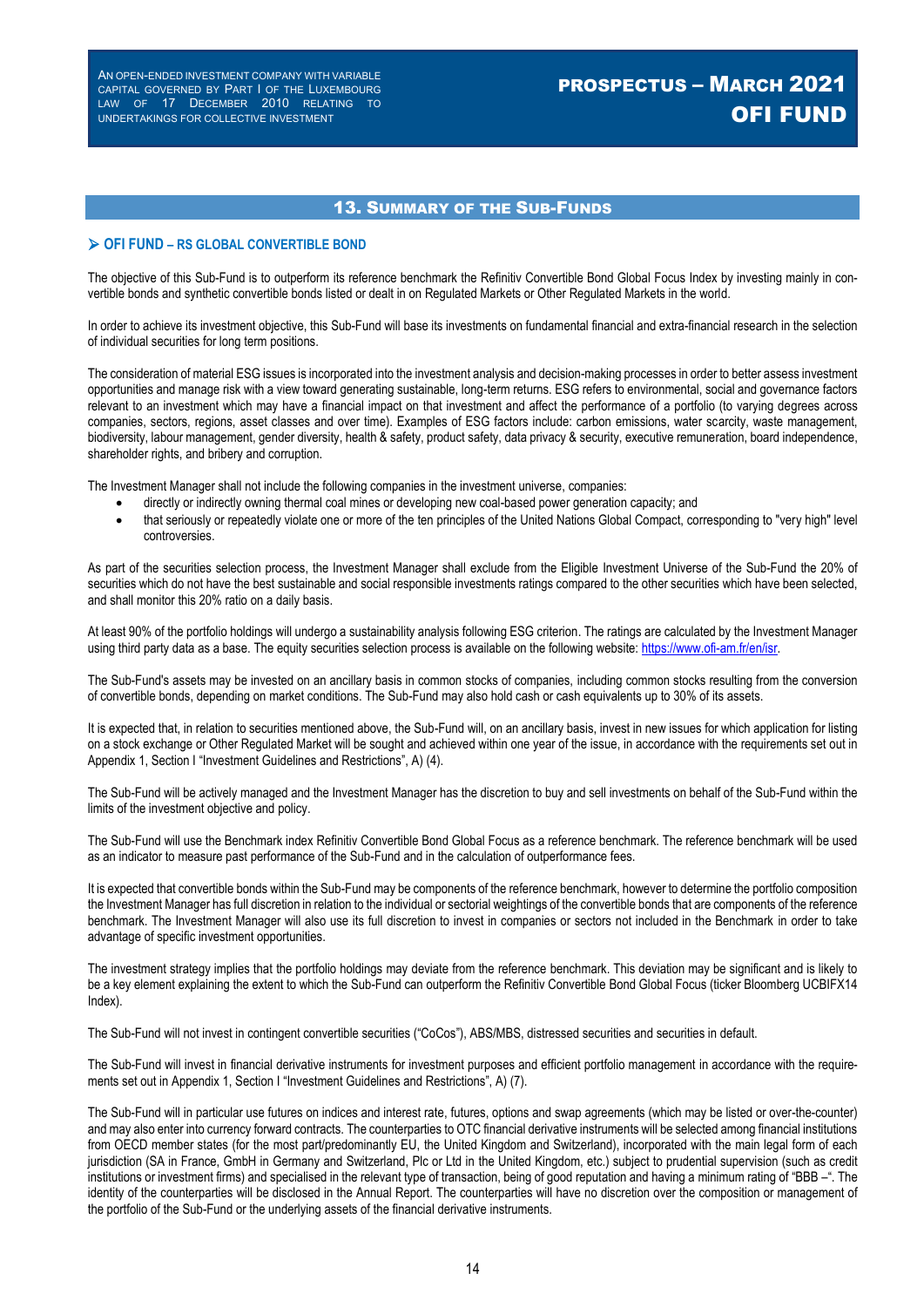The Sub-Fund will enter into securities lending transactions for such percentage of assets as set out in Appendix 1, Section II, sub-section D. The Sub-Fund will not enter into (i) repurchase or reverse repurchase agreements, (ii) securities borrowings, (iii) buy-sell back transactions or sell-buy back transactions, and (iv) total return swaps.

The Sub-Fund will be denominated in Euro.

This Sub-Fund uses the commitment approach to monitor and measure the global exposure.

The Sub-Fund promotes environmental or social characteristics in the sense of the Article 8 of the SFDR (please see Appendix 2 G).

#### **OFI FUND – EURO BREAKEVEN INFLATION**

The objective of this Sub-Fund is to outperform its reference benchmark the Markit iBoxx Breakeven Euro-Inflation France, Germany & Italy Index by investing in fixed income securities, *e.g.* bonds and inflation indexed bonds, issued by governments, of Eurozone countries, listed or dealt in on Regulated Markets or Other Regulated Markets and denominated in Euro.

The Sub-Fund's policy is to take advantage of future rising inflation rates without providing exposure to real interest rates by implementing a breakeven inflation strategy. The break-even rate is applied to bonds and refers to the difference between the yield on a nominal fixed-rate bond and the real yield on an inflation-linked bond (such as a Treasury inflation-protected security, or Tips) of similar maturity and issuer.

At least 80% of the Sub-Fund's net assets shall be regularly invested in Euro denominated inflation-indexed fixed income securities, in principle of maturities between 5 and 20 years, issued by governments of the Eurozone. The Investment Manager may however invest at its sole discretion in instruments of shorter or longer maturities. The average rating of these fixed income securities will remain investment grade and will be in the range of the ratings of France, Germany and Italy.

The Sub-Fund may also hold cash or cash equivalents up to 20% of its net assets.

The Sub-Fund will be managed with sensitivity to the real interest rate that will normally vary between -0,5 and 0,5. The sensitivity to the real interest rates is measured by a change in the NAV per Share of the Sub Fund for a change of 1% of the real interest rates.

The Sub-Fund will be managed with sensitivity to the inflation breakeven that will vary between 7 and 11.

The Sub-Fund will be actively managed and the Investment Manager has the discretion to buy and sell investments on behalf of the Sub-Fund within the limits of the investment objective and policy.

The Sub-Fund will use the Benchmark index Markit iBoxx Breakeven Euro-Inflation France, Germany & Italy Index as a reference benchmark. The reference benchmark will be used as an indicator to measure past performance of the Sub-Fund and in the calculation of outperformance fees.

It is expected that equity securities within the Sub-Fund may be components of the reference benchmark, however to determine the portfolio composition the Investment Manager has full discretion in relation to the individual or country weightings of the fixed income securities that are components of the reference benchmark.

The investment strategy implies that the portfolio holdings may deviate from the reference benchmark. This deviation may be significant and is likely to be a key element explaining the extent to which the Sub-Fund can outperform the Markit iBoxx Breakeven Euro-Inflation France, Germany & Italy Index (ticker Bloomberg IBXXBK13 Index).

The Sub-Fund will not invest in contingent convertible securities ("CoCos"), ABS/MBS, distressed securities and securities in default.

It is expected that, in relation to securities mentioned above, this Sub-Fund will, on an ancillary basis, invest in new issues for which application for listing on a stock exchange or Other Regulated Market will be sought and achieved within one year of the issue, in accordance with the requirements set out in Appendix 1, Section I, "Investment Guidelines and Restrictions", A) (4).

Uses of investment techniques and instruments is allowed for the purpose of gaining exposure to the market pursuant the Sub-Fund's strategy but also during the initial funding and times of large cash inflows, or for the purpose of reducing exposure to the market. The Sub-Fund will invest in financial derivative instruments in accordance with the requirements set out in Appendix 1, Section I "Investment Guidelines and Restrictions", A) (7).

The Sub-Fund will enter into securities lending transactions for such percentage of assets as set out in Appendix 1, Section II, sub-section D. The Sub-Fund will not enter into (i) repurchase or reverse repurchase agreements, (ii) securities borrowings, (iii) buy-sell back transactions or sell-buy back transactions, and (iv) total return swaps.

The Sub-Fund will in particular use derivative instruments such as futures on interest rates, and swap agreements (which may be listed or over-thecounter). The counterparties to OTC financial derivative instruments will be selected among financial institutions from OECD member states (for the most part/predominantly EU, the United Kingdom and Switzerland), incorporated with the main legal form of each jurisdiction (SA in France, GmbH in Germany and Switzerland, Plc or Ltd in the United Kingdom, etc.) subject to prudential supervision (such as credit institutions or investment firms) and specialised in the relevant type of transaction, being of good reputation and having a minimum rating of "BBB –". The identity of the counterparties will be disclosed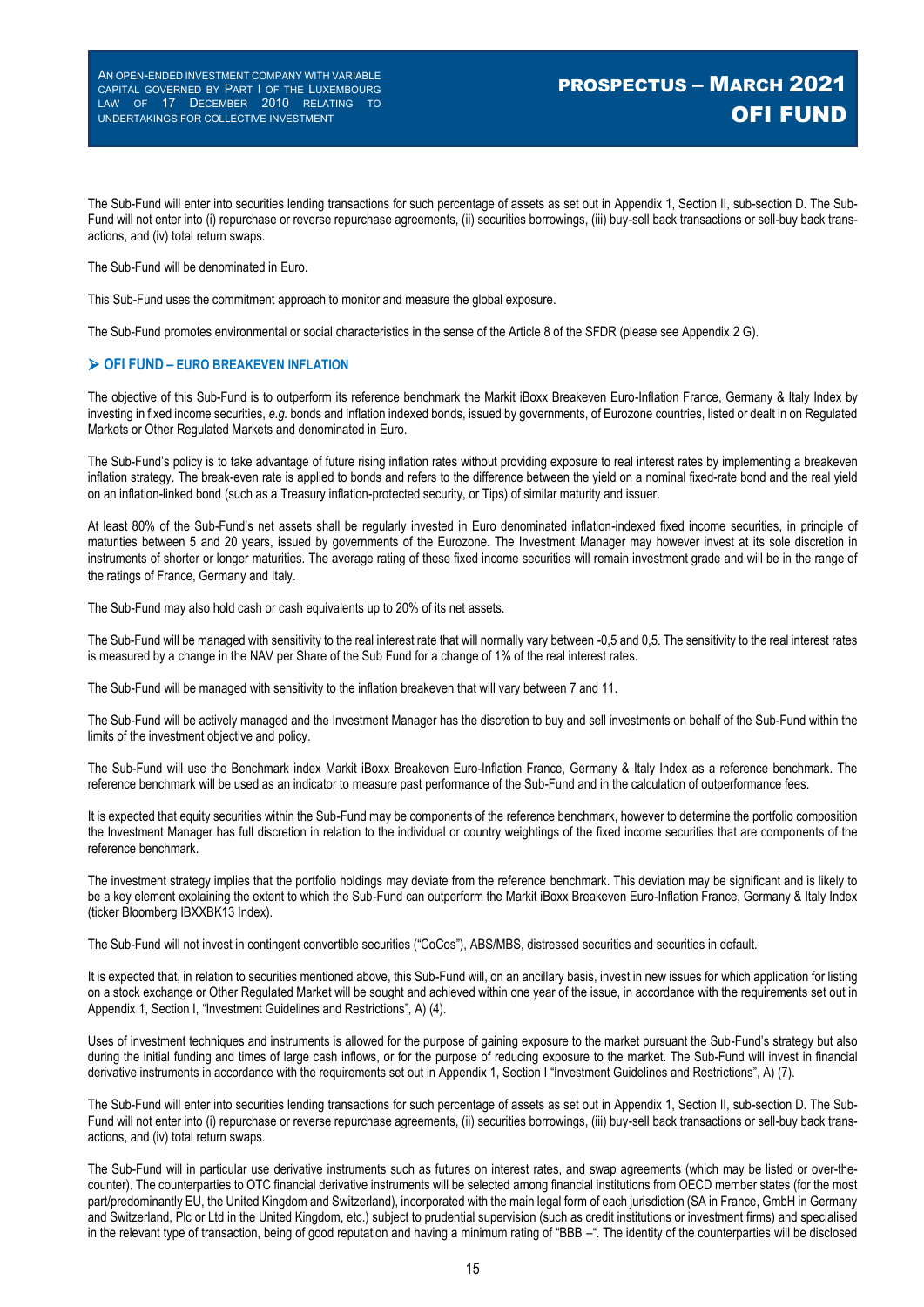in the Annual Report. The counterparties will have no discretion over the composition or management of the portfolio of the Sub-Fund or the underlying assets of the financial derivative instruments.

The Sub-Fund will be denominated in Euro.

The Sub-Fund's exposure to derivative instruments will be covered and will be risk managed using the Value-at-Risk ("VaR") approach methodology in accordance with applicable law and relevant CSSF circulars on risk measurement.

The calculation method for the leverage is the sum of the (risk adjusted) notionals of the derivatives. The expected level of leverage of the Sub-Fund typically does not exceed 200% of the net assets of the Sub-Fund. However, under certain circumstances the level of leverage might exceed the aforementioned level.

According to the applicable law and relevant CSSF circulars, the Sub-Fund uses Absolute VaR, with the limit of 20% of the Sub-Fund's assets under management, with a confidence level of at least 99%, using a 20 day (one month) holding period, to measure global risk (global exposure) linked to derivative instruments.

The Sub-Fund does not (i) promote environmental or social characteristics in the sense of the Article 8 of the SFDR nor (ii) have sustainable investment as its objective in the sense of the Article 9 of the SFDR (please see Appendix 2 I).

### **OFI FUND – RS ACT4 SOCIAL IMPACT**

The objective of this Sub-Fund is to outperform its reference benchmark the Stoxx Europe 600 Net Return by investing in quoted equity securities of companies, domiciled and listed in Regulated Markets or Other Regulated Markets within the European Economic Area and the United Kingdom. To that end the Sub-Fund will select socially responsible companies with good performance outlook and which are engaged with their stakeholders such as employees, suppliers, clients or governments. The Investment Manager will be bound by these investment criteria.

In order to achieve its investment objective, this Sub-Fund will base its investments on fundamental financial and extra-financial research in the selection of individual securities for long term positions.

The consideration of material ESG issues is incorporated into the investment analysis and decision-making processes in order to better assess investment opportunities and manage risk with a view toward generating sustainable, long-term returns. ESG refers to environmental, social and governance factors relevant to an investment which may have a financial impact on that investment and affect the performance of a portfolio (to varying degrees across companies, sectors, regions, asset classes and over time). Examples of ESG factors include: carbon emissions, water scarcity, waste management, biodiversity, labour management, gender diversity, health & safety, product safety, data privacy & security, executive remuneration, board independence, shareholder rights, and bribery and corruption.

The Investment Manager shall not include the following companies in the investment universe, companies:

- directly or indirectly owning thermal coal mines or developing new coal-based power generation capacity; and
- that seriously or repeatedly violate one or more of the ten principles of the United Nations Global Compact, corresponding to "very high" level controversies.

As part of the equity securities selection process, the Investment Manager shall exclude from the Eligible Investment Universe of the Sub-Fund the 20% of equity securities which do not have the best sustainable and social responsible investments ratings compared to the other equity securities which have been selected, and shall monitor this 20% ratio on a daily basis.

Simultaneously, the Investment manager shall only select stocks targeting positive social impact. Social impact shall be measured through a social impact scoring based on 5 criteria: Mission, Workforce, Social Progress, Added Value breakdown and Social Inclusion. To that end, the Investment Manager shall exclude from the Eligible Investment Universe of the Sub-Fund the 20% of equity securities which do not have the best social impact ratings compared to the other equity securities which have been selected, and shall monitor this 20% ratio on a daily basis.

At least 90% of the portfolio holdings will undergo a sustainability analysis following ESG criterion. The ratings are calculated by the Investment Manager using third party data as a base. The equity securities selection process is available on the following website: https://www.ofi-am.fr/en/isr.

The Sub-Fund's strategy remains discretionary depending on the Investment Manager's market anticipation. As companies following social impact objectives might encompass a broad range of market capitalisations, the policy of the Sub-Fund is to invest in all kinds of market capitalisations with neither sector, country nor benchmark allocation constraints.

At least 75% of the Sub-Fund's net assets shall be permanently invested in common stock of companies having their registered office, quoted or carrying out their business predominantly in the European Economic Area or in the United Kingdom.

Up to 25% of the Sub-Fund's net assets may be invested in Swiss equity securities.

The Sub-Fund may invest up to 10% of its net assets in debt securities or in other types of equity securities, including ADRs, GDRs, convertibles bonds and warrants on equity securities listed on or dealt in Regulated Markets or Other Regulated Markets.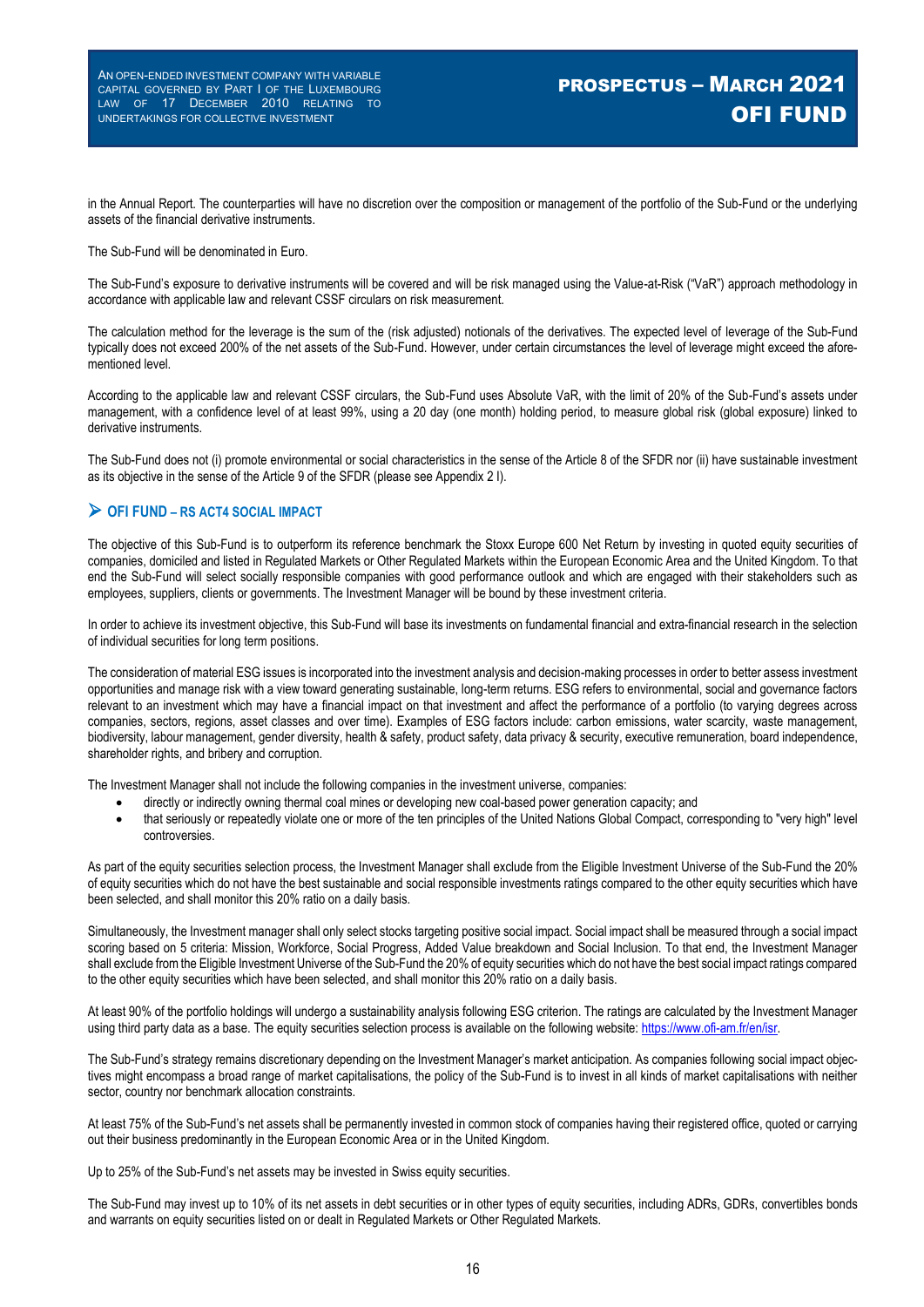The Sub-Fund may also hold cash or cash equivalents up to 20% of its net assets.

The Sub-Fund may be exposed to all European Economic Area, United Kingdom and Switzerland markets and currencies. Additionally, the Sub-Fund may be exposed to other OECD currencies for up to 5% of its assets.

The Sub-Fund will be actively managed and the Investment Manager has the discretion to buy and sell investments on behalf of the Sub-Fund within the limits of the investment objective and policy.

The Sub-Fund will use the Benchmark index Stoxx Europe 600 Net Return as a reference benchmark. The reference benchmark will be used as an indicator to measure past performance of the Sub-Fund and in the calculation of outperformance fees.

It is expected that equity securities within the Sub-Fund may be components of the reference benchmark, however to determine the portfolio composition the Investment Manager has full discretion in relation to the individual or sectorial weightings of the equity securities that are components of the reference benchmark. The Investment Manager will also use its full discretion to invest in companies or sectors not included in the Benchmark in order to take advantage of specific investment opportunities.

The investment strategy implies that the portfolio holdings may deviate from the reference benchmark. This deviation may be significant and is likely to be a key element explaining the extent to which the Sub-Fund can outperform the Stoxx Europe 600 Net Return (ticker Bloomberg SXXR Index).

The Sub-Fund will not invest in contingent convertible securities ("CoCos"), ABS/MBS, distressed securities and securities in default.

It is expected that, in relation to securities mentioned above, this Sub-Fund will, on an ancillary basis, invest in new issues for which application for listing on a stock exchange or Other Regulated Market will be sought and achieved within one year of the issue, in accordance with the requirements set out in Appendix 1, Section I, "Investment Guidelines and Restrictions", A)(4).

This Sub-Fund uses the commitment approach to monitor and measure the global exposure.

Uses of investment techniques and instruments are allowed for hedging purposes and for efficient portfolio management. The Sub-Fund will invest in financial derivative instruments in accordance with the requirements set out in Appendix 1, Section I "Investment Guidelines and Restrictions", A) (7) of the Prospectus. The Sub-Fund will in particular use listed derivative instruments such as call or put options and/or futures on transferable securities and financial indices.

The Sub-Fund will not enter into (i) repurchase or reverse repurchase agreements, (ii) securities lending and securities borrowings, (iii) buy-sell back transactions or sell-buy back transactions, and (iv) total return swaps.

The Sub-Fund will not invest in OTC derivatives other than currency forward contracts. The counterparties to OTC financial derivative instruments will be selected among financial institutions from OECD member states (for the most part/predominantly EU, the United Kingdom and Switzerland), incorporated with the main legal form of each jurisdiction (SA in France, GmbH in Germany and Switzerland, Plc or Ltd in the United Kingdom, etc.) subject to prudential supervision (such as credit institutions or investment firms) and specialised in the relevant type of transaction, being of good reputation and having a minimum rating of "BBB –". The identity of the counterparties will be disclosed in the Annual Report. The counterparties will have no discretion over the composition or management of the portfolio of the Sub-Fund or the underlying assets of the financial derivative instruments.

The Sub-Fund will be denominated in Euro.

The Sub-Fund has sustainable investment as its objective in the sense of the Article 9 of the SFDR (please see Appendix 2 H).

#### **OFI FUND – RS ACT4 POSITIVE ECONOMY**

The objective of this Sub-Fund is to outperform its reference benchmark the Stoxx Europe 600 Net Return by investing in quoted equity securities of companies, domiciled and listed in Regulated Markets or Other Regulated Markets within the European Economic Area and the United Kingdom. In order to achieve its investment objective, this Sub-Fund will base its investments on fundamental research in the selection of individual securities for long positions.

To that end the Sub-Fund will select companies with good performance outlook and which contribute to the "Positive Economy" define by four thematic, energy transition, natural resources preservation, heath/safety/wellness and social inclusion. As part of the equity securities selection process, the Investment Manager shall only invest in equity securities of companies which generate at least 20% of their turnover from one of the four thematic listed above, in order to generate a positive social and environmental impact.

The consideration of material ESG issues is incorporated into the investment analysis and decision-making processes in order to better assess investment opportunities and manage risk with a view toward generating sustainable, long-term returns. ESG refers to environmental, social and governance factors relevant to an investment which may have a financial impact on that investment and affect the performance of a portfolio (to varying degrees across companies, sectors, regions, asset classes and over time). Examples of ESG factors include: carbon emissions, water scarcity, waste management, biodiversity, labour management, gender diversity, health & safety, product safety, data privacy & security, executive remuneration, board independence, shareholder rights, and bribery and corruption.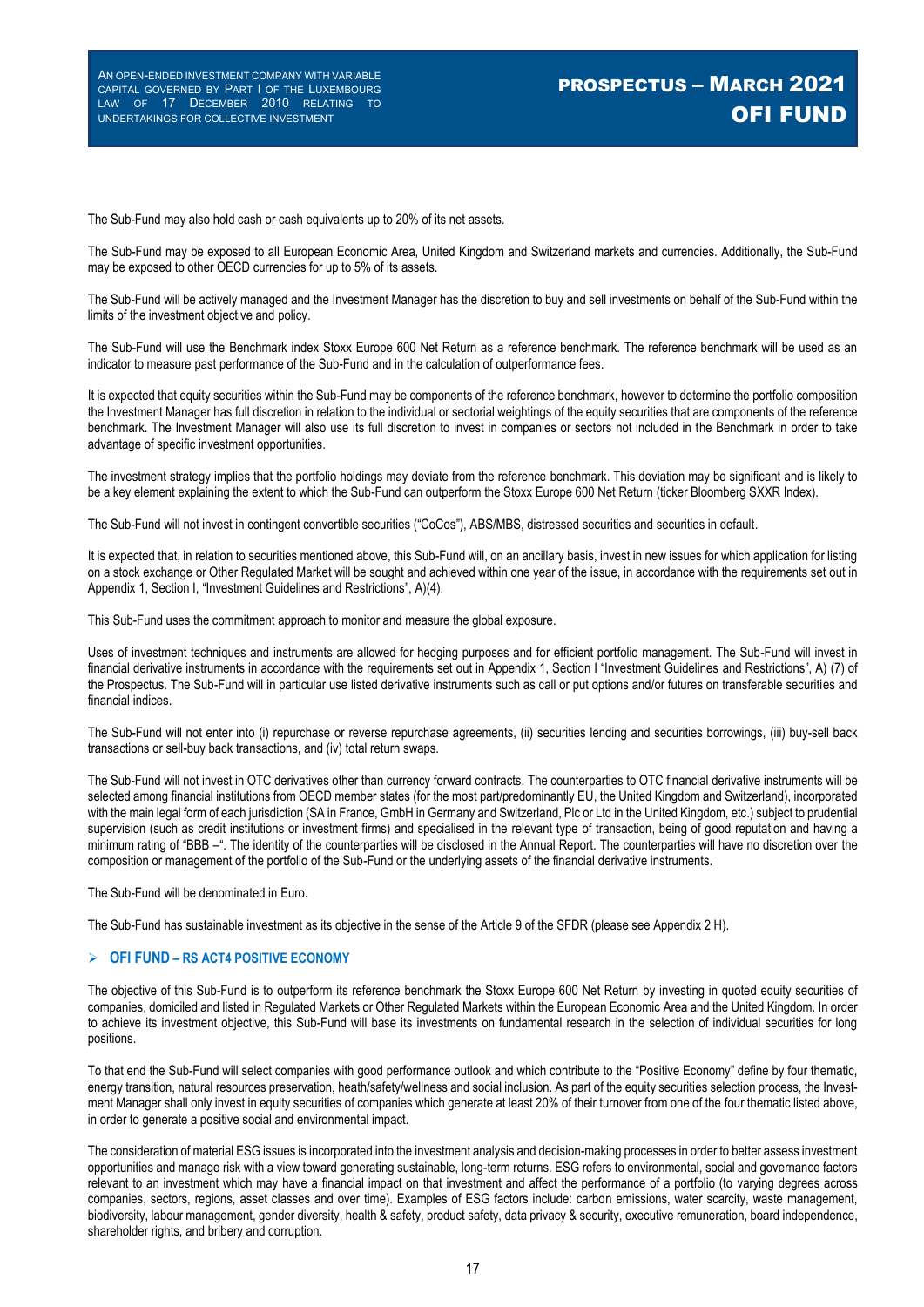# PROSPECTUS – MARCH 2021 OFI FUND

The Investment Manager shall not include the following companies in the investment universe, companies:

- directly or indirectly owning thermal coal mines or developing new coal-based power generation capacity; and
- that seriously or repeatedly violate one or more of the ten principles of the United Nations Global Compact, corresponding to "very high" level controversies.

As part of the equity securities selection process, the Investment Manager shall also exclude from the eligible investment universe of the Sub-Fund the 20% of equity securities which do not have the best sustainable and social responsible investments ratings compared to the other equity securities which have been selected, and shall monitor this 20% ratio on a daily basis.

At least 90% of the portfolio holdings will undergo a sustainability analysis following ESG criterion. The ratings are calculated by the Investment Manager using third party data as a base. The equity securities selection process is available on the following website: https://www.ofi-am.fr/en/isr.

The Sub-Fund's strategy remains discretionary depending on the Investment Manager's market anticipation. The Investment Manager might also use in the same discretionary manner its expertise on extra-financial analysis to select investments.

At least 75% of the Sub-Fund's net assets shall be permanently invested in common stock of companies having their registered office, quoted or carrying out their business predominantly in the European Economic Area or in the United Kingdom.

Up to 25% of the Sub-Fund's net assets may be invested in Swiss equity securities.

As companies following positive economy objectives might encompass a broad range of financial sectors and market capitalisations, the policy of the Sub-Fund is to invest in all kinds of market capitalisations with no sector or benchmark allocation constraint.

The Sub-Fund may also hold cash or cash equivalents up to 20% of its net assets.

The Sub-Fund may be exposed to all European Economic Area, United Kingdom and Switzerland markets and currencies. Additionally, the Sub-Fund may be exposed to other OECD currencies for up to 5% of its assets.

The Sub-Fund will be actively managed and the Investment Manager has the discretion to buy and sell investments on behalf of the Sub-Fund within the limits of the investment objective and policy.

The Sub-Fund will use the Benchmark index Stoxx Europe 600 Net Return as a reference benchmark. The reference benchmark will be used as an indicator to measure past performance of the Sub-Fund and in the calculation of outperformance fees.

It is expected that equity securities within the Sub-Fund may be components of the reference benchmark, however to determine the portfolio composition the Investment Manager has full discretion in relation to the individual or sectorial weightings of the equity securities that are components of the reference benchmark. The Investment Manager will also use its full discretion to invest in companies or sectors not included in the Benchmark in order to take advantage of specific investment opportunities.

The investment strategy implies that the portfolio holdings may deviate from the reference benchmark. This deviation may be significant and is likely to be a key element explaining the extent to which the Sub-Fund can outperform the Stoxx Europe 600 Net Return (ticker Bloomberg SXXR Index).

The Sub-Fund will not invest in contingent convertible securities ("CoCos"), ABS/MBS, distressed securities and securities in default.

It is expected that, in relation to securities mentioned above, this Sub-Fund will, on an ancillary basis, invest in new issues for which application for listing on a stock exchange or Other Regulated Market will be sought and achieved within one year of the issue, in accordance with the requirements set out in Appendix 1, Section I, "Investment Guidelines and Restrictions", A)(4).

This Sub-Fund uses the commitment approach to monitor and measure the global exposure.

Uses of investment techniques and instruments are allowed for hedging purposes and for efficient portfolio management. The Sub-Fund will invest in financial derivative instruments in accordance with the requirements set out in Appendix 1, Section I "Investment Guidelines and Restrictions", A) (7) of the Prospectus. The Sub-Fund will in particular use listed derivative instruments such as single name options and/or futures on financial indices or currencies.

The Sub-Fund will not enter into (i) repurchase or reverse repurchase agreements, (ii) securities lending and securities borrowings, (iii) buy-sell back transactions or sell-buy back transactions, and (iv) total return swaps.

The Sub-Fund will not invest in OTC derivatives other than currency forward contracts. The counterparties to OTC financial derivative instruments will be selected among financial institutions from OECD member states (for the most part/predominantly EU, the United Kingdom and Switzerland), incorporated with the main legal form of each jurisdiction (SA in France, GmbH in Germany and Switzerland, Plc or Ltd in the United Kingdom, etc.) subject to prudential supervision (such as credit institutions or investment firms) and specialised in the relevant type of transaction, being of good reputation and having a minimum rating of "BBB –" . The identity of the counterparties will be disclosed in the Annual Report. The counterparties will have no discretion over the composition or management of the portfolio of the Sub-Fund or the underlying assets of the financial derivative instruments.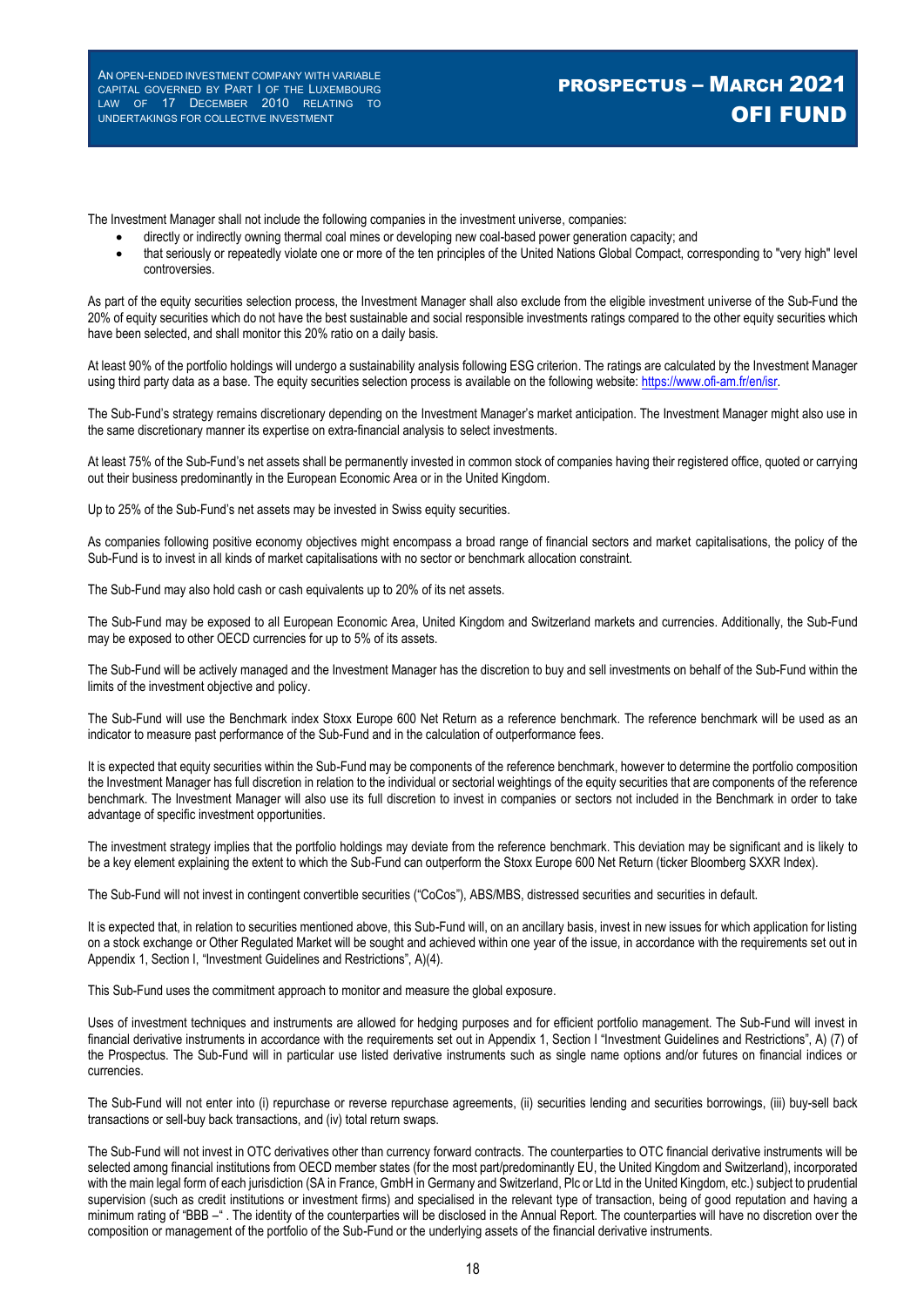The Sub-Fund will be denominated in Euro.

The Sub-Fund has sustainable investment as its objective in the sense of the Article 9 of the SFDR (please see Appendix 2 H).

#### **OFI FUND – RS ACTIONS EUROPEENNES**

This Sub-Fund is a Feeder Fund and will as such at all times invest at least 85 % of its assets in shares of the Master Fund (OFI FUND – RS ACT4 POSITIVE ECONOMY).

The Sub-Fund may hold up to 15% of its assets in ancillary liquid assets, including cash, cash equivalents and short term bank deposits.

The objective of this Sub-Fund is to invest in the Master Fund, the objective of which is to outperform its reference benchmark the Stoxx Europe 600 Net Return by investing in quoted equity securities of companies, domiciled and listed in Regulated Markets or Other Regulated Markets within the European Economic Area and the United Kingdom. The Sub-Fund will use the Benchmark index Stoxx Europe 600 Net Return as a reference benchmark. The reference benchmark will be used as an indicator to measure past performance of the Sub-Fund.

The Sub-Fund intends to realise its investment objective by investing substantially all of its assets into the Class N Shares issued by the Master Fund and having a Maximum Management Charge set at 1%. The Master Fund will not charge any sales charges to the Sub-Fund while investing in such Class N Shares issued by the Master Fund. The Master Fund will invest in quoted equity securities of European companies. The investment objective and policy of the Master Fund, its organisation and risk profile are summarised throughout this Prospectus. The fees and expenses incurred by the Master Fund, as further described in this Prospectus (please refer to Appendix 2, section D "Charges and expenses" for all the charges and expenses that may be paid by the Master Fund and then paid by the Feeder Fund), as well as the charges related to Class N Shares are paid by the Feeder Fund and indirectly by its Shareholders which may have a negative impact on the NAV per Share of the Feeder Fund. Further, the KIID of both the Sub-Fund and the Master Fund will show information which combines the costs of both the Classes of Shares of the Feeder Fund and its corresponding Share Class of the Master Fund.

The residual assets of the Sub-Fund will consist in ancillary liquid assets, as described above, as may be required from time to time for dealing liquidity purposes and payment of costs and expenses of the Sub-Fund. The Sub-Fund intends to minimize the level of ancillary liquid assets held for these purposes. The Sub-Fund will not enter into financial derivative instruments.

If and to the extent that voting rights attached to shares of the Master Fund will be exercised on behalf of the Sub-Fund, a summary description of the strategies followed in the exercise of such rights, as well as the actions taken on the basis of those strategies, will be made available to Shareholders upon their specific request addressed to the Company.

It is expected that the performance of the Sub-Fund will be broadly in line with that of the Master Fund subject to its level of investment in the Master Fund and safe for additional fund expenses at the level of the Sub-Fund which will affect its performance.

Investors should note that investment in the Sub-Fund is not suitable for UCITS since the Sub-Fund invests at least 85% of its assets in the Master Fund.

This Sub-Fund uses the commitment approach to monitor and measure the global exposure.

The Sub-Fund will be denominated in Euro.

#### *Investment policy of the Master Fund*

The objective of the Master-Fund is to outperform its reference benchmark the Stoxx Europe 600 Net Return by investing in quoted equity securities of companies, domiciled and listed in Regulated Markets or Other Regulated Markets within the European Economic Area and the United Kingdom. In order to achieve its investment objective, the Master Fund will base its investments on fundamental research in the selection of individual securities for long positions.

To that end the Master Fund will select companies with good performance outlook and which contribute to the "Positive Economy" define by four thematic, energy transition, natural resources preservation, heath/safety/wellness and social inclusion. As part of the equity securities selection process, the Investment Manager shall only invest in equity securities of companies which generate at least 20% of their turnover from one of the four thematic listed above, in order to generate a positive social and environmental impact.

As part of the equity securities selection process, the Investment Manager shall also exclude from the eligible investment universe of the Master Fund the 20% of equity securities which do not have the best sustainable and social responsible investments ratings compared to the other equity securities which have been selected, and shall monitor this 20% ratio on a daily basis.

The Master Fund's strategy remains discretionary depending on the Investment Manager's market anticipation. The Investment Manager might also use in the same discretionary manner its expertise on extra-financial analysis to select investments.

At least 75% of the Master Fund's net assets shall be permanently invested in common stock of companies having their registered office, quoted or carrying out their business predominantly in the European Economic Area or in the United Kingdom.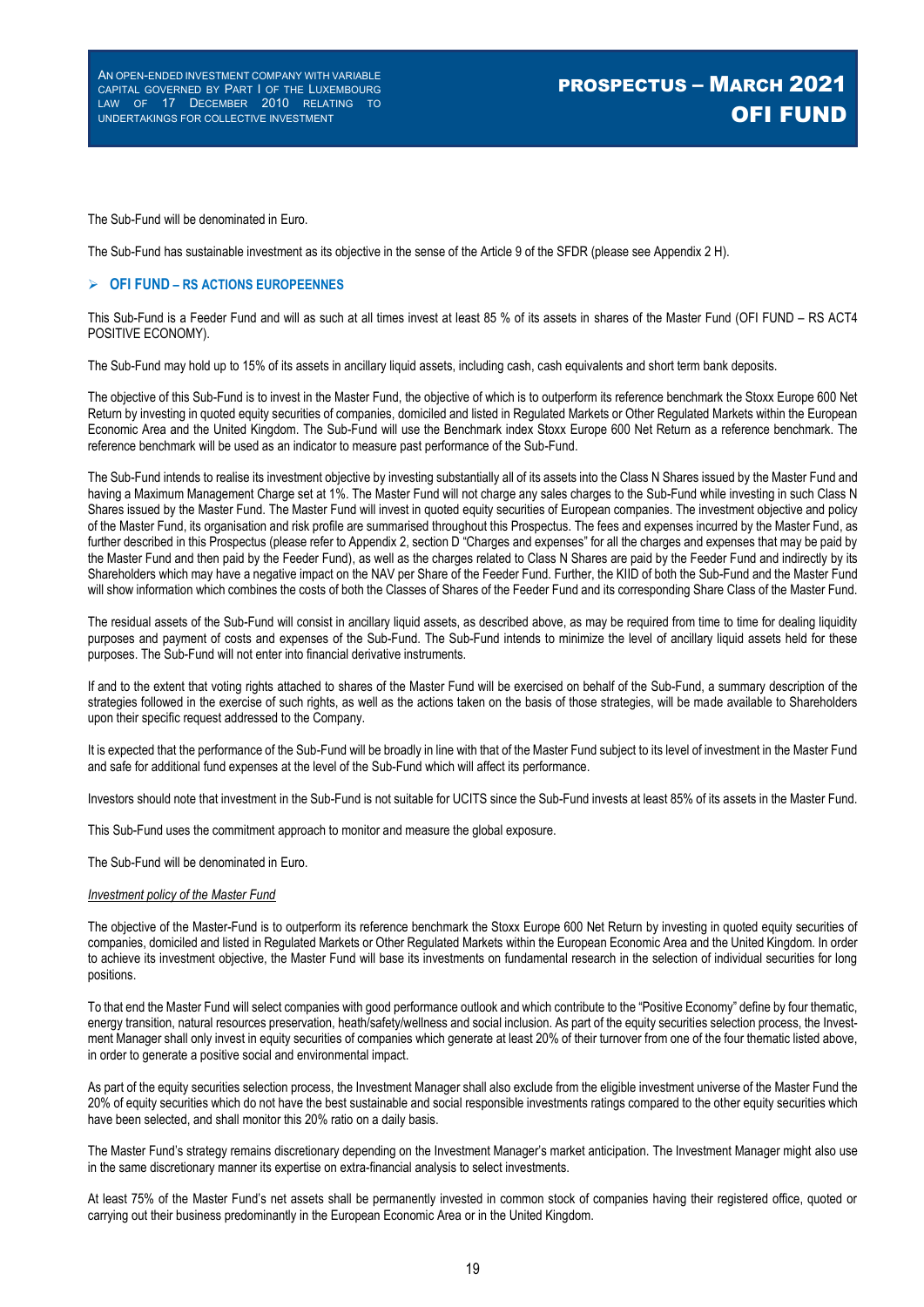Up to 25% of the Master Fund's net assets may be invested in Swiss equity securities.

As companies following positive economy objectives might encompass a broad range of financial sectors and market capitalisations, the policy of the Master Fund is to invest in all kinds of market capitalisations with no sector or benchmark allocation constraint.

The Master Fund may also hold cash or cash equivalents up to 20% of its net assets.

The Master Fund may be exposed to all European Economic Area, United Kingdom and Switzerland markets and currencies. Additionally, the Master Fund may be exposed to other OECD currencies for up to 5% of its assets.

The Master Fund will be actively managed and the Investment Manager has the discretion to buy and sell investments on behalf of the Master Fund within the limits of the investment objective and policy.

The Master Fund will use the Benchmark index Stoxx Europe 600 Net Return as a reference benchmark. The reference benchmark will be used as an indicator to measure past performance of the Master Fund and in the calculation of outperformance fees.

It is expected that equity securities within the Master Fund may be components of the reference benchmark, however to determine the portfolio composition the Investment Manager has full discretion in relation to the individual or sectorial weightings of the equity securities that are components of the reference benchmark. The Investment Manager will also use its full discretion to invest in companies or sectors not included in the Benchmark in order to take advantage of specific investment opportunities.

The investment strategy implies that the portfolio holdings may deviate from the reference benchmark. This deviation may be significant and is likely to be a key element explaining the extent to which the Master Fund can outperform the Stoxx Europe 600 Net Return (ticker Bloomberg SXXR Index).

The Master Fund will not invest in contingent convertible securities ("CoCos"), ABS/MBS, distressed securities and securities in default.

It is expected that, in relation to securities mentioned above, the Master Fund will, on an ancillary basis, invest in new issues for which application for listing on a stock exchange or Other Regulated Market will be sought and achieved within one year of the issue, in accordance with the requirements set out in Appendix 1, Section I, "Investment Guidelines and Restrictions", A)(4).

The Master Fund uses the commitment approach to monitor and measure the global exposure.

Uses of investment techniques and instruments are allowed for hedging purposes and for efficient portfolio management. The Master Fund will invest in financial derivative instruments in accordance with the requirements set out in Appendix 1, Section I "Investment Guidelines and Restrictions", A) (7) of the Prospectus. The Master Fund will in particular use listed derivative instruments such as single name options and/or futures on financial indices or currencies.

The Master Fund will not enter into (i) repurchase or reverse repurchase agreements, (ii) securities lending and securities borrowings, (iii) buy-sell back transactions or sell-buy back transactions, and (iv) total return swaps.

The Master Fund will not invest in OTC derivatives other than currency forward contracts. The counterparties to OTC financial derivative instruments will be selected among financial institutions from OECD member states (for the most part/predominantly EU, the United Kingdom and Switzerland), incorporated with the main legal form of each jurisdiction (SA in France, GmbH in Germany and Switzerland, Plc or Ltd in the United Kingdom, etc.) subject to prudential supervision (such as credit institutions or investment firms) and specialised in the relevant type of transaction, being of good reputation and having a minimum rating of "BBB -". The identity of the counterparties will be disclosed in the Annual Report. The counterparties will have no discretion over the composition or management of the portfolio of the Master Fund or the underlying assets of the financial derivative instruments.

The Sub-Fund will be denominated in Euro.

The Sub-Fund has sustainable investment as its objective in the sense of Article 9 of the SFDR (please see Appendix 2 H).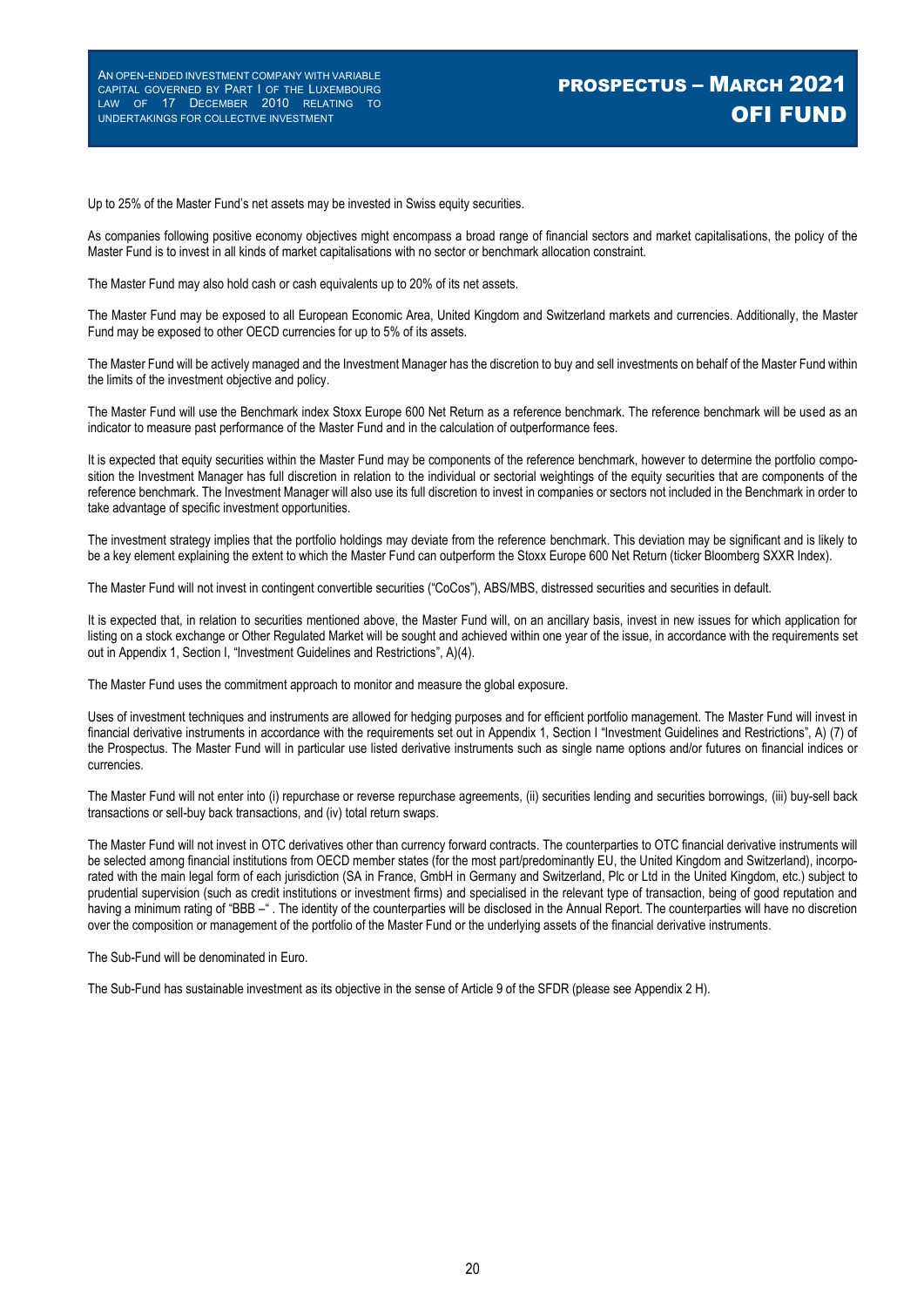**The Directors of the Company have decided that, in respect of all Sub-Funds, not more than 10% of the assets of any Sub-Fund may in the aggregate be invested in UCITS or UCIs.**

### 14. RISK FACTORS

#### **GENERAL**

An investment in the Company involves certain risks. The investments within each Sub-Fund are subject to the risk that the NAV per Share of each Sub-Fund will fluctuate in response to changes in economic conditions, interest rates, and the market's perception of the securities held by the Sub-<br>Funds: accordingly, no assurance can be given that the investment object Funds; accordingly, no assurance can be given that the investment objectives will be achieved.

#### **INVESTING IN EQUITY SECURITIES**

Investing in equity securities may offer a higher rate of return than those in short term and longer term debt securities. However, the risks associated with investments in equity securities may also be higher, because the investment performance of equity securities depends upon factors which are difficult to predict. Such factors include the possibility of sudden or prolonged market declines and risks associated with individual companies. The fundamental risk associated with any equity portfolio is the risk that the value of the investments it holds might decrease in value. Equity security values may fluctuate in response to the activities of an individual company or in response to general market and/or economic conditions. Historically, equity securities have provided greater long-term returns and have entailed greater short-term risks than other investment choices. The investments in securities of newer companies may be riskier than the investments in more established companies.

The investments in warrants involve a greater degree of risk, as the greater volatility in the prices of warrants may result in greater volatility in the price of Shares.

Investors should be aware that the value of the Shares may fall as well as rise and a Shareholder on transfer or redemption of Shares or liquidation may not get back the amount initially invested. There can be no assurance that the investment objectives of the Sub-Fund will be achieved.

#### **INVESTMENT IN MID AND SMALL CAP SECURITIES**

To the extent a Sub-Fund invests in securities of medium sized and small capitalization companies, such Sub Funds' investments in smaller, newer companies may be riskier than investments in larger, more established companies. The stocks of medium-size and small companies are usually less stable in price and less liquid than the stocks of larger companies.

#### **INVESTMENTS IN DEBT SECURITIES**

Debt securities are subject to the risk of an issuer's inability to meet principal and interest payments on the obligation (credit risk) and may also be subject to price volatility due to such factors as interest rate sensitivity, market perception of the creditworthiness of the issuer and general market liquidity (market risk).

#### **INVESTMENT IN EMERGING MARKETS**

For the Sub-Funds authorised to invest in emerging markets, investors should be aware that some markets in which Sub-Funds may invest are emerging markets subject to periods of growth, instability and change. The activity of custodian banks is not as developed in emerging countries and this may lead to difficulties in the liquidation and registration of transactions. The stock exchanges concerned are smaller and more volatile than the stock markets of more developed countries. A small number of issuers account for a large share of market capitalisation and quotation value of these exchanges. In the past, some of these exchanges have experienced substantial volatility of prices or were closed unexpectedly and for long periods of time. There is no guarantee that such events will not be repeated.

In emerging markets there is the risk of political or economic changes which could unfavourably influence the value of a Sub-Fund's investment. In these regions, the risk that the main investment objective, i.e. appreciation of capital, will not be achieved is even more substantial.

#### **INVESTMENT IN RUSSIA AND UKRAINE**

Equity investments in Russia and Ukraine are currently subject to certain risks with regard to the ownership and custody of securities. This results from the fact that no physical share certificates are issued and ownership of securities is evidenced by entries in the books of a company or its registrar (which is neither an agent nor responsible to the Depositary, other than by the local regulation).

No certificates representing shareholdings in Russian and Ukrainian companies will be held by the Depositary or any of its local correspondents or in an effective central depositary system.

The National Settlement Depository ("NSD") acquired a central securities depository ("CSD") license from the Russian regulator, the FSFM, in November 2012 and has now become an eligible CSD in Russia by establishing electronic links with the 40 registrars in the Russian Federation and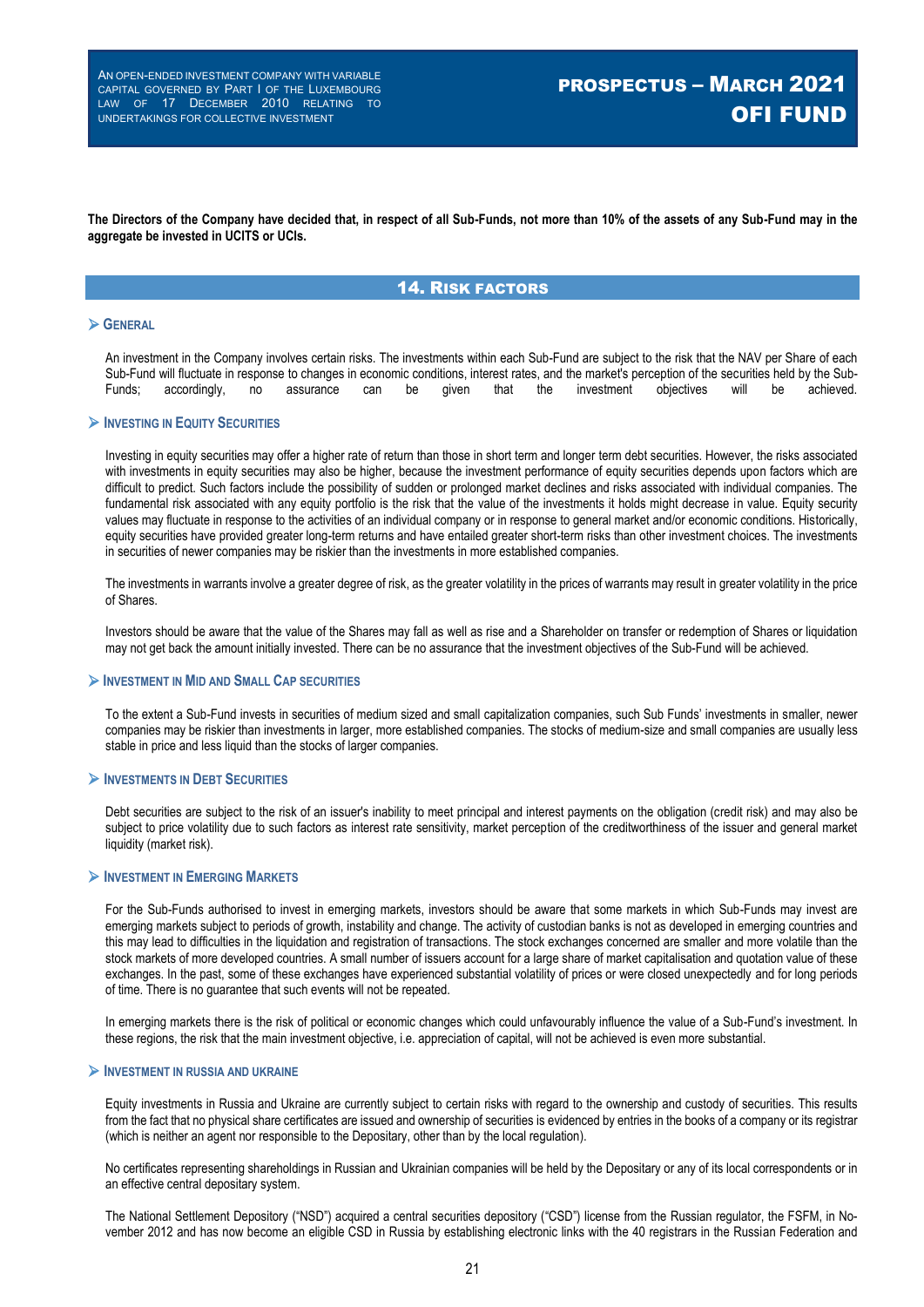implementing all the requirements detailed in the CSD Law. Over the weekend of March 30 and 31, 2013, the NSD renamed all its registrar securities accounts to CSD eligible securities accounts. These CSD securities accounts are reconciled on a daily basis; irrevocable and finality of settlement is executed by the NSD, with the records of the CSD securities accounts prevailing over the records held by the registrars. Only the NSD has exclusive rights to operate CSD securities accounts with the registrars.

In September 2012, the NSD became the sole settlement depository for all trading on the Moscow Exchange MICEX-RTS for the Main, Standard and Classic trading segments. The NSD as CSD is mandatory for equities of Open Joint Stock Companies ("OJSC") traded on-exchange; equities of OJSC traded OTC with a prospectus of issuance (i.e. placed by open subscription, or placed by closed subscription if number of shareholders >500); units of investment funds traded on-exchange and all bonds issued in the form of a global certificate. These securities are held in an NSD CSD account.

With the full implementation of the NSD as the central securities depository for all Russian securities instruments, including Russian equities, J.P. Morgan has conducted an assessment of the NSD and has determined that it meets the eligibility requirements for all Russian instruments under U.S. SEC rule 17f-7, which is a benchmark for the assessment of depository risk. The CSD now has legal title of the securities and its records prevail – similar to what we see in other markets.

Although the NSD implementation has been completed and the safekeeping and settlement risk has therefore been reduced, corporate action processing remains unchanged. Issuers and registrars are still prominent in the validation and approval of documentation requirements for corporate action processing.

During 2014, the "Foreign Nominee Holder" account structure was introduced; this has reduced the amount of documentation and Know Your Client ("KYC") required from clients and moves us a little closer to legislation being adopted which will clarify standards with respect to Corporate Actions; however, it remains today that there are unclear market standards with respect to the completion and submission of corporate action elections in the Russian market due to inconsistent documentation requirements and different approval criteria that vary by registrar and/or issuer.

#### **WITHDRAWAL OF THE UNITED KINGDOM FROM THE EU**

As at the date of this Prospectus, the exit by the United Kingdom from the EU ("Brexit") has resulted in global economic and political uncertainty and it is unknown what the impact shall be on the economic or political environment of each of the United Kingdom and the EU. On 29 March 2017, the United Kingdom's government gave notice of its intention to withdraw from the EU pursuant to Article 50 on the Treaty of the EU. On 31 January 2020 at 11 p.m. (London Time), the United Kingdom exited from the EU. On the basis of the agreement for an orderly withdrawal of the United Kingdom from the EU, the United Kingdom benefits from a transitionary period, pursuant to which all EU Treaties and EU legislation still apply to the United Kingdom. This transitionary period ends on 31 December 2020. At the end of this transitionary period and in the absence of agreement determining the terms of the United Kingdom's relationship with the EU, the United Kingdom will be considered a third country as of 1 January 2021.

Negotiations have commenced seeking to determine the terms of the United Kingdom's relationship with the EU, including the terms of trade between the United Kingdom and the EU, after such transitionary period. In addition, the United Kingdom will be required to negotiate with other countries with which the United Kingdom previously traded on the basis of agreements concluded with the EU (having been members thereof).

The United Kingdom's exit from the EU may result in regulatory change for the United Kingdom since a significant portion of the United Kingdom regulatory regime is derived from EU directives and regulations. Such uncertainty could lead to a high degree of economic and market disruption and uncertainty. It is not possible to ascertain how long this period will last and the impact it will have within the European Union markets, including market value and liquidity, for securities similar to the securities in particular. Such conditions could have a material adverse effect on the business, financial condition, results of operations and prospects of the issuer, the Investment Manager and other transaction parties. The issuer cannot predict when political stability will return, or when the market conditions relating to securities similar to the securities will stabilise.

#### **INDIRECT COSTS**

If a Sub-Fund invests in other UCITS and/or UCIs, these investments may entail a duplication of certain fees and expenses for the shareholders such as subscription, redemption, depositary, administration and management fees.

#### **INVESTMENT IN SYNTHETIC CONVERTIBLE BONDS**

Investors should be aware that the price of the underlying and the interest rate sensitivity may have an adverse impact on the value of the synthetic convertible bonds.

#### **WARRANTS**

Investors should be aware of, and prepared to accept, the greater volatility in the prices of warrants which may result in greater volatility in the price of Shares. Thus, the nature of the warrants will involve shareholders in a greater degree of risk than is the case with conventional securities.

#### **DERIVATIVE INVESTMENTS**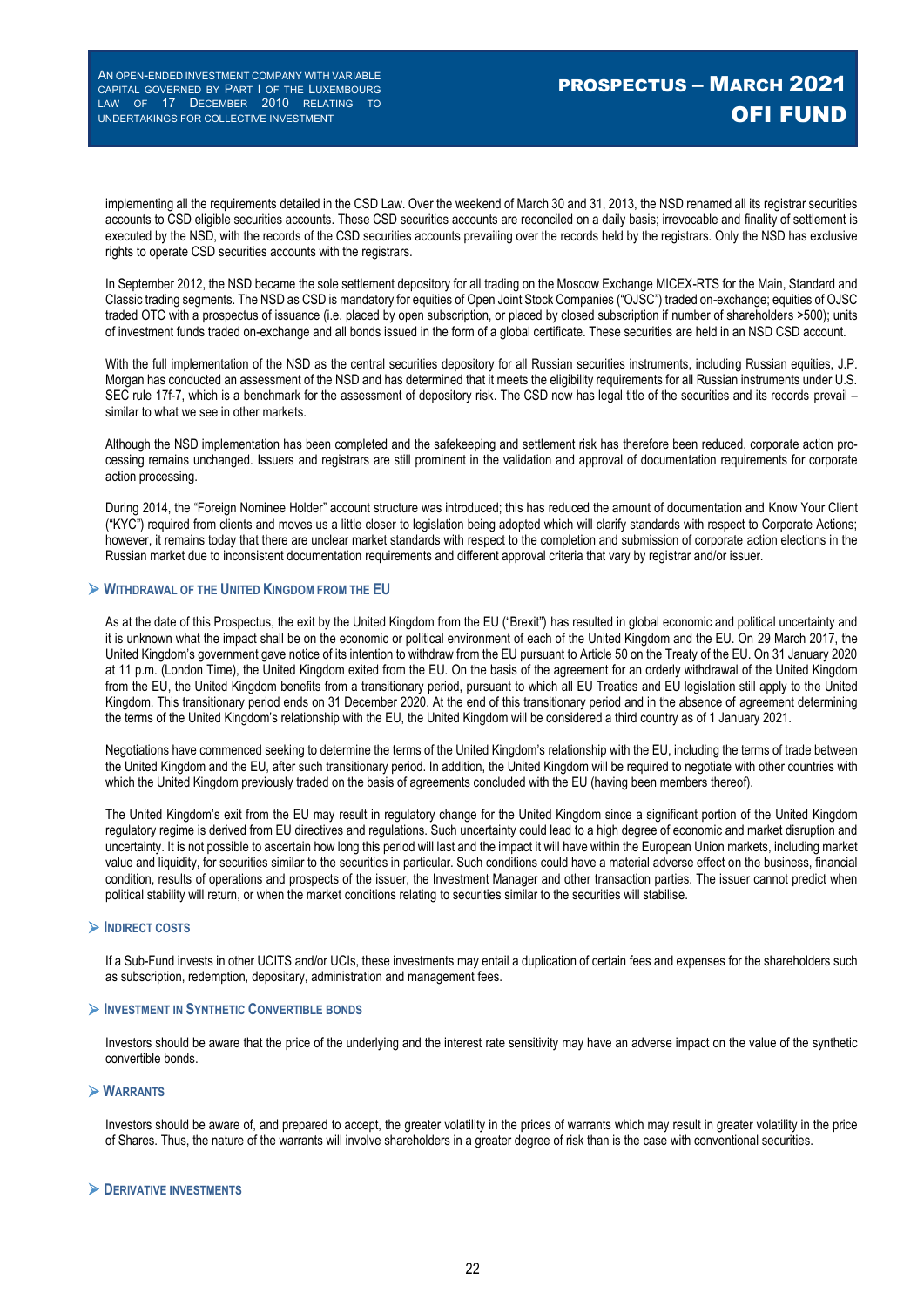An investment in derivatives may involve additional risks for investors. These additional risks may arise as a result of any or all of the following: (i) leverage factors associated with transactions in the Sub-Fund; and/or (ii) the creditworthiness of the counterparties to such derivative transactions; and/or (iii) the potential illiquidity of the markets for derivative instruments. To the extent that derivative instruments are utilised for speculative purposes, the overall risk of loss to the Sub-Fund may be increased. To the extent that derivative instruments are utilised for hedging purposes, the risk of loss to the Sub-Fund may be increased where the value of the derivative instrument and the value of the security or position which it is hedging are insufficiently correlated.

#### **INVESTMENT IN A MASTER FUND**

The ability of a Feeder Fund to accept and process orders for subscription and redemption is dependent on a Master Fund. In the event that the Master Fund fails or refuses to process an order for subscription or redemption, or fails to settle an order for redemption, the Feeder Fund shall not be able to process an investor's subscription or redemption order, or pay redemption monies.

In the event that the Master Fund is closed to subscriptions and/or redemptions, or during any period in which the calculation of the net asset value per share / unit of the Master Fund has been suspended, the Feeder-Fund shall not be able to process any orders for subscription or redemptions it receives and the Directors are likely to resolve to suspend the calculation of the Net Asset Value per Share in those circumstances, in accordance with Appendix 1, Section V. "Net Asset Value Per Share calculation".

Investors should review the prospectus of the Master Fund for a full description of the circumstances in which subscriptions and/or redemptions of the Master Fund may be suspended or may otherwise refuse to accept orders for subscription or redemption.

A Feeder Fund will be subject to specific risks associated with its investment into the Master Fund as well as specific risks incurred at the level of the Master Fund and its investments. If the Master Fund invests in a particular asset category, investment strategy or financial or economic market, the Feeder Fund will then become more susceptible to fluctuations in value resulting from adverse economic conditions affecting the performance of that particular asset category, investment strategy or financial or economic market.

Therefore, before investing in Shares of the Feeder Fund, prospective investors should carefully read the description of the risk factors relating to an investment in the Master Fund, as disclosed in the prospectus of the Master Fund.

In addition to the above risk factors, prospective investors in Shares of a Feeder Fund should consider the following risks associated with the Feeder Fund's investment in a Master Fund.

#### *Liquidity and Valuation Risk*

It is intended that the Feeder Fund will invest substantially all of its assets in the Master Fund, save for a residual cash amount which may be required from time to time for dealing liquidity purposes and payment of costs and expenses of the Feeder Fund.

The Net Asset Value per Share of the Feeder Fund will mainly depend on the net asset value per share / unit of the Master Fund.

Consequently, the Net Asset Value per Share of the Feeder Fund may be determined only after the net asset value per share / unit of the Master Fund has been determined, and the number of Shares to be issued to, exchanged or redeemed from, an investor in the Feeder Fund may not be determined until the net asset value per share / unit of the Master Fund is determined.

The rules applied to calculate the Net Asset Value per Share of the Feeder Fund, as described above under Appendix 1, Section V. "Net Asset Value Per Share calculation", presume the Feeder Fund's ability to value its investment in the Master Fund. In valuing such investment holdings, the Feeder Fund may rely on financial information provided by the management company of the Master Fund. Independent valuation sources such as exchange listing may not be available for the Master Fund.

#### *Operational and Legal Risks*

The main operational and legal risks associated with the Feeder Fund's investment in the Master Fund include, without being limited to, the Feeder Fund's access to information on the Master Fund, coordination of dealing arrangements between the Company and the Master Fund, the occurrence of events affecting such dealing arrangements, the communication of documents from and to the Master Fund to and from the Feeder Fund, the coordination of the involvement of the respective depositary and auditor of the Feeder Fund and the Master Fund and the identification and reporting of investment breaches and irregularities by the Master Fund.

Such operational and legal risks will be mitigated and managed by the Depositary and the Authorised Auditors of the Company, as applicable, in coordination with the management company, the depositary, and the auditor of the Master Fund. A number of documents and/or agreements, if required, are in place to that effect, including (1) information sharing agreement between the Feeder Fund and the Master Fund, (2) an information sharing agreement between the depositary of the Feeder Fund and the depositary of the Master Fund, and (3) an information sharing agreement between the auditor of the Feeder Fund and the auditor of the Master Fund.

#### *Concentration Risk and Market Risk*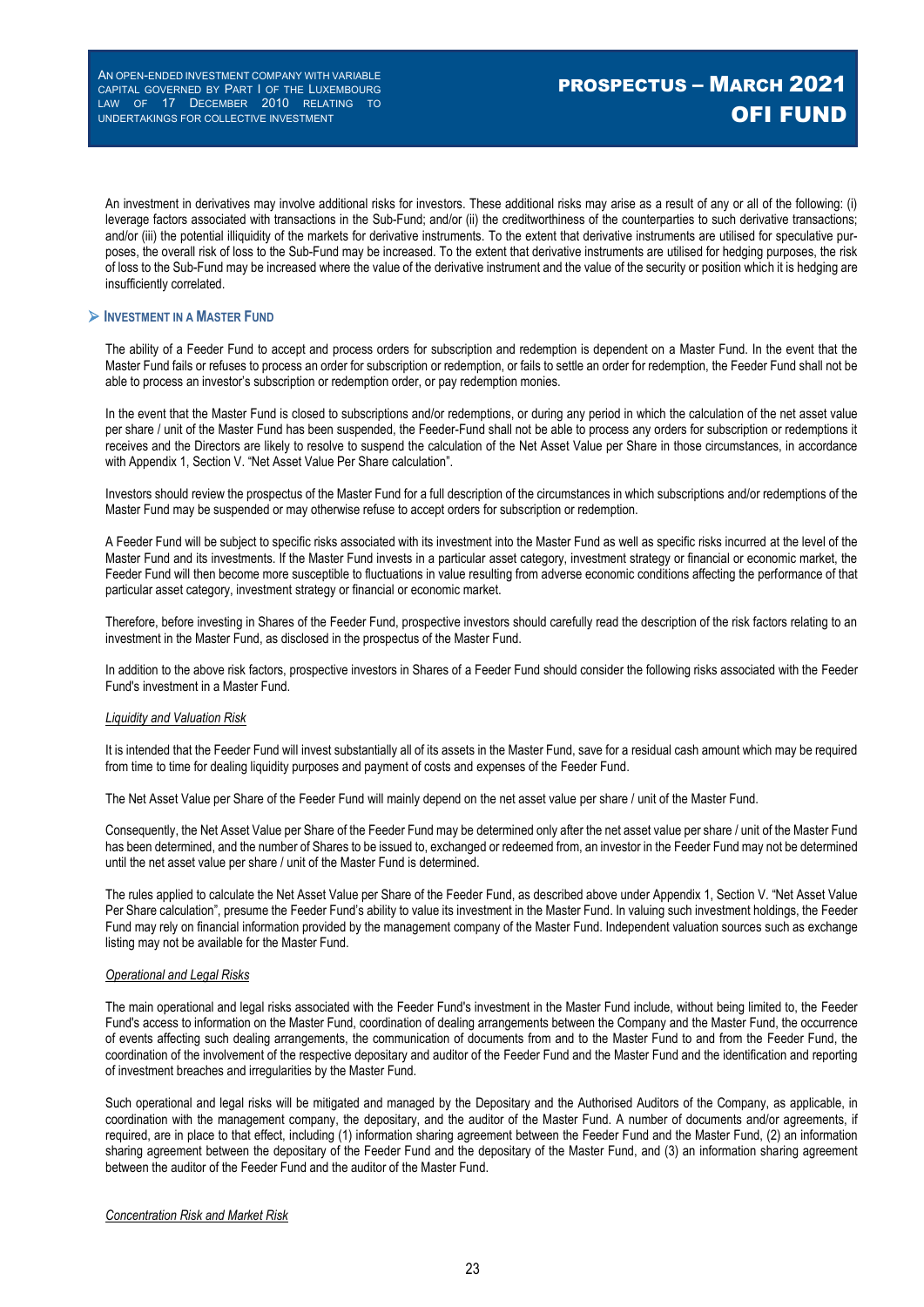Given the nature of the Feeder Fund it will naturally be concentrated in the Master Fund. Therefore, concentration risks and market risks will mainly occur at the level of the Master Fund. In this respect, investors should carefully read the risks associated with an investment in the Master Fund, as described in the prospectus of the Master Fund.

#### *Investment Management Risk*

The investment performance of the Feeder Fund is substantially dependent on the investment performance of the Master Fund and, therefore, on the services provided by certain individuals to the Master Fund. In the event of the death, incapacity, departure, insolvency or withdrawal of these individuals, the performance of the Master Fund and, consequently, the Feeder Fund, may be adversely affected.

#### **ESG MODEL**

Investors should be aware of, and prepared to accept, that for Sub-Funds that have a sustainable management process, this process is based on using a proprietary model to determine ESG scoring. There is a risk that this model is not efficient. The performance of those Sub-Funds may therefore be below the management objective.

#### **INVESTING IN STRUCTURED INSTRUMENTS**

The Sub-Funds may invest in structured products. These include interests in entities organised solely for the purpose of restructuring the investment characteristics of certain other investments. These investments are purchased by the entities, which then issue the structured products backed by or representing interests in, the underlying investments. The cash flow from the underlying investments may be apportioned amongst the newly issued products to create securities with different investment characteristics such as varying maturities, payment priorities or interest rate provisions, and the extent of the payments made with respect to structured investments depends on the amount of the cash flow from the underlying investments.

Structured products are subject to the risks associated with the underlying market or security, and may be subject to greater volatility than direct investments in the underlying market or security. Structured products may entail the risk of loss of principal and/or interest payments as a result of movements in the underlying market or security.

Structured products may be used to gain exposure to specific markets / sectors as deemed appropriate given the prevalent market conditions. Structured products may implement a view of one product / index / market or may express a view of one area versus another. The product may or may not offer an element of principal protection. OFI Asset Management may take advice from OFI Group companies when purchasing structured products; however the issuer may be a third party.

#### **CONTRACT FOR DIFFERENCES**

Contracts for differences are equity derivatives that allow users to speculate on share price movements and to benefit of trading shares or indices, without the need for ownership of the shares or indices at a small percentage of the cost of owning the shares or indices. Contracts for differences provide an opportunity for short term trading strategies. Contracts for differences are traded OTC. As contracts for differences are directly linked to the value of the underlying assets they will fluctuate depending on the market of the assets represented in the contracts for differences.

### **OTC FINANCIAL DERIVATIVE INSTRUMENTS AND COUNTERPARTY RISK**

In general, there is less government regulation and supervision of transactions in OTC markets than of transactions entered into on organised exchanges. OTC derivatives are executed directly with the counterparty rather than through a recognised exchange and clearing house. Counterparties to OTC derivatives are not afforded the same protections as may apply to those trading on recognised exchanges, such as the performance guarantee of a clearing house.

In accordance with its investment objective and policy, a Sub-Fund may trade 'over-the-counter' (OTC) financial derivative instruments such as nonexchange traded futures and options, forwards, swaps or contracts for difference. Where a Sub-Fund enters into OTC derivative transactions it is exposed to increased credit and counterparty risk, which the Sub- Manager will aim to mitigate by the collateral arrangements. However, transactions may not be fully collateralised. Fees and returns due to the Sub-Fund may not be collateralised. If a counterparty defaults, the Sub-Fund may need to sell non-cash collateral received at prevailing market prices. In such a case the Sub-Fund could realise a loss due, *inter alia*, to inaccurate pricing or monitoring of the collateral, adverse market movements, deterioration in the credit rating of issuers of the collateral or illiquidity of the market on which the collateral is traded. Difficulties in selling collateral may delay or restrict the ability of the Sub-Fund to meet redemption requests.

The Sub-Fund is subject to the risk of the insolvency of its counterparties. Entering into transactions on the OTC markets will expose the Sub-Fund to the credit of its counterparties and their ability to satisfy the terms of the contracts. In the event of a bankruptcy or insolvency of a counterparty, the Sub-Fund could experience delays in liquidating the position and significant losses, including declines in the value of its investments during the period in which the Sub-Fund seeks to enforce its rights, inability to realise any gains on its investments during such period and fees and expenses incurred in enforcing its rights. There is also a possibility that the above agreements and derivative techniques are terminated due, for instance, to bankruptcy, supervening illegality or change in the tax or accounting laws relative to those at the time the agreement was originated.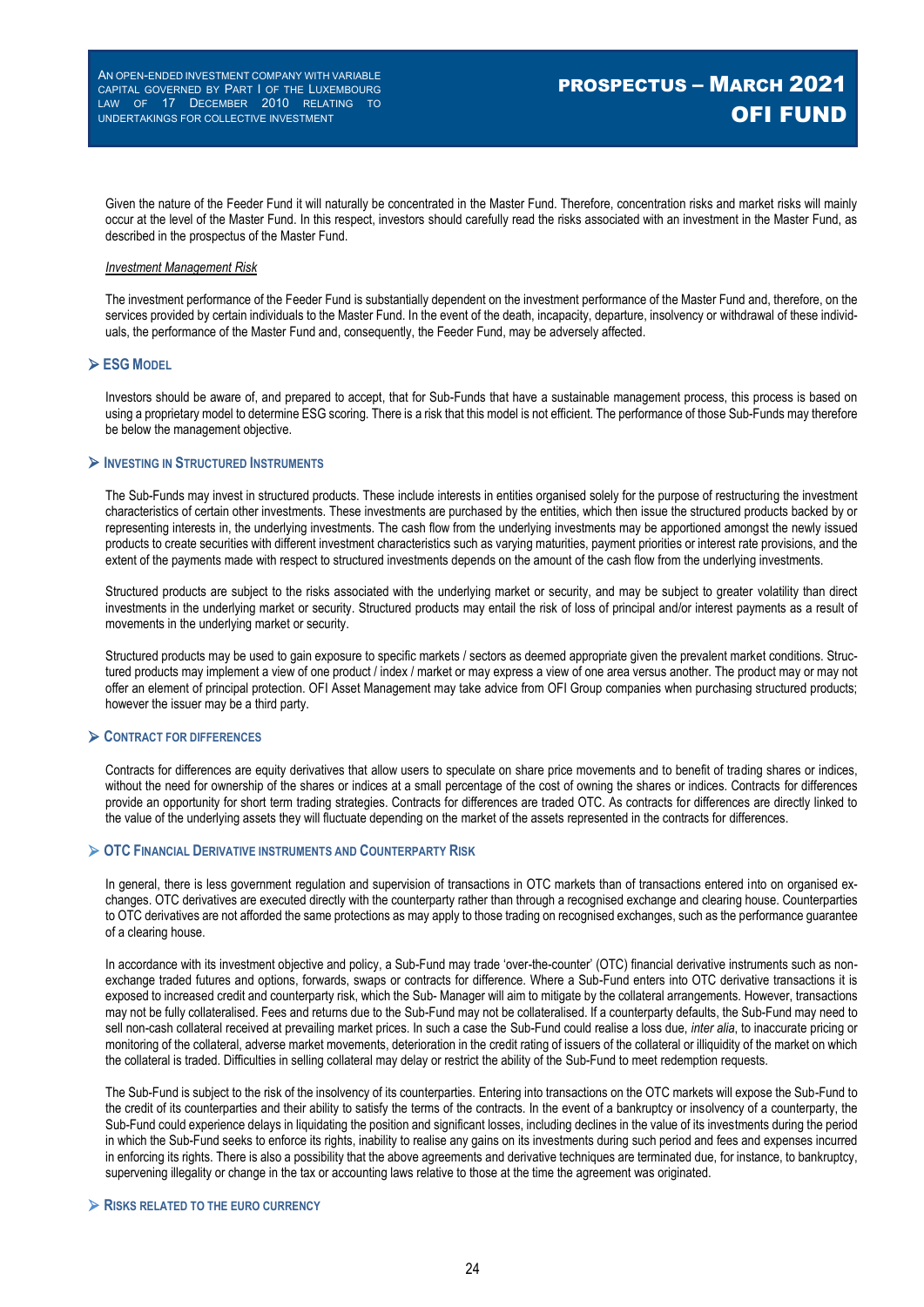Euro requires participation of multiple sovereign states forming the Euro zone and is therefore sensitive to the credit, general economic and political position of each such state including each state's actual and intended ongoing engagement with and/or support for the other sovereign states then forming the EU, in particular those within the Euro zone. Changes in these factors might materially adversely impact the value of securities that the Company and each Sub-Fund has invested in. In particular, any default by a sovereign state on its Euro debts could have a material impact on any number of counterparties and any Sub-Funds that are exposed to such counterparties.

In the event of one or more countries leaving the Euro zone, Shareholders should be aware of the redenomination risk to the Sub-Fund's assets and obligations denominated in Euro being redenominated into either new national currencies or a new European currency unit. Redenomination risk may be affected by a number of factors including the governing law of the financial instrument in question, the method by which one or more countries leave the Euro zone, the mechanism and framework imposed by national governments and regulators as well as supranational organisations and interpretation by different courts of law. Any such redenomination might also be coupled with payment and/or capital controls and may have a material impact on the ability and/or willingness of entities to continue to make payments in Euro even where they may be contractually bound to do so, and enforcement of such debts may in practice become problematic even where legal terms appear to be favourable.

#### **SECURITIES LENDING, REPURCHASE OR REVERSE REPURCHASE TRANSACTIONS**

The principal risk when engaging in securities lending, repurchase or reverse repurchase transactions is the risk of default by a counterparty who has become insolvent or is otherwise unable or refuses to honour its obligations to return securities or cash to the Sub-Fund as required by the terms of the transaction. Counterparty risk is mitigated by the transfer or pledge of collateral in favour of the Sub-Fund. However, securities lending, repurchase or reverse repurchase transactions may not be fully collateralised. Fees and returns due to the Sub-Fund under securities lending, repurchase or reverse repurchase transactions may not be collateralised. In addition, the value of collateral may decline in between collateral rebalancing dates or may be incorrectly determined or monitored. In such a case, if a counterparty defaults, the Sub-Fund may need to sell non-cash collateral received at prevailing market prices, thereby resulting in a loss to the Sub-Fund.

A Sub-Fund may also incur a loss in reinvesting cash collateral received. Such a loss may arise due to a decline in the value of the investments made. A decline in the value of such investments would reduce the amount of collateral available to be returned by the Sub-Fund to the counterparty as required by the terms of the transaction. The Sub-Fund would be required to cover the difference in value between the collateral originally received and the amount available to be returned to the counterparty, thereby resulting in a loss to the Sub-Fund.

Securities lending, repurchase or reverse repurchase transactions also entail operational risks such as the non-settlement or delay in settlement of instructions and legal risks related to the documentation used in respect of such transactions.

A Sub-Fund may enter into securities lending, repurchase or reverse repurchase transactions with other companies in the same group of companies as the Management Company or Investment Manager. Affiliated counterparties, if any, will perform their obligations under any securities lending, repurchase or reverse repurchase transactions concluded with the Sub-Fund in a commercially reasonable manner. In addition, the Management Company or Investment Manager will select counterparties and enter into transactions in accordance with best execution and at all times in the best interests of the Sub-Fund and its investors. However, investors should be aware that the Management Company or Investment Manager may face conflicts between its role and its own interests or that of affiliated counterparties.

#### **FATCA AND COMMON REPORTING STANDARD**

Under the terms of the FATCA Law and the CRS Law, the Company is likely to be treated as a Luxembourg Reporting Financial Institution. As such, the Company may require all investors to provide documentary evidence of their tax residence and all other information deemed necessary to comply with the above mentioned regulations.

Should the Company become subject to a withholding tax and/or penalties as a result of non-compliance under the FATCA Law and/or penalties as a result of non-compliance under the CRS Law, the value of the Shares held by the shareholders may be materially affected.

Furthermore, the Company may also be required to withhold tax on certain payments to its shareholders which would not be compliant with FATCA (i.e. the so-called foreign passthru payments withholding tax obligation).

### 15. SHARES

#### **FORMS OF HOLDING**

Shares of each class have no par value, are freely transferable and, within each class, are entitled to participate equally in the profits arising in the respect of, and in the proceeds of a liquidation of, the Sub-Fund to which they are attributable. All classes of Shares are issued in registered form. Fractions of Shares may be issued up to one hundredth of a Share. Fractions of Shares have no voting rights but are entitled to participate equally in the profits arising in the respect of, and in the proceeds of a liquidation of, the Sub-Fund to which they are attributable. There are currently thirteen Classes of Shares available, namely Class R, Class R EUR H, Class RF, Class RF EUR H, Class I, Class I EUR H, Class I CHF H, Class I-XL, Class F, Class G-I, Class N, Class G-R and OFI ACTIONS ECONOMIE POSITIVE Shares. New classes of shares may be launched within an existing subfund at any time by decision of the Directors. Class R, Class I, and Class I-XL Shares, which shall be denominated in the reference currency of the relevant Sub-Fund and, where applicable, in US Dollar, Pound Sterling or Swiss Franc. Class N, Class R EUR H, Class RF, Class RF EUR H, Class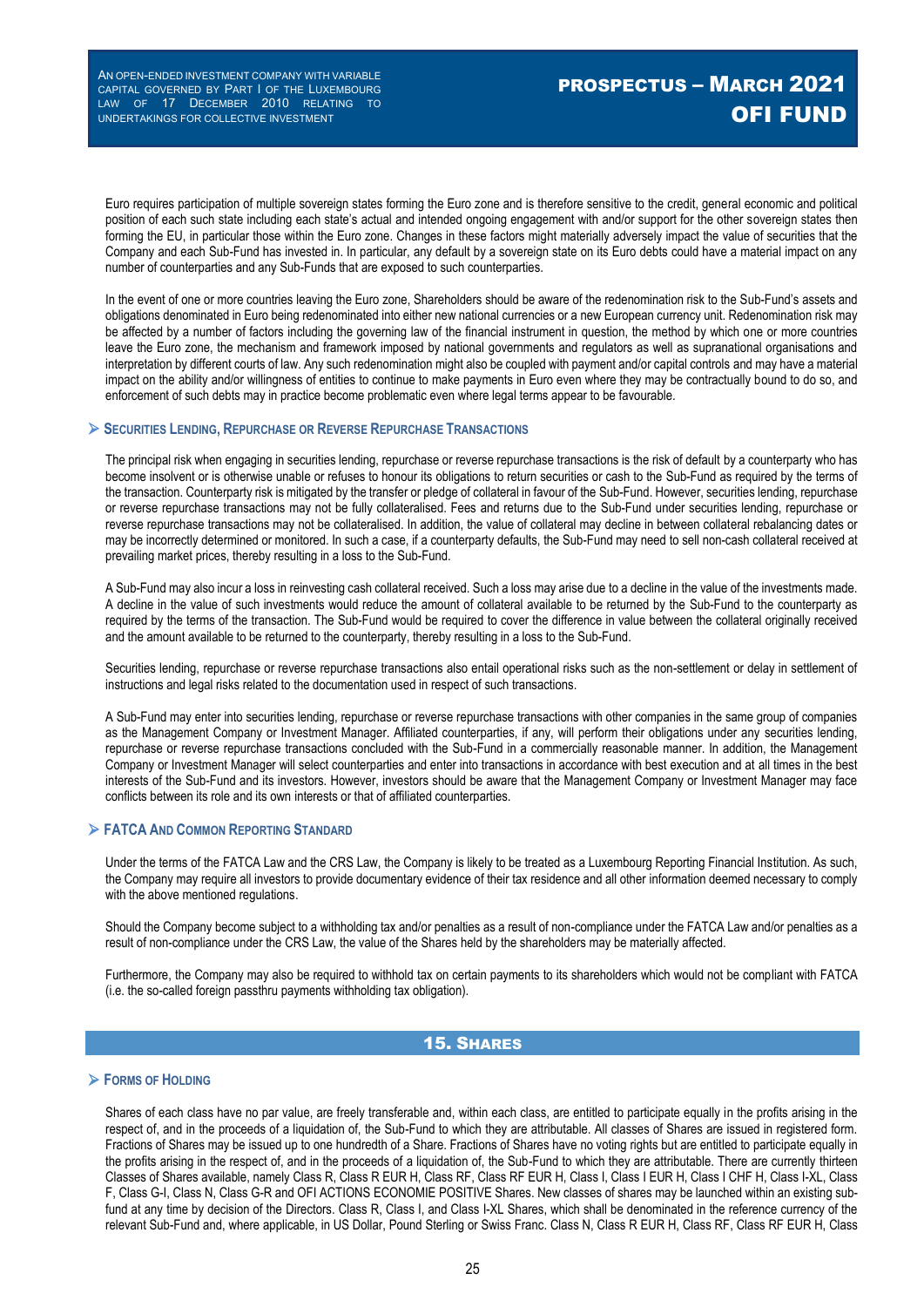I EUR H, Class F, Class G-I, Class G-R and Class OFI ACTIONS ECONOMIE POSITIVE Shares shall be denominated in Euro. Class I CHF H Shares shall be denominated in Swiss Franc. The differences between these Share classes relate to the minimum investment, the initial subscription price per Share, the type of investor who is eligible to invest, the network through which investors are subscribing such shares, the charging structure applicable to each of them, their currency of denomination or the use of hedging techniques.

Class R, Class I, Class I EUR H, Class I-XL and Class F Shares may be further divided into dividend reinvested shares and/or capitalisation shares.

Class R EUR H, Class RF, Class RF EUR H, Class F, Class G-I, Class G-R Shares and OFI ACTIONS ECONOMIE POSITIVE Shares are only issued in the form of capitalisation shares.

Capitalisation shares capitalise their entire earnings whereas dividend reinvested shares declare a dividend which is immediately reinvested.

Class I Shares may also be distribution shares in the Sub-Funds OFI FUND - RS Act4 Social Impact, OFI FUND - RS Act4 Positive Economy, and OFI FUND - RS Actions Européennes (as a result, in these Sub-Funds, the Class I Shares capitalisation will be indicated as Class I-C Shares, and the Class I Shares distribution will be indicated as Class I-D Shares). Class I EUR H Shares may also be distribution shares in the Sub-Fund OFI FUND – RS Global Convertible Bond (as a result, in this Sub-Fund, the Class I EUR H Shares capitalisation will be indicated as Class I EUR H-C Shares, and the Class I EUR H Shares distribution will be indicated as Class I EUR H-D Shares). Class I-XL Shares may also be distribution shares in the Sub-Fund OFI FUND - RS Actions Européennes (as a result, in this Sub-Fund, the Class I-XL Shares capitalisation will be indicated as Class I-XL-C Shares, and the Class I-XL Shares distribution will be indicated as Class I-XL-D Shares).

Class N Shares are only issued in the form of distribution shares in the Sub-Fund OFI FUND - RS Act4 Positive Economy (as a result, in this Sub-Fund, the Class N Shares distribution will be indicated as Class I-D Shares).

Distribution shares declare a dividend.

Within the Sub-Funds of the Company capitalization shares are denominated in Euro.

The board of directors of the Management Company has the discretion, from time to time, to waive any applicable initial minimum subscription amounts for all the Shares Classes of the Sub-Funds.

#### **CLASS R SHARES**

Class R Shares, Class R EUR H Shares, Class RF EUR Shares and Class RF EUR H Shares will be offered at the applicable Net Asset Value per Share. A sales charge of up to 3% of the Net Asset Value per Share will apply to the Class R Shares, Class RF EUR Shares and Class RF EUR H Shares. A sales charge of up to 2% of the Net Asset Value per Share will apply to the Class R EUR H Shares. The charge will be paid to the Principal Distributor or to the relevant Sub-Distributor. No redemption charge will be applicable to the Class R Shares except for the Class R EUR H Shares for which a redemption charge of up to 1% will be applicable. For certain Class RF EUR Shares and Class RF EUR H Shares, a redemption charge of up to 1% will be applicable, as set out in the chart hereinafter. Class R Shares will be denominated in the reference currency of the relevant Sub-Fund (class R Euro Share) but may also, as the case may be, be expressed in US Dollars (class R US Dollar Share) or in Pound Sterling (class R Pound Sterling Share). Class R EUR H shares, Class RF EUR Shares and Class RF EUR H Shares will be denominated in EUR. The initial minimum amount for which an investor can subscribe for the Class R Shares is EUR 1,000. The initial minimum amount for which an investor can subscribe for the Class RF EUR Shares and Class RF EUR H Shares is EUR 100. For the Class R EUR H Shares, the initial minimum amount for which an investor can subscribe is equal to the price of one Share. In the case of subscription for shares denominated in US Dollars or Pound Sterling, the initial minimum amount for which an investor can subscribe is respectively US Dollar 1,000.- or GBP 1,000.-. Class R Shares, Class R EUR H Shares and Class RF EUR Shares have a Maximum Management Charge calculated by reference to the average daily net assets of the relevant class as set out in the chart hereinafter.

In respect of the sub-fund OFI FUND - RS Act4 Social Impact, Class R Shares have a Maximum Management Charge calculated by reference to the average daily net assets of the relevant class as set out in the chart hereinafter as well as an outperformance fee of 20% over the performance of Stoxx Europe 600 Net Return EUR (SXXR Index), as further defined and described hereafter.

In respect of the sub-fund OFI FUND - RS Act4 Positive Economy, Class R Shares have a Maximum Management Charge calculated by reference to the average daily net assets of the relevant class as set out in the chart hereinafter as well as an outperformance fee of 20% over the performance of Stoxx Europe 600 Net Return EUR (SXXR Index), as further defined and described hereafter.

In respect of the sub-fund OFI FUND – RS Global Convertible Bond, Class RF EUR H Shares have a Maximum Management Charge calculated by reference to the average daily net assets of the relevant class as set out in the chart hereinafter as well as an outperformance fee of 15% of the performance over Refinitiv Convertible Bond Global Focus Hedged (EUR) – ticker UCBIFX14.

In respect of the sub-fund OFI FUND – RS Act4 Positive Economy, Class RF EUR Shares have a Maximum Management Charge calculated by reference to the average daily net assets of the relevant class as set out in the chart hereinafter as well as an outperformance fee of 20% over the performance of Stoxx Europe 600 Net Return EUR (SXXR Index), as further defined and described hereafter.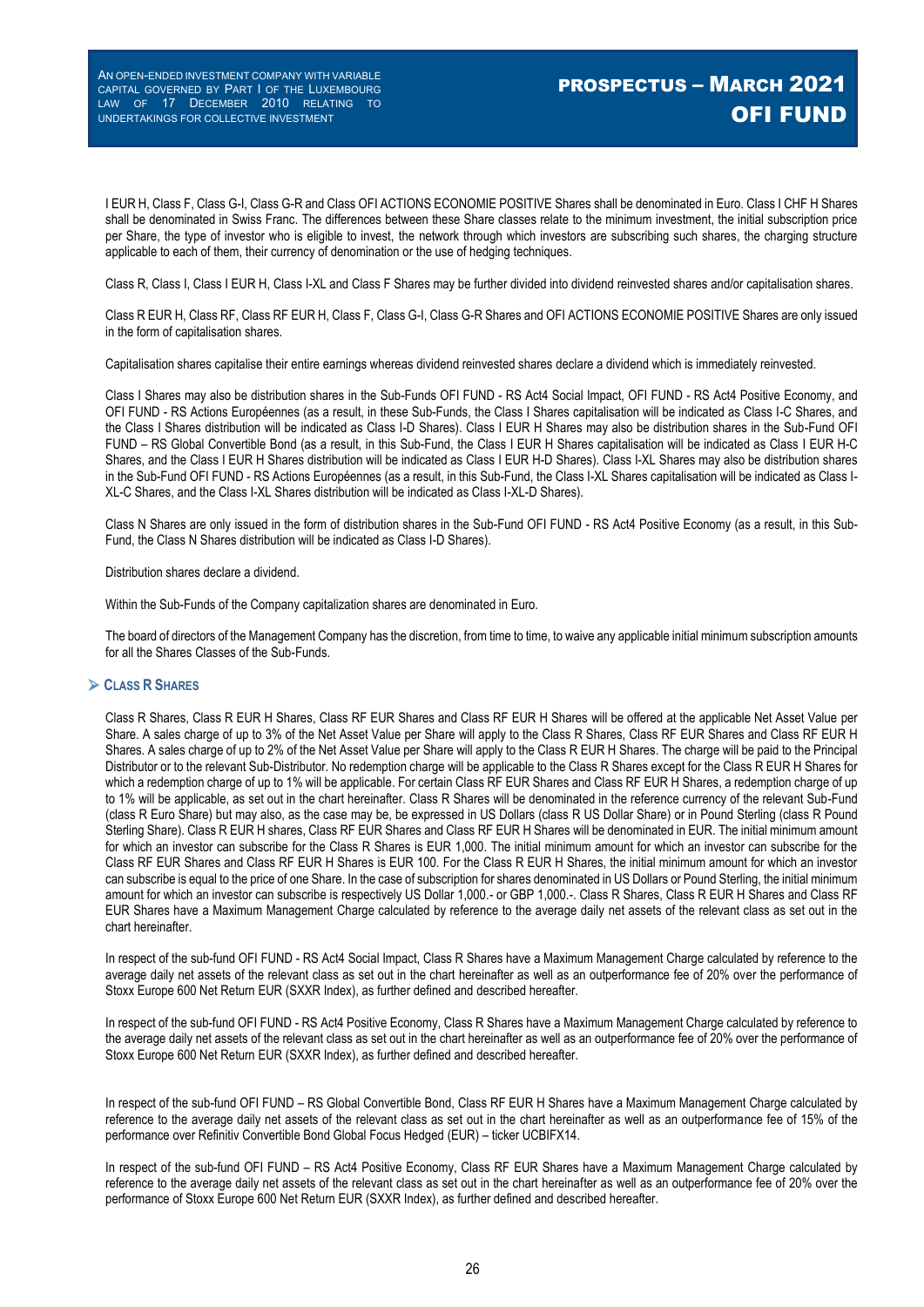In respect of the sub-fund OFI FUND – Euro Breakeven Inflation, Class RF EUR Shares have a Maximum Management Charge calculated by reference to the average daily net assets of the relevant class as set out in the chart hereinafter as well as an outperformance fee of 20% of the performance over Markit iBox Eur Breakeven Euro-Inflation France, Germany and Italy 7-15 (ticker IBXXBK13).

#### **CLASS I SHARES**

Class I Shares, Class I EUR H Shares and Class I CHF H Shares will be offered to Institutional Investors at the applicable Net Asset Value per Share plus a sales charge of up to 1% of the Net Asset Value per Share of the class for all Sub-Funds. The charge will be paid to the Principal Distributor or to the relevant Sub-Distributor. No redemption charge will be applicable to this Class of Shares. As further described below in sub-section "Other Currency Shares", Class I Shares will be denominated in the reference currency of the relevant Sub-Fund (Class I Euro Share) but may also, as the case may be, be expressed in US Dollars (Class I US Dollar Share), in Pound Sterling (Class I Pound Sterling Share) or in Swiss Franc (Class I Swiss Franc Share). The initial minimum amount for which an investor can subscribe is EUR 50,000.- for all Sub-Funds except for the Sub-Funds OFI FUND - RS Act4 Social Impact, OFI FUND - RS Act4 Positive Economy, OFI FUND - RS Actions Européennes for which the initial amount is EUR 500,000.-. In the case of subscription of Shares denominated in US Dollars, Pound Sterling or Swiss Franc, the initial minimum amount for which an investor can subscribe is respectively US Dollars 50,000.-, GBP 50,000.- or CHF 50,000.- for all Sub-Funds. In respect of Class I CHF H Shares of the Sub-Fund OFI FUND – RS Global Convertible Bond, the initial minimum amount for which an investor can subscribe is CHF 500,000.-. In respect of Class I EUR H-D Shares of the Sub-Fund OFI FUND – RS Global Convertible Bond, the initial minimum amount for which an investor can subscribe is EUR 500,000.-. Subscription to class I Shares, Class I EUR H Shares and Class I CHF H Shares is restricted to Institutional Investors. Class I Shares, Class I EUR H Shares and Class I CHF H Shares have a Maximum Management Charge calculated by reference to the average daily net assets of the relevant class as set out in the chart hereinafter.

The Directors will not give effect to any issue or transfer of Shares that would result in a non-Institutional Investor becoming a Shareholder in the Class I Shares of the Company.

The Directors may, in their full discretion, prohibit the issue or the transfer of Shares, if there is not sufficient evidence that the person or company to whom the Shares are sold or transferred is an Institutional Investor for the purpose of the 2010 Law.

#### **CLASS I-XL SHARES**

Class I-XL Shares will be offered to Institutional Investors at the applicable Net Asset Value per Share plus a sales charge of up to 5% of the Net Asset Value per Share of the class for the relevant Sub-Funds as set out for each Sub-Fund in the chart below. The charge will be paid to the Principal Distributor or to the relevant Sub-Distributor. No redemption charge will be applicable to this Class of Shares. As further described below in sub-section "Other Currency Shares", class I-XL Shares will be denominated in Euro (class I-XL EUR shares) and / or in US Dollars (class I-XL USD shares).

The initial minimum amount for which an investor can subscribe is:

- EUR 50,000,000.- for the Sub-Fund OFI FUND RS Actions Européennes; and
- EUR 10,000,000.- for the Sub-Fund OFI FUND Euro Breakeven Inflation.

Class I-XL Shares have a Maximum Management Charge calculated by reference to the average daily net assets of this class as set out in the chart hereinafter.

The Directors will not give effect to any issue or transfer of Shares that would result in a non-Institutional Investor becoming a Shareholder in the Class I-XL Shares of the Company.

The Directors may, in their full discretion, prohibit the issue or the transfer of Shares, if there is not sufficient evidence that the person or company to whom the Shares are sold or transferred is an Institutional Investor for the purpose of the 2010 Law.

### **CLASS F SHARES**

Class F Shares were offered for sale until 31 December 2015 to investors of the Sub-Funds OFI FUND – RS Act4 Social Impact and OFI FUND – RS Act4 Positive Economy (at that time: SSP – OFI Euro Smaller Companies and SSP – OFI European Smaller Companies) who invested at least EUR 10,000,000.- and are currently not offered for new subscriptions. Holders of Class F Shares will be however allowed to subscribe to Class F Shares only when such subscription follows a redemption that has taken place the same valuation day and only for the same number of shares.

Class F Shares will be offered to investors at the applicable Net Asset Value per Share plus a sales charge of up to 3% of the Net Asset Value per Share of the class for all Sub-Funds.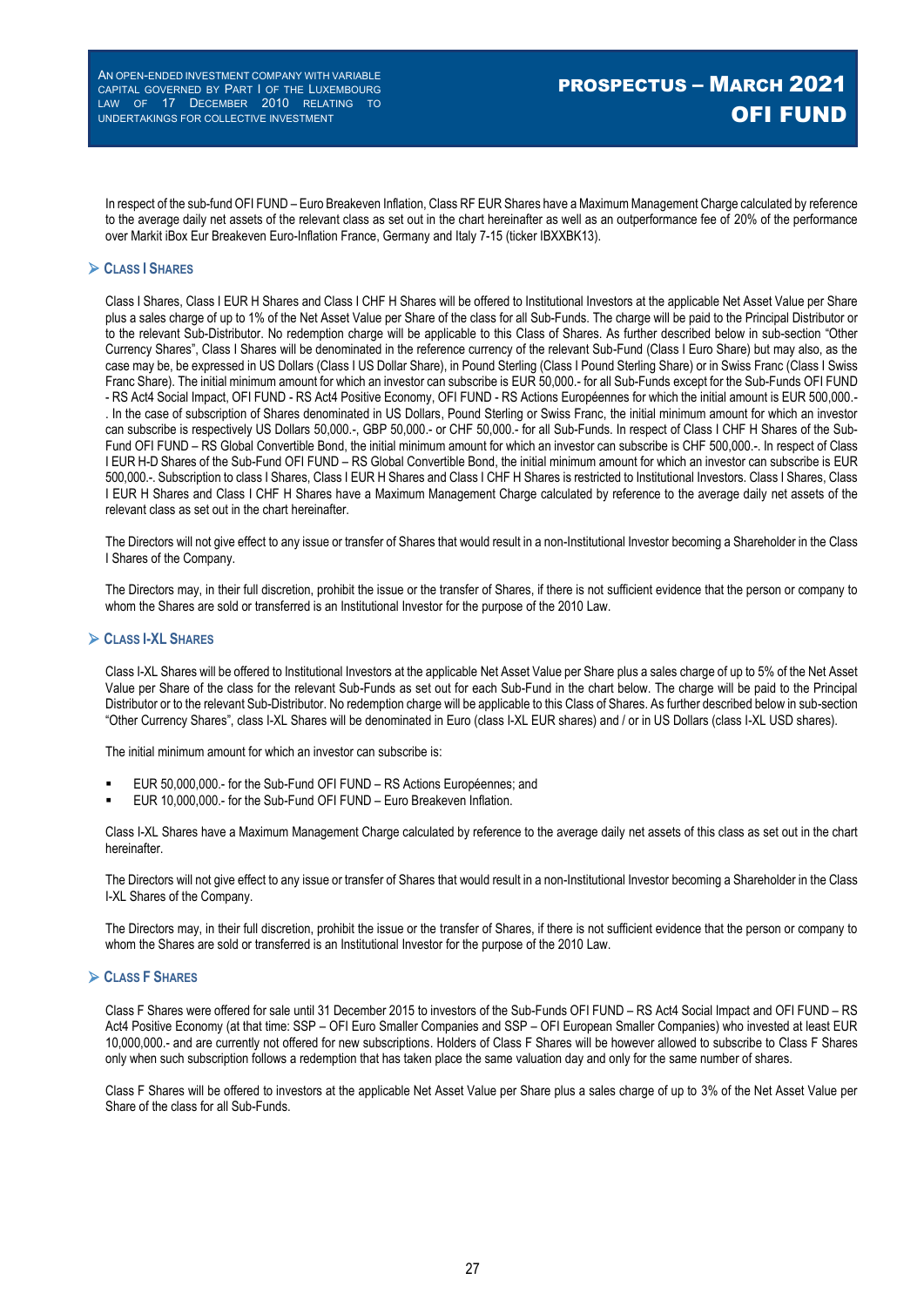# PROSPECTUS – MARCH 2021 OFI FUND

#### **CLASS N SHARES**

Class N Shares will be offered to UCITS or compartments thereof which have been approved to invest at least 85% of their assets in units of another UCITS. Class N Shares will be offered at the applicable Net Asset Value per Share plus a sales charge of up to 3% of the Net Asset Value per Share of the class. The charge will be paid to the Principal Distributor or to the relevant Sub-Distributor. No redemption charge will be applicable to this class of Shares. The Maximum Management Charge for Class N shares amounts to 1%. Class N Shares will be denominated in the reference currency of the relevant Sub-Fund (class N Euro Share) but may also, as the case may be, be expressed in US Dollars (class N US Dollar Share) or in Pound Sterling (class N Pound Sterling Share). The initial minimum amount for which an investor can subscribe for the Class N Shares is EUR 10,000.-

In respect of the sub-fund OFI FUND - RS Act4 Positive Economy, Class N Shares have an outperformance fee of 20% over the performance of Stoxx Europe 600 Net Return (SXXR Index), as further defined and described hereafter.

#### **CLASS G-R SHARES**

Class G-R Shares will be available to retail investors, investing with the assistance of the Company's authorised distributors in the Federal Republic of Germany and Austria, at the applicable Net Asset Value per Share plus a sales charge of up to 2 % of the Net Asset Value per Share of the class. No redemption charge will be applicable to this class of Shares. Class G-R Shares will be denominated in Euro. The initial minimum amount for which an investor can subscribe is equal to the price of one Share. Class G-R Shares have a Maximum Management Charge calculated by reference to the average daily net assets of the relevant class as set out in the chart hereinafter.

#### **CLASS G-I SHARES**

Class G-I Shares will be offered to Institutional Investors, investing with the assistance of the Company's authorised distributors in the Federal Republic of Germany and Austria, at the applicable Net Asset Value per Share plus a sales charge of up to 2 % of the Net Asset Value per Share of the class. No redemption charge will be applicable to this Class of Shares. Class G-I Shares will be denominated in Euro. The initial minimum amount for which an investor can subscribe is EUR 500,000. Class G-I Shares have a Maximum Management Charge calculated by reference to the average daily net assets of the relevant class as set out in the chart hereinafter.

The Directors will not give effect to any issue or transfer of Shares that would result in a non-Institutional Investor becoming a Shareholder in the Class G-I Shares of the Company.

The Directors may, in their full discretion, prohibit the issue or the transfer of Shares, if there is not sufficient evidence that the person or company to whom the Shares are sold or transferred is an Institutional Investor for the purpose of the 2010 Law.

#### **The complete list of shares, together with the respective ISIN codes and the applicable dividend policy is provided in Chapter 18 "Dividends".**

#### **ELIGIBILITY TO THE FRENCH EQUITY SAVINGS PLAN (PLAN D'EPARGNE EN ACTIONS OR PEA)**

Class OFI FUND – RS Actions Européennes, Class OFI FUND – RS Act4 Social Impact as well as Class OFI FUND – RS Act4 Positive Economy Shares are eligible to the French equity savings plan (*Plan d'Epargne en Actions or PEA*).

#### **HEDGED SHARE CLASSES**

The Company will seek to hedge the Class R EUR H Shares, the Class RF EUR H Shares, the Class I EUR H Shares and Class I CHF H Shares back from the relevant Sub-Fund's investments to the currency denomination of such Sub-Fund by employing a variety of instruments described in Appendix 1 including, but not limited to, currency forwards, currency futures, currency option transactions and currency swaps. The Company will endeavour that the Class I EUR H Shares, Class R EUR H Shares, the Class RF EUR H Shares, and Class I CHF H Shares are at any time hedged at least up to 95%, having as objective to fully hedge this share class; there is however no assurance or guarantee that such hedging will be effective. Any expenses arising from such hedging transactions will be borne by the relevant hedged share class.

Hedged Share Classes are Classes of Shares to which a hedging strategy aiming at mitigating currency risk against the reference currency of the Sub-Fund is applied in accordance with ESMA 34-43-296.

At present, it is possible to subscribe for three hedged share classes denominated in Euro ("Class I EUR H", "Class R EUR H" and "Class RF EUR H Shares") within the sub-fund OFI FUND – RS Global Convertible Bond.

At present, it is possible to subscribe for one hedged share class denominated in Swiss Franc: "Class I CHF H" within the sub-fund OFI FUND – RS Global Convertible Bond.

At present, it is possible to subscribe for a hedged share class denominated in Euro "Class I EUR H" within the sub-fund OFI FUND –RS Act4 Positive Economy.

#### **CLASS OFI ACTIONS ECONOMIE POSITIVE SHARES**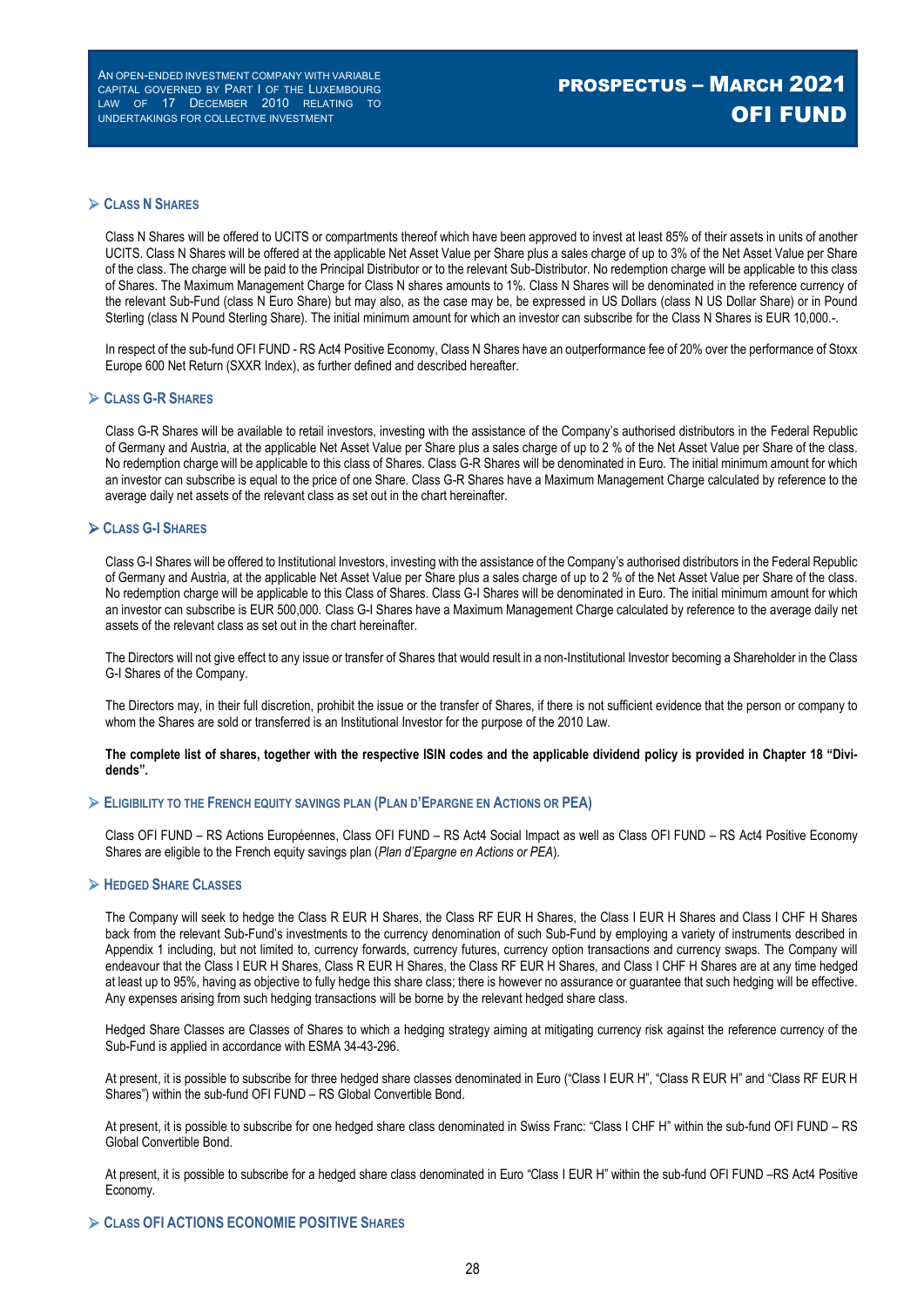Class OFI ACTIONS ECONOMIE POSITIVE Shares will be offered at the applicable Net Asset Value per Share plus a sales charge of up to 5% of the Net Asset Value per Share of the class. The charge will be paid to the Principal Distributor or to the relevant Sub-Distributor. No redemption charge will be applicable to this class of Shares. Class OFI ACTIONS ECONOMIE POSITIVE Shares will be denominated in the reference currency of the relevant Sub-Fund (class OFI ACTIONS ECONOMIE POSITIVE Share). There is no initial minimum subscription amount. Class OFI ACTIONS ECONOMIE POSITIVE Shares have a Maximum Management Charge calculated by reference to the average daily net assets of the relevant class as set out in the chart hereinafter.

### **OTHER CURRENCY SHARES**

#### **US Dollar Shares**

In circumstances where the reference currency of the Sub-Fund is not US Dollars, as indicated above in Chapter 13 "Summary of the Sub-Funds", the Company may make available Shares which are denominated in US Dollars. Subscriptions received in US Dollars shall be converted into the reference currency of the relevant Sub-Fund at the currency exchange rate prevailing on the Business Day on which the subscription price is calculated. Such rate will be obtained from an independent source. Similarly, redemption requests made in respect of the US Dollar Share class shall be processed by converting such redemption request from the reference currency of the relevant Sub-Fund at the currency exchange rate prevailing on the Business Day on which the redemption price is calculated. It should be noted that US Dollar Shares are not hedged and that as a result fluctuations in exchange rates may affect the performance of the Shares of that class independent of the performance of the relevant Sub-Fund's investments.

Where Shares of a Sub-Fund are available in a class which is priced in US Dollars rather than in Euro, investors in Shares of that class should note that the net assets of the Sub-Fund will be calculated in Euro and that for the purpose of calculating the Net Asset Value per Share of the US Dollar Shares, the Net Asset Value per Share will be converted from Euro into US Dollar at the current exchange rate between Euro and US Dollar. Fluctuations in that exchange rate may affect the performance of the Shares of that class independent of the performance of the Sub-Fund's investments. The costs of currency exchange transactions in connection with the purchase, redemption and exchange of Shares of that class will be borne by the relevant class of Shares and will be reflected in the net assets of that class.

#### **Pound Sterling Shares**

In circumstances where the reference currency of the Sub-Fund is not Pound Sterling, as indicated above in Chapter 13 "Summary of the Sub-Funds", the Company may make available Shares which are denominated in Pound Sterling. Subscriptions received in Pound Sterling shall be converted into the reference currency of the relevant Sub-Fund at the currency exchange rate prevailing on the Business Day on which the subscription price is calculated. Such rate will be obtained from an independent source. Similarly, redemption requests made in respect of the Pound Sterling Share class shall be processed by converting such redemption request from the reference currency of the relevant Sub-Fund at the currency exchange rate prevailing on the Business Day on which the redemption price is calculated.

Where Shares of a Sub-Fund are available in a class which is priced in Pound Sterling rather than in Euro, investors in Shares of that class should note that the net assets of the Sub-Fund will be calculated in Euro and that for the purpose of calculating the Net Asset Value per Share of the Pound Sterling Shares, the Net Asset Value per Share will be converted from Euro into Pound Sterling at the current exchange rate between Euro and Pound Sterling. Fluctuations in that exchange rate may affect the performance of the Shares of that class independent of the performance of the Sub-Fund's investments. The costs of currency exchange transactions in connection with the purchase, redemption and exchange of Shares of that class will be borne by the relevant class of Shares and will be reflected in the net assets of that class.

#### **Swiss Franc Shares**

In circumstances where the reference currency of the Sub-Fund is not Swiss Franc, as indicated above in Chapter 13 "Summary of the Sub-Funds", the Company may make available Shares which are denominated in Swiss Franc. Subscriptions received in Swiss Franc shall be converted into the reference currency of the relevant Sub-Fund at the currency exchange rate prevailing on the Business Day on which the subscription price is calculated. Such rate will be obtained from an independent source. Similarly, redemption requests made in respect of the Swiss Franc Share class shall be processed by converting such redemption request from the reference currency of the relevant Sub-Fund at the currency exchange rate prevailing on the Business Day on which the redemption price is calculated.

Where Shares of a Sub-Fund are available in a class which is priced in Swiss Franc rather than in Euro, investors in Shares of that class should note that the net assets of the Sub-Fund will be calculated in Euro and that for the purpose of calculating the Net Asset Value per Share of the Swiss Franc Shares, the Net Asset Value per Share will be converted from Euro into Swiss Franc at the current exchange rate between Euro and Swiss Franc. Fluctuations in that exchange rate may affect the performance of the Shares of that class independent of the performance of the Sub-Fund's investments. The costs of currency exchange transactions in connection with the purchase, redemption and exchange of Shares of that class will be borne by the relevant class of Shares and will be reflected in the net assets of that class.

At present, it is possible to subscribe for Class I Shares denominated in Swiss Franc (Class I Swiss Franc Share) in relation to the Sub-Fund OFI FUND – RS Global Convertible Bond.

#### **LISTING**

The Shares of the Sub-Funds are not presently listed on the Luxembourg Stock Exchange.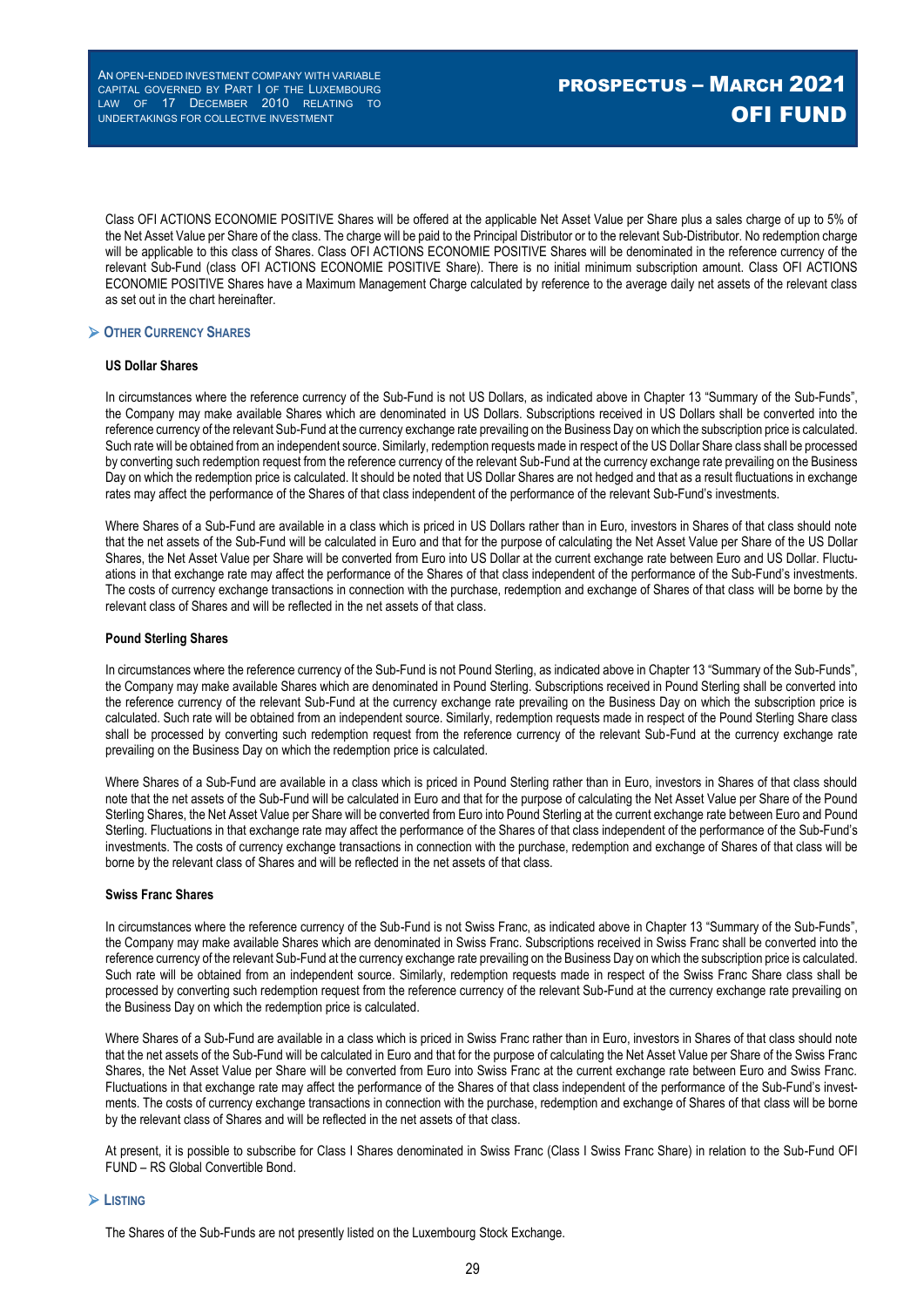The Directors retain however the right to seek in the future a listing of the Shares on any Stock Exchange, in which case the Prospectus will be updated accordingly to reflect the relevant Stock Exchange(s).

### **CHARGES**

| <b>CLASS R</b>                      | <b>Charges</b>               |             |           |                                                                  |  |  |
|-------------------------------------|------------------------------|-------------|-----------|------------------------------------------------------------------|--|--|
| Sub-Funds                           | Sales/Exit<br><b>Charges</b> | 'Conversion | Maxi. Mat | Out<br>performance Fees                                          |  |  |
| OFI FUND - RS Act4 Social Impact    | Up to 3%/Nil                 | Nil         | $.60\%$   | 20% over performance of Stoxx Europe 600 Net Return (SXXR Index) |  |  |
| OFI FUND - RS Act4 Positive Economy | Up to 3%/Nil                 | Nil         | .85%      | 20% over performance of Stoxx Europe 600 Net Return (SXXR Index) |  |  |

| <b>CLASS REUR H</b>                   | Charges                      |                   |           |                                                                                                       |  |  |
|---------------------------------------|------------------------------|-------------------|-----------|-------------------------------------------------------------------------------------------------------|--|--|
| Sub-Fund                              | Sales/Exit<br><b>Charges</b> | <b>Conversion</b> | Maxi. Mgt | Out<br>⊾performance Fees \                                                                            |  |  |
| OFI FUND - RS Global Convertible Bond | Up to<br>2%/1%               | Nil               | 2,00%     | 15% of the performance over Refinitiv Convertible Bond Global Focus Hedged (EUR) –<br>ticker UCBIFX14 |  |  |

| <b>CLASS RF EUR</b>                 | <b>Charges</b>               |                   |           |                                                                                                                          |  |  |
|-------------------------------------|------------------------------|-------------------|-----------|--------------------------------------------------------------------------------------------------------------------------|--|--|
| Sub-Funds                           | Sales/Exit<br><b>Charges</b> | <b>Conversion</b> | Maxi, Mat | Out<br>' performance Fees                                                                                                |  |  |
| OFI FUND - RS Act4 Positive Economy | Up to 3%/Nil                 | Nil               | 1.05%     | 20% over performance of Stoxx Europe 600 Net Return (SXXR Index)                                                         |  |  |
| OFI FUND - Euro Breakeven Inflation | Up to 1%/Nil                 | Nil               | .06%      | 20% of the performance over Markit iBox Eur Breakeven Euro-Inflation France, Germany<br>and Italy 7-15 (ticker IBXXBK13) |  |  |

| <b>CLASS RF EUR H</b>                 | <b>Charges</b>               |                   |                  |                                                                                                       |  |  |
|---------------------------------------|------------------------------|-------------------|------------------|-------------------------------------------------------------------------------------------------------|--|--|
| Sub-Fund                              | Sales/Exit<br><b>Charges</b> | <b>Conversion</b> | <b>Maxi. Mat</b> | Out<br>performance Fees                                                                               |  |  |
| OFI FUND - RS Global Convertible Bond | Up to<br>2%/1%               | Ni                | $,09\%$          | 15% of the performance over Refinitiv Convertible Bond Global Focus Hedged (EUR) –<br>ticker UCBIFX14 |  |  |

| <b>CLASS I</b>                      | <b>Charges</b>               |                   |           |                                                                                                                          |  |  |
|-------------------------------------|------------------------------|-------------------|-----------|--------------------------------------------------------------------------------------------------------------------------|--|--|
| Sub-Funds                           | Sales/Exit<br><b>Charges</b> | <b>Conversion</b> | Maxi. Mgt | Out<br>performance Fees                                                                                                  |  |  |
| OFI FUND - Euro Breakeven Inflation | Up to<br>$1\%$ /Nil          | Nil               | 0.96%     | 20% of the performance over Markit iBox Eur Breakeven Euro-Inflation France, Germany<br>and Italy 7-15 (ticker IBXXBK13) |  |  |
| OFI FUND - RS Act4 Social Impact    | Up to<br>$3\%/$ Nil          | Nil               | 0.80%     | 20% over performance of Stoxx Europe 600 Net Return (SXXR Index)                                                         |  |  |
| OFI FUND - RS Act4 Positive Economy | Up to<br>$3\%/$ Nil          | Nil               | 0.95%     | 20% over performance of Stoxx Europe 600 Net Return (SXXR Index)                                                         |  |  |
| OFI FUND - RS Actions Européennes   | Up to<br>$3\%/$ Nil          | Nil               | 0.90%     | Nil                                                                                                                      |  |  |

| <b>CLASS I EUR H</b>                  | <b>Charges</b>               |                   |           |                                                                                                       |  |  |
|---------------------------------------|------------------------------|-------------------|-----------|-------------------------------------------------------------------------------------------------------|--|--|
| Sub-Funds                             | Sales/Exit<br><b>Charges</b> | <b>Conversion</b> | Maxi. Mgt | Out<br><b>performance Fees</b>                                                                        |  |  |
| OFI FUND - RS Global Convertible Bond | Up to<br>1%/Nil              | Nil               | 1.05%     | 15% of the performance over Refinitiv Convertible Bond Global Focus Hedged (EUR) -<br>ticker UCBIFX14 |  |  |
| OFI FUND - RS Act4 Positive Economy   | Up to 3%                     | Nil               | 0.95%     | 20% over performance of Stoxx Europe 600 Net Return (SXXR Index)                                      |  |  |

| <b>CLASS I CHF H</b>                  | <b>Charges</b>               |                   |           |                                                                                                       |  |
|---------------------------------------|------------------------------|-------------------|-----------|-------------------------------------------------------------------------------------------------------|--|
| Sub-Fund                              | Sales/Exit<br><b>Charges</b> | <b>Conversion</b> | Maxi. Mgt | Out<br><b>Noerformance Fees</b>                                                                       |  |
| OFI FUND - RS Global Convertible Bond | Up to<br>$1\%$ /Nil          | Nil               | $,00\%$   | 15% of the performance over Refinitiv Convertible Bond Global Focus Hedged (CHF) – ticker<br>UCBIFX28 |  |

| <b>CLASS I-XL</b>                   | <b>Charges</b>               |                   |           |                                                                                                                            |  |
|-------------------------------------|------------------------------|-------------------|-----------|----------------------------------------------------------------------------------------------------------------------------|--|
| Sub-Funds                           | Sales/Exit<br><b>Charges</b> | <b>Conversion</b> | Maxi. Mat | Out<br>performance Fees                                                                                                    |  |
| OFI FUND - Euro Breakeven Inflation | Up to<br>5%/Nil              | Nil               | 0.61%     | 20% of the performance over Markit iBox Eur Breakeven Euro-Inflation France, Germany<br>and Italy 7-15 - (ticker IBXXBK13) |  |
| OFI FUND - RS Actions Européennes   | Up to<br>3%/Nil              | Nil               | $0.50\%$  | Ni                                                                                                                         |  |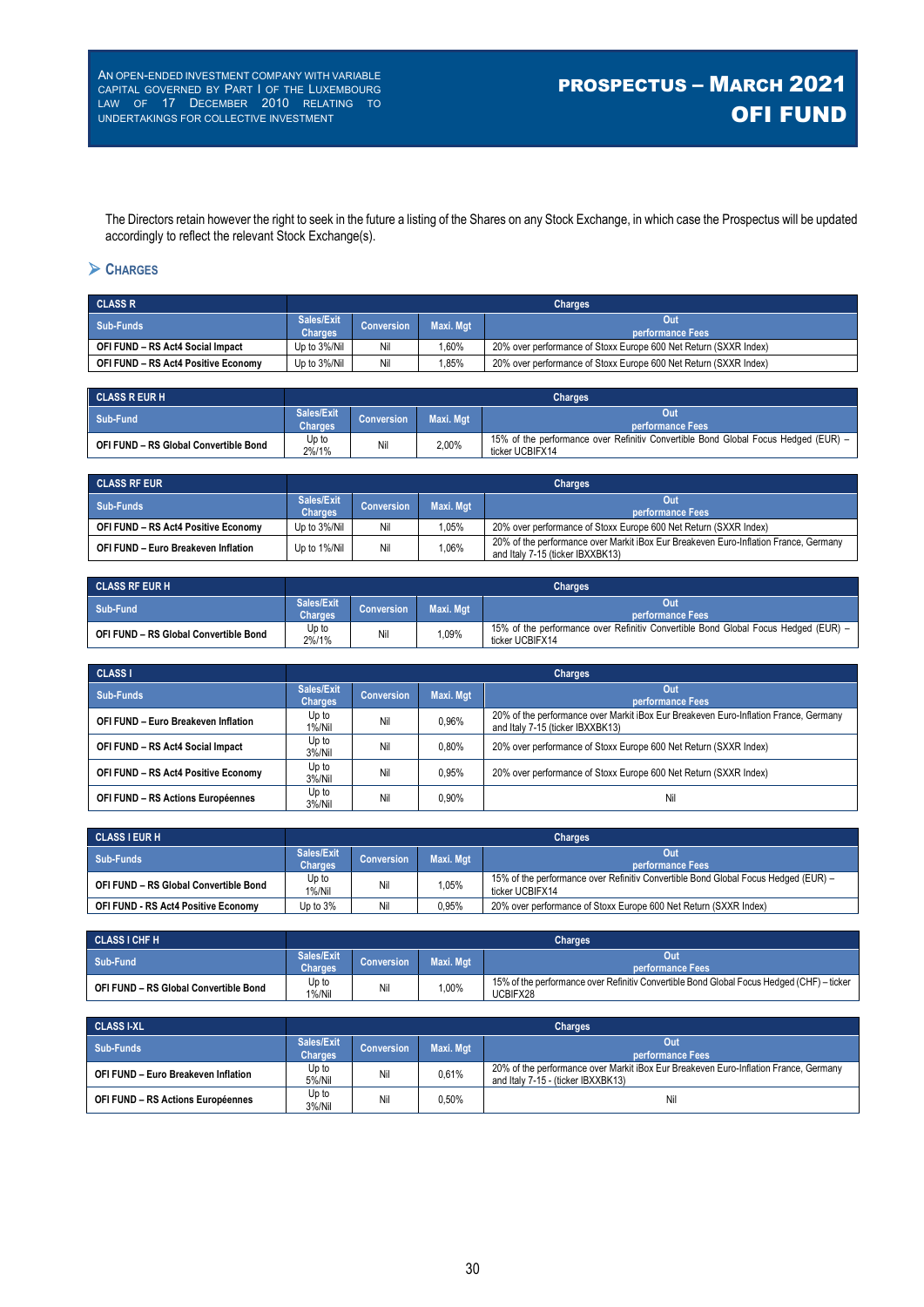# PROSPECTUS – MARCH 2021 OFI FUND

| <b>CLASS F</b>                      | <b>Charges</b>               |                   |           |                                                                  |  |
|-------------------------------------|------------------------------|-------------------|-----------|------------------------------------------------------------------|--|
| Sub-Funds                           | Sales/Exit<br><b>Charges</b> | <b>Conversion</b> | Maxi, Mat | Out<br>performance Fees                                          |  |
| OFI FUND - RS Act4 Social Impact    | Up to<br>3%/Nil              | Nil               | 0.56%     | 20% over performance of Stoxx Europe 600 Net Return (SXXR Index) |  |
| OFI FUND - RS Act4 Positive Economy | Up to<br>3%/Nil              | Nil               | 0.55%     | 20% over performance of Stoxx Europe 600 Net Return (SXXR Index) |  |

| <b>CLASS GI</b>                       | <b>Charges</b>               |                   |           |                         |  |  |  |
|---------------------------------------|------------------------------|-------------------|-----------|-------------------------|--|--|--|
| Sub-Funds                             | Sales/Exit<br><b>Charges</b> | <b>Conversion</b> | Maxi. Mgt | Out<br>performance Fees |  |  |  |
| OFI FUND - RS Act4 Positive Economy   | Up to 2%/Nil                 | Nil               | .00%      | Nil                     |  |  |  |
| OFI FUND - RS Global Convertible Bond | Up to 1%/Nil                 | Nil               | ,09%      | Nil                     |  |  |  |

| <b>CLASS G R</b>                    | <b>Charges</b>               |                                                           |      |     |  |
|-------------------------------------|------------------------------|-----------------------------------------------------------|------|-----|--|
| Sub-Funds                           | Sales/Exit<br><b>Charges</b> | Out<br><b>Conversion</b><br>Maxi. Mgt<br>performance Fees |      |     |  |
| OFI FUND - RS Act4 Positive Economy | Up to 2%/Nil                 | Nil                                                       | ,90% | Nil |  |

| <b>CLASS N</b>                      | <b>Charges</b>               |                                |       |                                                                  |
|-------------------------------------|------------------------------|--------------------------------|-------|------------------------------------------------------------------|
| Sub-Funds                           | Sales/Exit<br><b>Charges</b> | <b>Conversion</b><br>Maxi. Mgt |       | <b>performance Fees</b>                                          |
| OFI FUND - RS Act4 Positive Economy |                              | Nil                            | 0.05% | 20% over performance of Stoxx Europe 600 Net Return (SXXR Index) |

| <b>CLASS OFI ACTIONS ECONOMIE</b><br><b>POSITIVE</b> | <b>Charges</b>               |                         |           |                         |
|------------------------------------------------------|------------------------------|-------------------------|-----------|-------------------------|
| Sub-Fund                                             | Sales/Exit<br><b>Charges</b> | Conversion <sup>1</sup> | Maxi. Mgt | Out<br>performance Fees |
| OFI FUND - RS Act4 Positive Economy                  | Up to 5%                     | Nil                     | ,40%      | Nil                     |

All Classes of Shares listed in this table are in existence as at the time of issue of the Prospectus. New Classes of Shares may be launched within an existing Sub-Fund at any time by decision of the Directors. In such case the above table shall be updated accordingly. Information about the charges and the characteristics of each Class of Shares is also available on the website www.ofilux.lu.

The Maximum Management Charge is the aggregate maximum of all fees that are payable monthly in arrears to the Management Company for investment management services as well as to the Investment Managers.

The fees paid directly to the Investment Managers by the Company in relation to the relevant Class of Shares are deducted from the fees paid to the Management Company.

The Sales Charge is the subscription fee which is paid by investors to the Principal Distributor or to the relevant Sub-Distributor in order to subscribe for Shares in the Company. The Sales Charge may be waived by the Principal Distributor or the relevant Sub-Distributor at their entire discretion.

The Conversion Charge is a charge which may be levied at discretion by the Principal Distributor or the relevant Sub-Distributor (if authorised by the Principal Distributor) upon investors requesting conversion of their Shares, within the limits set out in the chart above.

The members of the Think Tank Committee will be remunerated with fixed annual fees, which shall not exceed 1% of the net assets of the sub-fund, paid by the Management Company out of its management fee.

In addition, outperformance fees will be paid to the Management Company in respect of the sub-funds OFI FUND – RS Global Convertible Bond, OFI FUND – Euro Breakeven Inflation, OFI FUND – RS Act4 Social Impact, and OFI FUND – RS Act4 Positive Economy.

### **A) OFI FUND - RS GLOBAL CONVERTIBLE BOND**

An outperformance fee is charged above the performance of the benchmark Refinitiv Convertible Bond Global Focus Hedged (EUR) in respect of R, RF EUR H and I EUR H class shares of the Sub-Fund, and above the performance of the benchmark Refinitiv Convertible Bond Global Focus Hedged (CHF) in respect of I CHF H class shares of the Sub-Fund.

#### Introduction:

The Management Company will charge an outperformance fee when there is a positive return compared to the benchmark; then the fee is calculated as follows:

For each valuation period during which the calculated return is greater than that of the benchmark, a fee equal to 15% of the outperformance is deducted as set out in the chart above.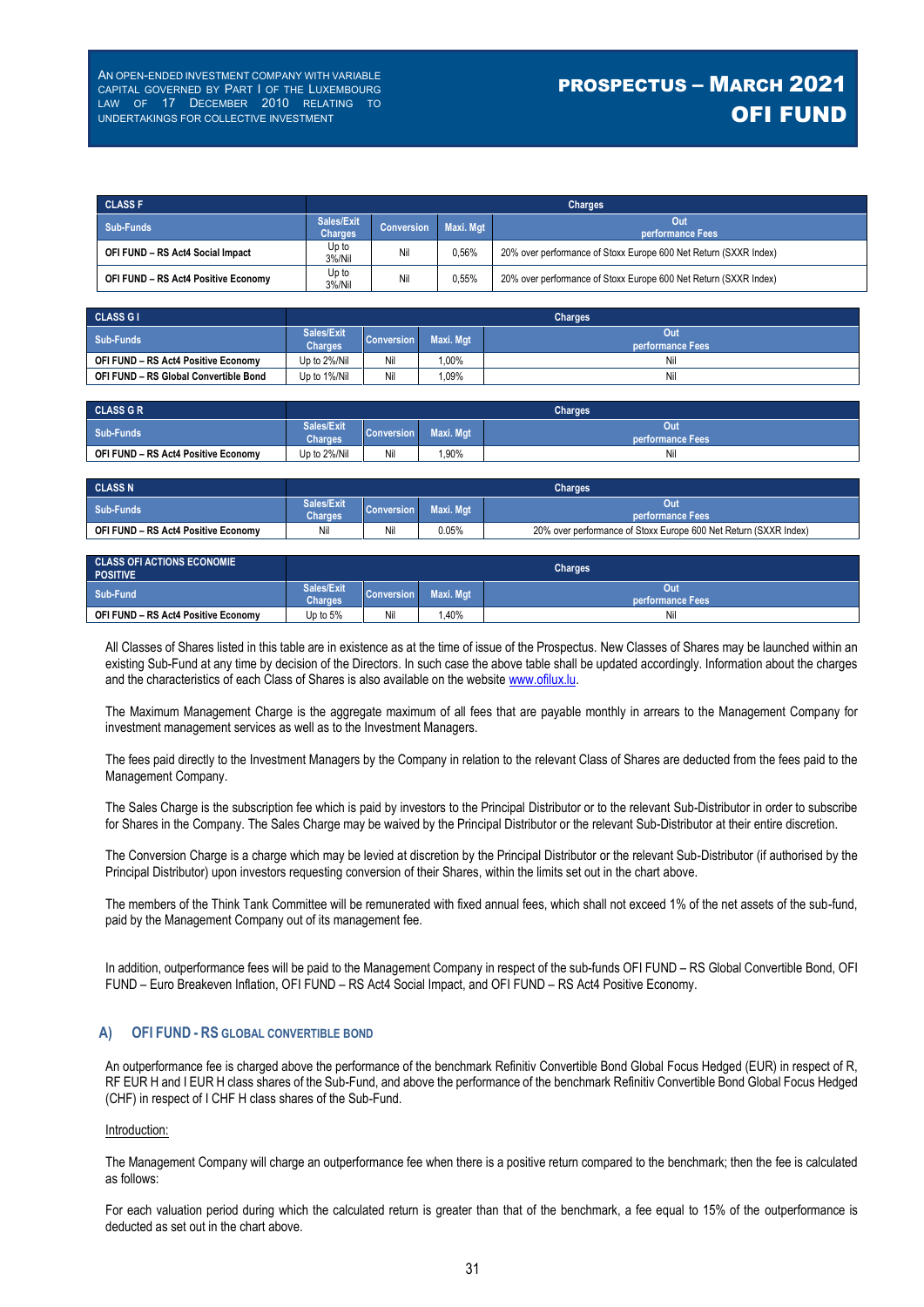# PROSPECTUS – MARCH 2021 OFI FUND

When calculating this return, by "valuation period" the sub-fund's fiscal year is taken into consideration. The calculation is reset to zero at the beginning of each fiscal year.

Investors should note that the Management Company has implemented a swing price mechanism and that the performance fee will be charged on the basis of the unswung NAV. For further details on the sub-fund's swing price mechanism please refer to Chapter 16 "How to Subscribe for, Convert, Transfer and Redeem Shares".

#### Outperformance calculation:

The outperformance in the reference currency represents the difference between:

- the Net Asset Value per Share (NAVPS) on a particular day, including fixed fees (management fees, administration fees, subscription fees, etc. as listed in the sub-fund's description), but not including any provisions for cumulated previous outperformance fees; noted by *NAVex* and

- the theoretical benchmarked NAVPS on that same day including the benchmark's performance and the effects of subscriptions and redemptions; noted by *NAVind*.

Therefore, the outperformance in the reference currency is determined on each NAVPS calculation day as follows:

*Pf (i) = NAVex (i) – NAVind (i)*

Where:

*Pf (i)* = the difference in the fund's return on day i between *NAVex (i)* and *NAVind (i),* in the reference currency *NAVex (i)* = *NAVex* on day i *NAVind (i)* = *NAVind* on day i

#### Outperformance fee:

The outperformance fee is provisioned for on each NAVPS calculation date. Accounting for outperformance fee provisions includes both allocations and reversals, as a reversal could occur if the return difference calculated on a particular day, *Pf (i),* is negative. Provisions are limited at zero (no negative provisions). When performance since the start of the Valuation Period is negative, provisions for outperformance fees are limited to a maximum of 1% of the NAV.

For partial redemptions made during the fiscal year, the amount of the provisions for the daily outperformance fee that is retained by the Management Company is proportional to the number of shares redeemed. This retained fee will then become a definitive charge in the NAVPS on the day following the redemption.

When accounting for outperformance fees retained on partial redemptions during the fiscal year, the *NAVind* is also reduced by this retained outperformance fee.

Apart from partial redemptions occurring during the fiscal year, the outperformance fee is collected by the Management Company on the fiscal year closing date. The final value of this fee, deducted at the end of the fiscal year, is the cumulated provision prevailing on the last day of the fiscal year, denominated in the reference currency.

#### **B) OFI FUND – EURO BREAKEVEN INFLATION**

An outperformance fee is charged above the performance of Markit iBox Eur Breakeven Euro-Inflation France, Germany and Italy 7-15 Index -ticker IBXXBK13 in respect of this Sub-Fund.

#### Introduction:

The Management Company will charge an outperformance fee when there is a positive return compared to the composite index; then the fee is calculated as follows:

For each valuation period during which the calculated return is greater than that of the benchmark, a fee equal to 20% of the outperformance is deducted as set out in the chart above.

When calculating this return, by "valuation period" the sub-fund's fiscal year is taken into consideration. The calculation is reset to zero at the beginning of each fiscal year.

#### Outperformance calculation: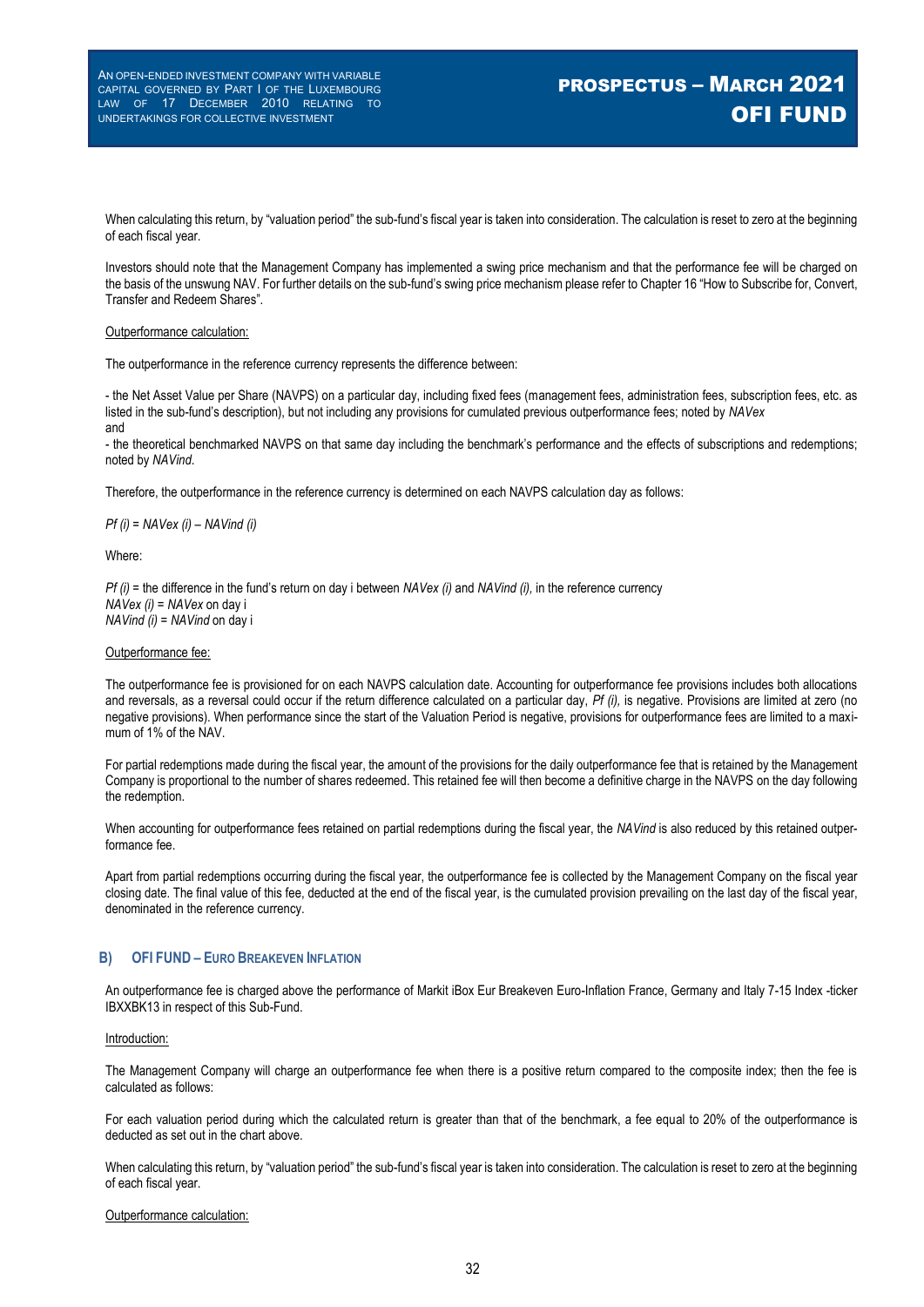# PROSPECTUS – MARCH 2021 OFI FUND

The outperformance in the reference currency represents the difference between:

- the Net Asset Value per Share (NAVPS) on a particular day, including fixed fees (management fees, administration fees, subscription fees, etc. as listed in the Sub-Fund's description), but not including any provisions for cumulated previous outperformance fees; noted by *NAVex* and

- the theoretical composite indexed NAVPS on that same day including the composite index's performance and the effects of subscriptions and redemptions; noted by *NAVind.*

Therefore, the outperformance in the reference currency is determined on each NAVPS calculation day as follows:

*Pf (i) = NAVex (i) – NAVind (i)*

Where:

*Pf (i)* = the difference in the fund's return on day *i* between *NAVex (i)* and *NAVind (i)*, in the reference currency *NAVex (i)* = *NAVex* on day *i NAVind (i)* = *NAVind* on day *i*

#### Outperformance fee:

The outperformance fee is provisioned for on each NAVPS calculation date. Accounting for outperformance fee provisions includes both allocations and reversals, as a reversal could occur if the return difference calculated on a particular day, *Pf (i)*, is negative. Provisions are limited at zero (no negative provisions).

When performance since the start of the Valuation Period is negative, provisions for outperformance fees are limited to a maximum of 0,50% of the NAV.

For partial redemptions made during the fiscal year, the amount of the provisions for the daily outperformance fee that is retained by the Management Company is proportional to the number of shares redeemed. This retained fee will then become a definitive charge in the NAVPS on the day following the redemption.

When accounting for outperformance fees retained on partial redemptions during the fiscal year, the *NAVind* is also reduced by this retained outperformance fee.

A majorant fee is the maximum fee that could be deducted or provisioned for, such that the NAVPS is not less than its minimal reference value (i.e., the NAVPS at the start of the fiscal year) after deducting these fees.

Apart from partial redemptions occurring during the fiscal year, the outperformance fee is collected by the Management Company on the fiscal year closing date. The final value of this fee, deducted at the end of the fiscal year, is the cumulated provision prevailing on the last day of the fiscal year, denominated in the reference currency.

### **C) OFI FUND –RS ACT4 SOCIAL IMPACT**

An outperformance fee is charged above the performance of Benchmark Index in respect of this Sub-Fund.

**Benchmark Index** means a rate set at the value equal to the Stoxx Europe 600 Net Return – ticker SXXR in respect of each valuation period.

#### Introduction:

The Management Company will charge an outperformance fee when there is a positive return compared to the Benchmark Index; then the fee is calculated as follows:

For each valuation period during which the calculated return is greater than that of the Benchmark Index, a fee equal to 20% of the outperformance is deducted as set out in the chart above.

When calculating this return, by "valuation period" the sub-fund's fiscal year is taken into consideration. The calculation is reset to zero at the beginning of each fiscal year. As an exception, to the extent the Sub-Fund is newly created, the first valuation period begins on the Sub-Fund's first NAV calculation date, and ends on the last day of the fiscal year in progress.

#### Outperformance calculation:

The outperformance in the reference currency represents the difference between: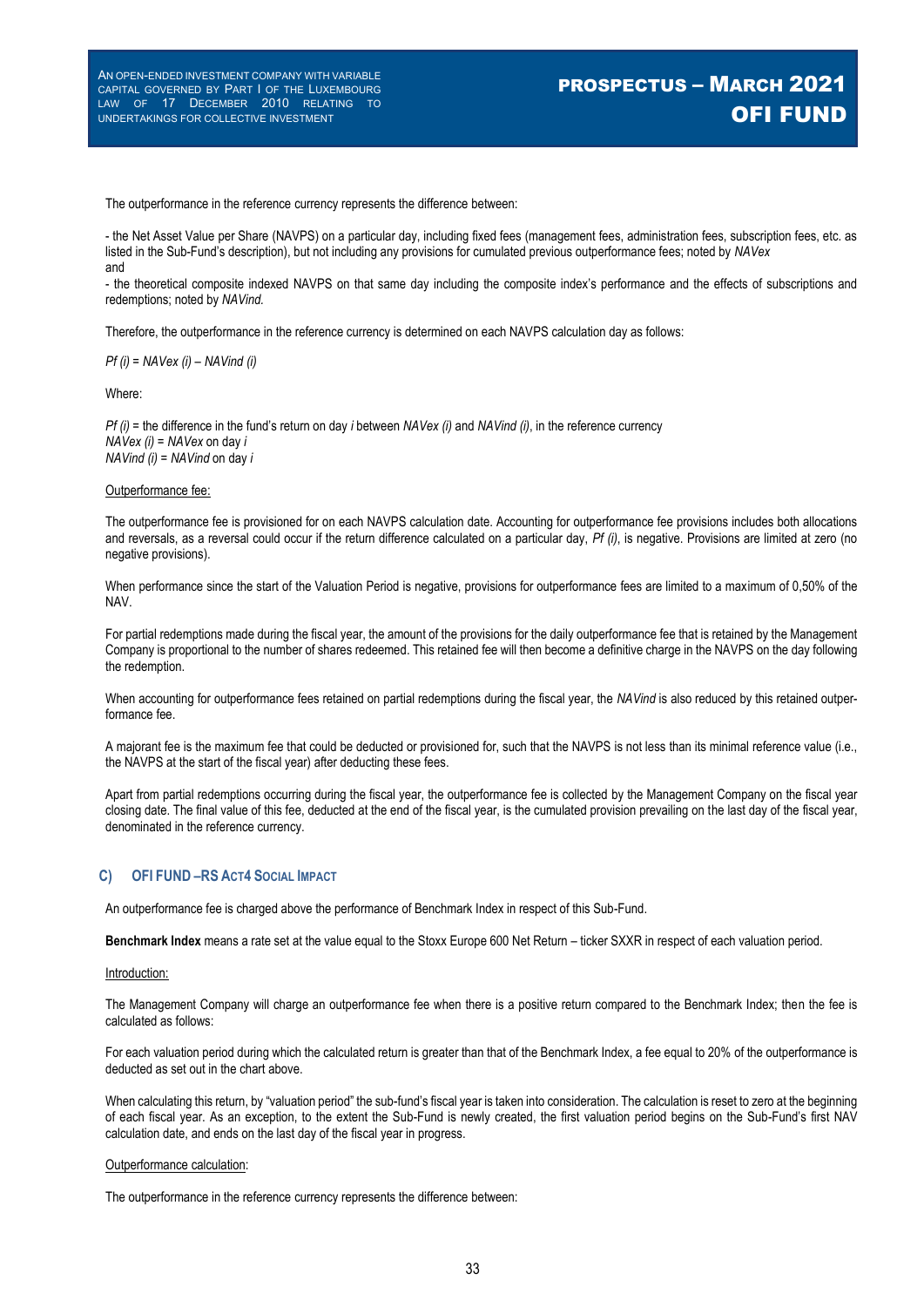# PROSPECTUS – MARCH 2021 OFI FUND

- the Net Asset Value (NAV) on a particular day, including fixed fees (management fees, administration fees, subscription fees, etc. as listed in the sub-fund's description), but not including any provisions for cumulated previous outperformance fees; noted by *NAVex* and

- the theoretical benchmarked NAV on that same day including the Benchmark Index's performance and the effects of subscriptions and redemptions; noted by *NAVind.*

Therefore, the outperformance in the reference currency is determined on each NAV calculation day as follows:

*Pf (i) = NAVex (i) – NAVind (i)*

Where:

*Pf (i)* = the difference in the fund's return on day *i* between *NAVex (i)* and *NAVind (i)*, in the reference currency *NAVex (i)* = *NAVex* on day *i NAVind (i)* = *NAVind* on day *i*

#### Outperformance fee:

The outperformance fee is provisioned for on each NAV calculation date. Accounting for outperformance fee provisions includes both allocations and reversals, as a reversal could occur if the return difference calculated on a particular day, *Pf (i)*, is negative. Provisions are limited at zero (no negative provisions).

When performance since the start of the Valuation Period is negative, provisions for outperformance fees are limited to a maximum of 1% of the NAV.

For partial redemptions made during the fiscal year, the amount of the provisions for the daily outperformance fee that is retained by the Management Company is proportional to the number of shares redeemed. This retained fee will then become a definitive charge in the NAV on the day following the redemption.

When accounting for outperformance fees retained on partial redemptions during the fiscal year, the *NAVind* is also reduced by this retained outperformance fee.

Apart from partial redemptions occurring during the fiscal year, the outperformance fee is collected by the Management Company on the fiscal year closing date. The final value of this fee, deducted at the end of the fiscal year, is the cumulated provision prevailing on the last day of the fiscal year, denominated in the reference currency.

For the avoidance of doubt, any reference to a benchmark in relation to the performance fee calculation should under no circumstances be considered indicative of a specific investment style. It should be noted that as the total Net Asset Value may differ between Classes, separate performance fee calculations will be carried out for separate Classes, which therefore may become subject to different amounts of performance fees.

#### **D) OFI FUND – RS ACT4 POSITIVE ECONOMY**

An outperformance fee is charged above the performance of Benchmark Index in respect of this Sub-Fund.

**Benchmark Index** means a rate set at the value equal to the Stoxx Europe 600 Net Return – ticker SXXR in respect of each valuation period.

#### Introduction:

The Management Company will charge an outperformance fee when there is a positive return compared to the Benchmark Index; then the fee is calculated as follows:

For each valuation period during which the calculated return is greater than that of the Benchmark Index, a fee equal to 20% of the outperformance is deducted as set out in the chart above.

When calculating this return, by "valuation period" the sub-fund's fiscal year is taken into consideration. The calculation is reset to zero at the beginning of each fiscal year. As an exception, to the extent the Sub-Fund is newly created, the first valuation period begins on the Sub-Fund's first NAV calculation date, and ends on the last day of the fiscal year in progress.

#### Outperformance calculation:

The outperformance in the reference currency represents the difference between:

- the Net Asset Value (NAV) on a particular day, including fixed fees (management fees, administration fees, subscription fees, etc. as listed in the sub-fund's description), but not including any provisions for cumulated previous outperformance fees; noted by *NAVex* and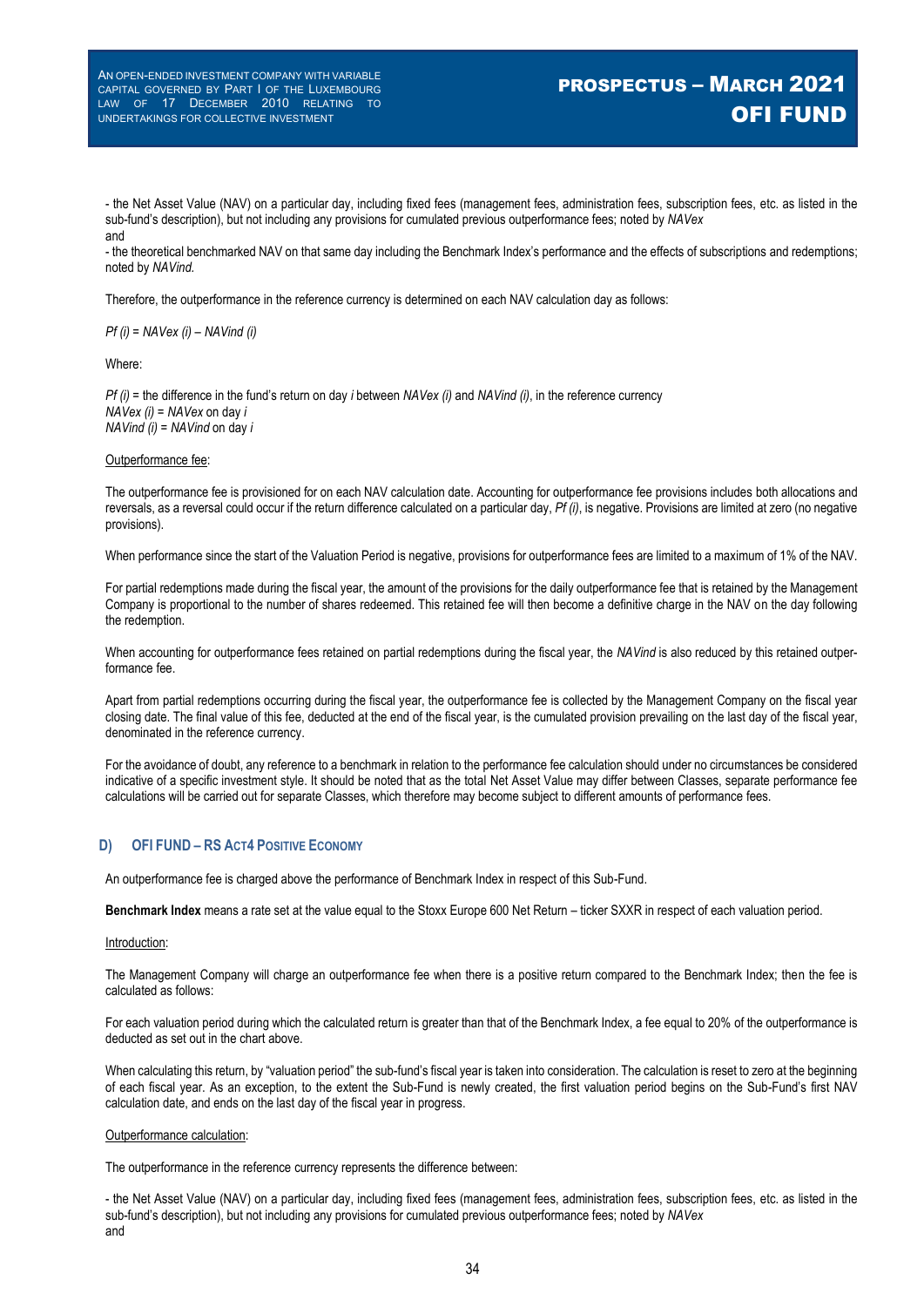# PROSPECTUS – MARCH 2021 OFI FUND

- the theoretical benchmarked NAV on that same day including the Benchmark Index's performance and the effects of subscriptions and redemptions; noted by *NAVind.*

Therefore, the outperformance in the reference currency is determined on each NAV calculation day as follows:

*Pf (i) = NAVex (i) – NAVind (i)*

Where:

*Pf (i)* = the difference in the fund's return on day *i* between *NAVex (i)* and *NAVind (i)*, in the reference currency *NAVex (i)* = *NAVex* on day *i NAVind (i)* = *NAVind* on day *i*

#### Outperformance fee:

The outperformance fee is provisioned for on each NAV calculation date. Accounting for outperformance fee provisions includes both allocations and reversals, as a reversal could occur if the return difference calculated on a particular day, *Pf (i)*, is negative. Provisions are limited at zero (no negative provisions).

When performance since the start of the Valuation Period is negative, provisions for outperformance fees are limited to a maximum of 1% of the NAV.

For partial redemptions made during the fiscal year, the amount of the provisions for the daily outperformance fee that is retained by the Management Company is proportional to the number of shares redeemed. This retained fee will then become a definitive charge in the NAV on the day following the redemption.

When accounting for outperformance fees retained on partial redemptions during the fiscal year, the *NAVind* is also reduced by this retained outperformance fee.

Apart from partial redemptions occurring during the fiscal year, the outperformance fee is collected by the Management Company on the fiscal year closing date. The final value of this fee, deducted at the end of the fiscal year, is the cumulated provision prevailing on the last day of the fiscal year, denominated in the reference currency.

For the avoidance of doubt, any reference to a benchmark in relation to the performance fee calculation should under no circumstances be considered indicative of a specific investment style. It should be noted that as the total Net Asset Value may differ between Classes, separate performance fee calculations will be carried out for separate Classes, which therefore may become subject to different amounts of performance fees.

#### 16. HOW TO SUBSCRIBE FOR, CONVERT, TRANSFER AND REDEEM SHARES

#### **INITIAL SUBSCRIPTION**

Class F Shares were offered for sale until 31 December 2015 in the Sub-Funds OFI FUND – RS Act4 Social Impact (at that time: Euro Small Cap) and OFI FUND – RS Act4 Positive Economy (at that time: SSP – Euro Smaller Companies and SSP – European Smaller Companies) at the applicable Net Asset Value and are currently not offered for new subscriptions. Holders of Class F Shares will be however allowed to subscribe to Class F Shares only when such subscription follows a redemption that has taken place the same dealing day and only for the same number of shares.

#### **HOW TO SUBSCRIBE**

Application for Shares must be made to the Administration, Registrar & Transfer Agent, the Principal Distributor or a Sub-Distributor on the application form enclosed with this Prospectus. Subsequent applications for Shares may be made in writing or, by fax.

Subscriptions are dealt with at an unknown Net Asset Value per Share.

The Directors or the Principal Distributor, as the case may be, may refuse subscriptions at their sole discretion.

Settlement for any application must be made within two Business Days following the applicable Dealing Day. For the Sub-Fund OFI FUND – RS Global Convertible Bond, settlements for any application must be made within four Business Days following the applicable Dealing Day. The Directors retain the right to request that investment monies receive bank clearance prior to the application being accepted.

After the Initial Subscription Period, applications for Shares received by the Company up to 12.00 CET on any Dealing Day, will if accepted, be dealt at the price fixed by reference to the Net Asset Value per Share of the relevant class calculated on the following Valuation Day on the basis of the last available price being the closing price of the Dealing Day, plus the sales charges if applicable. For OFI FUND – RS Global Convertible Bond, applications for Shares received by the Company up to 12.00 CET on any Dealing Day will, if accepted, be dealt at the price fixed by reference to the Net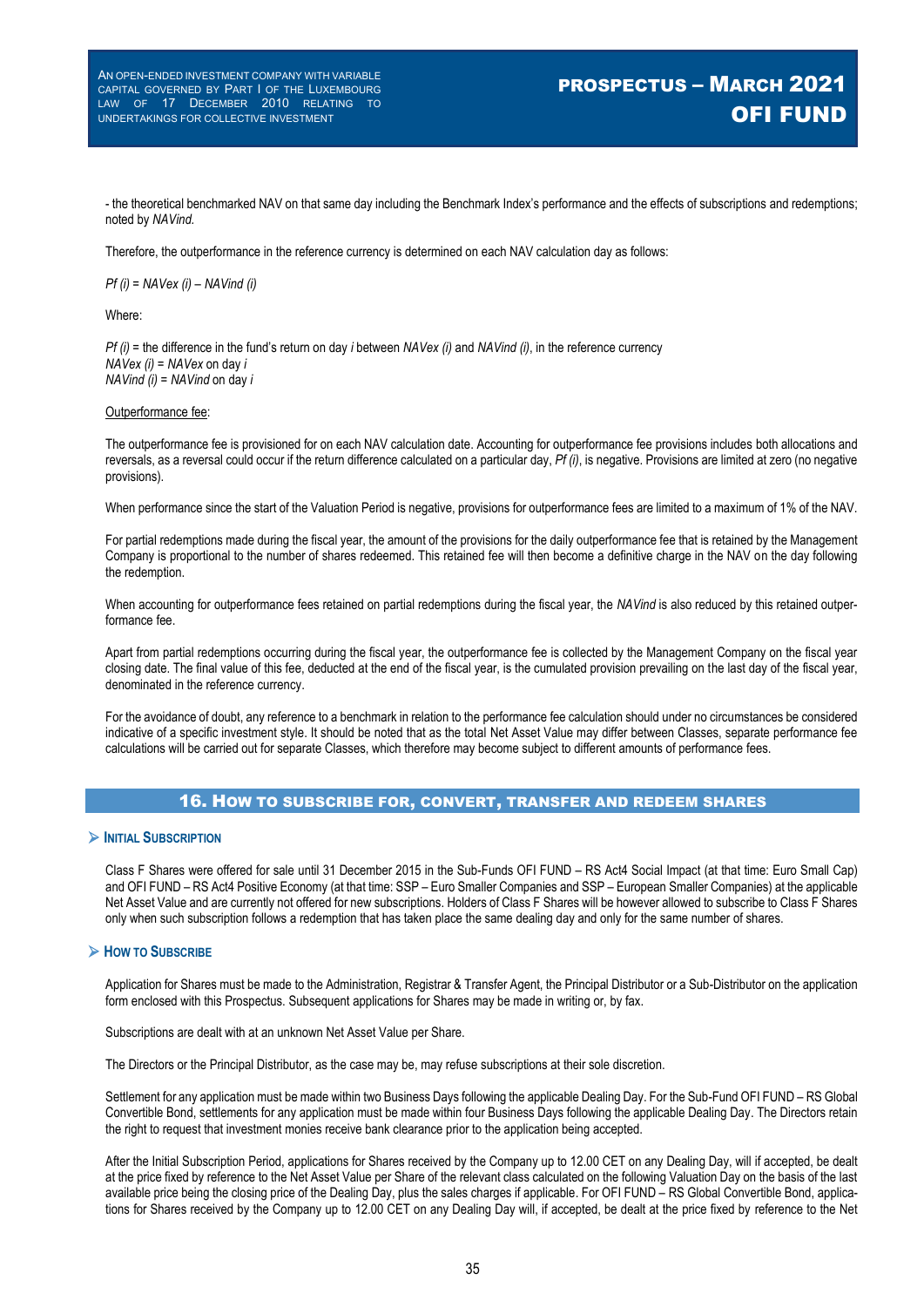Asset Value per Share of the relevant class of the following Valuation Day calculated on two days following that Valuation Day on the basis of the last available price being the closing price on that Valuation Day, plus the sales charges if applicable.

Applications which are received after 12.00 CET will be dealt with as if received the following Dealing Day.

For OFI FUND – RS Actions Européennes, applications for Shares received by the Company up to 10.00 CET on any Dealing Day, will if accepted, be dealt at the price fixed by reference to the Net Asset Value per Share of the relevant class calculated on the following Valuation Day on the basis of the last available price being the closing price of the Dealing Day, plus the sales charges if applicable. Applications which are received after 10.00 CET will be dealt with as if received the following Dealing Day.

Applications must include the following information:

- 1) Name of the Sub-Fund(s) and the class and number of Shares applied for in the Sub-Fund(s).
- 
- 2) Indicate how payment has been or will be made.<br>3) The investor must acknowledge receipt of the P The investor must acknowledge receipt of the Prospectus and confirm that the application being made is based on an understanding of the information contained in the documentation provided.
- 4) The investor must provide appropriate personal details.

By way of derogation from the definition of business day, are not considered as business days, the public holidays in the countries listed in the below table:

| Sub-Fund                              | Luxembourg | France | <b>USA</b> |
|---------------------------------------|------------|--------|------------|
| OFI FUND - EURO BREAKEVEN INFLATION   |            |        |            |
| OFI FUND - RS GLOBAL CONVERTIBLE BOND |            |        |            |
| OFI FUND – RS ACT4 SOCIAL IMPACT      |            |        |            |
| OFI FUND - RS ACT4 POSITIVE ECONOMY   |            |        |            |
| OFI FUND – RS ACTIONS EUROPEENNES     |            |        |            |

#### **SWING PRICE**

Sub-Funds may suffer a reduction of their Net Asset Value ("NAV") as a result of estimated bid-offer spread of the assets in which a Sub-Fund invests, tax, direct and indirect transaction costs, and related expenses incurred due to the purchase and selling of underlying securities caused by the investors' subscriptions and redemptions requests. This is known as dilution.

To reduce the impact of such dilution and protect the interests of existing shareholders, the SICAV has implemented a partial swing pricing mechanism where a Sub-Fund's NAV price is adjusted downwards or upwards in order to ensure that the cost of the underlying portfolio activity is borne only by those investors who ask the respective subscriptions / redemptions and not by the rest of the existing shareholders.

If one day of a NAV calculation the net amount of subscription / redemptions orders on all share classes exceeds a preset threshold, which is determined by the Management Company upon objective criteria and expressed as a percentage of a sub-fund's NAV, the NAV may be adjusted upwards or downwards respectively in order to take into account the costs of the adjustment attributable respectively to the orders for subscriptions / redemptions.

The NAV of each class of shares will be calculated separately however any adjustment will have, in percent, the same impact on the total NAV of the Sub-Fund. The Management Company shall determine the costs and thresholds on the base of, amongst others, transactions costs, buy-sell spreads as well as any taxes applicable to the Company. Under normal circumstances, the adjustment will not exceed two percent (2%) of the total NAV of the Sub-Fund. A periodical review will be undertaken by the Directors in order to verify the appropriateness of the adjustment in view of market conditions.

However, whilst the adjustment is normally not expected to exceed two percent (2%) of the total NAV of the Sub-Fund, the Management Company may decide to temporarily increase this limit in exceptional circumstances (*e.g.*, higher market volatility, liquidity issues, geopolitical events, health and environmental crises), although it is not possible to accurately predict whether it will occur at any future point in time and consequently how frequently it will need to be made. The CSSF shall be notified of any increase of the adjustment above the level disclosed in this Prospectus. The Company shall serve a notice to the Shareholders of the relevant Sub-Fund prior to applying the increased adjustment. Such information, as well as the moment when the market conditions no longer require that the adjustment limit exceeds the level disclosed in the Prospectus, shall be made available to Shareholders free of charge upon request.

To the extent that this adjustment is related to the net balance of subscriptions / redemptions in the Sub-Fund, it is not possible to accurately predict whether such swing pricing will apply at some point in the future. Therefore, it is not possible to accurately predict how frequently the Management Company will make such adjustments. Investors should note that the volatility of the NAV may not only reflect that of the securities in the portfolio due to the implementation of swing pricing as explained before.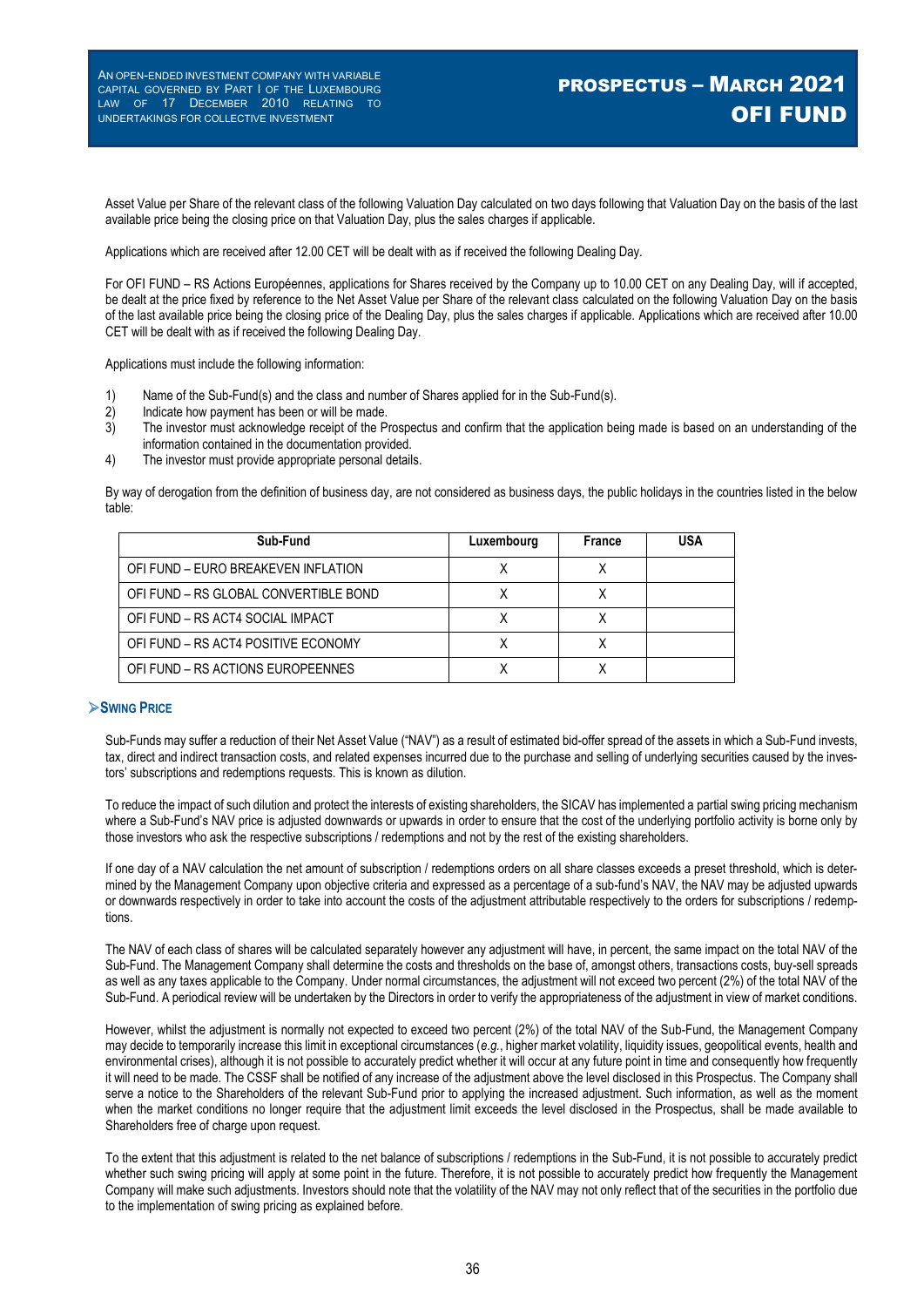# PROSPECTUS – MARCH 2021 OFI FUND

The Management Company may decide on exceptional cases (*e.g.* mergers, liquidations, launch of new sub-funds) to suspend the application of the swing price mechanism.

The policy for the determination of the Swing Pricing mechanisms is available on request from the Management Company.

Investors should note that the Management Company has implemented a swing price mechanism and that the performance fee will be charged on the basis of the unswung NAV.

List of Sub-Funds to which the swing price policy will apply:

OFI FUND - RS Global Convertible Bond.

#### **MONEY LAUNDERING PREVENTION**

In order to contribute to the fight against money laundering of funds, subscription requests must include a certified copy (by one of the following authorities: embassy, consulate, notary, police, commissioner) of (i) the subscriber's identity card in the case of individuals, (ii) the articles of incorporation as well as an extract of the register of commerce for corporate entities in the following cases:

- 1. direct subscription addressed to the Registrar and Transfer Agent,<br>2. subscription via a professional of the financial sector who is domicil
- subscription via a professional of the financial sector who is domiciled in a country which is not legally compelled to an identification procedure equal to the Luxembourg standards in the fight against laundering monies through the financial system.

Moreover, the Registrar & Transfer Agent is responsible for identifying the origin of funds/wealth of the subscriber. Subscriptions may be temporarily suspended until such funds have been correctly identified. Further to the CSSF Regulation 12-02 of 14 December 2012 and the CSSF Circular 13/556 on money laundering, the Registrar and Transfer Agent may require any documentation it deems necessary for the purposes of the above identification.

It is generally accepted that professionals of the financial sector subject to supervision residing in (i) a member state of the European Economic Area or (ii) of the EU are considered to be subject to an identification procedure equal to that required by Luxembourg law.

The Registrar & Transfer Agent may require at any time additional documentation relating to an application for Shares. If an applicant is in any doubt with regard to this legislation, the Registrar & Transfer Agent will provide them with a money laundering checklist. Failure to provide additional information may result in an application not being processed. Also should documentation not be forthcoming with regard to the redemption of Shares then such redemption may not proceed.

#### **CONTRIBUTIONS IN KIND**

The Company may, if a prospective shareholder requests and the Directors so agree, satisfy any application for subscription of Shares which is proposed to be made by way of contribution in kind. The nature and type of assets to be accepted in any such case shall be determined by the Directors and must correspond to the investment policy and restrictions of the Sub-Fund being invested in. A valuation report relating to the contributed assets must be delivered to the Directors by the authorised Auditor of the Company. The costs of any such transfer, including the costs of production of any necessary valuation report, shall be borne by the prospective shareholder requesting the transfer.

#### **REDEMPTION OF SHARES**

Shareholders may redeem all or any of their Shares they hold in a class. Where a redemption causes a Shareholder's position to fall below the minimum level of investment specified in Chapter 15 "Shares", the Shareholder may be requested to make an additional investment sufficient to meet or exceed the relevant limit. Where the Shareholder does not act on this request within five Business Days a full redemption of the outstanding Share position will be effected by the Company.

Redemptions are dealt with at an unknown Net Asset Value.

The redemption price is the relevant Net Asset Value per Share of the relevant Class of Shares calculated on the applicable Valuation Day, as set out below.

In addition, if on a Dealing Day, requests for redemption and requests for conversion would exceed 10% of the net assets of Shares in any Sub-Fund/class, the Directors may decide that the redemption of all or part of such Shares be postponed to the following Dealing Day considering the same limit of 10% described here above. These redemption requests shall be dealt with on the following Dealing Day, in priority to any other redemptions or conversions requested and received after such Dealing Day.

Requests for the redemption of Shares should be made by completing the redemption form which accompanied the initial contract note, additional copies of which are available from the Registrar & Transfer Agent. Redemption applications may also be made by fax provided that the notification is followed by confirmation in writing. An application for redemption should indicate the number, the class and the name of the Sub-Fund of the Shares to be redeemed, and full settlement instructions. The redemption proceeds will normally be paid within two Business Days following the Dealing Day. For the Sub-Fund OFI FUND – RS Global Convertible Bond, redemption proceeds will be paid within four Business Days following the applicable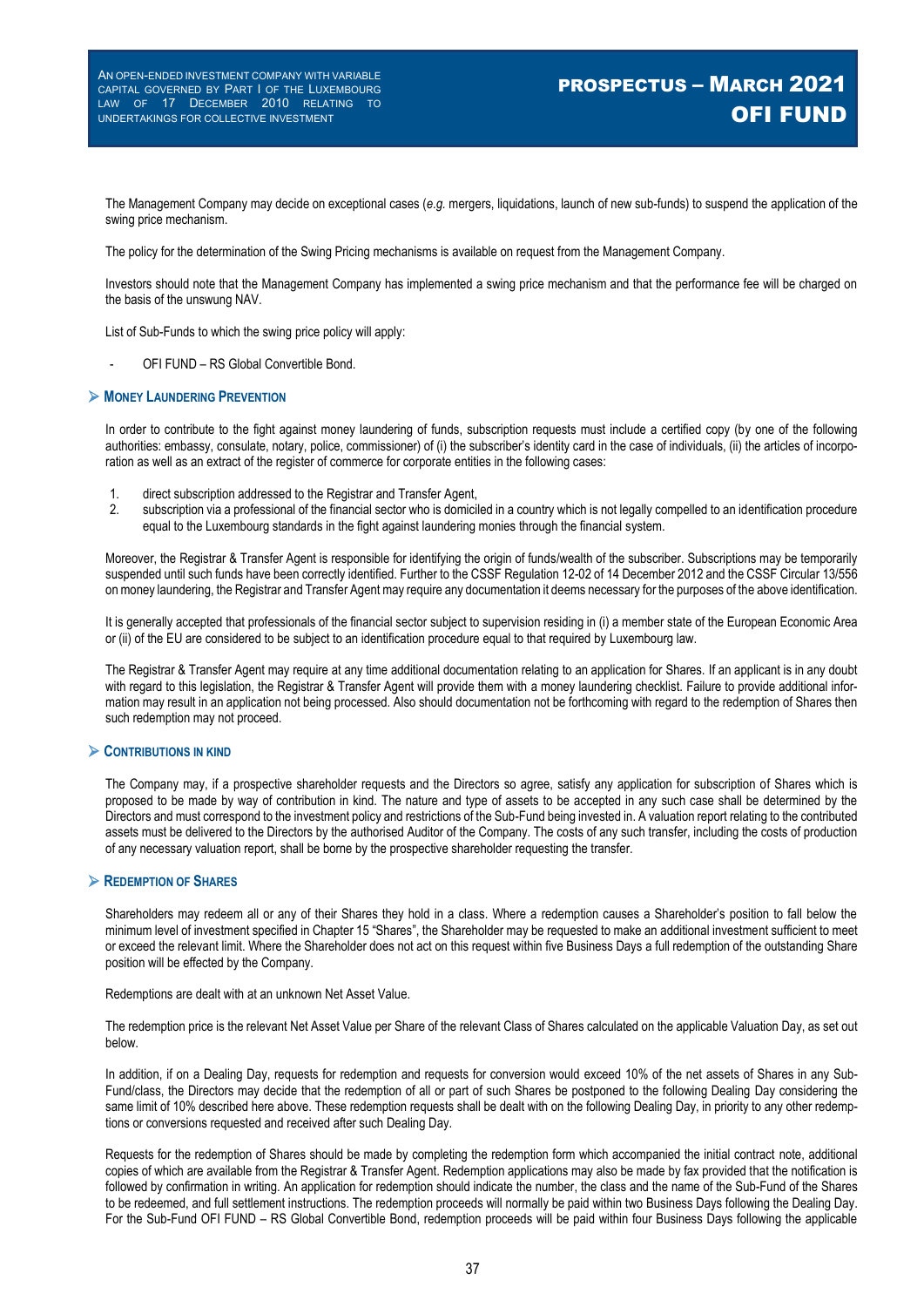Dealing Day. Payment will be made in the reference currency of the Sub-Fund or class by wire transfer to an account specified by the shareholder or upon request by cheque to an address specified by the Shareholder less the cost of such transfer or cheque. On written request to the Registrar & Transfer Agent payment may be made in such other currency as may be freely purchased by the Registrar & Transfer Agent. Such currency exchange will be effected by the Registrar & Transfer Agent at the Shareholder's cost.

Requests for redemptions received by the Company up to 12.00 CET on any Dealing Day, will if accepted, be dealt with at the price fixed by reference to the Net Asset Value per Share of the relevant class calculated on the following Valuation Day on the basis of the last available price being the closing price of the Dealing Day. For OFI FUND – RS Global Convertible Bond, requests for redemptions received by the Company up to 12.00 CET on any Dealing Day will, if accepted, be dealt at the price fixed by reference to the Net Asset Value per Share of the relevant class of the following Valuation Day calculated on two days following that Valuation Day on the basis of the last available price being the closing price on that Valuation Day, plus the sales charges if applicable. Applications which are received after 12.00 CET will be dealt with as if received the following Dealing Day.

Applications which are received after 12.00 CET will be dealt with as if received the following Dealing Day.

For OFI FUND – RS Actions Européennes, requests for redemptions received by the Company up to 10.00 CET on any Dealing Day, will if accepted, be dealt with at the price fixed by reference to the Net Asset Value per Share of the relevant class calculated on the following Valuation Day on the basis of the last available price being the closing price of the Dealing Day. Applications which are received after 10.00 CET will be dealt with as if received the following Dealing Day.

#### **HOW TO CONVERT SHARES**

Shareholders may request the conversion of Shares from one Sub-Fund to another Sub-Fund on the basis of the relevant Net Asset Value per Share of the classes and/or Sub-Funds concerned. However, shareholders should note that they cannot convert Shares of one class in a Sub-Fund to Shares of another class in the same or a different Sub-Fund without the prior approval of the Company.

Conversions are dealt with at an unknown Net Asset Value.

In addition, if on a Dealing Day, requests for conversion and requests for redemption would exceed 10% of the net assets of any one class of Shares/Sub-Fund, the Directors may decide that the conversion of all or part of such Shares be postponed to the following Dealing Day considering the same limit of 10% described here above. These conversion requests shall be dealt with on the following Dealing Day, in priority to any other redemptions or conversions requested and received after such Dealing Day.

Instructions for the conversion of Shares should normally be made by providing the appropriate form which accompanies the contract note and is also available from the Registrar & Transfer Agent. Instructions may also be provided by fax provided that the notification is followed by confirmation in writing. Information provided must include full name and address of the holder, the name and class of Shares of the Sub-Fund and number of Shares to be converted and the Sub-Fund and class to be converted into before conversion is undertaken.

Requests for conversion received by the Company up to 12.00 CET on any Dealing Day, will if accepted, be dealt with at the price fixed by reference to the Net Asset Value per Share of the relevant class calculated on the following Valuation Day on the basis of the last available price is the closing price of the Dealing Day. For OFI FUND – RS Global Convertible Bond, requests for conversion received by the Company up to 12.00 CET on any Dealing Day will, if accepted, be dealt at the price fixed by reference to the Net Asset Value per Share of the relevant class of the following Valuation Day calculated on two days following that Valuation Day on the basis of the last available price being the closing price on that Valuation Day, plus the sales charges if applicable.

Applications which are received after 12.00 CET will be dealt with as if received on the following Dealing Day.

For OFI FUND – RS Actions Européennes, requests for conversion received by the Company up to 10.00 CET on any Dealing Day, will if accepted, be dealt with at the price fixed by reference to the Net Asset Value per Share of the relevant class calculated on the following Valuation Day on the basis of the last available price is the closing price of the Dealing Day. Applications which are received after 10.00 CET will be dealt with as if received on the following Dealing Day.

The Principal Distributor may at its discretion authorise a Conversion Charge in respect of class R Shares, which shall not exceed 1% of the Net Asset Value per Share of the Shares being requested for conversion i.e. such fee being taken into account in order to determine the conversion ratio of the shares to be converted. The Conversion Charge shall be paid to the Principal Distributor or to the relevant Sub-Distributor.

Conversion between Shares of one Sub-Fund into Shares of another Sub-Fund will not be available if it is not possible to determine the Net Asset Value per Share of either Sub-Fund due to temporary suspension of calculation of that Sub-Fund. Requests for conversion once made may not be withdrawn except in the event of any such suspension or deferral.

In some jurisdictions a conversion of Shares of one Sub-Fund for Shares of another Sub-Fund may be a disposal of Shares of the original class for the purposes of taxation (generally, capital gains taxation).

Where Shares are registered in the names of joint holders, the Company will accept instructions only from the attorney designated to represent such Shares towards the Company.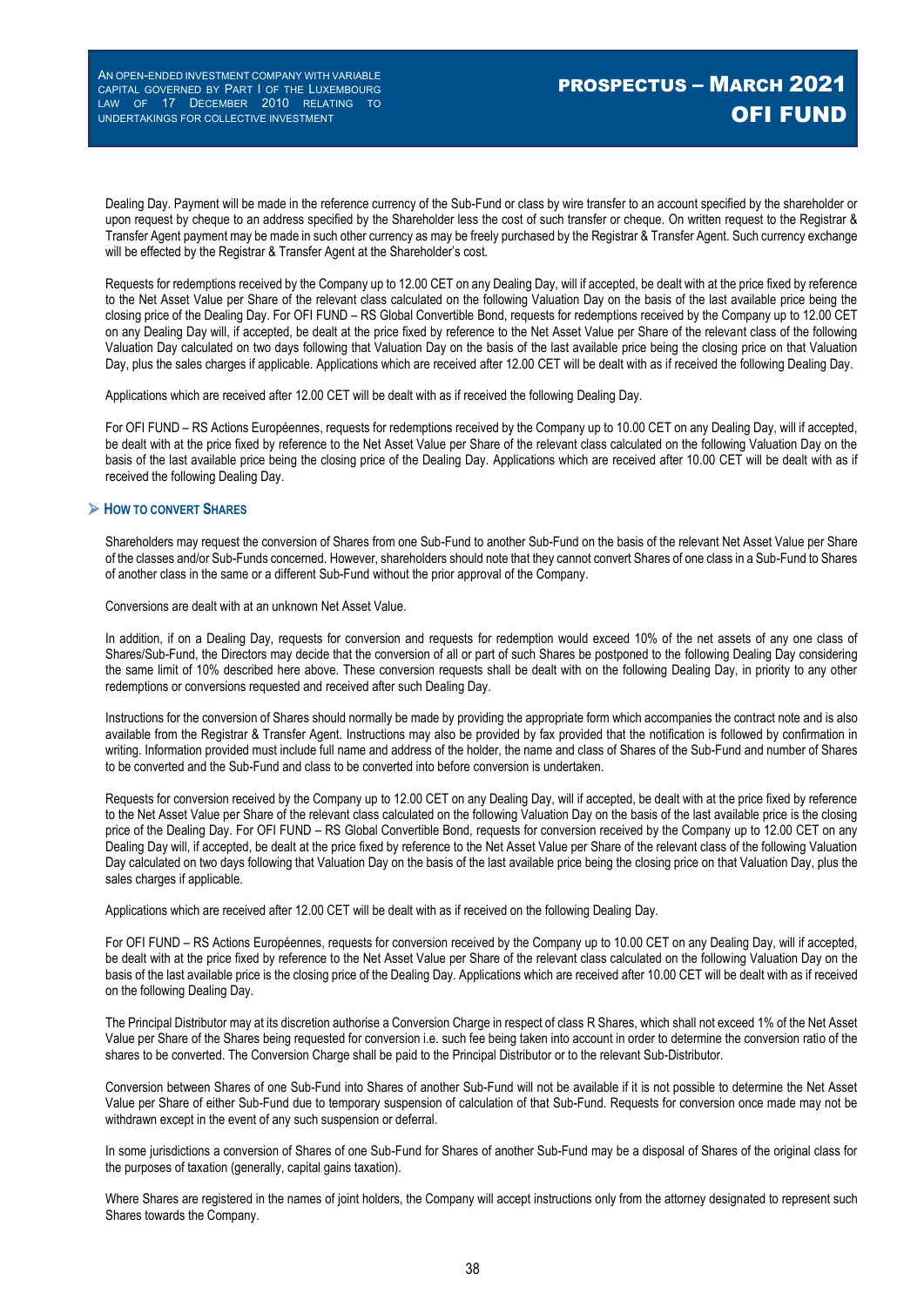#### **SUSPENSION OF ISSUE, CONVERSION AND REDEMPTION**

There are circumstances under which the issue, conversion and redemption may be suspended. Details of these are given in the Appendix 1, Section V. "Net Asset Value per Share Calculation".

#### **REPORTING**

On acceptance of the application or request, all subscriptions, conversions and redemptions will be confirmed to the Shareholder by contract note, providing full details of the transaction.

#### **HOW TO TRANSFER SHARES**

Shareholders wishing to transfer some or all of the Shares registered in their names should submit to the Registrar & Transfer Agent a share transfer agreement or other appropriate documentation. No stamp duty is payable in Luxembourg on transfer.

#### **MINIMUM HOLDING**

Except as otherwise agreed by the Company, no redemption, transfer or conversion may be made which would result in any Shareholder remaining or being registered as the holder of Shares in a Sub-Fund or class where the net assets of such holding would be below the minimum subscription level.

If as a result of any request for redemption, transfer or conversion, the aggregate net assets of the Shares held by any Shareholder would fall below the minimum subscription level specified in Chapter 15 "Shares", the shareholder may be requested to make an additional investment sufficient to meet or exceed the relevant limit. Where the shareholder does not act on this request, a full redemption of the outstanding Share position will be effected by the Company.

#### **MARKET TIMING**

Subscriptions, redemptions and conversions of Shares should be made for investment purposes only. The Company does not permit market-timing or other excessive trading practices. Excessive, short-term (market-timing) trading practices may disrupt portfolio management strategies and harm fund performance. To minimize harm to the Company and the Shareholders, the Directors, the Management Company or the Administration, Registrar and Transfer Agent on its behalf have the right to reject any subscription or conversion order, or levy a fee of up to 2% of the value of the order for the benefit of the Company from any investor who is engaging in excessive trading or has a history of excessive trading or if an investor's trading, in the opinion of the Directors, has been or may be disruptive to the Company or any of the Sub-Funds. In making this judgment, the Directors may consider trading done in multiple accounts under common ownership or control. The Directors also have the power to redeem all Shares held by a Shareholder who is or has been engaged in excessive trading. Neither the Directors nor the Management Company or the Company will be held liable for any loss resulting from rejected orders or mandatory redemptions.

#### **COMPULSORY REPURCHASE OF SHARES HELD BY NON-ELIGIBLE INVESTORS**

The Articles of Incorporation provide that, when the Company believes any of its Shares are held by any US Person, either alone or in conjunction with any other person, it may compulsorily repurchase all such Shares at the price defined in the Articles of Incorporation. In addition, the Articles of Incorporation provide that, the Company may restrict or prevent the ownership of Shares in the Company by any legal person, firm or corporate body, if in the opinion of the Company such holding may be detrimental to the Company. Accordingly, the Company will compulsorily repurchase all Class I Shares held by investors who are not Institutional Investors at the price defined in the Articles of Incorporation.

#### **DATA PROTECTION**

In accordance with the Luxembourg data protection law of 1 August 2018 organizing the National Commission for data protection and the general system on data protection and the Regulation n° 2016/679 of 27 April 2016 on the protection of natural persons with regard to the processing of personal data and on the free movement of such data (the "GDPR", altogether the "Data Protection Law"), the Company and the Management Company, being legal entities, will process, as joint data controllers, personal data, as provided by the Shareholders and/or prospective Shareholders, concerning representatives, contact persons and ultimate beneficial owners of the Shareholders and/or prospective Shareholders and personal data concerning Shareholders and/or prospective Shareholders who are natural persons. All the natural persons mentioned above are hereinafter referred to as "Data Subjects". Shareholders and prospective Shareholders are advised to please consult our General Data Protection Regulation Policy which is available at the registered office of the Company and of the Management Company, and which is also available at the following address: http://www.ofilux.lu/index\_uk.php for more information on why and how such personal data is processed, and on the rights data subjects may exercise over their personal data. Kindly note that a copy of our General Data Protection Regulation Policy is also attached to the application form.

Data controllers are obliged to inform data subjects in accordance with the Data Protection Law but in the case when the Shareholders and prospective Shareholders are legal entities the Company will process personal data of their representatives or/and ultimate beneficial owners but are not in direct contact with those persons. Hence, there is a need to oblige the Shareholders to inform those physical persons about the processing of their personal data. Shareholders and prospective Shareholders which are legal persons undertake and guarantee to process Personal Data and to supply such Personal Data to the joint data controllers in compliance with the Data Protection Law, including, where appropriate, informing the Data Subjects,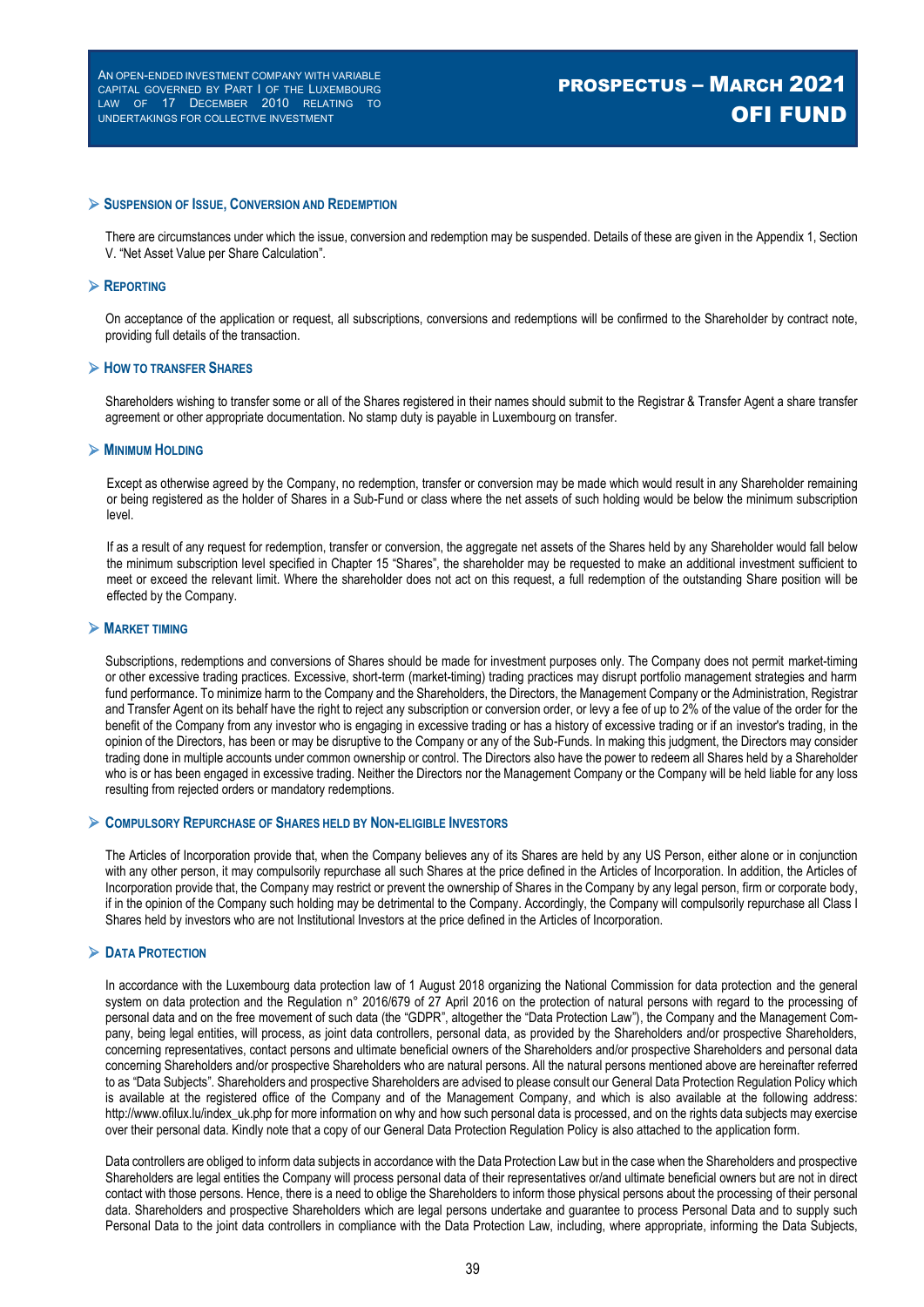being representatives of such Shareholders or prospective Shareholders of the contents of the General Data Protection Regulation Notice, in accordance with Articles 12, 13 and/or 14 of the GDPR.

### 17. PRICE INFORMATION

Prices of Shares will be available on the Internet site of OFI Asset Management (www.ofi-am.fr) and from the registered office of the Company in Luxembourg. Such prices shall relate to the Net Asset Value per Share for the previous Valuation Day and are published for information only. It is not an invitation to subscribe for, redeem or convert Shares at that Net Asset Value per Share. Neither the Company nor the distributors accept responsibility for any error in publication or for non-publication of prices provided that correct information and instructions have been given to the entities/persons in charge of such publications.

### 18. DIVIDENDS

The Directors intend to declare dividends with respect to certain classes of Shares of certain Sub-Funds so that the Shares of the Sub-Funds will have one of the distribution policies set out below. A complete list of shares, together with the ISIN codes and the dividend policy which will be applicable to the Shares of each Sub-Fund is provided below:

| OFI FUND - RS Global Convertible Bond        |              |  |  |  |
|----------------------------------------------|--------------|--|--|--|
| Class I-C EUR H capitalization shares        | LU0336374540 |  |  |  |
| Class I-D EUR H distribution shares          | LU1032517705 |  |  |  |
| Class I-C CHF H capitalization shares        | LU0594071630 |  |  |  |
| Class R-C EUR H capitalization shares        | LU1688373130 |  |  |  |
| Class RF EUR H-C capitalization shares       | LU1800172675 |  |  |  |
| Class GI-C EUR capitalization shares         | LU2075187869 |  |  |  |
| <b>OFI FUND - Euro Breakeven Inflation</b>   |              |  |  |  |
| Class I-C EUR capitalization shares          | LU0648429354 |  |  |  |
| Class I-XL-C EUR capitalization shares       | LU0648430014 |  |  |  |
| Class RF EUR-C capitalization shares         | LU1800172915 |  |  |  |
| OFI FUND - RS Act4 Social Impact             |              |  |  |  |
| Class R-C EUR capitalization shares          | LU1209226700 |  |  |  |
| Class I-C EUR capitalization shares          | LU1209226882 |  |  |  |
| Class I-D EUR distribution shares            | LU1209226965 |  |  |  |
| Class F-C EUR capitalization shares          | LU1209227344 |  |  |  |
| OFI FUND - RS Actions Européennes            |              |  |  |  |
| Class I-C EUR capitalization shares          | LU1209227690 |  |  |  |
| Class I-D EUR distribution shares            | LU1209227773 |  |  |  |
| Class I-XL-C EUR capitalization shares       | LU1209227856 |  |  |  |
| Class I-XL-D EUR distribution shares         | LU1209227930 |  |  |  |
| OFI FUND - RS Act4 Positive Economy          |              |  |  |  |
| Class R-C EUR capitalization shares          | LU1209226023 |  |  |  |
| Class I-C EUR capitalization shares          | LU1209226296 |  |  |  |
| Class I-D EUR distribution shares            | LU1209226379 |  |  |  |
| Class F-C EUR capitalization shares          | LU1209226619 |  |  |  |
| Class GR-C EUR capitalization shares         | LU1753039368 |  |  |  |
| Class GI-C EUR capitalization shares         | LU1753039285 |  |  |  |
| Class RF EUR-C capitalization shares         | LU1800172758 |  |  |  |
| Class I-C EUR H capitalization shares        | LU1956898065 |  |  |  |
| Class OFI Actions Economie Positive capital- | LU1983381689 |  |  |  |
| ization shares                               |              |  |  |  |
| Class N-D EUR distribution shares            | LU2243251266 |  |  |  |

Capitalization: the net income of the assets of the Company attributable to the Shares of the Sub-Fund will not be distributed to Shareholders but will be reflected in the Net Asset Value of the Shares of the Sub-Fund.

Distribution: dividends will be declared on Shares and the net income of the assets of the Company attributable to the Shares of the Sub-Fund will be distributed to shareholders. The Directors may in the case of distribution shares decide to declare interim dividends. No dividend distribution which may result in the Company's net assets being below EUR 1,250,000.- can be made. Dividends not claimed within 5 years following their payment are liable to be forfeited in accordance with the provisions of Luxembourg laws and will accrue for the benefit of the relevant Sub-Fund.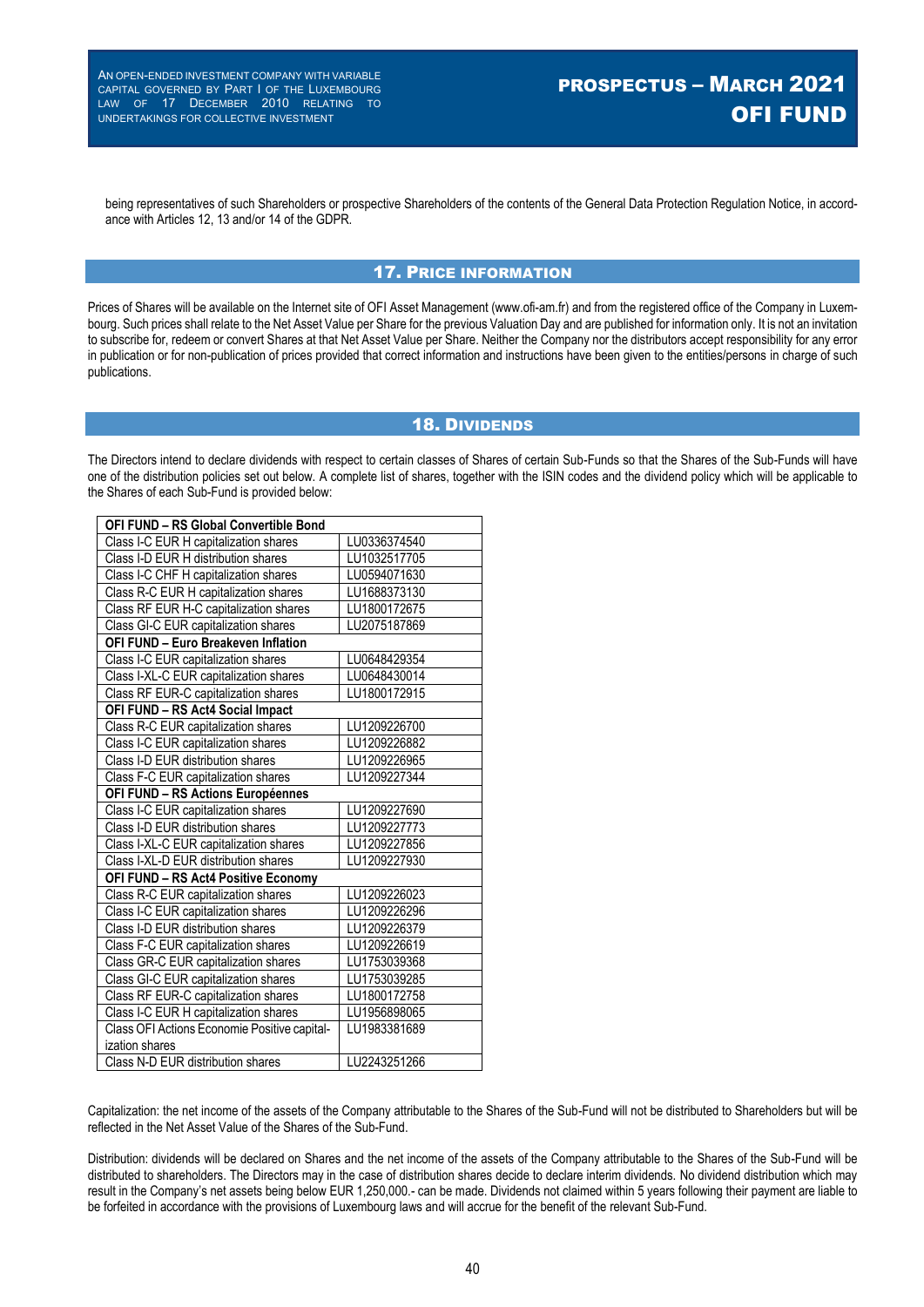# PROSPECTUS – MARCH 2021 OFI FUND

**Dividend reinvestment:** dividends will be declared on Shares but automatically reinvested and will be reflected in the Net Asset Value per Share of the Shares of the Sub-Fund. Dividends will be declared to the extent necessary to enable the Company to pursue a full distribution policy in relation to the Shares of the Sub-Fund in respect of each of the Company's accounting periods in accordance with the current tax legislation of the United Kingdom. Shareholders resident in the United Kingdom should note that reinvested dividends are likely to be subject to income tax in the United Kingdom.

The Directors may declare such dividends on the Shares of any Sub-Fund with a dividend reinvestment policy as appears to them to be justified out of the profits of the Shares of the relevant Sub-Fund. Dividends may not be declared out of profits from the realisation of investments or unrealised gains, except that realised profits on investments may be applied to the extent necessary to enable the Company to pursue a full distribution policy in respect of each of the Company's accounting periods in accordance with the current tax legislation of the United Kingdom.

Reinvested dividends may be treated as taxable income in certain jurisdictions. Shareholders should seek their own professional tax advice. Reflected in dealing prices of Shares will be an income equalisation amount representing

- in the case of dividend reinvestment and distribution, the value of any income attributable to the Shares accrued since the last ex-dividend date;
- in the case of capitalization, the value of any income attributable to the Shares accrued since the end of the last accounting year.

On the first dividend declaration/capitalization after the issue of the Shares (or on the redemption of the Shares if redeemed before a dividend is declared), included in the payment will be a sum equal to the income equalisation amounts reflected in the dealing prices at which the Shares were issued.

#### **Declaration of dividends**

Dividends in respect of the Shares of a Sub-Fund with dividend reinvestment or dividend distribution policies will normally be declared annually within 6 weeks of the financial year end.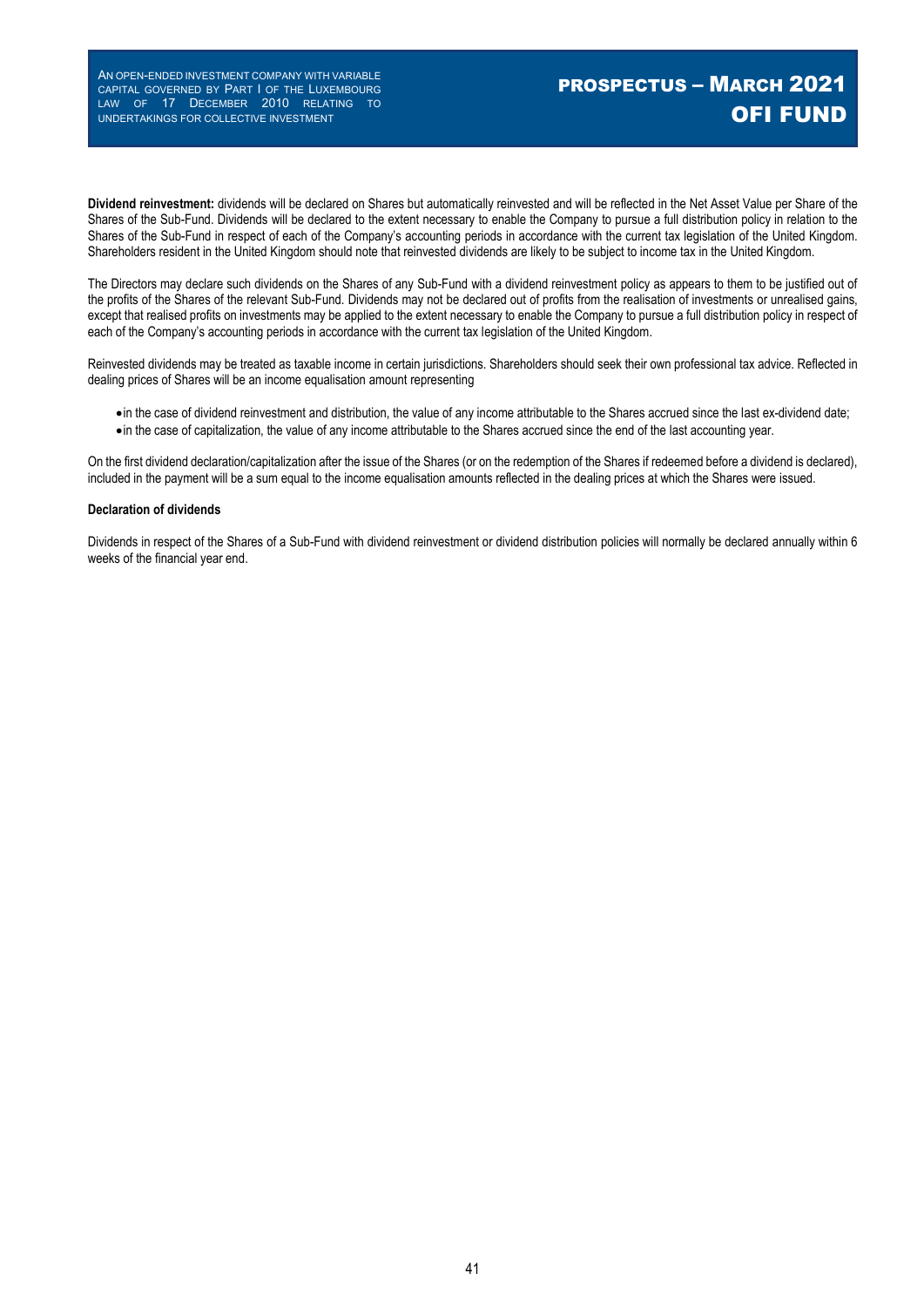# 19. TAXATION

#### **LUXEMBOURG TAXATION**

The following information is of a general nature only and is based on the Company's understanding of certain aspects of the laws and practice in force in Luxembourg as of the date of this Prospectus. It does not purport to be a comprehensive description of all of the tax considerations that might be relevant to an investment decision. It is included herein solely for preliminary information purposes. It is not intended to be, nor should it be construed to be, legal or tax advice. It is a description of the essential material Luxembourg tax consequences with respect to the Shares and may not include tax considerations that arise from rules of general application or that are generally assumed to be known to shareholders. This summary is based on the laws in force in Luxembourg on the date of this Prospectus and is subject to any change in law that may take effect after such date. Prospective shareholders should consult their professional advisors with respect to particular circumstances, the effects of state, local or foreign laws to which they may be subject and as to their tax position.

Under current Luxembourg law, there are no Luxembourg ordinary income, capital gains, estate or inheritance taxes payable by the Company or its shareholders in respect of their Shares in the Company, except by shareholders who are domiciled in, residents of, or having a permanent establishment or a permanent representative in the Grand Duchy of Luxembourg. Class R Shares, Class RF EUR Shares and Class RF EUR H Shares of the Company are subject to the taxes on Luxembourg undertakings for collective investment at the rate of 0.05% per annum of the value of the total net assets of such class on the last day of each calendar quarter. Class I Shares, Class I-XL Shares, Class F and Class OFI ACTIONS ECONOMIE POSITIVE Shares of the Company are subject to the taxes on Luxembourg undertakings for collective investment at the rate of 0.01% per annum of the value of the total net assets of such class on the last day of each calendar quarter.

No stamp duty or other tax is payable in Luxembourg on the issue of Shares in the Company against cash, except a fixed registration duty of EUR 75.- if the articles of incorporation of the Company are amended.

#### **GENERAL**

The Company will use its best efforts to conduct its operations in such a manner that it will not be subject to taxation in any jurisdiction other than Luxembourg and to invest primarily in investments not subject to any withholding tax on interest or discounts.

#### **Income derived from the Company's investments in securities held in certain Sub-Funds may be subject to withholding taxes withheld at source in the countries of the issuers of such securities and which may not always be recoverable.**

It is expected that shareholders in the Company will be resident for tax purposes in many different countries. Consequently, no attempt is made in this Prospectus to summarize the taxation consequences for each investor of subscribing, converting, holding or redeeming or otherwise acquiring or disposing of Shares in the Company. These consequences will vary in accordance with the law and practice currently in force in a shareholder's country of citizenship, residence, domicile or incorporation and with his personal circumstances.

#### **Investors should inform themselves of, and when appropriate consult their professional advisers on, the possible tax consequences of subscribing for, buying, holding, converting, redeeming or otherwise disposing of Shares under the laws of their country of citizenship, residence, domicile or incorporation.**

#### **COMMON REPORTING STANDARD**

Capitalized terms used in this section should have the meaning as set forth in the CRS Law (as defined below), unless otherwise provided herein.

On 9 December 2014, the Council of the EU adopted the Directive 2014/107/EU amending the Directive 2011/16/EU of 15 February 2011 on administrative cooperation in the field of taxation which now provides for an automatic exchange of financial account information between EU Member States (the "**DAC Directive**"). The adoption of the aforementioned directive implements the OECD's Common Reporting Standard ("**CRS**") and generalizes the automatic exchange of information within the EU as of 1 January 2016.

In addition, Luxembourg signed the OECD's multilateral competent authority agreement (the "**Multilateral Agreement**") to automatically exchange information under the CRS. Under this Multilateral Agreement, Luxembourg will automatically exchange financial account information with other participating jurisdictions as of 1 January 2016. The amended Luxembourg law of 18 December 2015 (the "**CRS Law**") implements this Multilateral Agreement, jointly with the DAC Directive introducing the CRS in Luxembourg law.

Under the terms of the CRS Law, the Company is likely to be treated as a Luxembourg Reporting Financial Institution.

As such, the Company may be required to annually report to the Luxembourg tax authorities personal and financial information related, *inter alia*, to the identification of (such as, the name, address, Member State(s) of residence, tax identification number(s), as well as the date and place of birth), holdings by and payments made to (i) certain shareholders qualifying as Reportable Persons and (ii) Controlling Persons of Passive Non-Financial Entities ("**NFEs**") which are themselves Reportable Persons. This information, as exhaustively set out in Annex I of the CRS Law (the "**Information**"), will include personal data related to the Reportable Persons.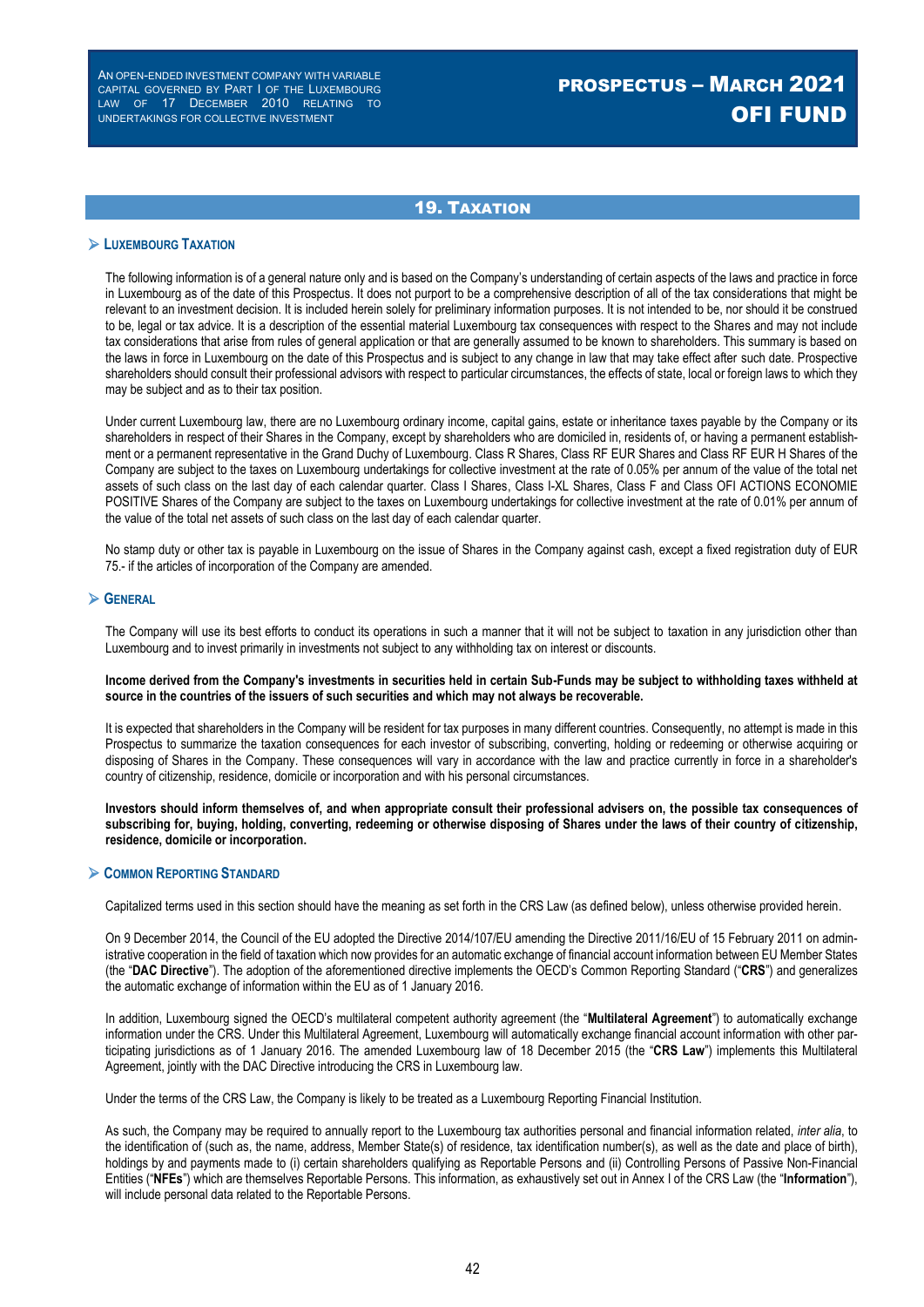The Company's ability to satisfy its reporting obligations under the CRS Law will depend on each shareholder providing the Company and the Management Company with the Information along with the required supporting documentary evidence. Upon request of the Company or the Management Company, each shareholder shall agree to provide the Company or the Management Company with such information. In this context, shareholders are hereby informed that, as joint data controllers, the Company and the Management Company will process the Information for the purposes as set out in the CRS Law.

Shareholders qualifying as Passive NFEs undertake to inform their Controlling Persons, if applicable, of the processing of their Information by the Company and the Management Company.

Additionally, the Company and the Management Company, as joint data controllers, are responsible for the processing of personal data and each shareholder has a right to access the data communicated to the Luxembourg tax authorities and to correct such data (if necessary). Any data obtained by the Company and the Management Company are to be processed in accordance with the Data Protection Law.

The shareholders are further informed that the Information related to Reportable Persons will be disclosed to the Luxembourg tax authorities annually for the purposes set out in the CRS Law. The Luxembourg tax authorities will, under their own responsibility, eventually exchange the reported information to the competent authority of the Reportable Jurisdiction(s). In particular, Reportable Persons are informed that certain operations performed by them will be reported to them through the issuance of statements, and that part of this information will serve as a basis for the annual disclosure to the Luxembourg tax authorities.

Similarly, the shareholders undertake to inform the Company and the Management Company within thirty (30) days of receipt of these statements should any included personal data not be accurate. The shareholders further undertake to immediately inform the Company and the Management Company of, and provide the Company and the Management Company with all supporting documentary evidence of any changes related to the Information after occurrence of such changes.

Although the Company will attempt to satisfy any obligation imposed on it to avoid any fines or penalties imposed by the CRS Law, no assurance can be given that the Company will be able to satisfy these obligations. If the Company becomes subject to a fine or penalty as result of the CRS Law, the value of the Shares held by the shareholders may suffer material losses.

Any shareholder that fails to comply with the Company or the Management Company's Information or documentation requests may be charged with any fines and penalties imposed on the Company attributable to such shareholder's failure to provide the Information or subject to disclosure of the Information by the Company to the Luxembourg tax authorities and the Company may, in its sole discretion, redeem the Shares of such shareholder.

Shareholders should consult their own tax advisor or otherwise seek professional advice regarding the impact of the CRS Law on their investment.

#### **TAX IMPLICATION OF THE INVESTMENT INTO A MASTER FUND**

To the extent a withholding tax would be levied in the country of origin of a Master Fund on distributions made by such Master Fund to a Feeder Fund or capital gains realized by such Feeder Fund with regard to its investment in a Master Fund, such foreign withholding tax would however not be credited against any corporate income tax ("CIT") liability in Luxembourg, given the Company is not subject to such CIT. There are no other specific Luxembourg tax implications for a Luxembourg Feeder Fund in relation to its investment into a Master Fund.

Prior to investing, prospective investors should consult with their counsel and tax advisers to determine the consequences of such investment and determine if there is any tax implication for them.

### **FATCA**

Capitalized terms used in this section should have the meaning as set forth in the FATCA Law, unless otherwise provided herein.

The Company may be subject to the so-called FATCA legislation which generally requires reporting to the IRS of non-US financial institutions that do not comply with FATCA and direct or indirect ownership by US persons of non-US entities. As part of the process of implementing FATCA, the US government has negotiated intergovernmental agreements with certain foreign jurisdictions which are intended to streamline reporting and compliance requirements for entities established in such foreign jurisdictions and subject to FATCA.

Luxembourg has entered into the IGA implemented by the FATCA Law which requires Financial Institutions located in Luxembourg to report, when required, information on Financial Accounts held by Specified US Persons, if any, to the Luxembourg tax authorities.

Under the terms of the FATCA Law, the Company is likely to be treated as a Luxembourg Reporting Financial Institution.

This status includes the obligation for the Company to regularly obtain and verify information on all of its shareholders. Upon request of the Company or the Management Company, each shareholder shall agree to provide certain information, including, in case of a passive Non-Financial Foreign Entity ("**NFFE**") information on the Controlling Persons, of such NFFE, along with the required supporting documentation. Similarly, each shareholder shall agree to actively provide to the Company and the Management Company within thirty (30) days any information that would affect its status, as for instance a new mailing address or a new residency address.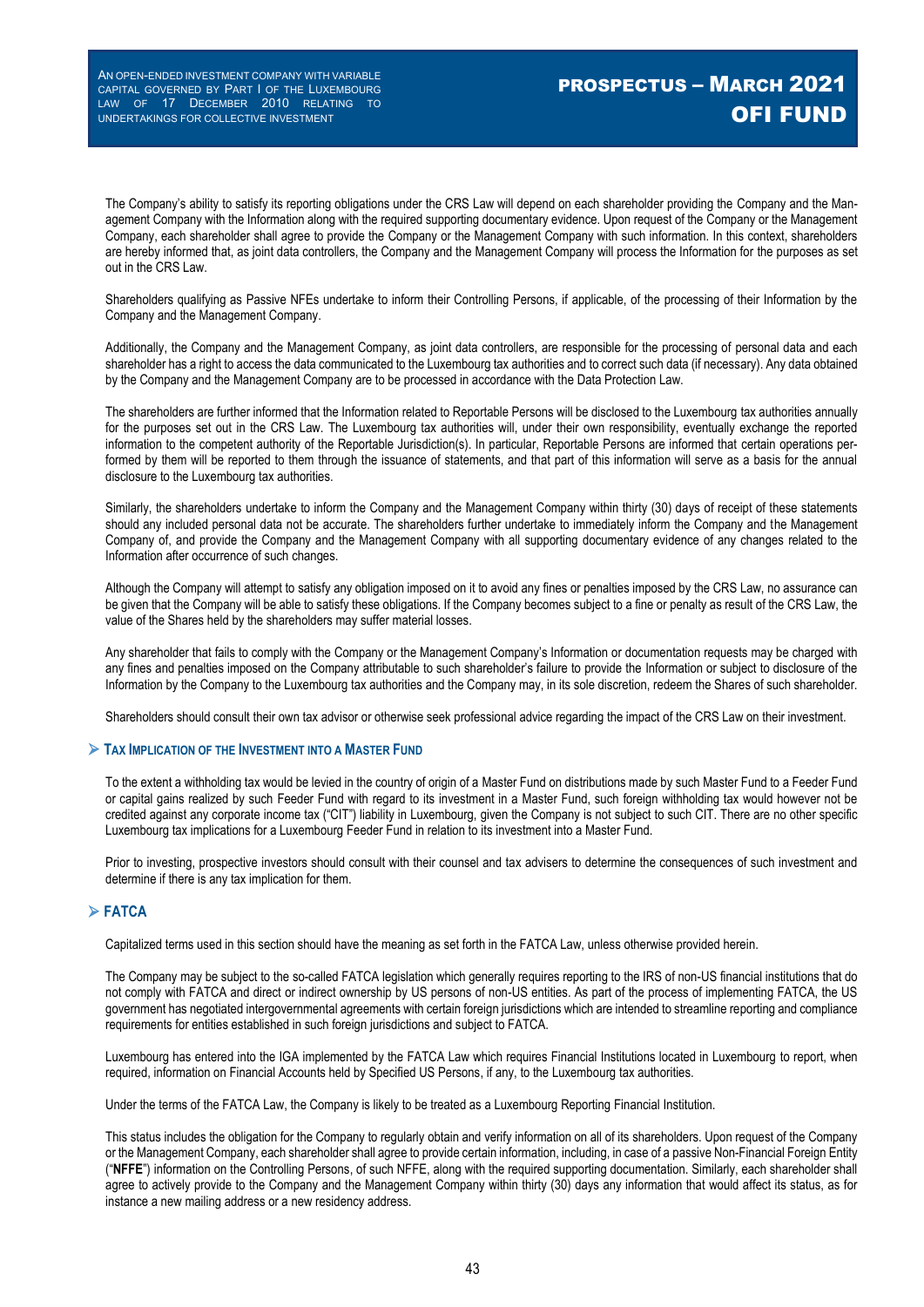# PROSPECTUS – MARCH 2021 OFI FUND

The FATCA Law may result in the obligation for the Company to disclose the name, address and taxpayer identification number (if available) of certain shareholders as well as information such as account balances, income and gross proceeds (non-exhaustive list) to the Luxembourg tax authorities (*Administration des contributions directes*) for the purposes set out in the FATCA Law. Such information will be onward reported by the Luxembourg tax authorities to the IRS.

Shareholders qualifying as passive NFFEs undertake to inform their Controlling Persons, if applicable, of the processing of their information by the Company and the Management Company.

Additionally, the Company and the Management Company, as joint data controllers, are responsible for the processing of personal data and each shareholder has a right to access the data communicated to the Luxembourg tax authorities and to correct such data (if necessary). Any data obtained by the Company and the Management Company are to be processed in accordance with the Luxembourg Data Protection Law.

Although the Company will attempt to satisfy any obligation imposed on it to avoid imposition of FATCA withholding tax, no assurance can be given that the Company will be able to satisfy these obligations. If the Company becomes subject to a withholding tax or penalties as result of the FATCA regime, the value of the Shares held by the shareholder may suffer material losses. A failure for the Company to obtain such information from each shareholder and to transmit it to the Luxembourg tax authorities may trigger the 30% withholding tax to be imposed on payments of US source income and on proceeds from the sale of property or other assets that could give rise to US source interest and dividends as well as penalties.

Any shareholder that fails to comply with the Company or the Management Company's documentation requests may be charged with any taxes and/or penalties imposed on the Company attributable to such shareholder's failure to provide the information and the Company may, in its sole discretion, redeem the Shares of such shareholder.

Shareholders who invest through intermediaries are reminded to check if and how their intermediaries will comply with this US withholding tax and reporting regime.

All prospective investors and shareholders are advised to consult with their own tax advisors regarding the possible implications of FATCA on their investment in the Company.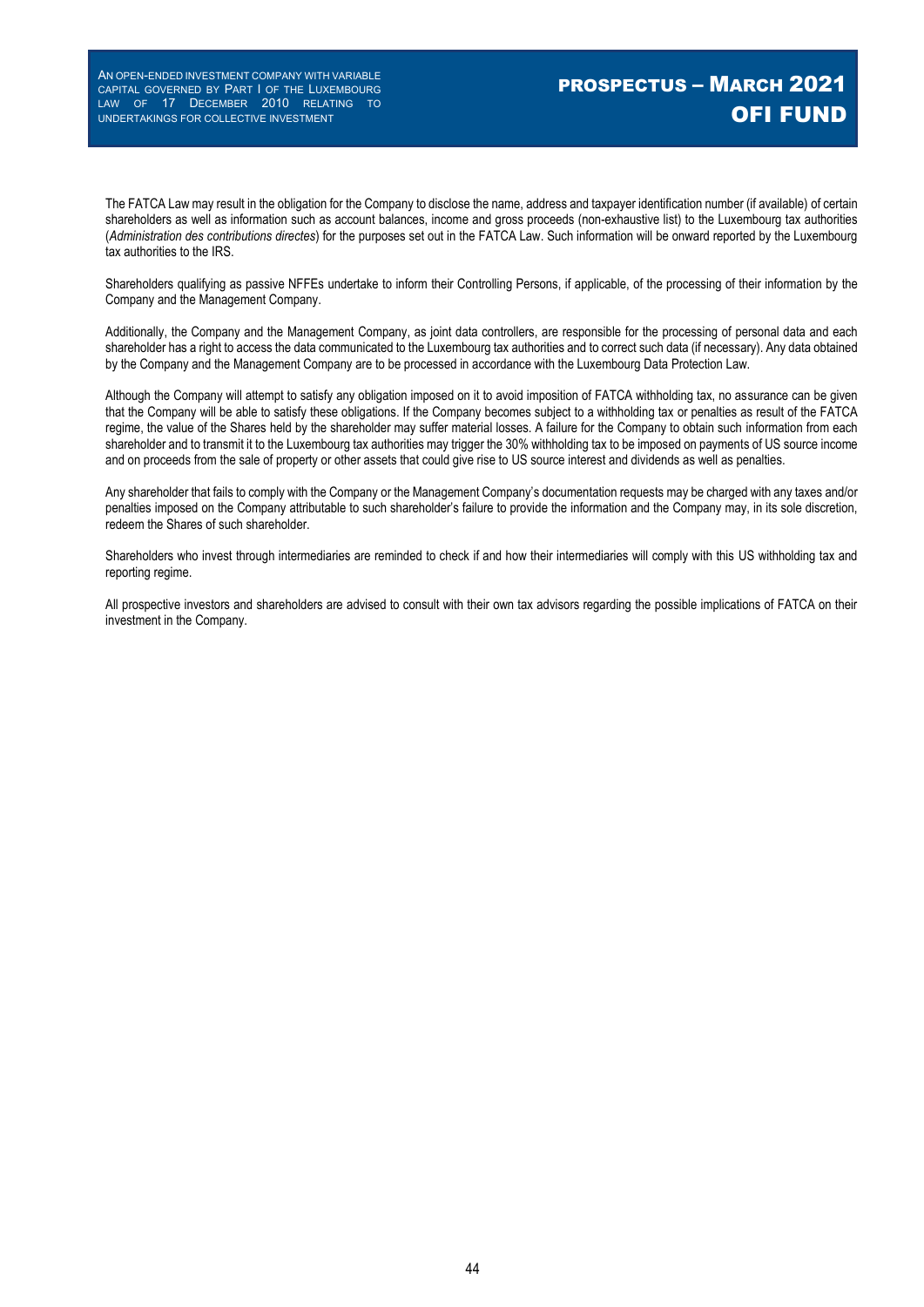# PROSPECTUS – MARCH 2021 OFI FUND

### **APPENDIX 1**

#### I. INVESTMENT GUIDELINES AND RESTRICTIONS

- *A. Investments in the Sub-Funds shall consist solely of:*
- **(1)** Transferable Securities and Money Market Instruments listed or dealt in on a Regulated Market;
- **(2)** Transferable Securities and Money Market Instruments dealt in on an Other Regulated Market in a Member State;
- **(3)** Transferable Securities and Money Market Instruments admitted to official listing on a stock exchange in an Other State or dealt in on an Other Regulated Market in an Other State;
- **(4)** recently issued Transferable Securities and Money Market Instruments, provided that:
	- **•** the terms of issue include an undertaking that application will be made for admission to official listing on a Regulated Market or on an Other Regulated Market as described under (1)-(3) above;
	- **•** such admission is secured within one year of issue.
- **(5)** units of UCITS authorised according to the Directive and/or other UCIs within the meaning of the Article 1, paragraph (2), points a) and b) of Directive, whether or not established in a Member State or in an Other State, provided that:
	- **•** such other UCIs are authorised under laws which provide that they are subject to supervision considered by the Regulatory Authority to be equivalent to that laid down in EU law, and that cooperation between authorities is sufficiently ensured (currently the United States of America, Canada, Switzerland, Hong Kong and Japan, as well as the United Kingdom);
	- **•** the level of protection for unitholders in such other UCIs is equivalent to that provided for unitholders in a UCITS, and in particular that the rules on assets segregation, borrowing, lending, and short sales of Transferable Securities and Money Market Instruments are equivalent to the requirements of the Directive;
	- **•** the business of the other UCIs is reported in half-yearly and annual reports to enable an assessment of the assets and liabilities, income and operations over the reporting period;
	- **•** no more than 10% of the assets of the UCITS or of the other UCIs, whose acquisition is contemplated, can, according to their constitutional documents, in aggregate be invested in units of other UCITS or other UCIs;
- **(6)** deposits with credit institutions which are repayable on demand or have the right to be withdrawn, and maturing in no more than 12 months, provided that the credit institution has its registered office in a Member State or, if the registered office of the credit institution is situated in an Other State, provided that it is subject to prudential rules considered by the Regulatory Authority as equivalent to those laid down in EU law;
- **(7)** financial derivative instruments, i.e. in particular options, futures, including equivalent cash-settled instruments, dealt in on a Regulated Market or on an Other Regulated Market referred to in (1), (2) and (3) above, and/or financial derivative instruments dealt in over-the-counter ("OTC derivatives"), provided that:
- (i) **•** the underlying consists of instruments covered by this Section A, financial indices, interest rates, foreign exchange rates or currencies, in which the Sub-Fund may invest according to its investment objectives;
	- **•** the counterparties to OTC derivative transactions are institutions subject to prudential supervision, and belonging to the categories approved by the Regulatory Authority; and
	- **•** the OTC derivatives are subject to reliable and verifiable valuation on a daily basis and can be sold, liquidated or closed by an offsetting transaction at any time at their fair value at the Company's initiative.
- (ii) Under no circumstances shall these operations cause the Sub-Fund to diverge from its investment objectives.
- **(8)** Money Market Instruments other than those dealt in on a Regulated Market or on an Other Regulated Market, to the extent that the issue or the issuer of such instruments is itself regulated for the purpose of protecting investors and savings, and provided that such instruments are:
	- **•** issued or guaranteed by a central, regional or local authority or by a central bank of a Member State, the European Central Bank, the EU or the European Investment Bank, an Other State or, in case of a Federal State, by one of the members making up the federation, or by a public international body to which one or more Member States are members; or
	- **•** issued by an undertaking any securities of which are dealt in on Regulated Markets or on Other Regulated Markets referred to in (1), (2) or (3) above; or
	- **•** issued or guaranteed by an establishment subject to prudential supervision, in accordance with criteria defined by EU law, or by an establishment which is subject to and complies with prudential rules considered by the Regulatory Authority to be at least as stringent as those laid down by EU law; or
	- **•** issued by other bodies belonging to the categories approved by the Regulatory Authority provided that investments in such instruments are subject to investor protection equivalent to that laid down in the first, the second or the third indent and provided that the issuer is a company whose capital and reserves amount to at least ten million euro (EUR 10,000,000.-) and which presents and publishes its annual accounts in accordance with directive 78/660/EEC, is an entity which, within a Group of Companies which includes one or several listed companies, is dedicated to the financing of the group or is an entity which is dedicated to the financing of securitisation vehicles which benefit from a banking liquidity line.

#### *B. Each Sub-Fund may however:*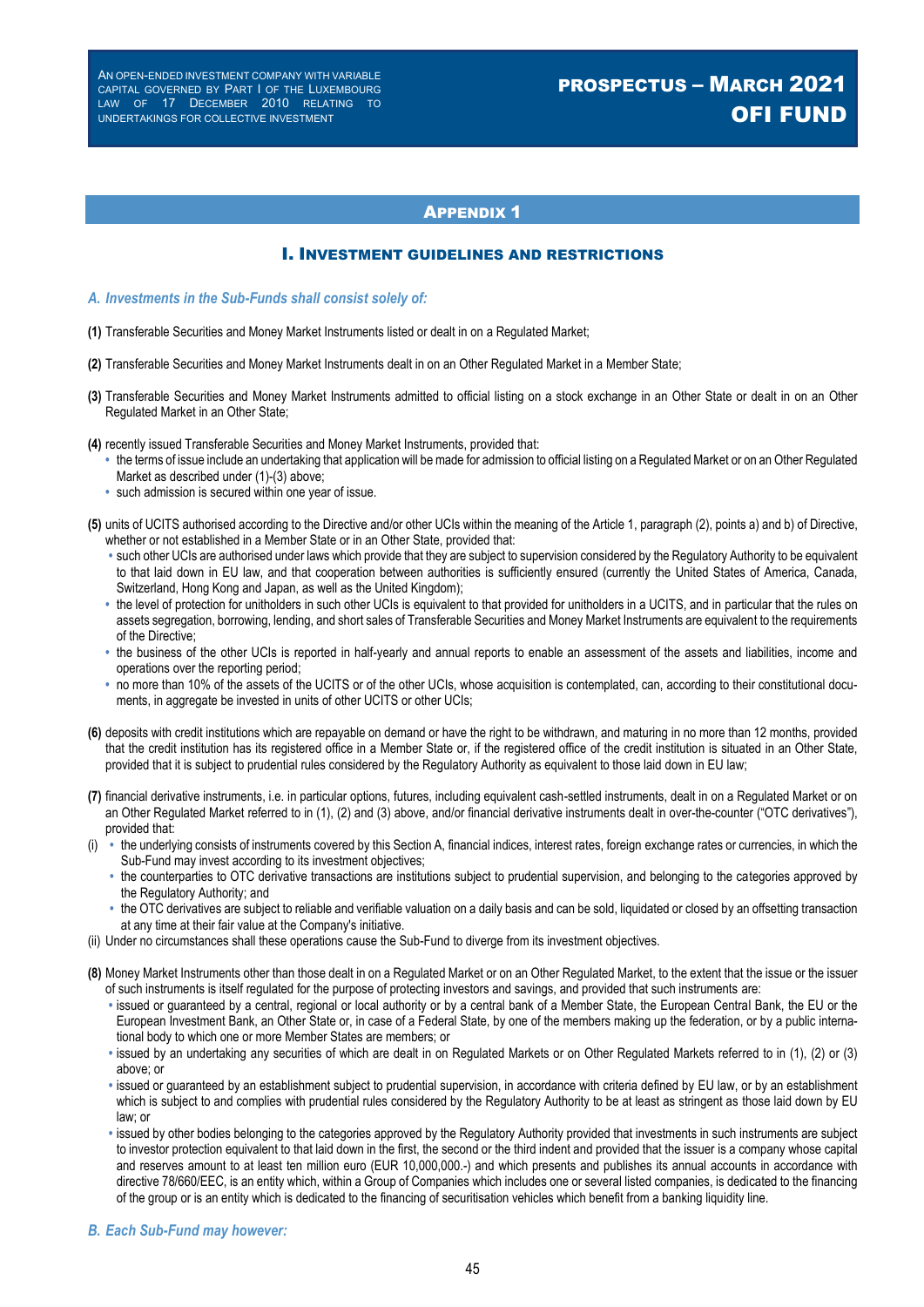- **(1)** Invest up to 10% of its net assets in Transferable Securities and Money Market Instruments other than those referred to above under A (1) through (4) and (8).
- **(2)** Hold cash and cash equivalents on an ancillary basis; such restriction may exceptionally and temporarily be exceeded if the Directors consider this to be in the best interest of the shareholders.
- **(3)** Borrow up to 10% of its net assets, provided that such borrowings are made only on a temporary basis. For the purpose of this restriction back-toback loans are not considered to be borrowings.
- **(4)** Acquire foreign currency by means of a back-to-back loan.
- *C. In addition, the Company shall comply in respect of the net assets of each Sub-Fund with the following investment restrictions per issuer:*

#### **(a) Risk Diversification Rules**

For the purpose of calculating the restrictions described in (1) to (5) and (8), (9), (13) and (14) hereunder, companies which are included in the same Group of Companies are regarded as a single issuer.

To the extent an issuer is a legal entity with multiple sub-funds where the assets of a sub-fund are exclusively reserved to the investors in such subfund and to those creditors whose claim has arisen in connection with the creation, operation and liquidation of that sub-fund, each sub-fund is to be considered as a separate issuer for the purpose of the application of the risk spreading rules described under items (1) to (5), (7) to (9) and (12) to (14) hereunder.

#### **Transferable Securities and Money Market Instruments**

- **(1)** No Sub-Fund may purchase additional Transferable Securities and Money Market Instruments of any single issuer if:
- (i) upon such purchase more than 10% of its net assets would consist of Transferable Securities or Money Market Instruments of one single issuer; or
- (ii) the total value of all Transferable Securities and Money Market Instruments of issuers in each of which it invests more than 5% of its net assets would exceed 40% of the value of its net assets. This limitation does not apply to deposits and OTC derivative transactions made with financial institutions subject to prudential supervision.
- **(2)** A Sub-Fund may invest on a cumulative basis up to 20% of its net assets in Transferable Securities and Money Market Instruments issued by the same Group of Companies.
- **(3)** The limit of 10% set forth above under (1) (i) is increased to 35% in respect of Transferable Securities and Money Market Instruments issued or guaranteed by a Member State, by its local authorities, by any Other State or by a public international body of which one or more Member State(s) are member(s).
- **(4)** The limit of 10% set forth above under (1) (i) is increased up to 25% in respect of qualifying debt securities issued by a credit institution which has its registered office in a Member State or in the United Kingdom and which, under applicable law, is submitted to specific public supervision in order to protect the holders of such qualifying debt securities. For the purposes hereof, "qualifying debt securities" are securities the proceeds of which are invested in accordance with applicable law in assets providing a return which will cover the debt service through to the maturity date of the securities and which will be applied on a priority basis to the payment of principal and interest in the event of a default by the issuer. To the extent that a relevant Sub-Fund invests more than 5% of its net assets in qualifying debt securities issued by such an issuer, the total value of such investments may not exceed 80% of the net assets of such Sub-Fund.
- **(5)** The securities specified above under (3) and (4) are not to be included for purposes of computing the ceiling of 40% set forth above under (1) (ii).
- **(6) Notwithstanding the ceilings set forth above, each Sub-Fund is authorized to invest, in accordance with the principle of risk spreading, up to 100% of its net assets in Transferable Securities and Money Market Instruments issued or guaranteed by a Member State, by one or more of its local authorities, by a member state of the OECD or the Group of Twenty (G20) such as the United States of America, by the Republic of Singapore, or by a public international body of which one or more Member State(s) are member(s), provided that (i) such securities are part of at least six different issues and (ii) the securities from any such issue do not account for more than 30% of the net assets of such Sub-Fund.**
- **(7)** Without prejudice to the limits set forth hereunder under (b), the limits set forth in (1) are raised to a maximum of 20% for investments in shares and/or bonds issued by the same body when the aim of the Sub-Fund's investment policy is to replicate the composition of a certain stock or bond index which is recognised by the Regulatory Authority, on the following basis: **•** the composition of the index is sufficiently diversified,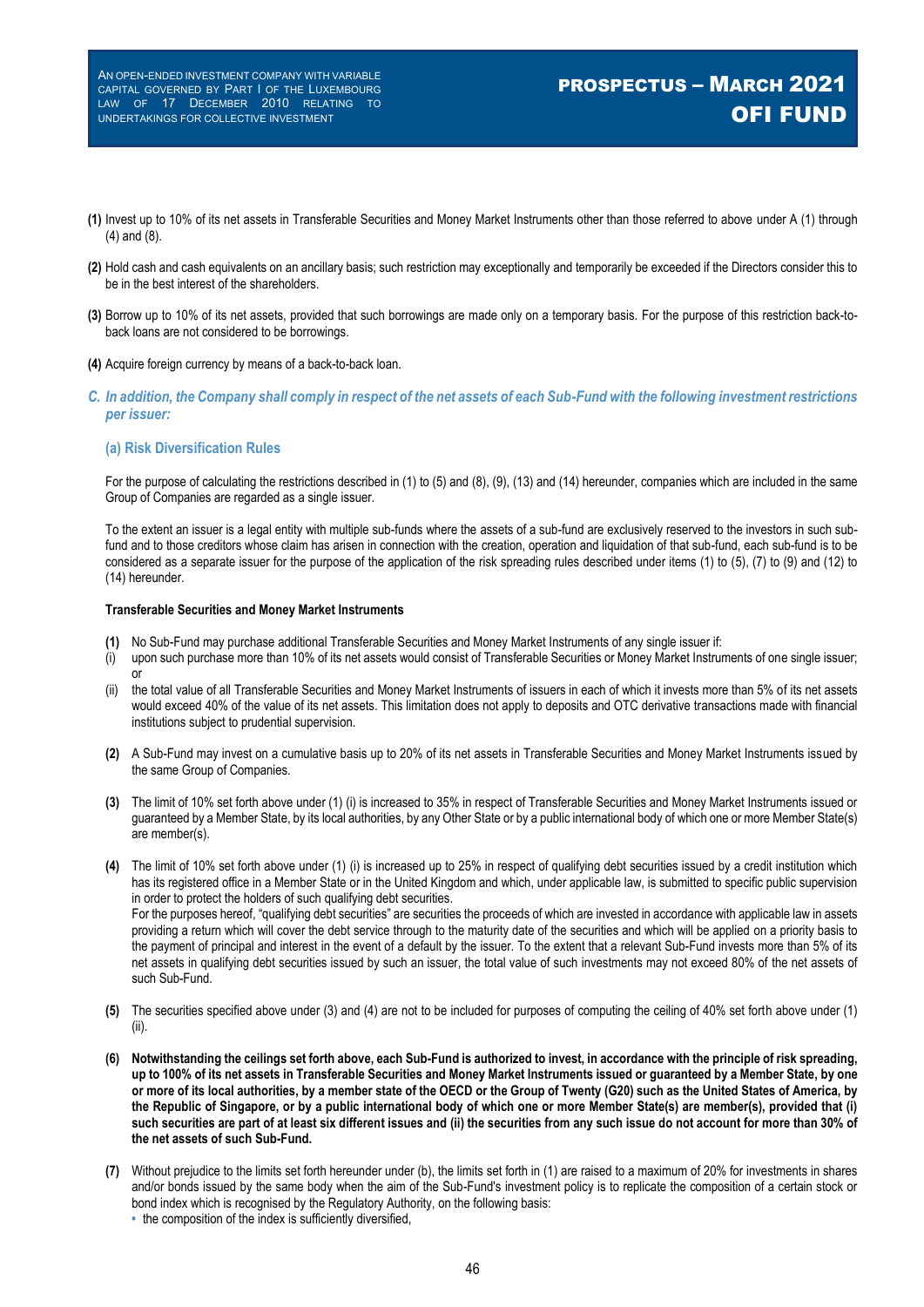- **•** the index represents an adequate benchmark for the market to which it refers,
- **•** it is published in an appropriate manner.

The limit of 20% is raised to 35% where that proves to be justified by exceptional market conditions in particular in Regulated Markets where certain Transferable Securities or Money Market Instruments are highly dominant. The investment up to this limit is only permitted for a single issuer.

#### **Bank Deposits**

**(8)** A Sub-Fund may not invest more than 20% of its net assets in deposits made with the same body.

#### **Financial Derivative Instruments**

- **(9)** The risk exposure to a counterparty in an OTC derivative transaction may not exceed 10% of the Sub-Fund's net assets when the counterparty is a credit institution referred to in A (6) above or 5% of its net assets in other cases.
- **(10)** Investment in financial derivative instruments shall only be made, and within the limits set forth in (2), (5) and (14), provided that the exposure of the underlying assets does not exceed in aggregate the investment limits set forth in (1) to (5), (8), (9), (13) and (14). When the Sub-Fund invests in index-based financial derivative instruments, these investments do not necessarily have to be combined to the limits set forth in (1) to (5), (8), (9), (13) and (14).
- **(11)** When a Transferable Security or Money Market Instrument embeds a financial derivative, the latter must be taken into account when complying with the requirements of (A) (7) (ii) above, (C) (a) (10) and (D) hereunder as well as with the risk exposure and information requirements laid down in the present Prospectus. When a Sub-Fund invests in diversified indices within the limits laid down in A (7), the exposure to the individual indices will comply with the limits laid down in (C) (a) (7). Transferable securities or money market instruments backed by other assets are not deemed to embed a financial derivative instrument.

To the extent the Sub-Funds do not have for main strategy to use total return swaps or other financial derivative instruments with the same characteristics, no information on the underlying strategy and composition of the investment portfolio or index has been disclosed. However, should one or several Sub-Funds contemplate to use primarily such instruments, appropriate disclosures will be added according to the ESMA Guidelines 2014/937 on ETFs and other UCITS.

The Company, the Management Company or the Investment Managers have OTC derivatives relationships with several counterparties. A list of these counterparties may be obtained free of charge from the Company or the Management Company.

None of these counterparties has a discretionary power over the composition or the management of the Sub-Funds' portfolios. To the best of the Company and the Management Company's knowledge and belief, none of these counterparties has a discretionary power over the underlying assets of the financial derivative instruments traded by the Sub-Funds. None of these counterparties has to approve any transaction relating to the Sub-Funds' portfolios. None of these counterparties acts as an investment manager.

#### **Units of Open-Ended Funds**

**(12)** No Sub-Fund may invest more than 10% of its net assets in the units of a single UCITS or other UCI unless otherwise determined by the board of directors and disclosed in this Prospectus for a specific sub-fund. For the purpose of the application of this investment limit, each compartment of a UCI with multiple compartments within the meaning of Article 181 of the 2010 Law is to be considered as a separate issuer provided that the principle of segregation of the obligations of the various compartments vis-à-vis third parties is ensured. Investments made in units of UCIs other than UCITS may not in aggregate exceed 30% of the net assets of a Sub-Fund.

When a Sub-Fund has acquired units of UCITS and/or other UCIs, the assets of the respective UCITS or other UCIs do not have to be combined for the purposes of the limits laid down in  $(1)$  to  $(5)$ ,  $(8)$ ,  $(9)$ ,  $(13)$  and  $(14)$ .

When a Sub-Fund invests in the units of other UCITS and/or other UCIs that are managed, directly or by delegation, by the same management company or by any other company with which the management company is linked by common management or control, or by a direct or indirect holding of more than 10% of the shares or voting rights, that management company or other company may not charge subscription or redemption fees on account of the Sub-Fund's investment in the units of such other UCITS and/or UCIs.

A Sub-Fund that invests in the units of other UCITS and/or other UCIs according to the previous paragraph, the management company or any other company may only charge a reduced management fee of up to 0,25% for the investment of the Sub-Fund in the units of these other UCITS and/or other UCIs. If a Sub-Fund invests in the units of other linked UCITS or UCIs whose management fee is lower than the Sub-Fund's management fee, the Sub-Fund may charge the difference between its management fee's percentages and the one of the other linked UCITS or UCIs. The Sub-Fund shall disclose in this prospectus the maximum level of the management fees that may be charged both to the Sub-Fund itself and to the other UCITS and/or other UCIs in which it intends to invest. In its annual report the Company shall indicate the maximum proportion of management fees charged both to the Sub-Fund itself and to the UCITS and/or other UCIs in which it invests.

#### **Combined limits**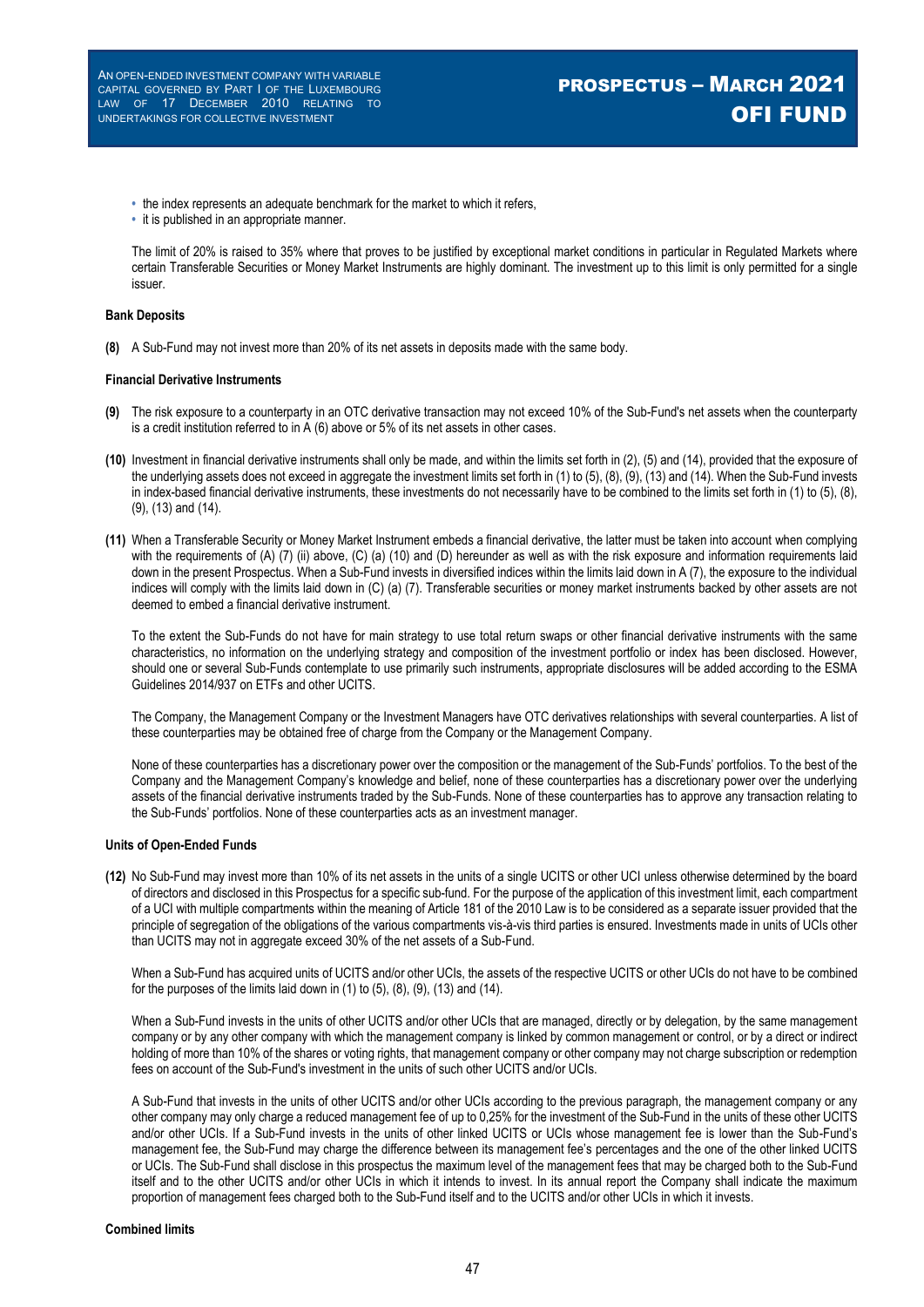# PROSPECTUS – MARCH 2021 OFI FUND

- **(13)** Notwithstanding the individual limits laid down in (1), (8) and (9) above, a Sub-Fund may not combine:
	- **•** investments in Transferable Securities or Money Market Instruments issued by,
	- **•** deposits made with, and/or
	- **•** exposures arising from OTC derivative transactions undertaken with a single body in excess of 20% of its net assets.
- **(14)** The limits set out in (1), (3), (4), (8), (9) and (13) above may not be combined, and thus investments in Transferable Securities or Money Market Instruments issued by the same body, in deposits or derivative instruments made with this body carried out in accordance with (1), (3), (4), (8), (9) and (13) above may not exceed a total of 35% of the net assets of a Sub-Fund.

#### **(b) Limitations on Control**

- **(15)** No Sub-Fund may acquire such amount of shares carrying voting rights which would enable the Company to exercise a significant influence over the management of the issuer.
- **(16)** The Company may not acquire (i) more than 10% of the outstanding non-voting shares of any one issuer; (ii) more than 10% of the outstanding debt securities of any one issuer; (iii) more than 10% of the Money Market Instruments of any one issuer; or (iv) more than 25% of the outstanding shares or units of any one UCITS and/or other UCI.

The limits set forth in (ii) to (iv) may be disregarded at the time of acquisition if at that time the gross amount of bonds or of the Money Market Instruments or the net amount of the instruments in issue cannot be calculated.

- The ceilings set forth above under (15) and (16) do not apply in respect of:
- **•** Transferable Securities and Money Market Instruments issued or guaranteed by a Member State or by its local authorities;
- **•** Transferable Securities and Money Market Instruments issued or guaranteed by any Other State;
- **•** Transferable Securities and Money Market Instruments issued by a public international body of which one or more Member State(s) are member(s);
- **•** shares in the capital of a company which is incorporated under or organized pursuant to the laws of an Other State provided that (i) such company invests its assets principally in securities issued by issuers of that State, (ii) pursuant to the laws of that State a participation by the relevant Sub-Fund in the equity of such company constitutes the only possible way to purchase securities of issuers of that State, and (iii) such company observes in its investment policy the restrictions set forth under C, items (1) to (5), (8), (9) and (12) to (16); and
- **•** shares in the capital of subsidiary companies which, exclusively on behalf of the Company carry on only the business of management, advice or marketing in the country where the subsidiary is located, in regard to the redemption of shares at the request of shareholders.

#### **Master-Feeder structure**

Each Sub-Fund may act as a feeder fund (the "Feeder Fund") of a master fund. In such case, the relevant Sub-Fund will invest at least 85% of its assets in shares/units of another UCITS or of a sub-fund of such UCITS (the "Master Fund"), which is not itself a Feeder Fund nor holds units/shares of a Feeder Fund. The Sub-Fund, as Feeder Fund, may not invest more than 15% of its assets in one or more of the following:

- ancillary liquid assets in accordance with Article 41 second indent of second paragraph of the 2010 Law;
- financial derivative instruments, which may be used only for hedging purposes, in accordance with Article 41 first indent, point g) and Article 42 second and third indents of the 2010 Law;
- movable and immovable property which is essential for the direct pursuit of the Company's business.

When a Sub-Fund invests in the shares/units of a Master Fund which is managed, directly or by delegation, by the same management company or by any other company with which the management company is linked by common management or control, or by a substantial direct or indirect holding, that management company or other company may not charge subscription or redemption fees on account of the Sub-Fund's investment in the shares/units of the Master Fund.

A Feeder Fund that invests into a Master Fund will disclose in the portion of the Prospectus relating to such Sub-Fund the maximum level of the management fees that may be charged both to the Feeder Fund itself and to the Master Fund in which it intends to invest. In its annual report, the Company will indicate the maximum proportion of management fees charged both to the Sub-Fund itself and to the Master Fund. The Master Fund will not charge subscription or redemption fees for the investment of the Feeder Fund into its shares/units or the divestment thereof.

### *D. In addition, the Company shall comply in respect of its net assets with the following investment restrictions per instrument:*

Each Sub-Fund shall ensure that its global risk exposure relating to derivative instruments does not exceed the total net value of its portfolio.

The exposure is calculated taking into account the current value of the underlying assets, the counterparty risk, foreseeable market movements and the time available to liquidate the positions.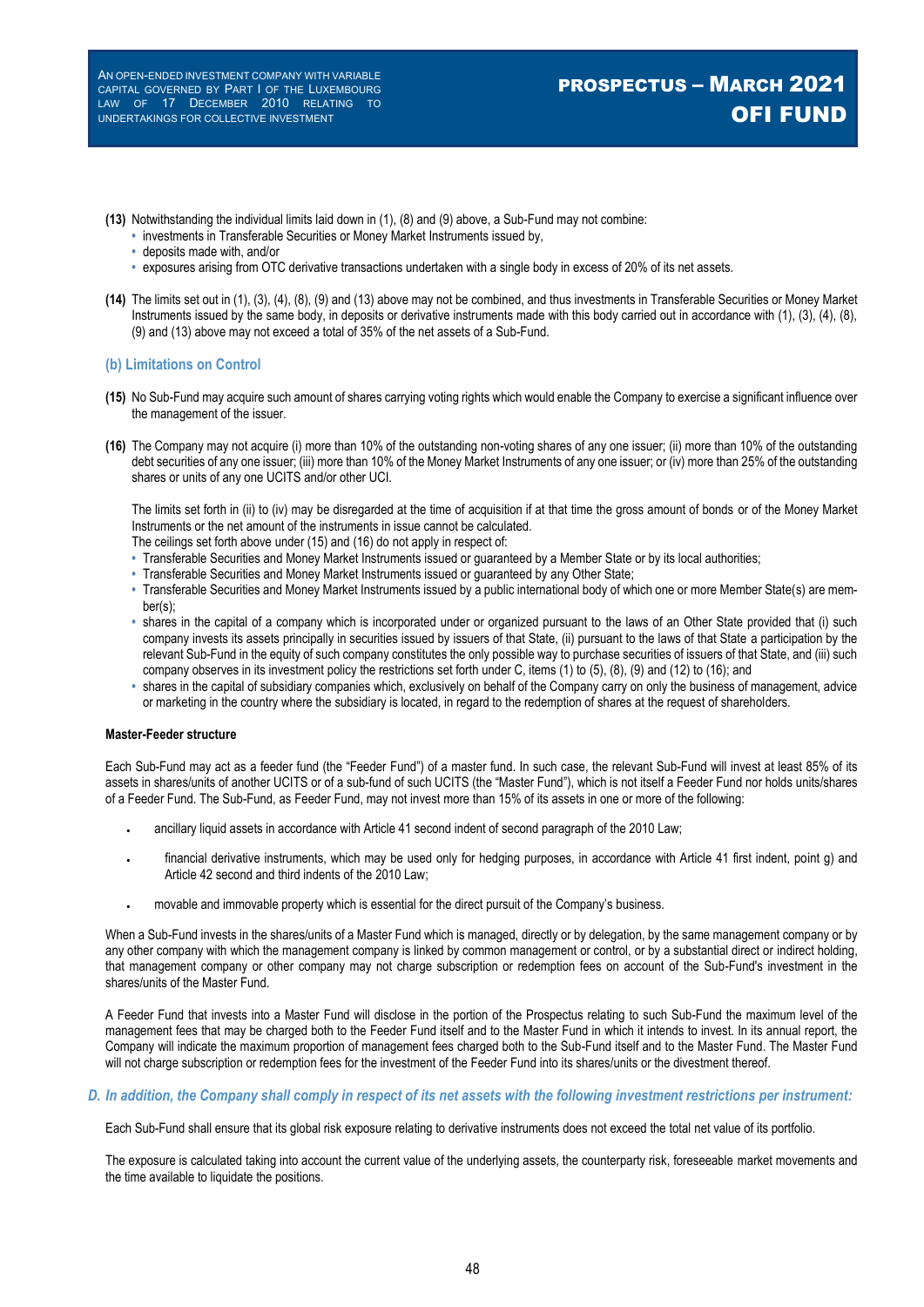# PROSPECTUS – MARCH 2021 OFI FUND

#### *E. Finally, the Company shall comply in respect of the assets of each Sub-Fund with the following investment restrictions:*

- **(1)** No Sub-Fund may acquire precious metals or certificates representative thereof.
- **(2)** No Sub-Fund may invest in real estate provided that investments may be made in securities secured by real estate or interests therein or issued by companies which invest in real estate or interests therein.
- **(3)** No Sub-Fund may use its assets to underwrite any securities.
- **(4)** No Sub-Fund may issue warrants or other rights to subscribe for Shares in such Sub-Fund.
- **(5)** A Sub-Fund may not grant loans or guarantees in favour of a third party, provided that such restriction shall not prevent each Sub-Fund from investing in non-fully paid-up Transferable Securities, Money Market Instruments or other financial instruments, as mentioned under A, items (5), (7) and (8).
- **(6)** The Company may not enter into short sales of Transferable Securities, Money Market Instruments or other financial instruments as listed under A, items (5), (7) and (8).

#### *F. Notwithstanding anything to the contrary herein contained:*

- **(1)** The ceilings set forth above may be disregarded by each Sub-Fund when exercising subscription rights attaching to transferable securities or money market instruments in such Sub-Fund's portfolio. While ensuring observance of the principle of risk-spreading, recently authorized UCITS may derogate from the limits under items C (a) (1)-(5), C (a) (6), C (a) (7) and C (a) (12) for a period of six months following the date of their authorization.
- **(2)** If such ceilings are exceeded for reasons beyond the control of a Sub-Fund or as a result of the exercise of subscription rights, such Sub-Fund must adopt as its priority objective in its sale transactions the remedying of such situation, taking due account of the interests of its shareholders.

The Directors have the right to determine additional investment restrictions to the extent that those restrictions are necessary to comply with the laws and regulations of countries where Shares of the Company are offered or sold.

#### **Investments from one Sub-Fund into another Sub-Fund:**

A Sub-Fund may subscribe, acquire and/or hold units to be issued or issued by one or more Sub-Funds of the Company under the conditions that:

- the target Sub-Fund does not, in turn, invest in the Sub-Fund Invested in this target Sub-Fund; and
- no more than 10% of the assets of the target Sub-Funds whose acquisition is contemplated, may be invested in aggregate in units of other UCIs; and
- voting rights, if any, attaching to the instruments in the target Sub-Fund are suspended for as long as they are held by the Sub-Fund concerned, but without prejudice to the appropriate processing in the accounts and the periodic reports; and
- in any event, for as long as interests in one Sub-Fund are held by another, their value will not be taken into consideration for the calculation of the net assets of the Company for the purposes of verifying the minimum threshold of the net assets imposed by the 2010 Law.

#### II. INVESTMENT TECHNIQUES AND INSTRUMENTS

The Sub-Funds must comply with the requirements of ESMA Guidelines 2014/937 on ETFs and other UCITS.

#### *A. General*

The Company may employ techniques and instruments relating to Transferable Securities and Money Market Instruments provided that such techniques and instruments are used for the purposes of efficient portfolio management within the meaning of, and under the conditions set out in, applicable laws, regulations and circulars issued by the CSSF from time to time. In particular, those techniques and instruments should not result in a change of the declared investment objective of the Sub-Fund or add substantial supplementary risks in comparison to the stated risk profile of the Sub-Fund.

The risk exposure to a counterparty generated through efficient portfolio management techniques and OTC financial derivatives must be combined when calculating counterparty risk limits referred to under the above Section I*.* "Investment Guidelines and Restrictions".

All revenues arising from efficient portfolio management techniques, net of direct and indirect operational costs and fees, will be returned to the Sub-Fund. In particular, fees and cost may be paid to agents of the Company and other intermediaries providing services in connection with efficient portfolio management techniques as normal compensation of their services. Such fees may be calculated as a percentage of gross revenues earned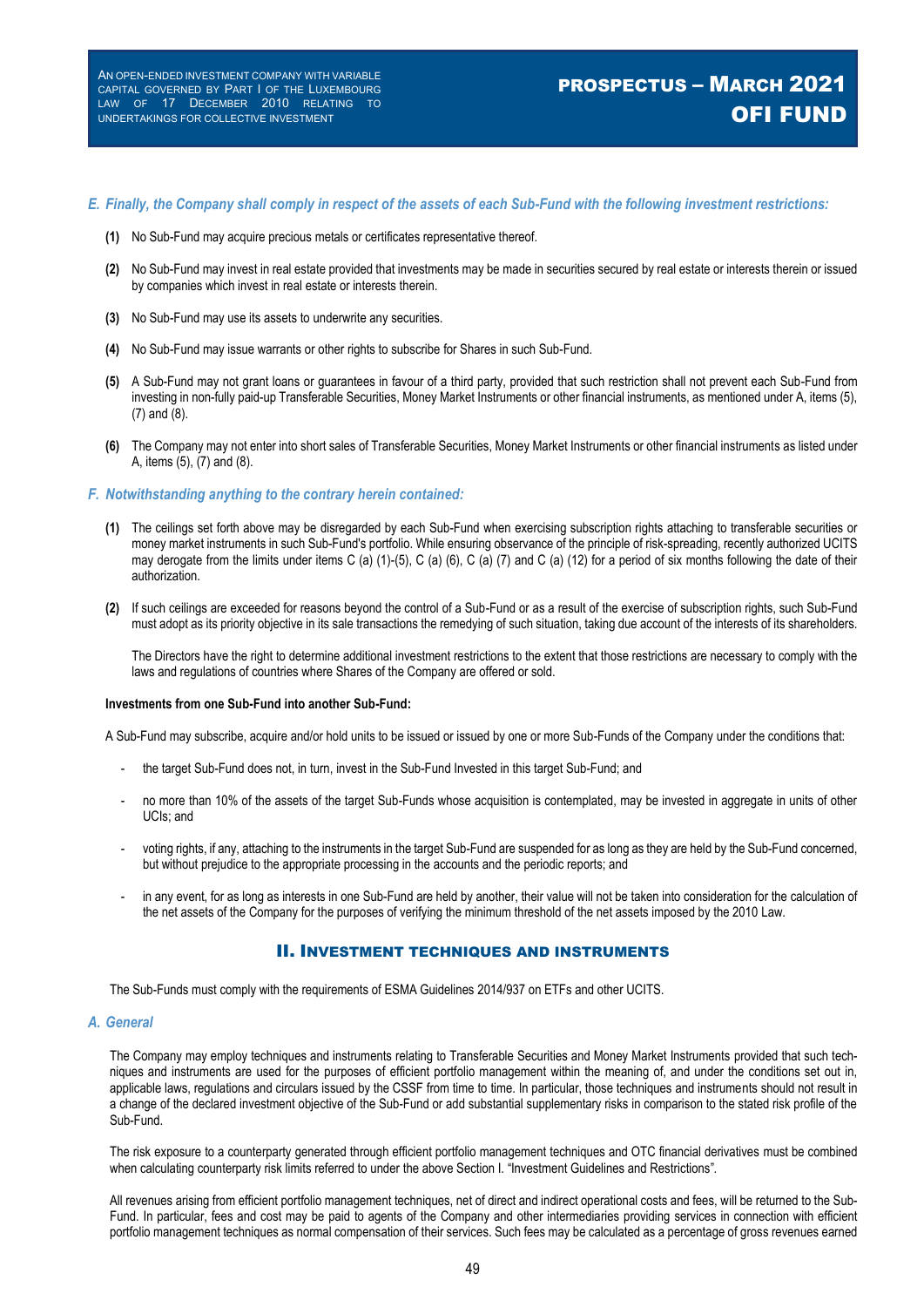by the Sub-Fund through the use of such techniques. Such fees are allocated as follows: (i) 55% shall revert to the Sub-Fund, (ii) 30% to the agent or other intermediaries and (iii) 15% shall revert to the Management Company. Information on direct and indirect operational costs and fees that may be incurred in this respect as well as the identity of the entities to which such costs and fees are paid – as well as any relationship they may have with the Depositary or the Management Company – will also be available in the annual report of the Company.

#### *B. Securities lending transaction*

Securities lending transactions consist in transactions whereby a lender transfers securities or instruments to a borrower, subject to a commitment that the borrower will return equivalent securities or instruments on a future date or when requested to do so by the lender, such transaction being considered as securities lending for the party transferring the securities or instruments and being considered as securities borrowing for the counterparty to which they are transferred.

The Company may more specifically enter into securities lending transactions provided that the following rules are complied with in addition to the above mentioned conditions:

- (i) The borrower in a securities lending transaction must be subject to prudential supervision rules considered by the CSSF as equivalent to those prescribed by EU law;
- (ii) The Company may only lend securities to a borrower either directly or through a standardised system organised by a recognised clearing institution or through a lending system organised by a financial institution subject to prudential supervision rules considered by the CSSF as equivalent to those provided by EU law and specialised in this type of transaction;
- (iii) The Company may only enter into securities lending transactions provided that it is entitled at any time under the terms of the agreement to request the return of the securities lent or to terminate the agreement.

#### *C. Repurchase and reverse repurchase transactions*

Repurchase agreements consist of transactions governed by an agreement whereby a party sells securities or instruments to a counterparty, subject to a commitment to repurchase them, or substituted securities or instruments of the same description, from the counterparty at a specified price on a future date specified, or to be specified, by the transferor. Such transactions are commonly referred to as repurchase agreements for the party selling the securities or instruments, and reverse repurchase agreements for the counterparty buying them.

The Company may enter into repurchase agreements that consist of forward transactions at the maturity of which the Company (seller) has the obligation to repurchase the assets sold and the counterparty (buyer) the obligation to return the assets purchased under the transactions. The Company may further enter into reverse repurchase agreements that consist of forward transactions at the maturity of which the counterparty (seller) has the obligation to repurchase the asset sold and the Company (buyer) the obligation to return the assets purchased under the transactions. The Company may also enter into transactions that consist of the purchase/sale of securities with a clause reserving for the counterparty/Company the right to repurchase the securities from the Company/counterparty at a price and term specified by the parties in their contractual arrangements.

The Company's involvement in such transactions is, however, subject to the additional following rules:

(i) The counterparty to these transactions must be subject to prudential supervision rules considered by the CSSF as equivalent to those prescribed by EU law;

(ii) The Company may only enter into reverse repurchase agreement and/or repurchase agreement transactions provided that it is able at any time (a) to recall the full amount of cash in a reverse repurchase agreement or any securities subject to a repurchase agreement or (b) to terminate the agreement in accordance with applicable regulations. However, fixed-term transactions that do not exceed seven days should be considered as arrangements on terms that allow the assets to be recalled at any time by the Company.

#### *Management of collateral and collateral policy*

#### *General*

In the context of OTC financial derivatives transactions and efficient portfolio management techniques, each Sub-Fund may receive collateral with a view to reduce its counterparty risk. This section sets out the collateral policy applied by the Company in such case. All assets received by a Sub-Fund in the context of efficient portfolio management techniques (securities lending, repurchase or reverse repurchase agreements) shall be considered as collateral for the purposes of this section. All collateral received by the Sub-Funds will be held in segregated accounts opened with the Depositary.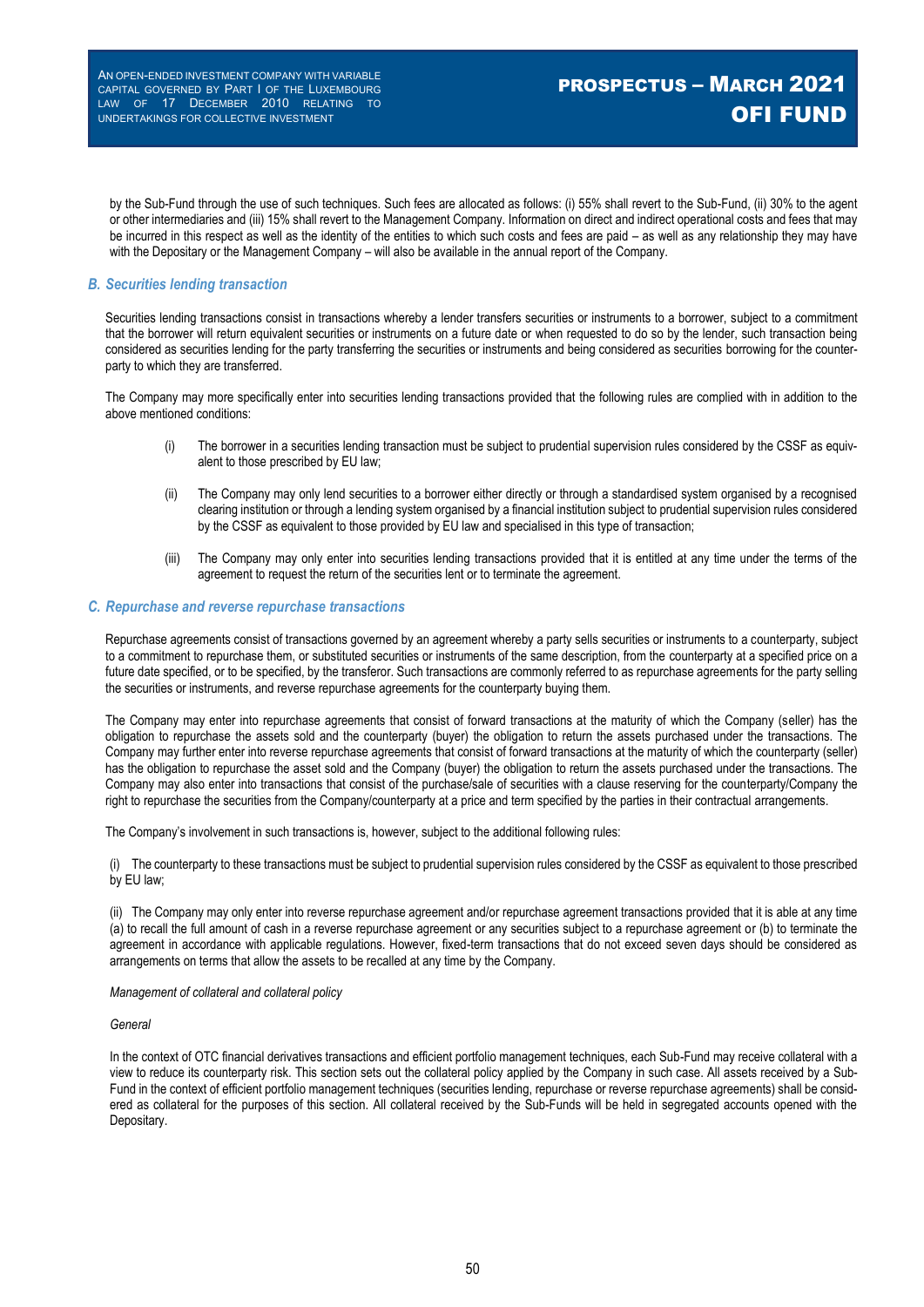# PROSPECTUS – MARCH 2021 OFI FUND

#### *Eligible collateral*

Collateral received by the relevant Sub-Fund may be used to reduce its counterparty risk exposure if it complies with the criteria set out in applicable laws, regulations and circulars issued by the CSSF from time to time notably in terms of liquidity, valuation, issuer credit quality, correlation, risks linked to the management of collateral and enforceability. In particular, collateral should comply with the following conditions:

- (a) Any collateral received other than cash should be of high quality, highly liquid and traded on a regulated market or multilateral trading facility with transparent pricing in order that it can be sold quickly at a price that is close to pre-sale valuation;
- (b) It should be valued on at least a daily basis and assets that exhibit high price volatility should not be accepted as collateral unless suitably conservative haircuts are in place;
- (c) It should be issued by an entity that is independent from the counterparty and is expected not to display a high correlation with the performance of the counterparty;
- (d) It should be sufficiently diversified in terms of country, markets and issuers with a maximum exposure of 20% of the Sub-Fund's net asset value to any single issuer on an aggregate basis, taking into account all collateral received;
- (e) It should be capable of being fully enforced by the relevant Sub-Fund at any time without reference to or approval from the counterparty.

Subject to the abovementioned conditions, collateral received by the Sub-Funds may consist of:

- (a) Cash and cash equivalents, including short-term bank certificates and Money Market Instruments;
- (b) Bonds issued or guaranteed by a Member State of the OECD or by their local public authorities or by supranational institutions and undertakings with EU, regional or worldwide scope;
- (c) Shares or units issued by money market UCIs calculating a daily net asset value and being assigned a rating of AAA or its equivalent;
- (d) Shares or units issued by UCITS investing mainly in bonds/shares mentioned in (e) and (f) below;
- (e) Bonds issued or guaranteed by first class issuers offering adequate liquidity;
- (f) Shares admitted to or dealt in on a regulated market of a Member State or on a stock exchange of a Member State of the OECD, on the condition that these shares are included in a main index.

#### *Level of collateral*

Each Sub-Fund will determine the required level of collateral for OTC financial derivatives transactions and efficient portfolio management techniques by reference to the applicable counterparty risk limits set out in this Prospectus and taking into account the nature and characteristics of transactions, the creditworthiness and identity of counterparties and prevailing market conditions.

With respect to securities lending, the relevant Sub-Fund will generally require the borrower to post collateral representing, at any time during the lifetime of the agreement, at least 100% of the total value of the securities lent. Repurchase agreement and reverse repurchase agreements will generally be collateralised, at any time during the lifetime of the agreement, at a minimum of 100% of their notional amount.

OTC financial derivative transactions: the Company may require the counterparty to an OTC derivative to post collateral in favour of the Sub-Fund representing, at any time during the lifetime of the agreement, at least 100% of the Sub-Fund's exposure under the transaction.

#### *Haircut Policy applicable for OTC derivatives*

The following haircuts are in place, if applied, in respect of collateral received in the context of OTC derivative transactions:

| <b>Collateral Instrument Type</b>                  | <b>Valuation Percentage</b> |  |  |
|----------------------------------------------------|-----------------------------|--|--|
| Cash                                               | 100%                        |  |  |
| Government Bonds (less than one year maturity)     | $98\% - 100\%$              |  |  |
| Government Bonds (with maturity from 1 to 5 years) | $.97\% - .99\%$             |  |  |
| Government Bonds (with maturity above 5 years)     | $.92\% - .98\%$             |  |  |
| Others                                             | Not Applicable              |  |  |

Furthermore, the currency exchange contracts are generally not collateralized.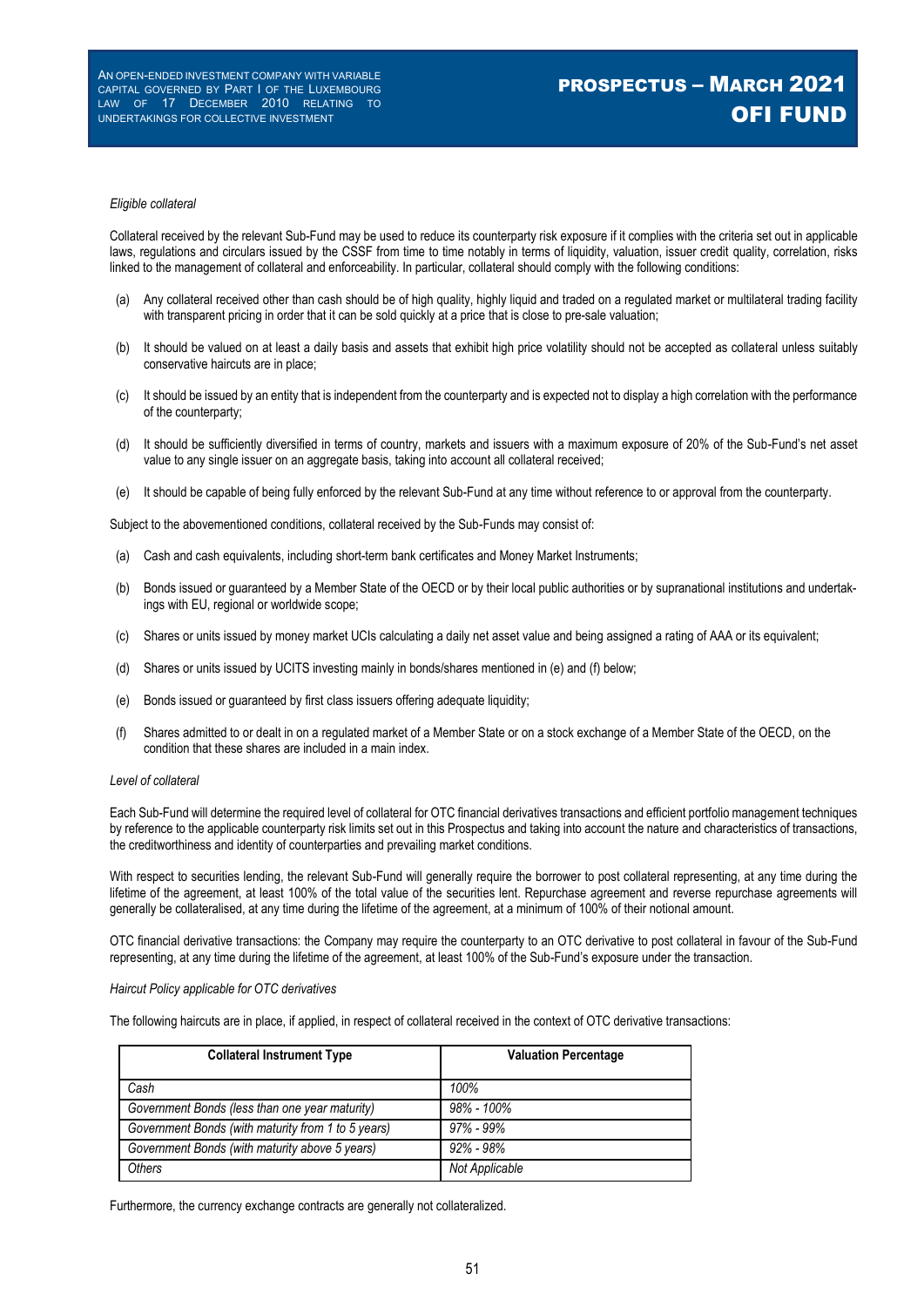#### *Haircut Policy applicable to the securities lending*

Collateral will be valued, on a daily basis, using available market prices and taking into account appropriate discounts which will be determined by the Company for each asset class based on its haircut policy. The policy takes into account a variety of factors, depending on the nature of the collateral received, such as the issuer's credit standing, the maturity, currency, price volatility of the assets and, where applicable, the outcome of liquidity stress tests carried out by the Company under normal and exceptional liquidity conditions.

| <b>Collateral Instrument Type</b>         | Haircut applicable to Collateral Require- |  |
|-------------------------------------------|-------------------------------------------|--|
|                                           | ment                                      |  |
| Cash for same currency loans              | Minimum 2%                                |  |
| Cash for cross-currency loans             | Minimum 5%                                |  |
| Government Bonds for same currency loans  | Minimum 2%                                |  |
| Government Bonds for cross-currency loans | Minimum 5%                                |  |
| Other                                     | Not Applicable                            |  |

The level of haircut can slightly vary due to operational aspects including:

- Impact of transaction settlement cycles usually 2 days -;
- De minimis level of cash that can be applied in order to avoid inefficient daily adjustments.

Due to the nature of the collateral received (having a low volatility) and the level of haircuts applied, the daily valuations of the collateral are not expected to be adversely impacted.

#### *Reinvestment of collateral*

Non-cash collateral received by the Sub-Funds may not be sold, re-invested or pledged.

Cash collateral received by the Sub-Funds can only be:

- (a) placed on deposit with credit institutions which have their registered office in an EU Member State or, if their registered office is located in a third-country, are subject to prudential rules considered by the CSSF as equivalent to those laid down in EU law;
- (b) invested in high-quality government bonds;
- (c) used for the purpose of reverse repo transactions provided the transactions are with credit institutions subject to prudential supervision and the relevant Sub-Fund is able to recall at any time the full amount of cash on accrued basis; and/or
- (d) invested in short-term money market funds as defined in the Guidelines on a Common Definition of European Money Market Funds.

Re-invested cash collateral should be diversified in accordance with the diversification requirements applicable to non-cash collateral as set out above.

The Sub-Funds may incur a loss in reinvesting the cash collateral it receives. Such a loss may arise due to a decline in the value of the investment made with cash collateral received. A decline in the value of such investment of the cash collateral would reduce the amount of collateral available to be returned by the relevant Sub-Fund to the counterparty at the conclusion of the transaction. The relevant Sub-Fund would be required to cover the difference in value between the collateral originally received and the amount available to be returned to the counterparty, thereby resulting in a loss to this Sub-Fund.

#### *D. Securities Financing transactions*

| Sub-Funds                                | Type of SFTR Technique/Assets*  | <b>Maximum</b> | <b>Expected</b> |
|------------------------------------------|---------------------------------|----------------|-----------------|
| OFI Fund - RS Global<br>Convertible Bond | securities lending transactions | 15%            | $0 - 15%$       |
| OFI Fund – Euro<br>Breakeven Inflation   | securities lending transactions | 15%            | $0 - 15%$       |

\*In each case as a percentage of the Net Asset Value of the relevant Sub-Fund. SFTR refers to the Regulation (EU) 2015/2365 of the European Parliament and of the Council of 25 November 2015 on transparency of securities financing transactions and of reuse and amending Regulation (EU) No 648/2012.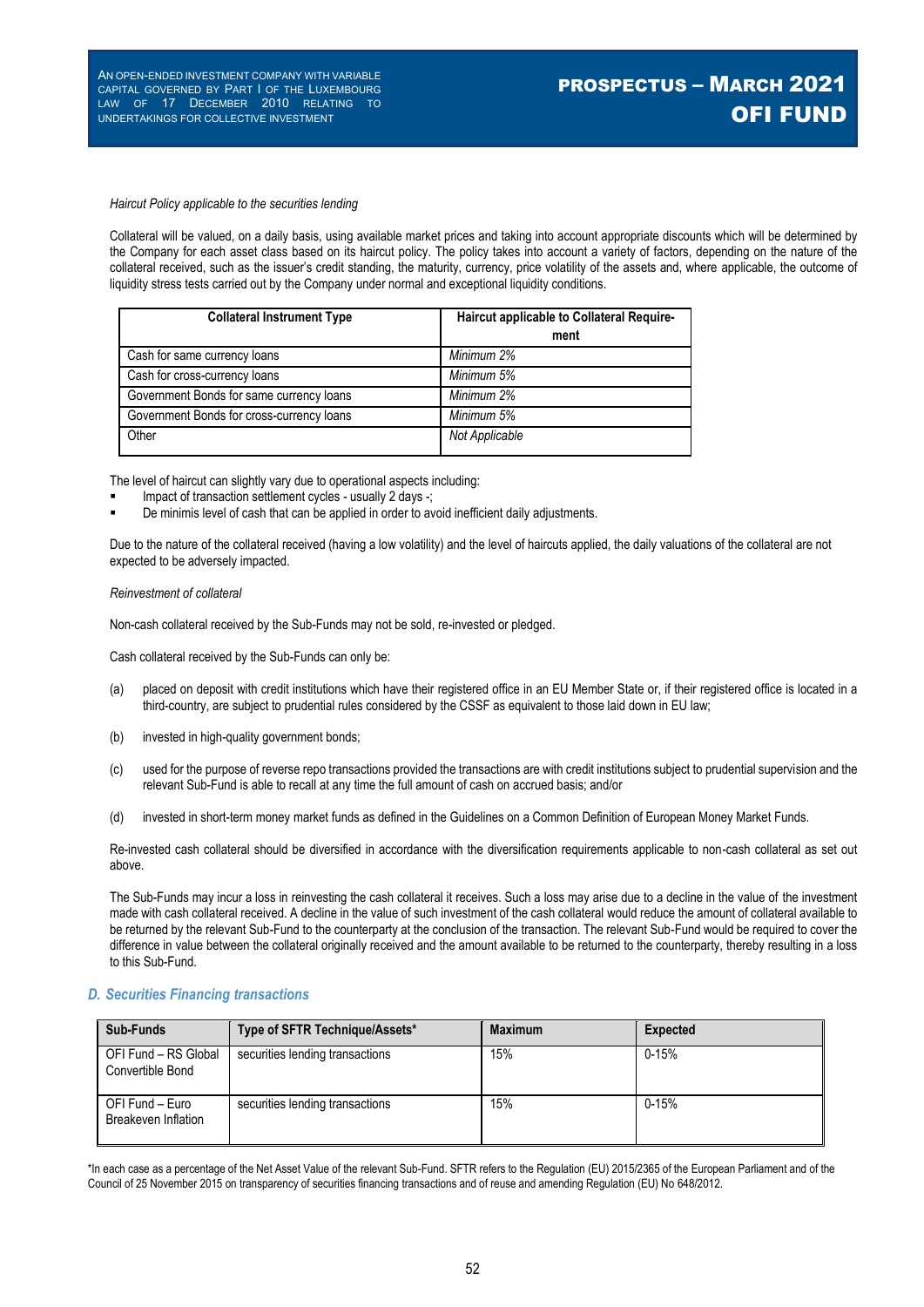# PROSPECTUS – MARCH 2021 OFI FUND

### III. RISK MANAGEMENT PROCESS

In accordance with the law of 17 December 2010 on undertakings for collective investment and other applicable regulations, in particular CSSF Circular 11/512, the Company uses a risk management process which enables it to assess the exposure of the Company to market, liquidity and counterparty risks, and to all other risks, including operation risks, which are material for the Company.

In relation to financial derivative instruments the Company must employ a process for accurate and independent assessment of the value of OTC derivatives and the Company ensures for each Sub-Fund that its global risk exposure relating to financial derivative instruments does not exceed the total net value of its portfolio.

The global risk exposure is calculated taking into account the current value of the underlying assets, the counterparty risk, future market movements and the time available to liquidate the positions.

Each Sub-Fund may invest, according to its investment policy and within the limits laid down in Section I "Investment Guidelines and Restrictions" and Section II "Investment Techniques and Instruments" (i.e. for the time being for hedging efficient portfolio management and investment purposes), in financial derivative instruments.

When a Sub-Fund invests in index-based financial derivative instruments, these investments do not necessarily have to be combined to the limits laid down in Section I "Investment Guidelines and Restrictions", item C (a) (1)-(5), (8), (9), (13) and (14).

When a Transferable Security or Money Market Instrument embeds a financial derivative instrument, the latter must be taken into account when complying with the requirements of this Section.

### IV. POOLING

For the purpose of an efficient management of its portfolios, the Company may manage all or part of the assets in two or more Sub-Funds on the basis of pooling, in compliance with the investment policy of each participating Sub-Fund. Each Sub-Fund may in this way participate in pools in proportion to the assets which they contribute to them.

Such pools may not, under any circumstances, be considered as separate legal entities and any notional units of account of a pool are not to be considered as Shares. Shares in the Company are not issued in relation to such pools but solely in relation to each Sub-Fund concerned which may participate in that pool with certain of its assets, for the purpose referred to above.

Pooling may have the effect of reducing as well as increasing the net assets of a Sub-Fund which participates in a pool: losses as well as gains attributable to a pool will be attributed proportionally to Sub-Funds holding notional units of account in that pool, thereby altering the net assets of a participating Sub-Fund even if the value of the assets contributed by that Sub-Fund to the pool has not fluctuated.

Pools will be created by the transfer from time to time of transferable securities, liquid assets and other permitted assets from participating Sub-Funds to such pools (subject to such assets being suitable in terms of the objectives and investment policies of the participating Sub-Funds). The Directors of the Company or the Investment Manager may then make additional transfers to each pool from time to time. Assets may also be withdrawn from a pool and transferred back to the participating Sub-Fund to the extent of its participation in the pool. Such participation will be calculated with reference to notional units of account in the pool or pools.

Upon creation of a pool these notional units of account will be currently expressed in either USD or EUR or such other currency as the Directors of the Company shall consider appropriate in the future and shall be attributed to each Sub-Fund participating in the pool, to a value equal to that of the transferable securities, liquid assets and/or other permitted assets contributed to it. The value of the notional units of account of a pool will be calculated each Valuation Day (as more specifically defined under Section V. "Net Asset Value per Share Calculation" hereinafter) by dividing its net assets by the number of notional units of account issued and/or outstanding.

When additional liquid assets or other assets are transferred to or withdrawn from a pool, the allocation of units made to the participating Sub-Fund in question will be increased or decreased, as the case may be, by a proportionate number of units which is calculated by dividing the amount of the liquid assets or the value of the assets transferred or withdrawn by the current value of one unit. A contribution in kind will be treated for the purposes of these calculations as being reduced by such amount as the Directors of the Company consider appropriate to reflect the tax liabilities or transaction and investment costs likely to be incurred on the investment of those liquid or other assets. When liquid or other assets are withdrawn, the withdrawal will also include any amounts corresponding to the costs likely to be incurred on the realisation of such liquid and other assets in the pool. The entitlements of each Sub-Fund participating in the pool apply to each and every line of the investments of the pool.

Dividends, interest and other distributions of an income nature received in relation to the assets in a pool shall be credited to the Sub-Funds participating in that pool in proportion to their respective interests in the pool at the time they are credited. Upon dissolution of the Company, assets in a pool will (subject to the rights of creditors) be attributed to the participating Sub-Funds in proportion to their respective interests in the pool.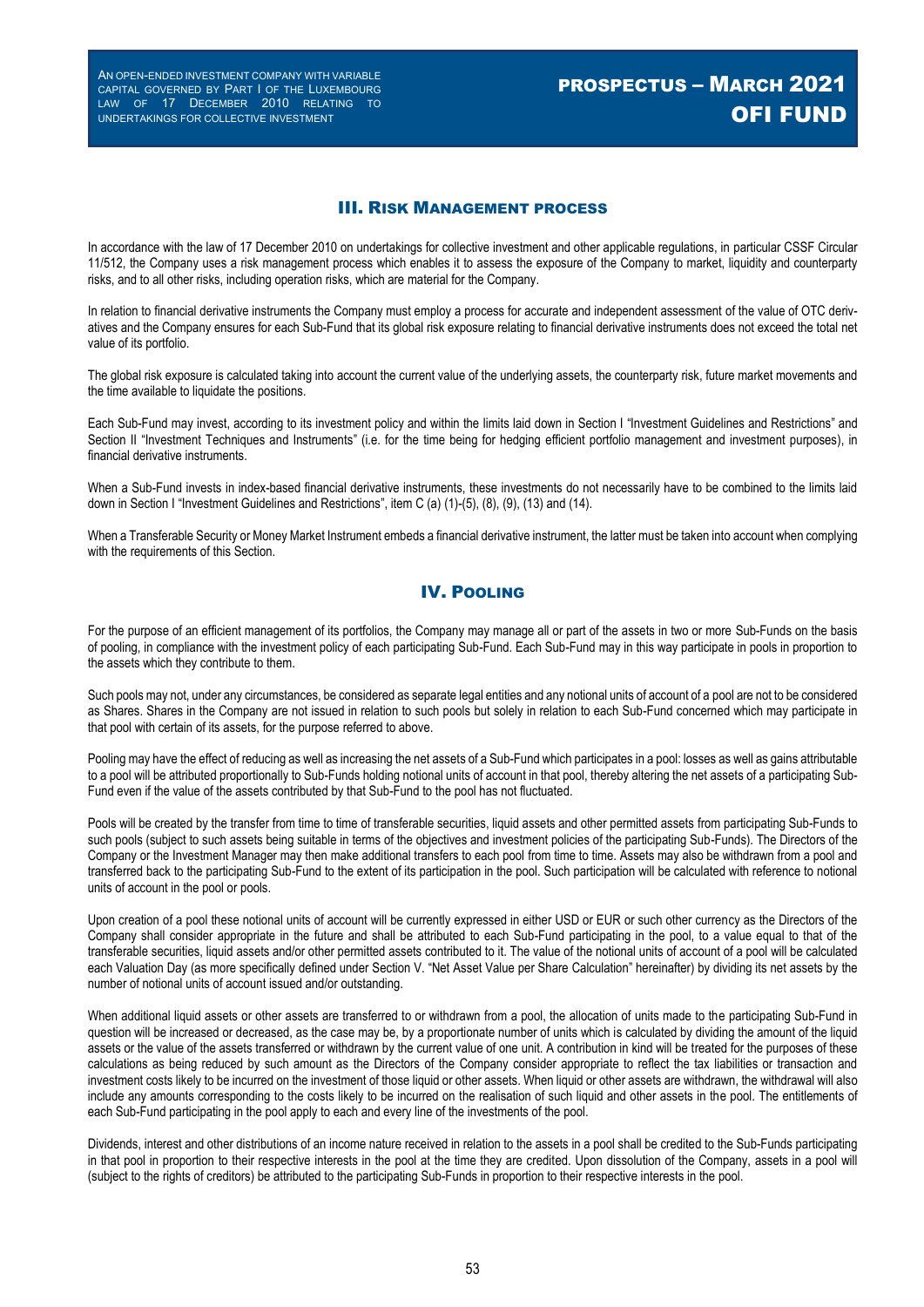# V. NET ASSET VALUE PER SHARE CALCULATION

The reporting currency of the Company is Euro. The financial statements of the Company will be prepared in relation to each Sub-Fund in the denominated currency of such Sub-Fund.

#### *Calculation of NAV per Share*

Pursuant to Article 13 of the Articles of Incorporation, the Net Asset Value per Share shall be calculated as follows. The Net Asset Value per Share of each class of Shares shall be determined as of any Valuation Day by dividing the net assets of the Company attributable to each class of Shares, being the value of the portion of assets less the portion of liabilities attributable to such class, on any such Valuation Day, by the number of Shares in the relevant class then outstanding, in accordance with the valuation rules set forth below. The Net Asset Value per Share of each class may be rounded up or down to the nearest unit of the relevant currency as the Directors shall determine. If since the time of determination of the Net Asset Value per Share there has been a material change in the quotations in the markets on which a substantial portion of the investments attributable to the relevant class of Shares are dealt in or quoted, the Company may, in order to safeguard the interests of the shareholders and the Company, cancel the first valuation and carry out a second valuation. In such a case, instructions for subscription, redemption or conversion of Shares shall be executed on the basis of the second Net Asset Value per Share calculation.

For a Share class which is expressed in a currency other than the reference currency of the relevant Sub-Fund, the Net Asset Value per Share of that class shall be the net assets attributable to the Shares of the class of that Sub-Fund calculated in the reference currency of the Sub-Fund and converted into the other relevant currency at the current currency exchange rate between the reference currency and such other currency. The costs associated with the conversion of monies in connection with the purchase, redemption and exchange of Shares of a Sub-Fund denominated in one currency but also stated in another currency will be borne by the relevant class and will be reflected in the Net Asset Value per Share of such class of Shares. Consequently, the Net Asset Value per Share of each Sub-Fund and of different classes of a single Sub-Fund, if appropriate, is expected to differ.

The valuation of the net assets of the different classes of Shares shall be made in the following manner:

#### **I. The assets of the Company shall include:**

- **1)** all cash on hand or on deposit, including any interest accrued thereon;
- **2)** all bills and demand notes payable and accounts receivable (including proceeds of securities sold but not delivered);
- **3)** all bonds, time notes, shares, stock, debenture stocks, subscription rights, warrants, options and other investments and securities owned or contracted for by the Company;
- **4)** all stock dividends, cash dividends and cash distributions receivable by the Company to the extent information thereon is reasonably available to the Company;
- **5)** all interest accrued on any interest-bearing securities owned by the Company except to the extent that the same is included or reflected in the principal amount of such securities;
- **6)** the primary expenses of the Company insofar as the same have not been written off;
- **7)** all other assets of any kind and nature including pre-paid expenses.

#### **The value of such assets shall be determined as follows:**

- **(a)** The value of any cash on hand or on deposit, bills and demand notes and accounts receivable, prepaid expenses, cash dividends and interest declared or accrued as aforesaid and not yet received is deemed to be the full amount thereof, unless in any case the same is unlikely to be paid or received in full, in which case the value thereof is arrived at after making such discount as may be considered appropriate in such case to reflect the true value thereof.
- **(b)** The value of assets listed or dealt in on any Regulated Market and/or Other Regulated Market is based on the last available price.
- **(c)** The value of assets which are listed or dealt in on any stock exchange in an Other State is based on the last available price on the stock exchange which is normally the principal market for such assets.
- **(d)** In the event that any assets are not listed or dealt in on any Regulated Market, any stock exchange in an Other State or on any Other Regulated Market, or if, with respect to assets listed or dealt in on any such stock exchange, or Other Regulated Market and/or Regulated Market as aforesaid, the price as determined pursuant to sub-paragraphs (b) or (c) is not representative of the fair market value of the relevant assets, the value of such assets will be based on the reasonably foreseeable sales price determined prudently and in good faith.
- **(e)** The liquidating value of options contracts not traded on exchanges or on Other Regulated Markets and/or Regulated Markets shall mean their net liquidating value determined, pursuant to the policies established in good faith by the Directors, on a basis consistently applied for each different variety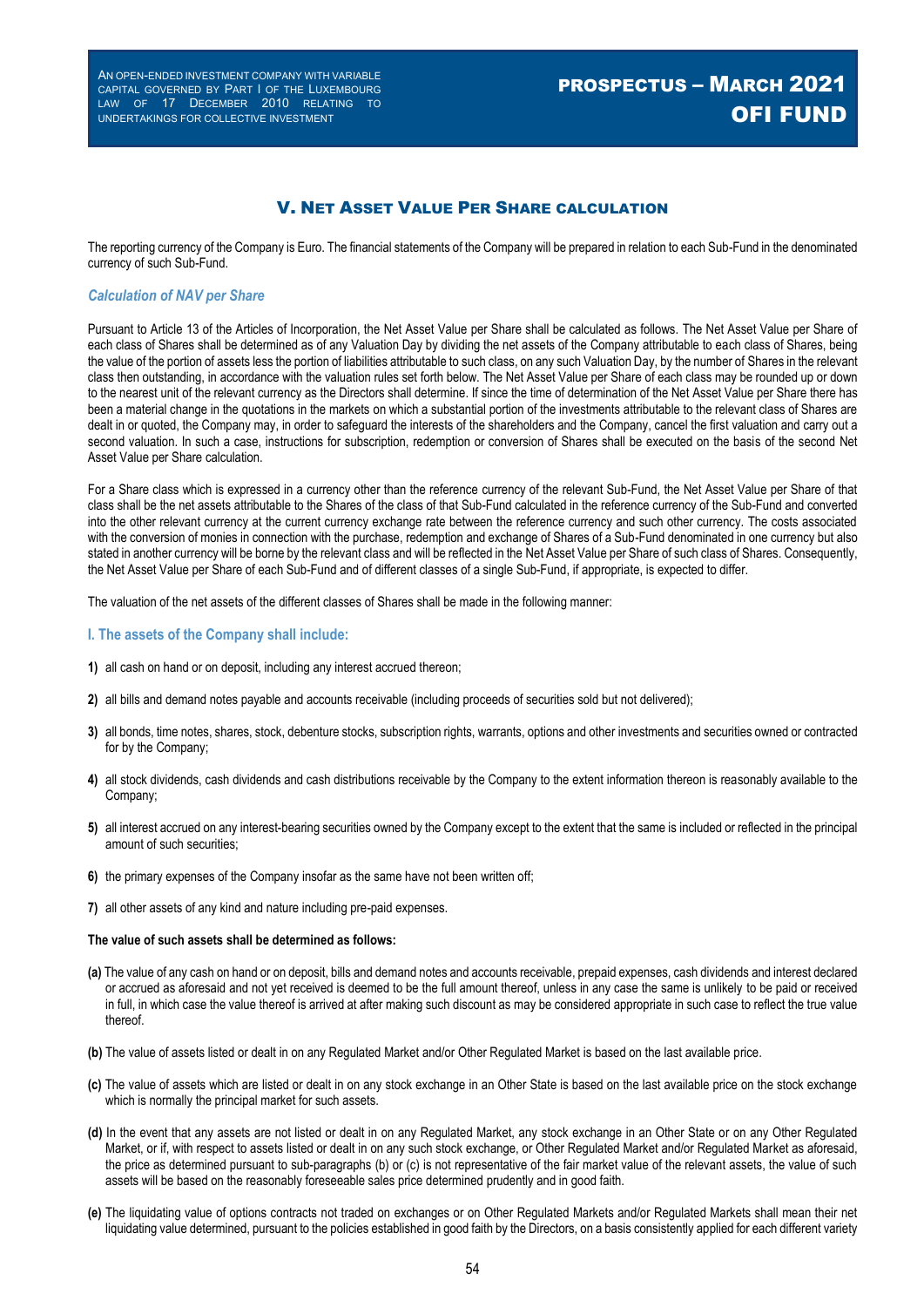of contracts. The liquidating value of futures, forward and options contracts traded on exchanges or on Other Regulated Markets and/or Regulated Markets shall be based upon the last available settlement prices of these contracts on exchanges and Regulated Markets and/or Other Regulated Markets on which the particular futures, forward or options contracts are traded by the Company; provided that if a futures, forward or options contract could not be liquidated on the day with respect to which net assets are being determined, the basis for determining the liquidating value of such contract shall be such value as the Directors may deem fair and reasonable. Swaps will be valued at their market value.

- **(f)** The value of Money Market Instruments not listed or dealt in on any stock exchange or any Other Regulated Market and/or Regulated Market and with remaining maturity of less than 12 months and of more than 90 days is deemed to be the nominal value thereof, increased by any interest accrued thereon. Money Market Instruments with a remaining maturity of 90 days or less will be valued by the amortized cost method, which approximates market value.
- **(g)** Units or shares of open-ended UCI will be valued at their last determined and available net asset value or, if such price is not representative of the fair market value of such assets, then the price shall be determined by the Directors on a fair and equitable basis. Units or shares of a closed-ended UCI will be valued at their last available stock market value.
- **(h)** All other securities and other assets will be valued at fair market value, as determined in good faith pursuant to procedures established by the Directors. The value of all assets and liabilities not expressed in the Reference Currency of a Class or Sub-Fund will be converted into the Reference Currency of such Class or Sub-Fund at rates last quoted by major banks. If such quotations are not available, the rate of exchange will be determined in good faith by or under procedures established by the Directors.

The Directors, in their discretion, may permit some other method of valuation to be used if it considers that such valuation better reflects the fair value of any asset of the Company.

The Net Asset Value per Share and the issue, redemption and conversion prices per Share of each Class within each Sub-Fund may be obtained during business hours at the Registered Office.

#### **II. The liabilities of the Company shall include:**

- **1)** all loans, bills and accounts payable;
- **2)** all accrued or payable administrative expenses, including investment advisory and management fees, Depositary fees, and corporate agent fees;
- **3)** all known liabilities, present and future, including all matured contractual obligation for payments of money or property, including the amount of any unpaid dividends declared by the Company where the Valuation Day falls on the record Day for determination of the person entitled thereto or is subsequent thereto;
- **4)** an appropriate provision for future taxes based on capital and income to the Valuation Day, as determined from time to time by the Company, and other reserves, if any, authorised and approved by the Directors; and
- **5)** all other liabilities of the Company of whatsoever kind and nature except liabilities represented by shares in the Company. In determining the amount of such liabilities the Company shall take into account all expenses payable by the Company which shall comprise of formation expenses, fees payable to its Management Company, its Investment Advisor, to its Investment Manager(s), accountants, Depositary and correspondents, administration, domiciliary, registrar and transfer agents and paying agents, its Distributor(s) and permanent representatives in places of registration and any other agent employed by the Company, fees for legal and auditing services, promotion, printing, reporting and publishing expenses, including the cost of advertising or preparing and printing of prospectuses, explanatory memoranda, key investor information documents or registration statements, annual and semi-annual reports, taxes or governmental charges, and all other operating expenses, including the cost of buying and selling assets, interest, bank charges and brokerage, postage, telephone and telex. The Company may calculate administrative and other expenses of a regular or recurring nature on an estimated figure for yearly or other periods in advance and may accrue the same in equal proportions over any such period.

#### **III. The assets shall be allocated as follows:**

The Directors shall establish a Sub-Fund in respect of each class of Shares and may establish a Sub-Fund in respect of two or more classes of Shares in the following manner:

- **a)** If two or more classes of Shares relate to one Sub-Fund, the assets attributable to such classes shall be commonly invested pursuant to the specific investment policy of the Sub-Fund concerned. Within a Sub-Fund, classes of Shares may be defined from time to time by the Directors so as to correspond to (i) a specific distribution policy, such as entitling to distributions ("distribution shares") or not entitling to distributions ("capitalization shares") and/or (ii) a specific sales and redemption charge structure and/or (iii) a specific management or advisory fee structure, and/or (iv) a specific assignment of distribution, shareholder services or other fees; and/or (v) a specific type of investor; (vi) the currency or currency unit in which the class may be quoted and based on the rate of exchange between such currency or currency unit and the reference currency of the relevant Sub-Fund and/or (vii) such other features as may be determined by the Directors from time to time in compliance with applicable law;
- **b)** The proceeds to be received from the issue of Shares of a class shall be applied in the books of the Company to the Sub-Fund corresponding to that class of Shares, provided that if several classes of Shares are outstanding in such Sub-Fund, the relevant amount shall increase the proportion of the net assets of such Sub-Fund attributable to the class of Shares to be issued;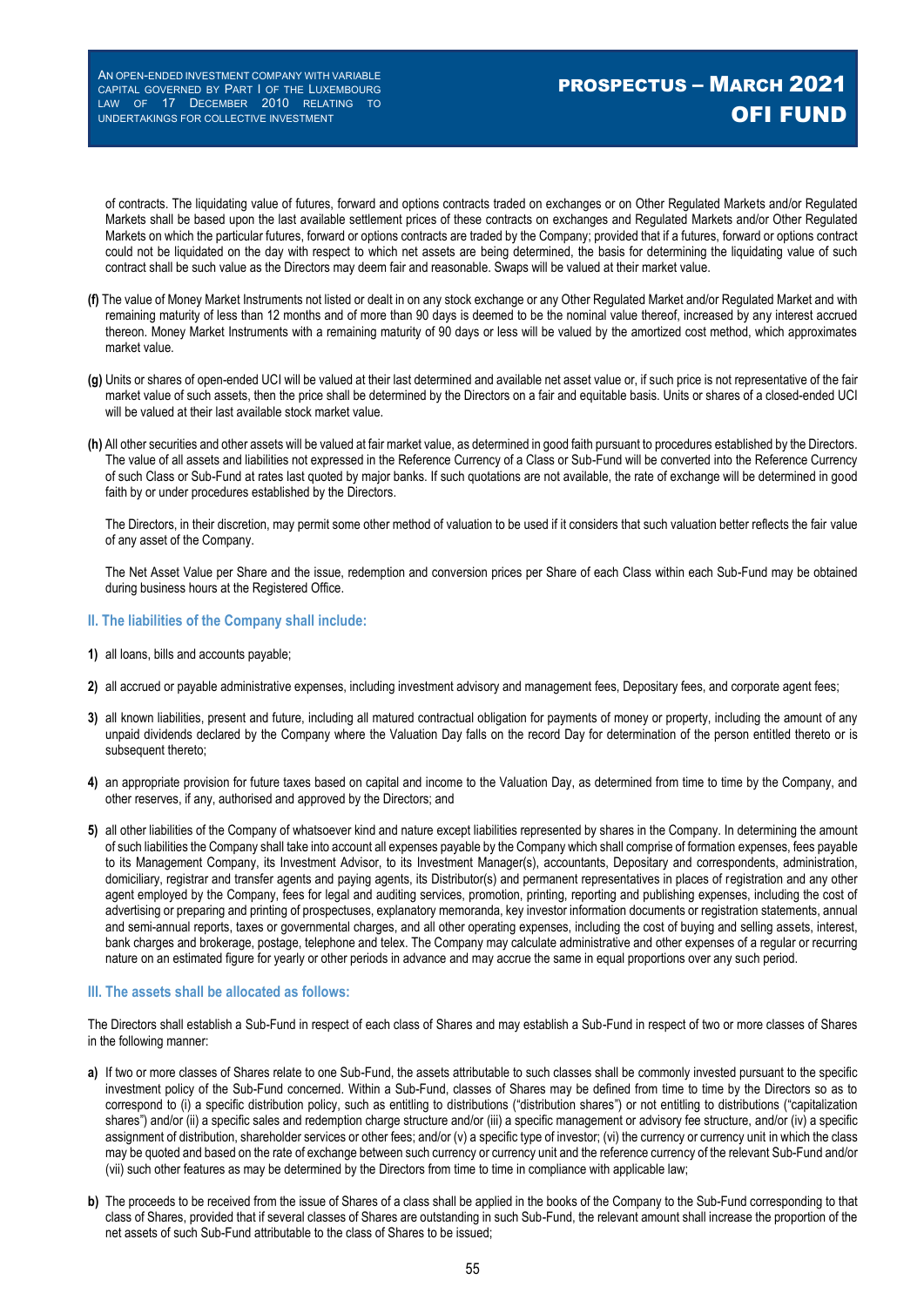# PROSPECTUS – MARCH 2021 OFI FUND

- **c)** The assets and liabilities and income and expenditure applied to a Sub-Fund shall be attributable to the class or classes of Shares corresponding to such Sub-Fund;
- **d)** Where any asset is derived from another asset, such derivative asset shall be applied in the books of the Company to the same Sub-Fund as the assets from which it was derived and on each revaluation of an asset, the increase or decrease in value shall be applied to the relevant Sub-Fund;
- **e)** Where the Company incurs a liability which relates to any asset of a particular Sub-Fund or to any action taken in connection with an asset of a particular Sub-Fund, such liability shall be allocated to the relevant Sub-Fund;
- **f)** In the case where any asset or liability of the Company cannot be considered as being attributable to a particular Sub-Fund, such asset or liability shall be allocated to all the Sub-Funds prorata to the Net Asset of the relevant classes of Shares or in such other manner as determined by the Directors acting in good faith; and
- **g)** Upon the payment of distributions to the holders of any class of Shares, the net assets of such class of Shares shall be reduced by the amount of such distributions.
- All valuation regulations and determinations shall be interpreted and made in accordance with generally accepted accounting principles.

In the absence of bad faith, gross negligence or manifest error, every decision in calculating the Net Asset Value per Share taken by the Directors or by any bank, company or other organization which the Directors may appoint for the purpose of calculating the Net Asset Value per Share, shall be final and binding on the Company and present, past or future shareholders.

#### *Suspension of NAV per Share Calculation*

The Company may suspend temporarily the issue and redemption of any class of Shares relating to all or any of the Sub-Funds as well as the right to convert Shares of a Sub-Fund (or a class, if applicable) into Shares of another Sub-Fund (or of another class, if applicable) and the calculation of the Net Asset Value per Share of any class relating to any Sub-Fund:

- **i)** during any period any of the principal Stock Exchanges on which a substantial proportion of the investments of the Company attributable to such Sub-Fund are quoted are closed otherwise then for ordinary holidays, or during which dealings thereon are restricted or suspended; or
- **ii)** during the existence of any state of affairs which constitutes an emergency as a result of which disposals or valuation of assets owned by the Company attributable to such Sub-Fund would be impractical; or
- **iii)** during any breakdown in the means of communication normally employed in determining the price or value of any of the investments attributable to any particular Sub-Fund or the currency price or values on any such stock exchange; or
- **iv)** during any period when the Company is unable to repatriate funds for the purpose of making repayments due to large requests for the redemption of such Shares or during which any transfer of funds involved in the realisation or acquisition of investments or payments due to the redemption of such Shares cannot in the opinion of the Directors be effected at normal rates of exchange;
- **v)** during any period when for any other reason the prices of any investments owned by the Company attributable to such Sub-Fund cannot promptly or accurately be ascertained;
- **vi)** from the time of publication of a notice convening an extraordinary general meeting of shareholders for the purpose of winding up the Company, any Sub-Funds, or informing the shareholders of the decision of the Directors to terminate Sub-Funds; or
- **vii)**following the suspension of the calculation of the net asset value per share / unit at the level of a Master Fund in which a Feeder Fund invests, to the extent applicable.

The Company may suspend the issue and redemption of its shares from its shareholders as well as the conversion from and to shares of each class following the suspension of the issue, redemption and/or the conversion at the level of a Master Fund in which the Feeder Fund invests, to the extent applicable.

Any such suspension shall be published, if appropriate, by the Company and shall be notified to shareholders having made an application for subscription, redemption and conversion of Shares for which the calculation of the Net Asset Value per Share has been suspended.

Such suspension as to any class or Sub-Fund shall have no effect on the calculation of the Net Asset Value per Share, the issue, redemption and conversion of Shares of any other class or Sub-Fund.

Any request for subscription, redemption or conversion shall be irrevocable except in the event of a suspension of the calculation of the Net Asset Value.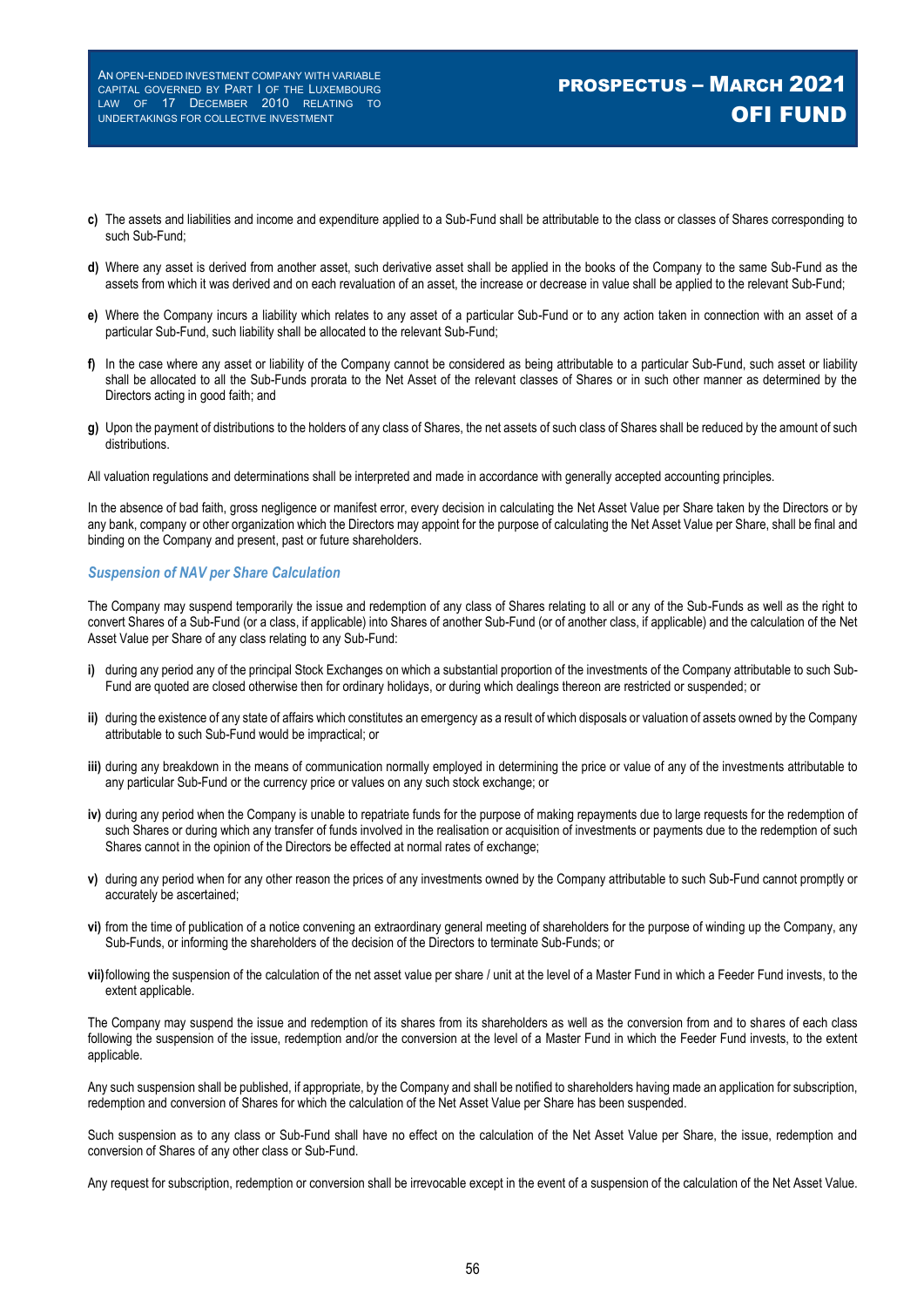# PROSPECTUS – MARCH 2021 OFI FUND

### APPENDIX 2

### A. GENERAL INFORMATION

The Company is incorporated in Luxembourg under the laws of the Grand-Duchy of Luxembourg in the form of a *société anonyme* and qualifies as a *société d'investissement à capital variable*. It was incorporated on 14 December 2016 for an unlimited duration. The initial subscribed share capital of the Company was EUR 30,000.-. The Articles of Incorporation of the Company have been published in RESA on 19 December 2016. The Company is registered with the *Registre de Commerce*, Luxembourg, under number B211144. Copies of the Articles of Incorporation are available for inspection upon request.

The minimum capital of the Company, which must be attained within six months of its authorisation, is EUR 1,250,000.

The Company may at any time be dissolved by a resolution of an extraordinary general meeting of its shareholders.

In the event of a dissolution of the Company, liquidation shall be carried out by one or several liquidators, who may be physical persons or legal entities represented by physical persons, designated by the general meeting of shareholders which shall determine their powers and their compensations.

If the capital of the Company falls below two thirds of the minimum legal capital, the Directors must submit the question of the dissolution of the Company to the general meeting for which no quorum shall be prescribed and which shall decide by simple majority of the Shares present or represented at the meeting. If the capital falls below one fourth of the minimum legal capital, no quorum shall be prescribed but the dissolution may be resolved by shareholders holding one fourth of the Shares presented at the meeting.

The meeting must be convened so that it is held within a period of forty days from ascertainment that the net assets have fallen below respectively two thirds or one fourth of the minimum capital.

The net proceeds of liquidation shall be distributed by the liquidators to the holders of Shares of each Sub-Fund in proportion of the rights attributable to the relevant class of Shares.

#### *Termination and liquidation of Sub-Funds or classes of Shares*

In the event that for any reason the value of the total net assets in any Sub-Fund or class of Shares has decreased to, or has not reached, an amount determined by the Directors to be the minimum level for such Sub-Fund or class of Shares to be operated in an economically efficient manner, which amount shall not exceed 10 million EUR for a Sub-Fund, or in case of a substantial modification in the political, economic or monetary situation or as a matter of economic rationalization, the Directors may decide to terminate such Sub-Fund or class of Shares and redeem compulsorily all the Shares of the relevant Sub-Fund or class of Shares at the Net Asset Value per Share (taking into account actual realization prices of investments and realization expenses) calculated on the Valuation Day at which such decision shall take effect. The Company shall serve a notice to the holders of the relevant Shares prior to the effective date for the compulsory redemption, which will indicate the reasons of and the procedure for the redemption operations: registered holders shall be notified in writing. Unless it is otherwise decided in the interests of, or to keep equal treatment between, the shareholders, the shareholders of the Sub-Fund or class of Shares concerned may continue to request redemption of their Shares free of charge (but taking into account actual realization prices of investments and realization expenses) prior to the date effective for the compulsory redemption.

Notwithstanding the powers conferred to the Directors by the preceding paragraph, the general meeting of shareholders of any one or all classes of shares issued in any Sub-Fund will, in any other circumstances, have the power, upon proposal from the Directors, to redeem all the shares of the relevant class or classes and refund to the shareholders the Net Asset Value per Share of their shares (taking into account actual realization prices of investments and realization expenses) calculated on the Valuation Day at which such decision shall take effect. There shall be no quorum requirements for such general meeting of shareholders which shall decide by resolution taken by simple majority of the votes validly cast at such meeting.

Assets which may not be distributed to the relevant beneficiaries upon the implementation of the redemption will be deposited with the *Caisse de Consignation* on behalf of the persons entitled thereto.

The liquidation of a Sub-Fund shall have no influence on any other Sub-Fund. The liquidation of the last remaining Sub-Fund will result in the Company's liquidation.

All redeemed Shares shall be cancelled.

In addition, a Feeder Fund shall be terminated and its Shares compulsory redeemed pursuant to the procedure set forth above in the event of the liquidation, division or merger of the Master Fund, except to the extent permitted, and in compliance with the conditions set out under the 2010 Law and the CSSF Regulation 10-05 transposing Commission Directive 2010/44/EU of 1 July 2010 implementing the Directive as regards certain provisions concerning fund mergers, master-feeder structures and notification procedure.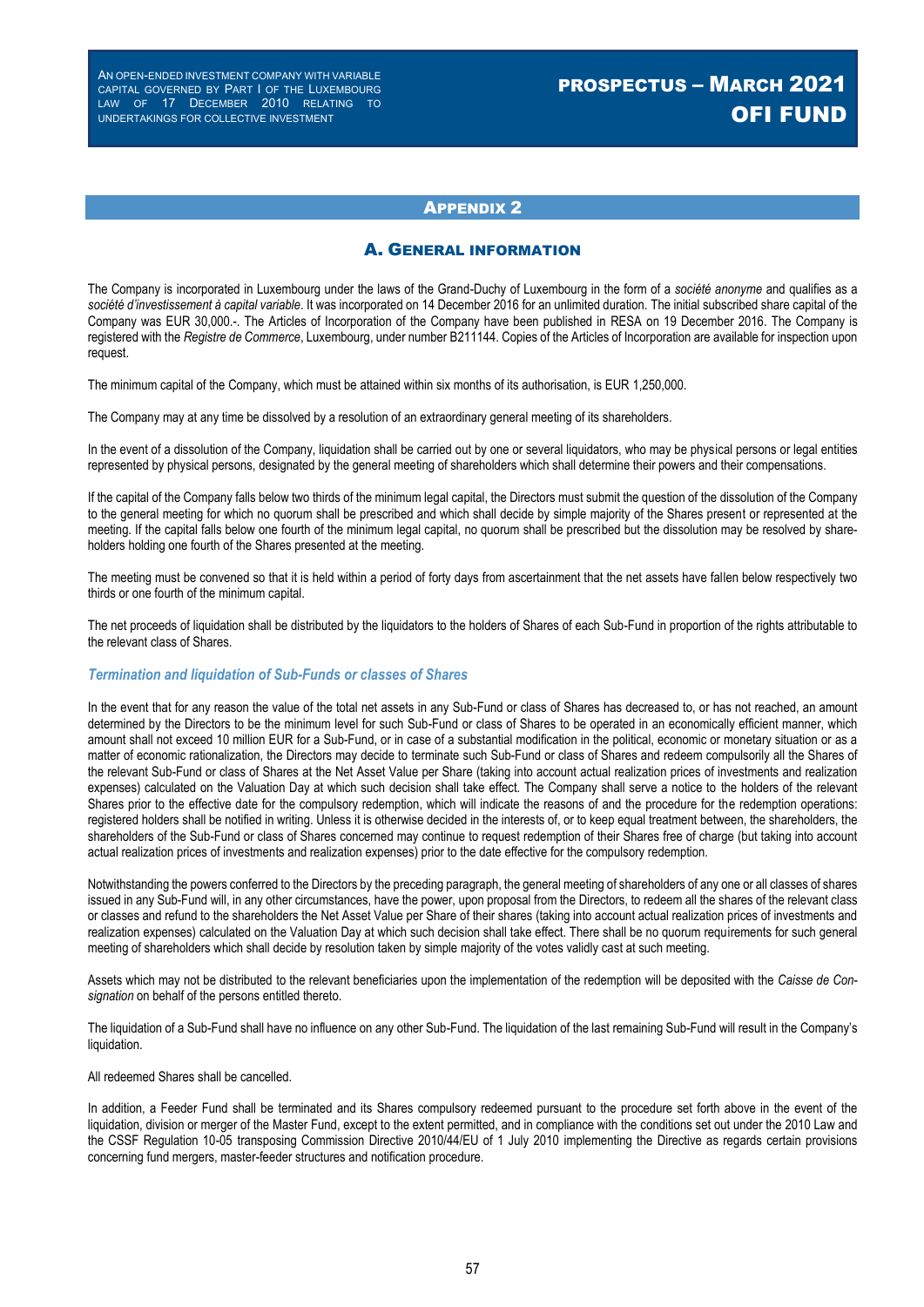#### *Mergers*

#### **(i) Mergers decided by the board of directors**

### a) The Company

The Directors may decide to proceed with a merger (within the meaning of the 2010 Law) of the Company, either as receiving or absorbed UCITS, with: - another Luxembourg or foreign UCITS (the "**New UCITS**"); or

a sub-fund thereof.

and, as appropriate, to redesignate the shares of the Company concerned as shares of this New UCITS, or of the relevant sub-fund thereof as applicable.

In case the Company involved in a merger is the receiving UCITS (within the meaning of the 2010 Law), solely the Directors will decide on the merger and effective date thereof.

In the case the Company involved in a merger is the absorbed UCITS (within the meaning of the 2010 Law), and hence ceases to exist, the general meeting of the shareholders, rather than the Directors, has to approve, and decide on the effective date of, such merger by a resolution adopted with no quorum requirement and at a simple majority of the votes validly cast at such meeting.

Such a merger shall be subject to the conditions and procedures imposed by the 2010 Law, in particular concerning the merger project and the information to be provided to the shareholders.

#### b) The Sub-Funds

The Directors may decide to proceed with a merger (within the meaning of the 2010 Law) of any Sub-Fund, either as receiving or absorbed Sub-Fund, with:

- another existing or new Sub-Fund within the Company or another sub-fund within a New UCITS (the "**New Sub-Fund**"); or a New UCITS,
- and, as appropriate, to redesignate the shares of the Sub-Fund concerned as shares of the New UCITS, or of the New Sub-Fund as applicable.

Such a merger shall be subject to the conditions and procedures imposed by the 2010 Law, in particular concerning the merger project and the information to be provided to the shareholders.

#### **(ii) Mergers decided by the shareholders**

#### a) The Company

Notwithstanding the powers conferred to the Directors by the preceding section, a merger (within the meaning of the 2010 Law) of the Company, either as receiving or absorbed UCITS, with:

- a New UCITS; or
- a sub-fund thereof,

may be decided by a general meeting of the shareholders for which there shall be no quorum requirement and which will decide on such a merger and its effective date by a resolution adopted at a simple majority of the votes validly cast at such meeting.

Such a merger shall be subject to the conditions and procedures imposed by the 2010 Law, in particular concerning the merger project and the information to be provided to the shareholders.

#### b) The Sub-Funds

The general meeting of the shareholders of a Sub-Fund may also decide a merger (within the meaning of the 2010 Law) of the relevant Sub-Fund, either as receiving or absorbed Sub-Fund, with:

- any New UCITS; or
- a New Sub-Fund

by a resolution adopted with no quorum requirement at a simple majority of the votes validly cast at such meeting.

Such a merger shall be subject to the conditions and procedures imposed by the 2010 Law, in particular concerning the merger project and the information to be provided to the shareholders.

#### **General**

Shareholders will in any case be entitled to request, without any charge other than those retained by the Company or the Sub-Fund to meet disinvestment costs, the repurchase or redemption of their Shares, in accordance with the provisions of the 2010 Law.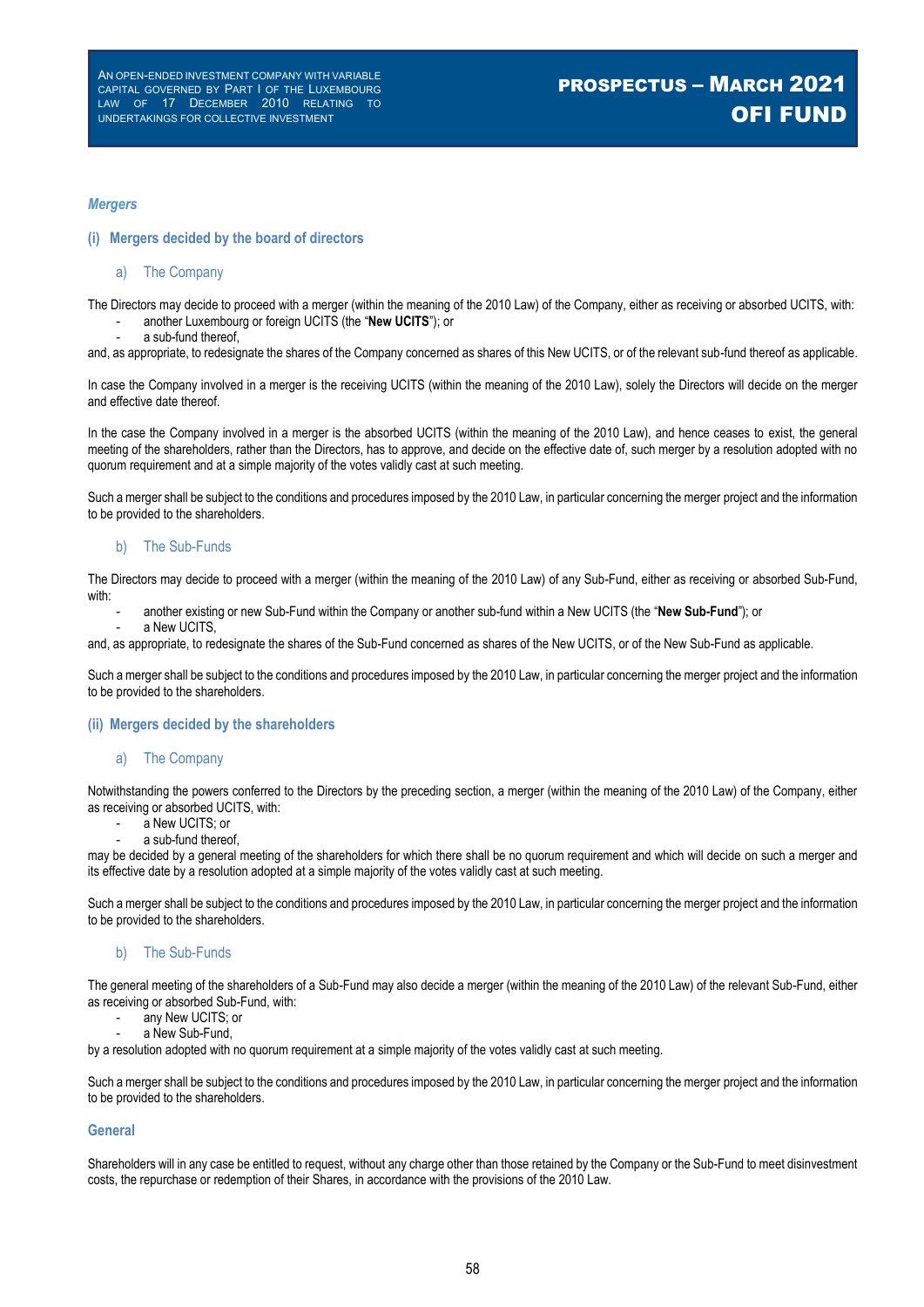# PROSPECTUS – MARCH 2021 OFI FUND

#### *Amalgamation of classes of Shares*

In the event that for any reason the Net Asset Value of a class of Shares has decreased to, or has not reached an amount determined by the Directors (in the interest of the Shareholders) to be the minimum level for such class to be operated in an efficient manner, the Directors may decide to re-allocate the assets and liabilities of that class to those of one or several other classes within the Company and to re-designate the Shares of the class(es) concerned as Shares of such other Share class or Share classes (following a split or consolidation, if necessary, and the payment to Shareholders of the amount corresponding to any fractional entitlement); the Shareholders of the class of Shares concerned will be informed of the reorganisation by way of a notice and/or in any other way as required or permitted by applicable laws and regulations.

Notwithstanding the powers conferred on the Directors by the preceding paragraph, the Shareholders may decide on such reorganisation by resolution taken by the general meeting of Shareholders of the Share class concerned. The convening notice to the general meeting of Shareholders will indicate the reasons for and the process of the reorganisation.

### B. DOCUMENTS AVAILABLE FOR INSPECTION

#### **Prospectus, Articles of Incorporation, Agreements and Periodical Reports**

The following documents are available for inspection at the registered office of the Company as well as on OFI Asset Management's website at www.ofiam.fr:

1. the Articles of Incorporation, and any amendments thereto;

- 2. the following Agreements:
- the Management Company Services Agreement between the Company and the Management Company;
- the Amended and Restated Advisory Agreement between the Management Company and OFI Asset Management;
- the Amended and Restated Principal Distribution Agreement between the Management Company and OFI Asset Management, as Principal Distributor;
- the Depositary Agreement between the Company, the Management Company and Société Générale Bank & Trust Luxembourg, as Depositary;
- the Administration, Registrar and Transfer Agent Agreement between the Management Company and Société Générale Bank & Trust Luxembourg;
- the Investment Management Agreements between the Management Company and the selected Investment Managers listed in Appendix 3 of this Prospectus.

The Management Company adopted a remuneration policy compliant with the remuneration rules and regulations in force which shall be applicable as from 1 January 2017.

The Management Company adopted internal conduct of business rules so as to ensure that a Master Fund shall provide the relevant Feeder Fund with all documents and information necessary for the latter to meet the requirements laid down in the 2010 Law. These rules include, in particular, the appropriate measures to mitigate conflicts of interest that may arise between the Feeder Fund and the Master Fund, the basis of investment and divestment by the Feeder Fund, standard dealing arrangements, events affecting dealing arrangements and standard arrangements for the audit report.

The Agreements referred to above may be amended from time to time by mutual consent of the parties thereto.

A copy of the Articles of Incorporation, of the KIIDs, and of the most recent annual or semi-annual report of the Company may be obtained free of charge from the Company and are also available free of charge in English at the following website: www.ofi-am.fr.

#### **Complaints Handling**

A person having a complaint to make about the operation of the Company may submit such complaint in writing to Mr. Arnaud Hirsch, at AHIRSCH@ofilux.lu, Grand-Duchy of Luxembourg. The details of the Company's complaint handling procedures may be obtained free of charge during normal office hours at the registered office of the Company in Luxembourg.

#### **Best Execution**

The Company's best execution policy sets out the basis upon which the Company will effect transactions and place orders in relation to the Company whilst complying with its obligations under the CSSF Regulation No. 10-4 and the CSSF Circular 18/698 to obtain the best possible result for the Company and its Shareholders. Details of the Company's best execution policy may be obtained free of charge during normal office hours at the registered office of the Company in Luxembourg.

#### **Strategy for the Exercise of Voting Rights**

The Company has a strategy for determining when and how voting rights attached to ownership of the Company's investments are to be exercised for the exclusive benefit of the Company. A summary of this strategy as well as the details of the actions taken on the basis of this strategy in relation to each Sub-Fund may be obtained free of charge during normal office hours at the registered office of the Company in Luxembourg and is available on OFI Asset Management's website at www.ofi-am.fr.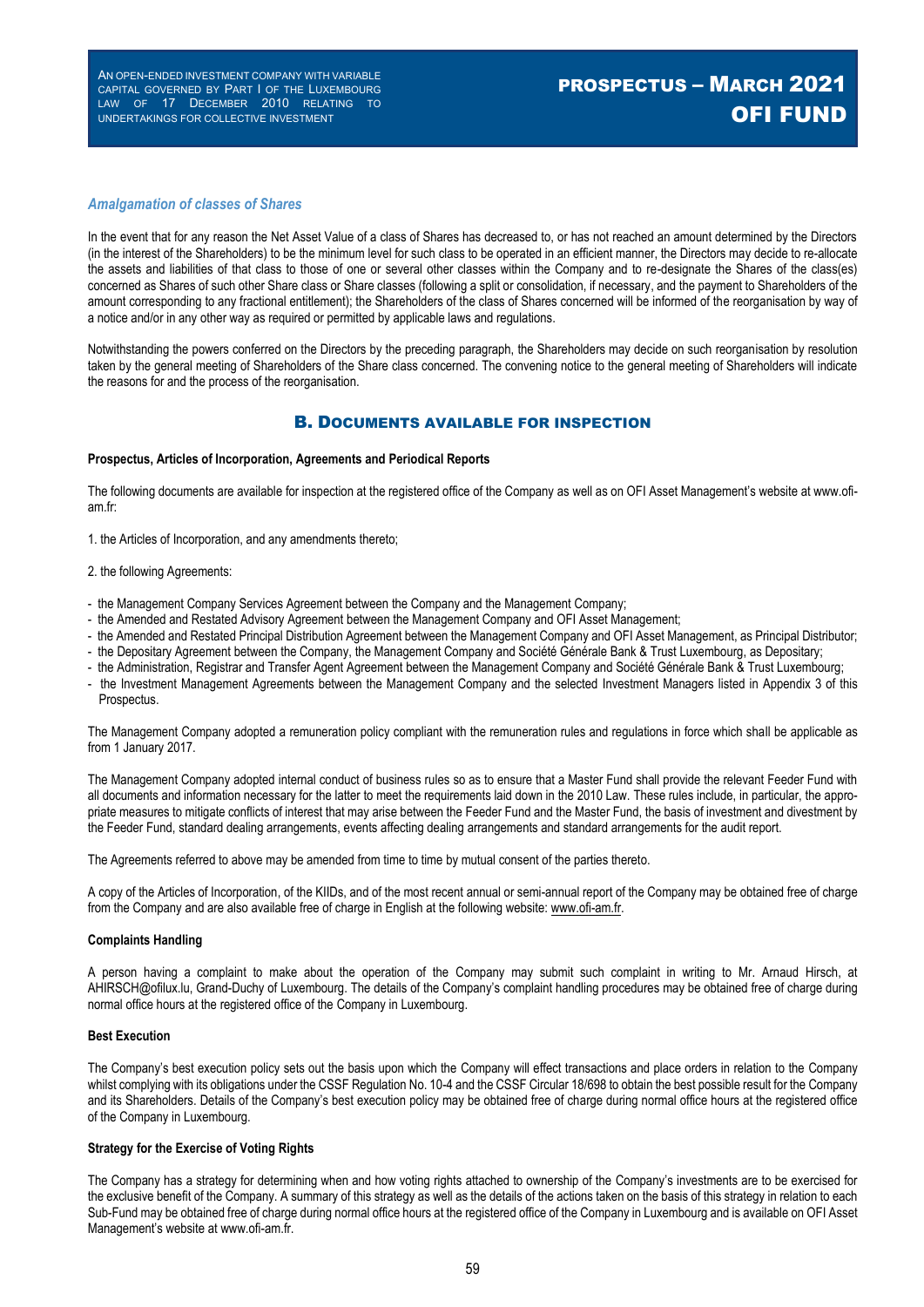# PROSPECTUS – MARCH 2021 OFI FUND

### C. MEETINGS OF, AND REPORTS TO SHAREHOLDERS

The Annual General Meeting of Shareholders shall be held each year in the Grand Duchy of Luxembourg at the registered office of the Company in Luxembourg or at such other place in the Grand Duchy of Luxembourg as may be specified in the notice of such meeting. The shareholders of any class or Sub-Fund may hold, at any time, general meetings to decide on any matters which relate exclusively to such class or Sub-Fund. Notice to shareholders will be given in accordance with Luxembourg law. The notice will specify the place and time of the meeting, the conditions of admission, the agenda, the quorum and the voting requirements. The accounting year of the Company will end on the last day of December. The consolidated financial accounts of the Company will be expressed in Euro. Financial accounts of each Sub-Fund will be expressed in the denominated currency of the relevant Sub-Fund.

**The Company draws the investors' attention to the fact that any investor will only be able to fully exercise his/her/its investor rights directly against the Company, notably the right to participate in general shareholders' meetings, if the investor is registered himself/herself/itself and in his/her/its own name in the Shareholders' register of the Company. In cases where an investor invests in the Company through an intermediary investing into the Company in his/her/its own name but on behalf of the investor, it may not always be possible for the investor to exercise certain Shareholder rights directly against the Company. Investors are advised to take advice on their rights.**

The annual report containing the audited financial accounts of the Company and of each of the Sub-Funds in respect of the preceding financial period will be sent to shareholders at their address appearing on the register, at least 8 days before the Annual General Meeting. An unaudited half yearly report will be kept at shareholders' disposal upon request within two months of the end of the relevant half year. Annual reports will also be kept at shareholders' disposal upon request within four months of the end of the relevant year. In case of an extraordinary general meeting called to amend the articles of incorporation of the Company, the proposed amendments to the articles of incorporation as well as the draft of the coordinated articles of incorporation shall be made available to the shareholders at the registered office of the Company at least 8 days before such general meeting.

Any other information intended for the shareholders will be provided to them by notice.

### D. CHARGES AND EXPENSES

The Principal Distributor is entitled to receive in respect of class R, I, I-XL and F Shares the sales charge as specified for the Share classes in Chapter 15 "Shares". The charge shall in no case exceed the maximum permitted by the laws and regulations of any country where the Shares are sold. The Principal Distributor may in conjunction with Sub-Distributors agree the proportion of the sales charge to be retained by the Sub-Distributor.

The Management Company will receive from the Company a total fee, the management charge, payable in arrears at the end of each calendar month, calculated and accrued on each Valuation Day at the appropriate rate for the class concerned. This fee shall be equal to a percentage of the average Net Asset Value per Share per class. The Directors retain the right to agree an appropriate management charge dependant on the class of Shares and the particular Sub-Fund concerned. The aggregate of the agreed management charges will not exceed the Maximum Management Charge specified in Chapter 15 "Shares" in this Prospectus.

The Management Company shall be responsible for paying the remuneration due to the Investment Advisors out of its fees.

The Depositary will be entitled to an annual fee equal to a percentage of the assets of each sub-fund or share class consistent with market practice in Luxembourg, subject to a minimum flat fee per sub-fund of 3,000.- EUR and a variable annual rate expected up to a maximum of two percent (2.0%) per annum. The Depositary fee will accrue on each Valuation Day and will be payable quarterly in arrears out of the assets of the Company and allocated to each sub-fund and share class. The Depositary will also be entitled to transaction fees charged on the basis of the investments made by each sub-fund consistent with market practice in Luxembourg. Fees paid to the Depositary may vary depending on the nature of the investments of each sub-fund and the countries and/or markets in which the investments are made. The Depositary will also be entitled to reimbursement of reasonable out-of-pocket expenses properly incurred in carrying out its duties or for any additional service that the Company might subscribe.

The Administration, Registrar and Transfer Agent will be entitled to an annual fee equal to a percentage of the net asset value of each sub-fund or share class consistent with market practice in Luxembourg, subject to a minimum flat fee per sub-fund of 10,000.- EUR and a variable annual rate expected up to a maximum of two percent (2.0%) per annum. The Administration, Registrar and Transfer Agent fee will accrue on each Valuation Day and will be payable quarterly in arrears out of the assets of the Company and allocated to each sub-fund and share class. The Administration, Registrar and Transfer Agent will also be entitled to reimbursement of reasonable out-of-pocket expenses properly incurred in carrying out its duties or the payment for any additional service that the Company might subscribe.

The Company bears its other operational costs not already mentioned here above as described in Appendix 1, V. Net Asset Value per Share Calculation, sub-section II. 5.

Any translation costs which might be incurred in relation to the registration and/or listing of the Company, of a Sub-Fund or of a Share Class, and the distribution of the Shares in Luxembourg or abroad shall be borne by the relevant Sub-Fund.

The Company will bear the costs and expenses of its formation and the initial issue of its Shares which do not exceed EUR 50,000.- in total and will be amortised over the first five years. In addition, each new Sub-Fund will bear its own formation costs and expenses which will be amortised over five years.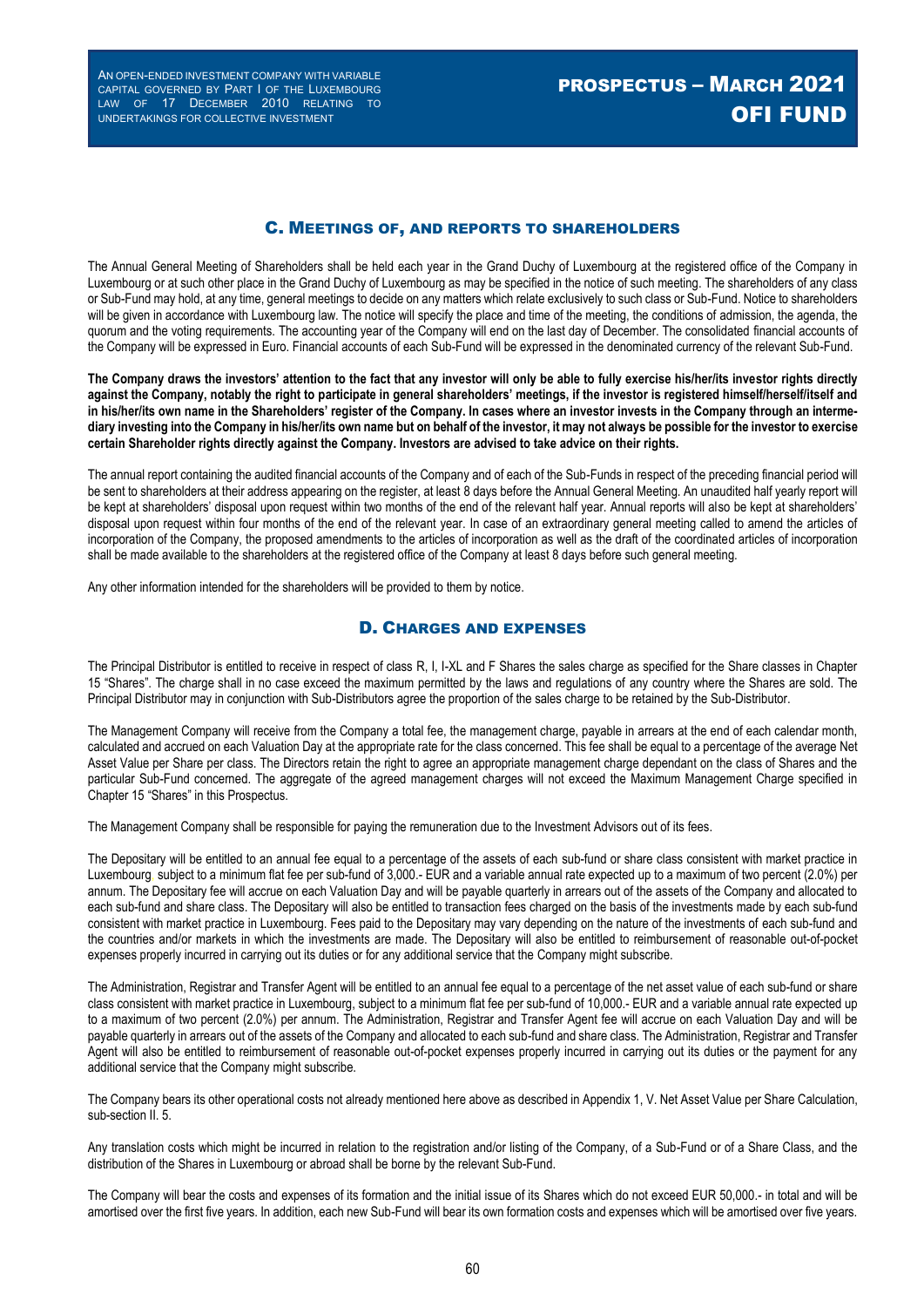### E. TOTAL EXPENSE RATIO

The "Total Expense Ratio" is the ratio between the aggregate expenses to be charged to the assets of each class of Shares of a Sub-Fund of the Company and the average net assets of each class of Shares of a Sub-Fund of the Company exclusive of any due transaction costs. The final Total Expense Ratio per class of Shares per Sub-Fund (exclusive of any subscription, redemption or conversion fee) will be calculated at a later stage and will be published in the annual, and the semi-annual reports of the Company.

### F. BENCHMARKS REGULATION

Shareholders and prospective investors should note that, in accordance with the requirements of Regulation (EU) 2016/1011 of the European Parliament and Council of 6 June 2016 on indices used as benchmarks in financial instruments and financial contracts or to measure the performance of investment funds (the "**Benchmarks Regulation**"), the Management Company has adopted and maintains a benchmark contingency plan to set out the actions which the Company would take in the event that a benchmark used by a Sub-Fund materially changes or ceases to be provided (the BMR procedures which include the "**Benchmark Contingency Plan**"). The Benchmark Contingency Plan is available free of charge to all Shareholders and prospective investors upon request to the Management Company.

The Company is required under the Benchmarks Regulation to use only benchmarks which are provided by authorised benchmark administrators that are present in the register of administrators maintained by ESMA, pursuant to article 36 of the Benchmarks Regulation.

| <b>Sub-Fund Name</b>                     | <b>Benchmark</b>                                                                                     | Benchmark Administra-<br>tor                            | Benchmark Administra-<br>tor Registered* | Use of the Benchmark             |
|------------------------------------------|------------------------------------------------------------------------------------------------------|---------------------------------------------------------|------------------------------------------|----------------------------------|
| OFI FUND - RS Global<br>Convertible Bond | Refinitiv Convertible Bond<br>Global<br>Focus<br>Hedged<br>(EUR) (UCBIFX14 Index)<br>and             | Refinitiv Benchmark Ser-<br>vices (UK) Limited          | No                                       | Performance fee calcula-<br>tion |
|                                          | Refinitiv Convertible Bond<br>Focus Hedged<br>Global<br>(CHF) (UCBIFX28 Index)                       | Refinitiv Benchmark Ser-<br>vices (UK) Limited          | No                                       |                                  |
| OFI FUND - Euro Break-<br>even Inflation | Markit iBox Eur Breakeven<br>Euro-Inflation France, Ger-<br>many and Italy 7-15 (ticker<br>IBXXBK13) | <b>IHS Markit Benchmark Ad-</b><br>ministration Limited | No                                       | Performance fee calcula-<br>tion |
| OFI FUND - RS Act4 So-<br>cial Impact    | Stoxx Europe 600 Net Re-<br>turn (ticker SXXR)                                                       | <b>STOXX Limited</b>                                    | Yes                                      | Performance fee calcula-<br>tion |
| OFI FUND - RS Act4<br>Positive Economy   | Stoxx Europe 600 Net Re-<br>turn (ticker SXXR)                                                       | <b>STOXX Limited</b>                                    | Yes                                      | Performance fee calcula-<br>tion |

\* As of 10 March 2021 from https://registers.esma.europa.eu/publication/searchRegister?core=esma\_registers\_bench\_entities

The abovementioned benchmark administrators which are not yet registered may benefit from a transition period to register as administrators. This prospectus shall be updated once the relevant administrator has been included in ESMA's register.

### G. "ARTICLE 8" DISCLOSURE ANNEX

#### **OFI FUND – RS GLOBAL CONVERTIBLE BOND**

 $\boxtimes$  This product promotes environmental or social characteristics, but the aim of this product is not to achieve sustainable investment.

The aim of this product is to achieve sustainable investment. Sustainable investment means an investment in an economic activity that contributes to an environmental or social objective, provided that such investments do not significantly harm any of those objectives and that the investee companies follow good governance practices.

#### **1/ How Sustainability Risks are integrated into investment decisions**

In order to integrate all these Sustainability Risks into the investment process of this UCI, the Company has different methods at its disposal: In terms of our ESG analysis,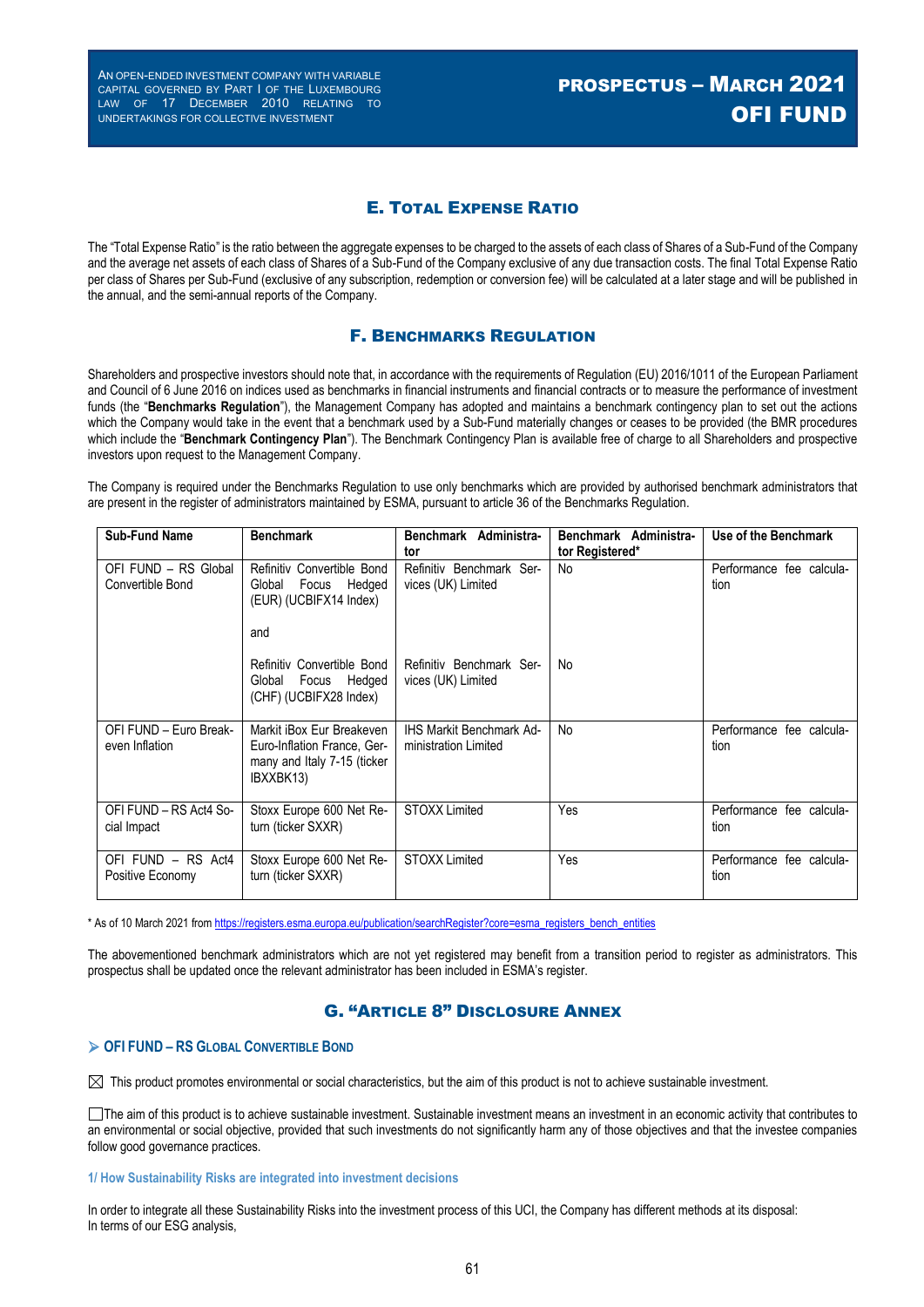# PROSPECTUS – MARCH 2021 OFI FUND

An analysis of the following three criteria is carried out on the basis of an internal methodology:

- Environmental: Climate Change Natural Resources Project Financing Toxic Waste Green Products
- Social: Human Capital Supply Chain Goods and Services
- Governance: Governance Structure Behaviour

Each issuer is therefore given an ESG score which makes it possible to assess its non-financial practices and to classify it within each sector of the investment universe.

20% of issuers with the poorest scores are removed from the investment universe.

Issuers are selected from among those with the best ESG practices in their sector.

Controversies that may affect the relationship or impact on one of the issuer's stakeholders are monitored and analysed. They may concern: customers, investors, regulators, suppliers, civil society, employees or the issuer's environment. Details can be found in the Transparency Code. Controversies shall be assessed, at five levels, in relation to their intensity and their dissemination (over time and/in or space) and the measures taken, where appropriate, by the company to remedy this: Negligible, Low, Medium, High, Very High. No position will be initiated in the securities of an issuer with controversies rated "high or "very high".

#### **2/ The results of the assessment of the likely impacts of Sustainability Risks on the returns of the financial products**

Sustainability Risks are primarily related to climate events resulting from climate change (known as physical risks), the ability of companies to respond to climate change (known as transition risks) and which may result in unanticipated losses affecting the Sub-Fund's investments and financial performance. Social events (inequalities, labour relations, investment in human capital, accident prevention, changes in consumer behaviour, etc.) or governance gaps (recurrent and significant breach of international agreements, corruption, product quality and safety and sales practices) can also translate into Sustainability Risks.

#### **3/ Information on how environmental and/or social characteristics are respected**

To ensure that the environmental and/or social characteristics are respected, OFI carries out two further analyses: the quarterly ESG analysis of each issuer within its sector, which produces a rating and enables an assessment of all ESG characteristics concerning the issuer.

Between two ratings, it monitors controversies as indicated previously.

The objective of OFI FUND – RS GLOBAL CONVERTIBLE BOND is to outperform its benchmark, the Refinitiv Convertible Bond Global Focus Index, by investing mainly in convertible bonds and synthetic convertible bonds listed or traded on Regulated Markets or Other Regulated Markets around the world.

OFI's ESG analysis of issuers making up the investment universe is a means of identifying securities which, according to OFI, present the best investment vehicle.

20% of issuers with the lowest scores in their sector, as well as companies directly or indirectly holding thermal coal mines or developing new charcoalbased electricity generation capacities, present, according to OFI, a non-financial risk that may impact their economic outlook, and are excluded from the investment universe. For the same reason, OFI will gradually reduce investments in non-conventional gas and oil extraction companies.

For each Issuer, an analysis is carried out both in terms of its governance structure: Respect for the rights of minority shareholders – Composition and functioning of Boards or Committees, Remuneration of Executives, Accounts, Audit and Taxation, as well as in terms of its Market Behaviour: Business Practices, Market Impact, Business Ethics and Risk Control.

The results of these analyses ensure the keeping or disposal of an issuer in the Sub-Fund's portfolio.

And lastly, companies that do not benefit from an ESG analysis may not exceed 10% of the net assets of the portfolio.

**4/ If a benchmark index is identified, information on how this index is adapted to the environmental and/or social characteristics of the Sub-Fund or mandate** 

The Sub-Fund does not have an ESG benchmark index.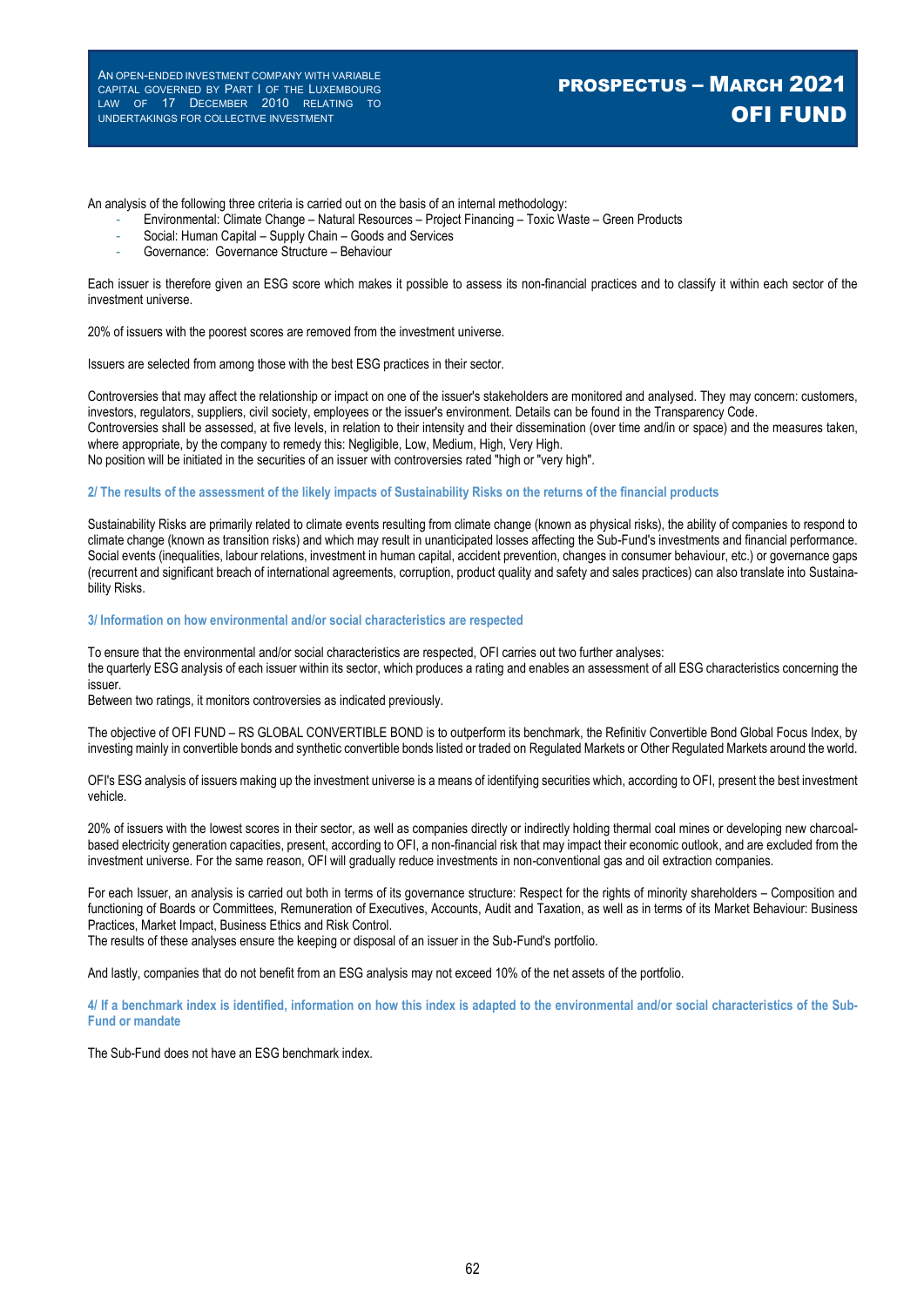# PROSPECTUS – MARCH 2021 OFI FUND

### H. "ARTICLE 9" DISCLOSURE ANNEX

#### **OFI FUND – RS ACT4 SOCIAL IMPACT**

This product promotes environmental or social characteristics, but the aim of this product is not to achieve sustainable investment.

 $\boxtimes$ The aim of this product is to achieve sustainable investment. Sustainable investment means an investment in an economic activity that contributes to an environmental or social objective, provided that such investments do not significantly harm any of those objectives and that the investee companies follow good governance practices.

#### **1/ How Sustainability Risks are integrated into product investment decisions**

In order to integrate all Sustainability Risks into this UCI's investment process, the Company has different methods at its disposal:

#### In terms of our ESG analysis

An analysis of the following three criteria is carried out on the basis of an internal methodology:

- Environmental: Climate Change Natural Resources Project Financing Toxic Waste Green Products
- Social: Human Capital Supply Chain Goods and Services
- Governance: Governance Structure Behaviour

Each issuer is therefore given an ESG score which makes it possible to assess its non-financial practices and to classify it within each sector of the investment universe.

For each Issuer, an analysis is carried out both in terms of its governance structure: Respect for the rights of minority shareholders – Composition and functioning of Boards or Committees, Remuneration of Executives, Accounts, Audit and Taxation, as well as in terms of its Market Behaviour: Business Practices, Market Impact, Business Ethics and Risk Control.

The results of these analyses ensure the keeping or disposal of an issuer in the Sub-Fund's portfolio.

For each sector of the investment universe, 20% of issuers with the poorest scores are removed.

Issuers are selected from among those with the best ESG practices in their sector.

Controversies that may affect the relationship or impact on one of the issuer's stakeholders are monitored and analysed. They may concern: customers, investors, regulators, suppliers, civil society, employees or the issuer's environment. Details can be found in the Transparency Code. Controversies shall be assessed, at five levels, in relation to their intensity and their dissemination (over time and/in or space) and the measures taken, where appropriate, by the company to remedy this: Negligible, Low, Medium, High, Very High. No position will be initiated in the securities of an issuer with controversies rated "high or "very high".

Companies that do not benefit from an ESG analysis may not exceed 10% of the net assets of the portfolio.

#### In terms of analysis of companies' social contribution

Consideration of ESG criteria is also implemented through a social impact and responsible practices score; the management team seeks to select companies that contribute positively to achieving the Sustainable Development Goals in the social sphere.

Thus, the management team will only select equity securities of companies aiming for a positive social impact measured using a social impact score based on 5 criteria: the company's intention and mission, work value, social progress, value sharing and social inclusion.

The investment team will exclude from the Sub-Fund's Eligible Investment Universe, 20% of the equity securities with the lowest scores in terms of social impact.

#### **2/ The results of the assessment of the likely impacts of Sustainability Risks on the returns of the financial products**

Sustainability Risks are primarily related to climate events resulting from climate change (known as physical risks), the ability of companies to respond to climate change (known as transition risks) and which may result in unanticipated losses affecting the Sub-Fund's investments and financial performance. Social events (inequalities, labour relations, investment in human capital, accident prevention, changes in consumer behaviour, etc.) or governance gaps (recurrent and significant breach of international agreements, corruption, product quality and safety and sales practices) can also translate into Sustainability Risks.

**3/If a benchmark index is identified, information on how this index is aligned with the Sub-Fund's sustainable investment objective**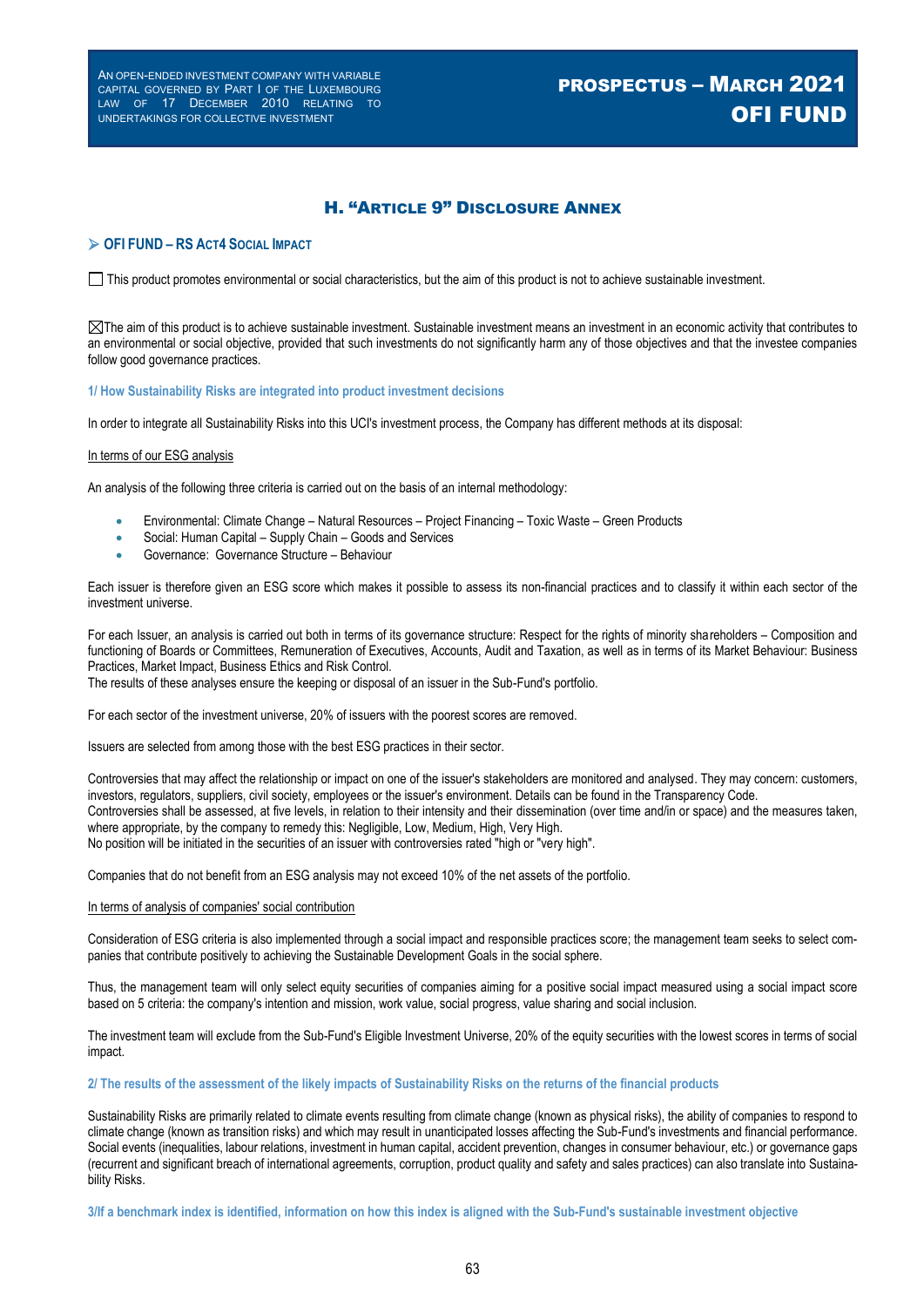# PROSPECTUS – MARCH 2021 OFI FUND

The Sub-Fund's benchmark index is not aligned with its sustainable investment objective as there is currently no index constructed with the specific objectives of the Sub-Fund.

**4/ Information on why and how the designated index differs from a broad market index**

#### Not applicable

**5/ Information on where to find the methodology used to calculate indices:** 

The methodology used to calculate the index is available at: **https://www.stoxx.com**

**6/ In the absence of a benchmark index, information on how the Sub-Fund's sustainable investment objective must be achieved** 

Although the Sub-Fund does not currently have an index aligned with the sustainable investment objective, it nevertheless pursues a strategy to promote private issuers with a positive social impact.

To demonstrate the various aspects of the company's social ambition, the management team developed a proprietary social impact assessment, based on a score of the social impact of the securities in the investable universe.

The Investment Manager shall only select stocks targeting positive social impact. Social impact shall be measured using a social impact score based on 5 criteria:

- The company's "intention and mission" criterion aims to identify whether the company has set itself a social mission and whether, in terms of economic and profit performance, it also combines a general interest purpose,
- The "work value" criterion focuses primarily on job creation, but also takes into account the quality of employment, climate and labour relations,
- The "social advancement" criterion focuses on equal opportunities, gender equality, job structure and skills development.
- The "sharing value added" criterion takes into account remunerations of production factors including the tax aspect (fair payment of taxes where production/activity is located),
- The "social inclusion" criterion analyses whether the company allows excluded populations to have access to certain essential goods and services, or provides them with better (economic, financial, material) means of subsistence.

To this end, the management team shall exclude from the Sub-Fund's Eligible Investment Universe, 20% of the equity securities with the lowest scores in terms of social impact, compared to the other equity securities that have been selected.

According to the Management Company's analysis, the Sub-Fund's total investments do not significantly impair any of its environmental and social objectives.

#### **OFI FUND – RS ACT4 POSITIVE ECONOMY IMPACT**

This product promotes environmental or social characteristics, but the aim of this product is not to achieve sustainable investment.

 $\boxtimes$ The aim of this product is to achieve sustainable investment. Sustainable investment means an investment in an economic activity that contributes to an environmental or social objective, provided that such investments do not significantly harm any of those objectives and that the investee companies follow good governance practices.

#### **1/ How Sustainability Risks are integrated into product investment decisions**

In order to integrate all Sustainability Risks into this UCI's investment process, the Company has different methods at its disposal:

An analysis of the following three criteria is carried out on the basis of an internal methodology:

- Environmental: Climate Change Natural Resources Project Financing Toxic Waste Green Products
- Social: Human Capital Supply Chain Goods and Services
- Governance: Governance Structure Behaviour

Each issuer is therefore given an ESG score which makes it possible to assess its non-financial practices and to classify it within each sector of the investment universe.

For each Issuer, an analysis is carried out both in terms of its governance structure: Respect for the rights of minority shareholders – Composition and functioning of Boards or Committees, Remuneration of Executives, Accounts, Audit and Taxation, as well as in terms of its Market Behaviour: Business Practices, Market Impact, Business Ethics and Risk Control.

The results of these analyses ensure the keeping or disposal of an issuer in the Sub-Fund's portfolio.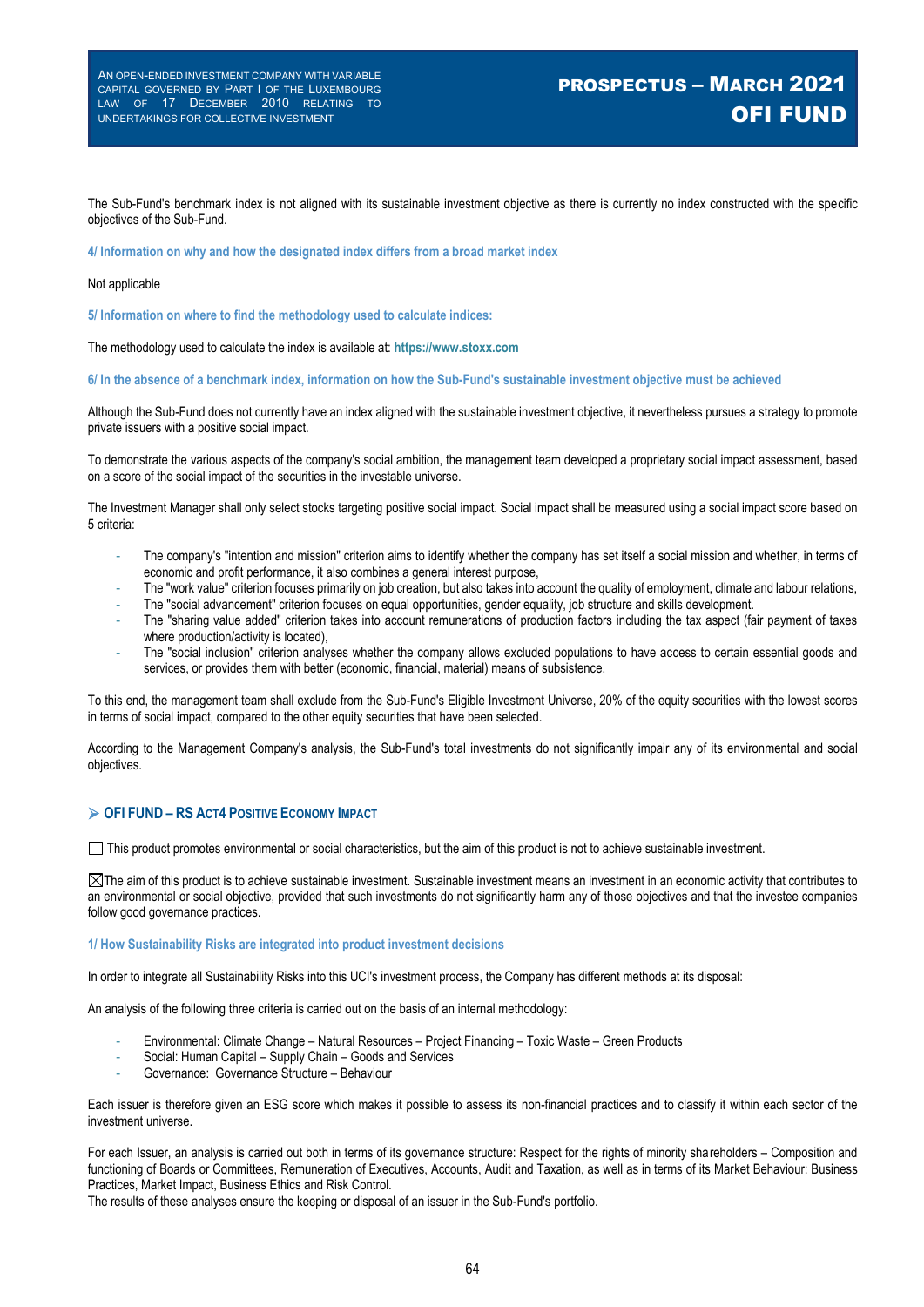# PROSPECTUS – MARCH 2021 OFI FUND

For each sector of the investment universe, 20% of issuers with the poorest scores are removed.

Issuers are selected from among those with the best ESG practices in their sector.

Controversies that may affect the relationship or impact on one of the issuer's stakeholders are monitored and analysed. They may concern: customers, investors, regulators, suppliers, civil society, employees or the issuer's environment. Details can be found in the Transparency Code. Controversies shall be assessed, at five levels, in relation to their intensity and their dissemination (over time and/in or space) and the measures taken, where appropriate, by the company to remedy this: Negligible, Low, Medium, High, Very High. No position will be initiated in the securities of an issuer with controversies rated "high or "very high".

Companies that do not benefit from an ESG analysis may not exceed 10% of the net assets of the portfolio.

**2/ The results of the assessment of the likely impacts of Sustainability Risks on the returns of the financial products** 

Sustainability Risks are primarily related to climate events resulting from climate change (known as physical risks), the ability of companies to respond to climate change (known as transition risks) and which may result in unanticipated losses affecting the Sub-Fund's investments and financial performance. Social events (inequalities, labour relations, investment in human capital, accident prevention, changes in consumer behaviour, etc.) or governance gaps (recurrent and significant breach of international agreements, corruption, product quality and safety and sales practices) can also translate into Sustainability Risks.

**3/ If a benchmark index is identified, information on how this index is aligned with the Sub-Fund's sustainable investment objective** 

To date, the Sub-Fund's benchmark index is not aligned with its sustainable investment objective.

**4/ Information on why and how the designated index differs from a broad market index**

#### Not applicable

**5/ Information on where to find the methodology used to calculate indices:** 

The methodology used to calculate the index is available at: **https://www.stoxx.com**

**6/ In the absence of a benchmark index, information on how the Sub-Fund's sustainable investment objective must be achieved** 

Although the Sub-Fund does not currently have an index aligned with the sustainable investment objective, it is nevertheless pursuing a strategy to promote private issuers engaged in virtuous growth by selecting responsible companies committed to the positive economy.

The Sub-Fund will select companies with good potential performance and contributing to "the positive economy" through the SDGs set by the United Nations in 2015.

Companies' contribution to the positive economy is assessed based on the proportion of turnover generated on activities targeting the four themes of the positive economy (energy transition, conservation of natural resources, health and safety, well-being and social inclusion), with a view to contributing to the SDGs. Around 60 activities are listed, grouped around four key themes of the positive economy, in order to target a social and environmental impact.

The Investment Manager shall only invest in equity securities of companies which generate at least 20% of their turnover based on one of the four themes listed above, in order to generate a positive social and environmental impact.

In order to accurately quantify the positive contribution of companies to the SDGs and the assessment of impacts, each value is subject to a thorough analysis of its activity in relation to the indicators provided by the SDGs.

All values that can be selected after a fundamental analysis will therefore respond to:

- One of the 4 main targeted themes of the positive economy
- A positive contribution to the SDGs, mainly seen in terms of turnover contribution and impact indicator that allow an assessment of the positive impact of this activity
- A level of engagement formalised through a committed "mission/intention" and/or strong referencing of the SDGs in their strategy.

The Sub-Fund promotes engagement and dialogue with companies concerning their social engagement, both in terms of the impact of activities on society and the environment and also concerning their CSR performance and how they take ESG criteria into account in their practices.

The following are also excluded:

- Companies carrying out excluded activities, such as activities relating to controversial weapons (producers of controversial weapons and/or their essential components, turnover of €1), conventional weapons (producers of conventional weapons and/or their essential components > 5% turnover), uranium extraction (turnover > 5%), nuclear power plant operators and/or manufacturers of essential components for nuclear power plants (turnover > 5%), nuclear power generation (turnover > 5%), coal extraction (turnover of €1), coal generation (turnover > 25%), Oil sands (> 5% turnover), Fracking (> 5% turnover).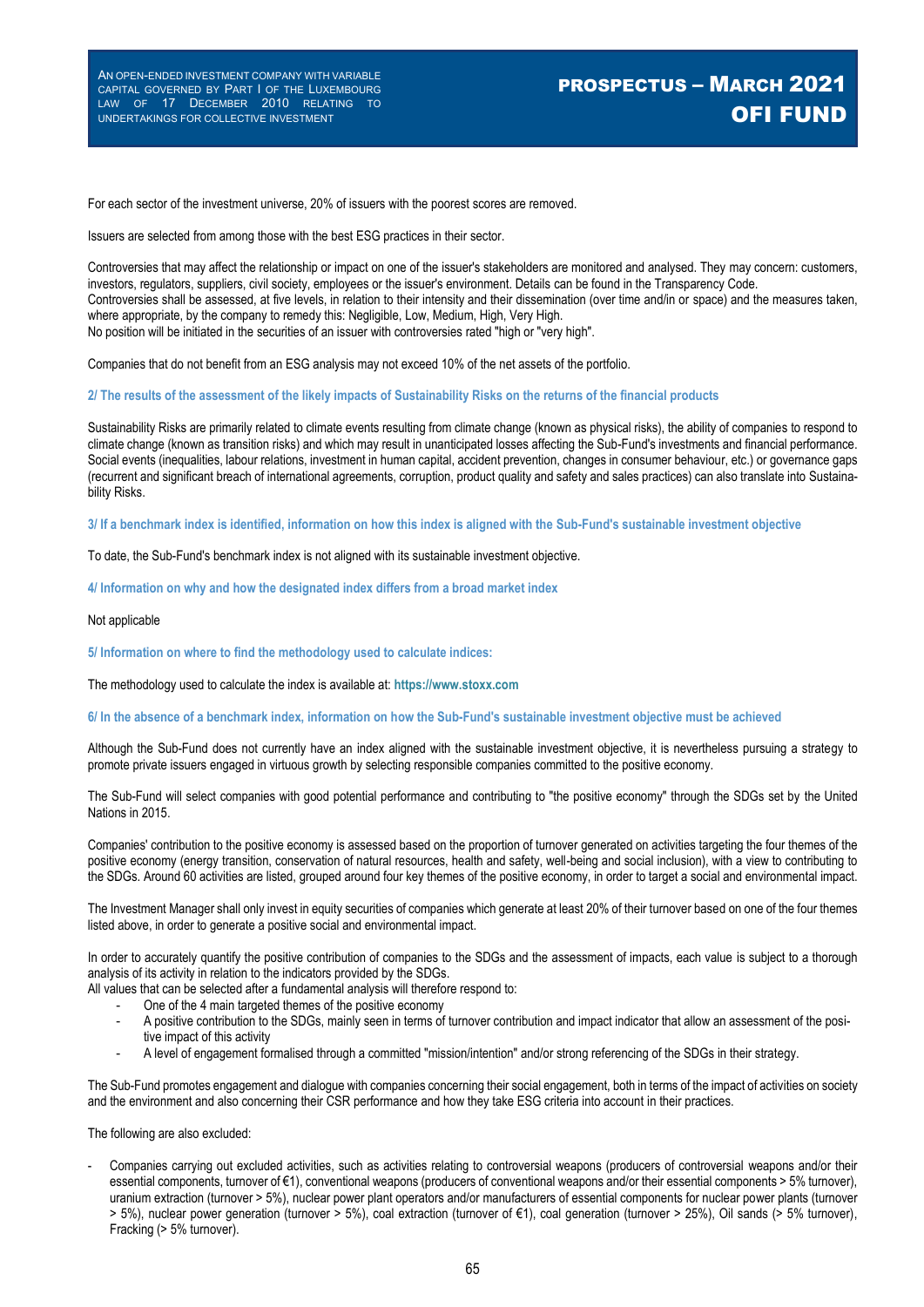# PROSPECTUS – MARCH 2021 OFI FUND

As well as companies carrying out activities that do not comply with the theme, such as tobacco production (turnover of €1), gambling (products or services >10% turnover) and alcohol production (> 10% turnover).

According to the Management Company's analysis, the Sub-Fund's total investments do not significantly impair any of its environmental and social objectives.

### **OFI FUND – RS ACTIONS EUROPÉENNES**

As the Sub-Fund OFI FUND – RS ACTIONS EUROPEENNES is the Feeder of the Master Sub-Fund OFI FUND – RS ACT 4 POSITIVE ECONOMY, it has the same sustainable investment objective as its Master Sub-Fund.

This product promotes environmental or social characteristics, but the aim of this product is not to achieve sustainable investment.

 $\boxtimes$ The aim of this product is to achieve sustainable investment. Sustainable investment means an investment in an economic activity that contributes to an environmental or social objective, provided that such investments do not significantly harm any of those objectives and that the investee companies follow good governance practices.

#### **1/ How Sustainability Risks are integrated into product investment decisions**

In order to integrate all Sustainability Risks into this UCI's investment process, the Company has different methods at its disposal:

An analysis of the following three criteria is carried out on the basis of an internal methodology:

- Environmental: Climate Change Natural Resources Project Financing Toxic Waste Green Products
- Social: Human Capital Supply Chain Goods and Services
- Governance: Governance Structure Behaviour

Each issuer is therefore given an ESG score which makes it possible to assess its non-financial practices and to classify it within each sector of the investment universe.

For each Issuer, an analysis is carried out both in terms of its governance structure: Respect for the rights of minority shareholders – Composition and functioning of Boards or Committees, Remuneration of Executives, Accounts, Audit and Taxation, as well as in terms of its Market Behaviour: Business Practices, Market Impact, Business Ethics and Risk Control.

The results of these analyses ensure the keeping or disposal of an issuer in the Sub-Fund's portfolio.

For each sector of the investment universe, 20% of issuers with the poorest scores are removed.

Issuers are selected from among those with the best ESG practices in their sector.

Controversies that may affect the relationship or impact on one of the issuer's stakeholders are monitored and analysed. They may concern: customers, investors, regulators, suppliers, civil society, employees or the issuer's environment. Details can be found in the Transparency Code. Controversies shall be assessed, at five levels, in relation to their intensity and their dissemination (over time and/in or space) and the measures taken, where appropriate, by the company to remedy this: Negligible, Low, Medium, High, Very High. No position will be initiated in the securities of an issuer with controversies rated "high or "very high".

Companies that do not benefit from an ESG analysis may not exceed 10% of the net assets of the portfolio.

#### **2/ The results of the assessment of the likely impacts of Sustainability Risks on the returns of the financial products**

Sustainability Risks are primarily related to climate events resulting from climate change (known as physical risks), the ability of companies to respond to climate change (known as transition risks) and which may result in unanticipated losses affecting the Sub-Fund's investments and financial performance. Social events (inequalities, labour relations, investment in human capital, accident prevention, changes in consumer behaviour, etc.) or governance gaps (recurrent and significant breach of international agreements, corruption, product quality and safety and sales practices) can also translate into Sustainability Risks.

#### **3/ If a benchmark index is identified, information on how this index is aligned with the Sub-Fund's sustainable investment objective**

To date, the Sub-Fund's benchmark index is not aligned with its sustainable investment objective.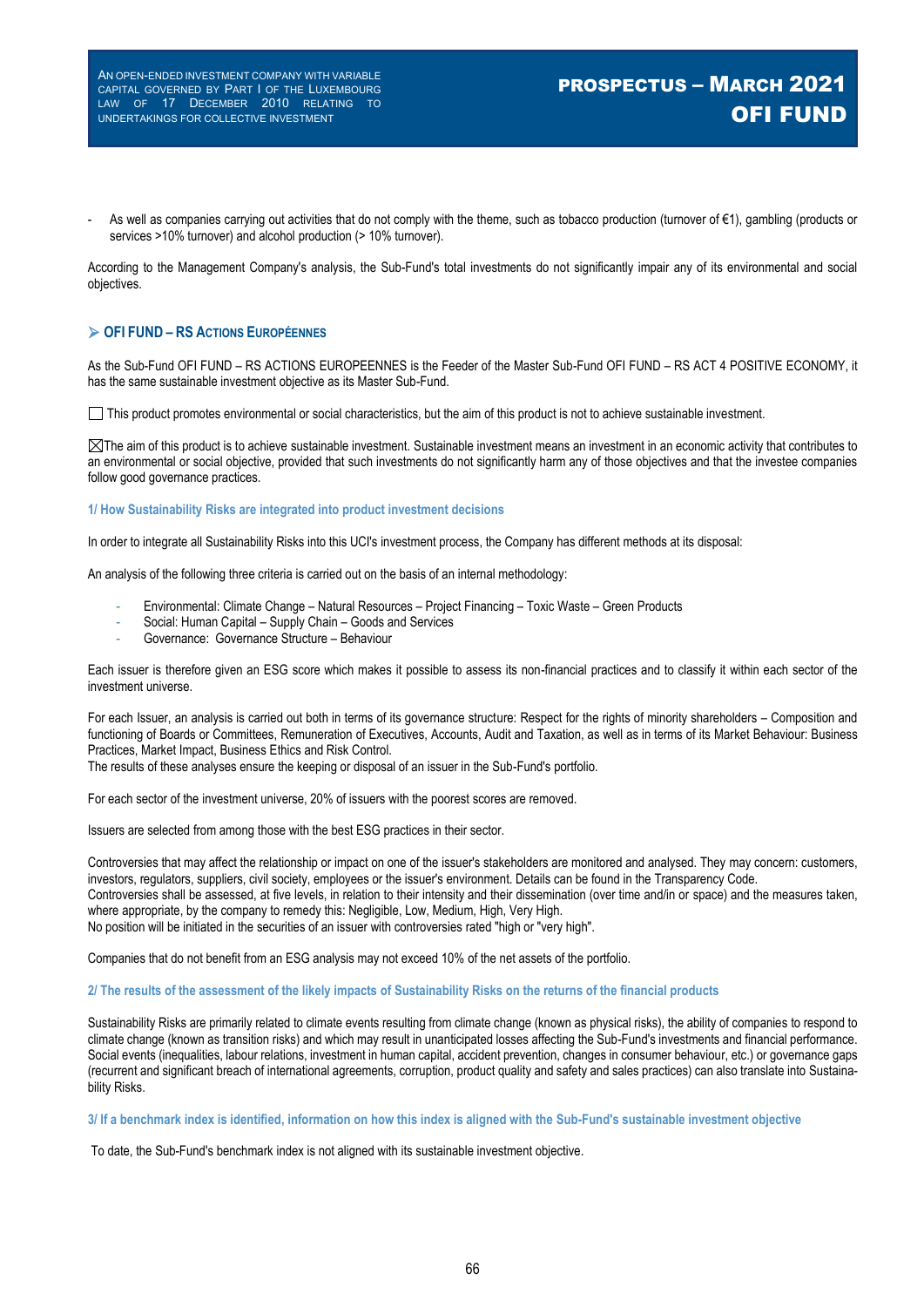#### **4/ Information on why and how the designated index differs from a broad market index**

#### Not applicable

**5/ Information on where to find the methodology used to calculate indices:** 

The methodology used to calculate the index is available at: **https://www.stoxx.com**

#### **6/ In the absence of a benchmark index, information on how the Sub-Fund's sustainable investment objective must be achieved**

Although the Sub-Fund does not currently have an index aligned with the sustainable investment objective, it is nevertheless pursuing a strategy to promote private issuers engaged in virtuous growth by selecting responsible companies committed to the positive economy.

The Sub-Fund will select companies with good potential performance and contributing to "the positive economy" through the SDGs set by the United Nations in 2015.

Companies' contribution to the positive economy is assessed based on the proportion of turnover generated on activities targeting the four themes of the positive economy (energy transition, conservation of natural resources, health and safety, well-being and social inclusion), with a view to contributing to the SDGs. Around 60 activities are listed, grouped around four key themes of the positive economy, in order to target a social and environmental impact.

The Investment Manager shall only invest in equity securities of companies which generate at least 20% of their turnover based on one of the four themes listed above, in order to generate a positive social and environmental impact.

In order to accurately quantify the positive contribution of companies to the SDGs and the assessment of impacts, each value is subject to a thorough analysis of its activity in relation to the indicators provided by the SDGs.

All values that can be selected after a fundamental analysis will therefore respond to:

- One of the 4 main targeted themes of the positive economy
- A positive contribution to the SDGs, mainly seen in terms of turnover contribution and impact indicator that allow an assessment of the positive impact of this activity
- A level of engagement formalised through a committed "mission/intention" and/or strong referencing of the SDGs in their strategy.

The Sub-Fund promotes engagement and dialogue with companies concerning their social engagement, both in terms of the impact of activities on society and the environment and also concerning their CSR performance and how they take ESG criteria into account in their practices.

The following are also excluded:

- Companies carrying out excluded activities, such as activities relating to controversial weapons (producers of controversial weapons and/or their essential components, turnover of €1), conventional weapons (producers of conventional weapons and/or their essential components > 5% turnover), uranium extraction (turnover > 5%), nuclear power plant operators and/or manufacturers of essential components for nuclear power plants (turnover > 5%), nuclear power generation (turnover > 5%), coal extraction (turnover of €1), coal generation (turnover > 25%), Oil sands (> 5% turnover), Fracking (> 5% turnover).
- As well as companies carrying out activities that do not comply with the theme, such as tobacco production (turnover of €1), gambling (products or services >10% turnover) and alcohol production (> 10% turnover).

According to the Management Company's analysis, the Sub-Fund's total investments do not significantly impair any of its environmental and social objectives.

### I. "ARTICLE 6" DISCLOSURE ANNEX

#### **1/ How Sustainability Risks are integrated into investment decisions**

The Sub-Fund does not promote any particular environmental and/or social characteristics, nor does it pursue a specific sustainability objective (environmental and/or social).

In respect of OFI FUND – Euro Breakeven Inflation, the investment process takes into account the solvency risk of three sovereign issuers, which are Germany, France and Italy, and selects bond issues for their inflation related characteristics. Therefore, Sustainability Risks are not taken into account in the investment decisions nor in the risk monitoring because an extra-financial analysis based on sectoral exclusion and/or the reduction of the investment universe on the basis of an ESG analysis has no impact on the potential reduction of Sustainability Risks that the strategy may generate.

**2/ The results of the assessment of the likely impacts of Sustainability Risks on the returns of the financial products, if Sustainability Risks are integrated into investment decisions**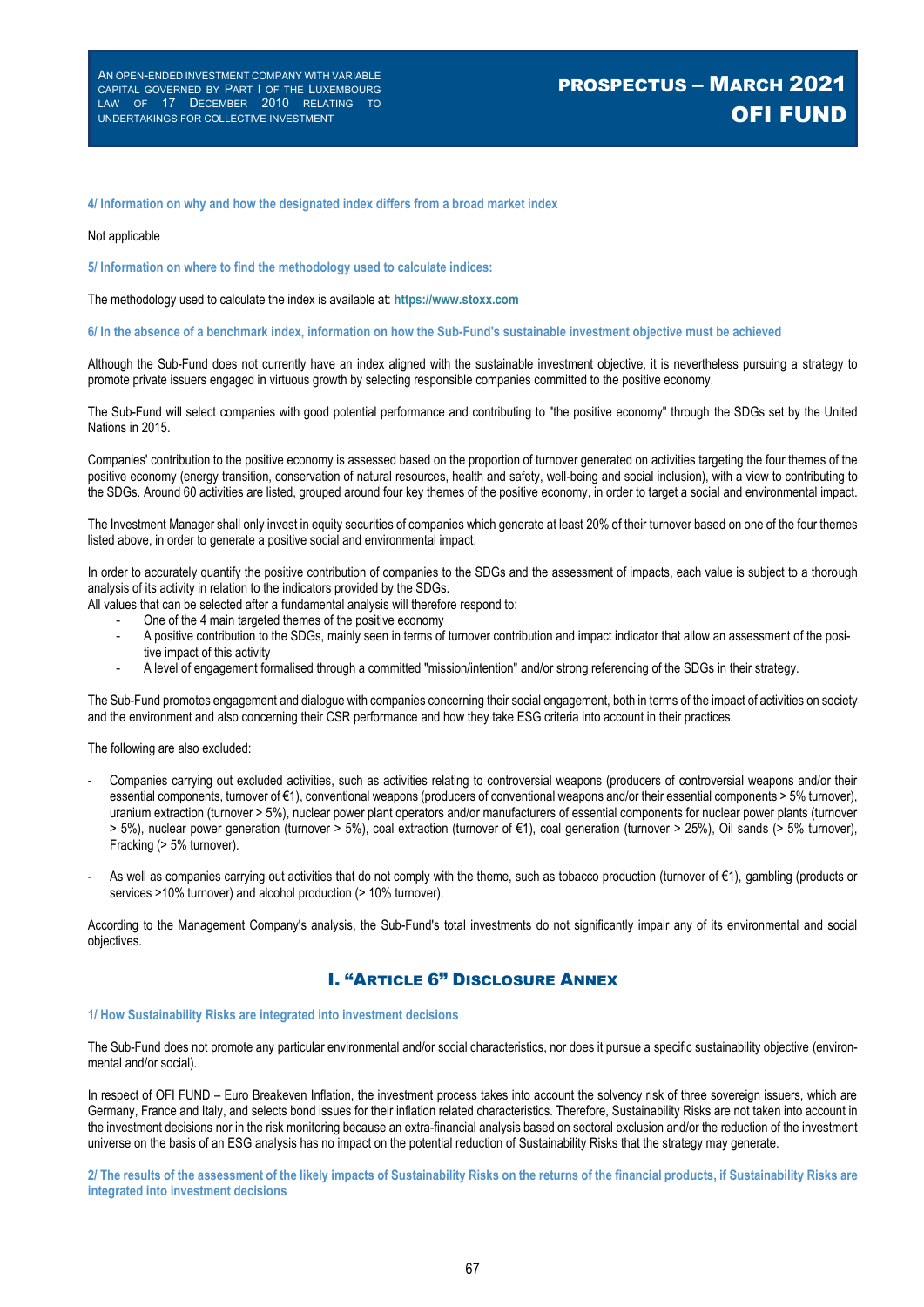Sustainability Risks are primarily related to climate events resulting from climate change (known as physical risks), the ability of companies to respond to climate change (known as transition risks) and which may result in unanticipated losses affecting the Sub-Fund's investments and financial performance. Social events (inequalities, labour relations, investment in human capital, accident prevention, changes in consumer behaviour, etc.) or governance gaps (recurrent and significant breach of international agreements, corruption, product quality and safety and sales practices) can also translate into Sustainability Risks.

In respect of OFI FUND – Euro Breakeven Inflation, since Sustainability Risks are not integrated into investment decisions, no assessment of the likely impacts of Sustainability Risks on its returns has been made.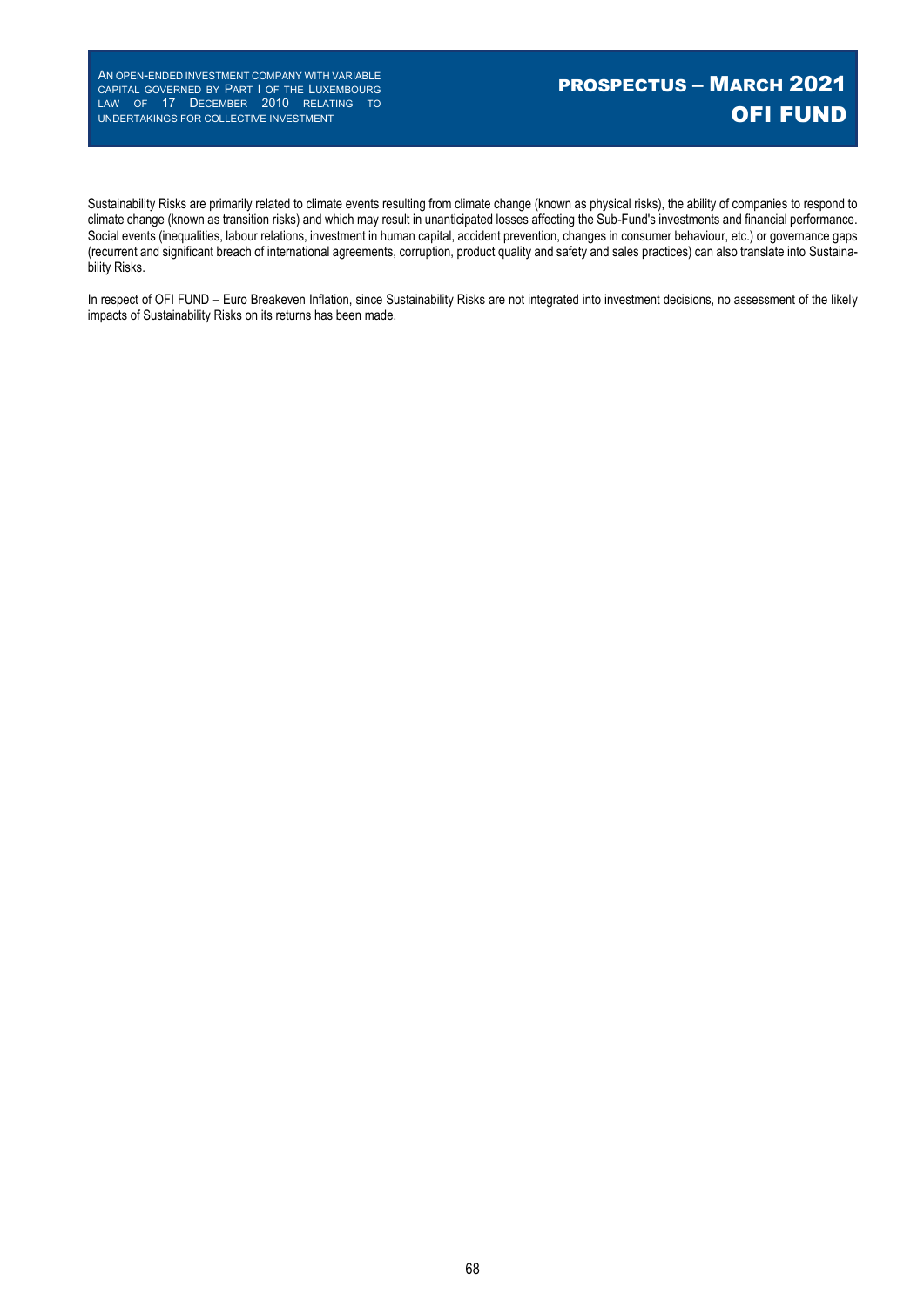# PROSPECTUS – MARCH 2021 OFI FUND

# APPENDIX 3

# INVESTMENT MANAGERS

### **OFI FUND – RS Global Convertible Bond**

OFI Asset Management 20-22, rue Vernier 75017 Paris - France

### **OFI FUND – Euro Breakeven Inflation**

OFI Asset Management 20-22, rue Vernier 75017 Paris - France

### **OFI FUND – RS Act4 Social Impact**

OFI Asset Management 20-22, rue Vernier 75017 Paris - France

### **OFI FUND – RS Act4 Positive Economy**

OFI Asset Management 20-22, rue Vernier 75017 Paris - France

**OFI FUND – RS Actions Européennes** OFI Asset Management

20-22, rue Vernier 75017 Paris - France